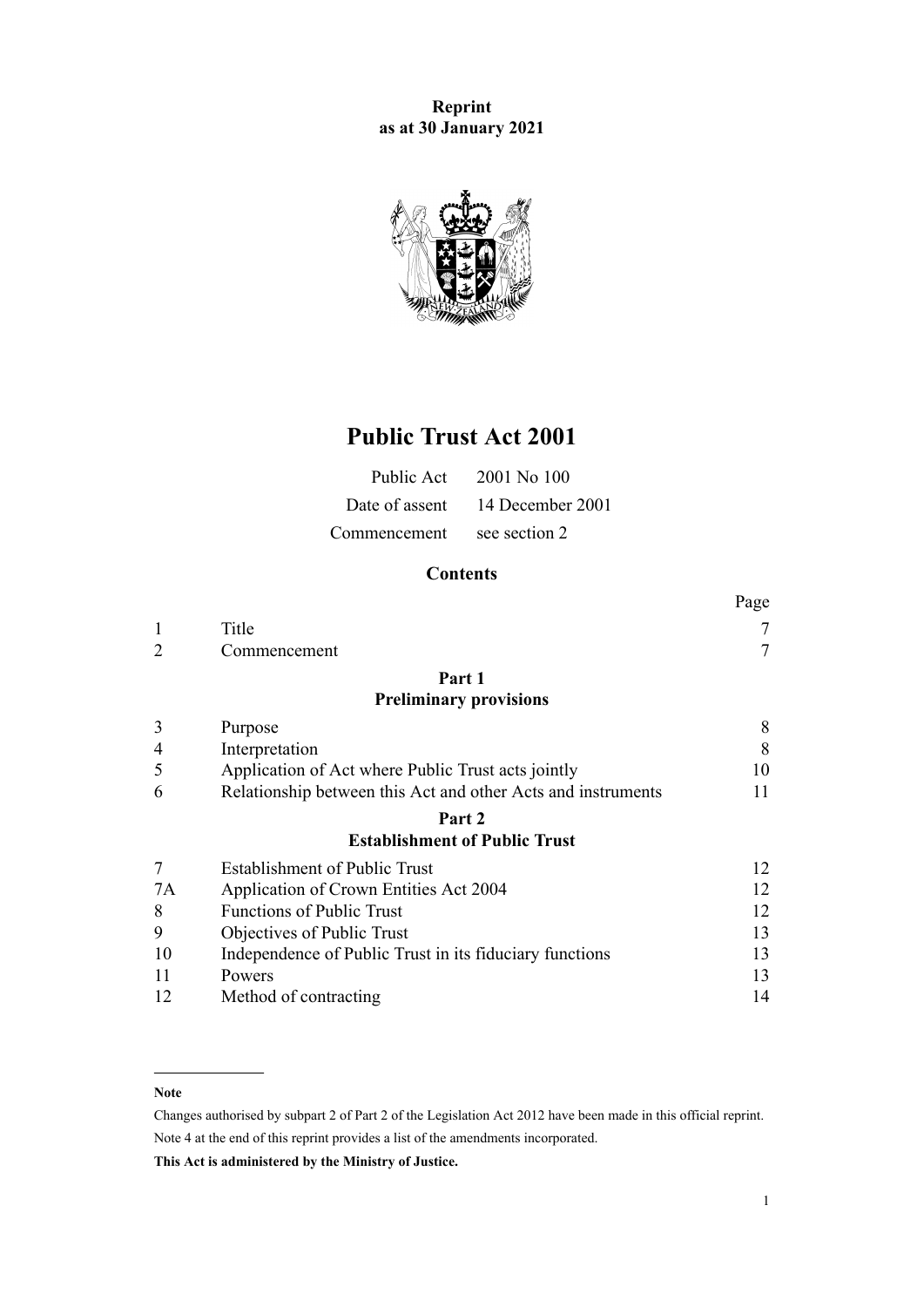|    | <b>Public Trust Act 2001</b>                                        | Reprinted as at<br>30 January 2021 |
|----|---------------------------------------------------------------------|------------------------------------|
| 13 | Application of Public Finance Act 1989                              | 14                                 |
|    | <b>Board of Public Trust</b>                                        |                                    |
| 14 | Board of Public Trust                                               | 15                                 |
| 15 | Board's management duty [Repealed]                                  | 15                                 |
| 16 | Board's powers [Repealed]                                           | 15                                 |
| 17 | Board may appoint committees [Repealed]                             | 15                                 |
|    | Delegations by board                                                |                                    |
| 18 | Delegations generally                                               | 15                                 |
| 19 | Delegation of powers to make affidavits, etc.                       | 15                                 |
| 20 | Certain powers not to be delegated                                  | 16                                 |
| 21 | Effect of delegation [Repealed]                                     | 16                                 |
| 22 | Presumption of acting in accordance with delegation [Repealed]      | 16                                 |
| 23 | Other matters relating to delegation [Repealed]                     | 16                                 |
| 24 | Execution of documents [Repealed]                                   | 16                                 |
| 25 | Presumption of authority to execute document [Repealed]             | 16                                 |
|    | Chief executive of Public Trust                                     |                                    |
| 26 | Chief executive                                                     | 16                                 |
| 27 | Terms and conditions of employment of chief executive<br>[Repealed] | 17                                 |
| 28 | Delegations by chief executive [Repealed]                           | 17                                 |
|    | <b>Employees of Public Trust</b>                                    |                                    |
|    | [Repealed]                                                          |                                    |
| 29 | Personnel policy [Repealed]                                         | 17                                 |
| 30 | Equal employment opportunities programme [Repealed]                 | 17                                 |
| 31 | Appointment of employees of Public Trust [Repealed]                 | 17                                 |
| 32 | Establishment of superannuation schemes [Repealed]                  | 17                                 |
| 33 | Employees not in service of the Crown [Repealed]                    | 17                                 |
|    | Declaration of fidelity and secrecy                                 |                                    |
| 34 | Declaration of fidelity and secrecy                                 | 18                                 |
|    | Part 3                                                              |                                    |
|    | <b>Financial provisions</b>                                         |                                    |
|    | General provisions                                                  |                                    |
| 35 | <b>Funds of Public Trust</b>                                        | 18                                 |
| 36 | <b>Public Trust bank accounts</b>                                   | 18                                 |
| 37 | Investment of funds                                                 | 19                                 |
| 38 | Public Trust not to borrow without consent of Minister of Finance   | 19                                 |
| 39 | Audit Office to be auditor of Public Trust [Repealed]               | 20                                 |
| 40 | Annual report [Repealed]                                            | 20                                 |
|    | <b>Public Trust and the Crown</b>                                   |                                    |
| 41 | Ownership interest of the Crown                                     | 20                                 |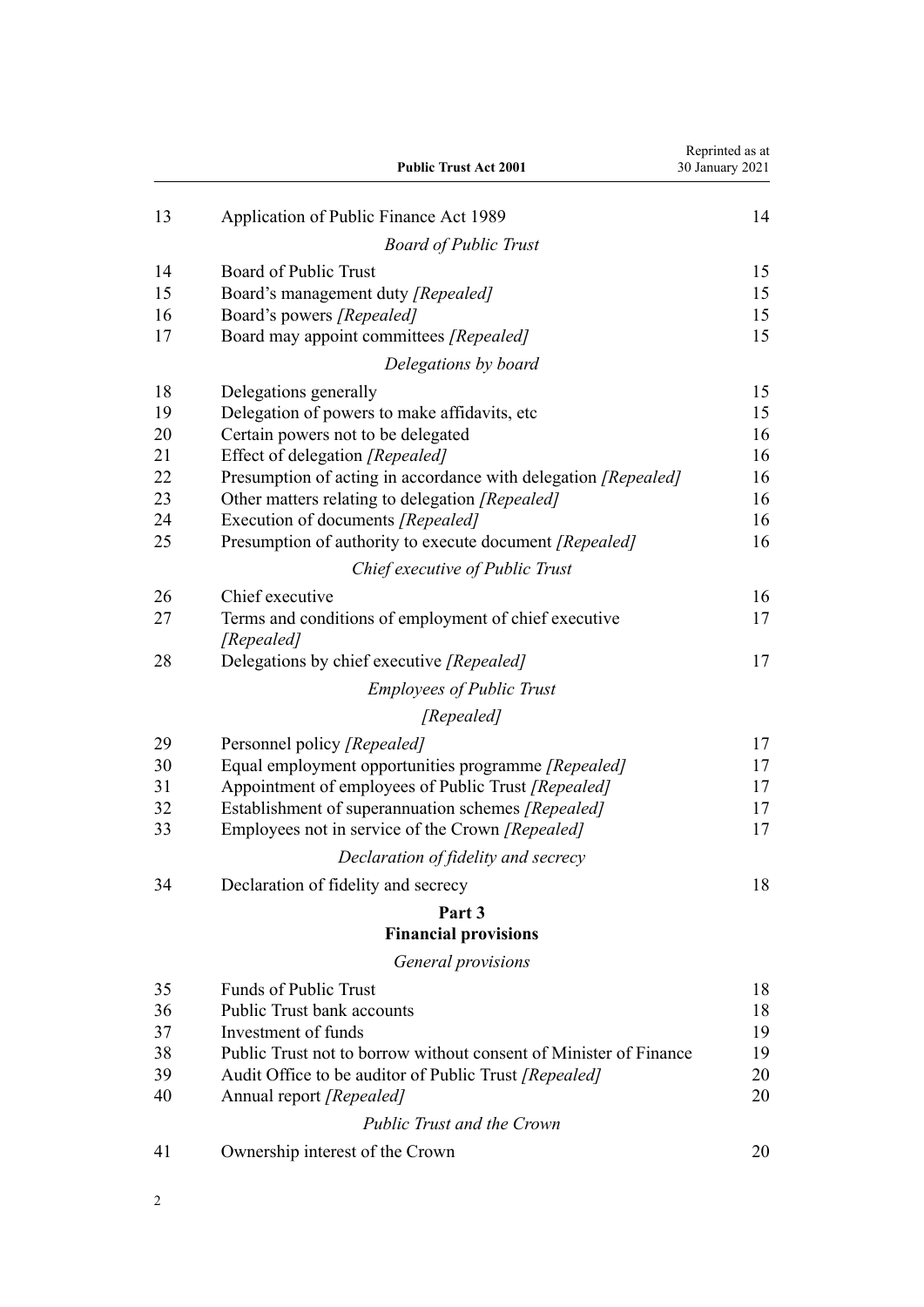| Reprinted as at<br>30 January 2021 | <b>Public Trust Act 2001</b>                                                                                  |    |
|------------------------------------|---------------------------------------------------------------------------------------------------------------|----|
|                                    |                                                                                                               |    |
| 42                                 | Deficiency payable out of Crown Bank Account                                                                  | 20 |
| 43                                 | Distributions to the Crown                                                                                    | 20 |
| 44                                 | Payment by the Crown for non-commercial activities                                                            | 21 |
| 45                                 | Power to request information [Repealed]                                                                       | 21 |
| 46                                 | Refusal of request to supply information                                                                      | 21 |
|                                    | Part 4                                                                                                        |    |
|                                    | <b>Investments</b>                                                                                            |    |
| 47                                 | Investments generally                                                                                         | 21 |
|                                    | Common fund of Public Trust                                                                                   |    |
| 48                                 | Common fund                                                                                                   | 22 |
| 49                                 | Investment of common fund                                                                                     | 22 |
| 50                                 | Interest payable to estates in common fund                                                                    | 22 |
| 51                                 | Public Trust acting under section 75 as agent to invest in common                                             | 23 |
|                                    | fund                                                                                                          |    |
| 52                                 | Deficiency in common fund to be made good out of public money                                                 | 23 |
| 53                                 | Power to deal with land investments                                                                           | 23 |
| 54                                 | Public Trust may apply common fund money for purpose of                                                       | 24 |
|                                    | buying in securities                                                                                          |    |
| 55                                 | Extensions or renewals of common fund investments                                                             | 24 |
| 56                                 | Advances to estates from common fund                                                                          | 24 |
| 57                                 | Advances to beneficiaries from common fund                                                                    | 25 |
| 58                                 | Person acting jointly with Public Trust                                                                       | 26 |
|                                    | Investments otherwise than in common fund                                                                     |    |
| 59                                 | Separate investments of estate money                                                                          | 26 |
| 60                                 | Special investments                                                                                           | 27 |
| 61                                 | Investments in group investment funds                                                                         | 27 |
| 62                                 | Investments outside common fund not guaranteed                                                                | 28 |
|                                    | Group investment funds                                                                                        |    |
| 63                                 | Public Trust may establish group investment funds                                                             | 28 |
| 64                                 | Investment of group investment funds                                                                          | 29 |
| 65                                 | Income and capital of group investment fund                                                                   | 29 |
| 66                                 | Periodic capital valuation of investments of fund                                                             | 29 |
| 67                                 | Capital valuation of fund comprising investments in real estate                                               | 30 |
| 68                                 | Timing of investments and withdrawals                                                                         | 30 |
| 69                                 | Withdrawal of amounts from fund                                                                               | 30 |
| 70                                 | Reimbursement of expenses                                                                                     | 31 |
| 71                                 | Management fees                                                                                               | 31 |
| 72                                 | Powers of Public Trust in respect of group investment funds                                                   | 31 |
| 72B                                | Powers to adjust interest in trust property of fund that is portfolio                                         | 32 |
|                                    | investment entity                                                                                             |    |
| 72C                                | Public Trust may not make regulated offer of managed investment<br>products in certain group investment funds | 32 |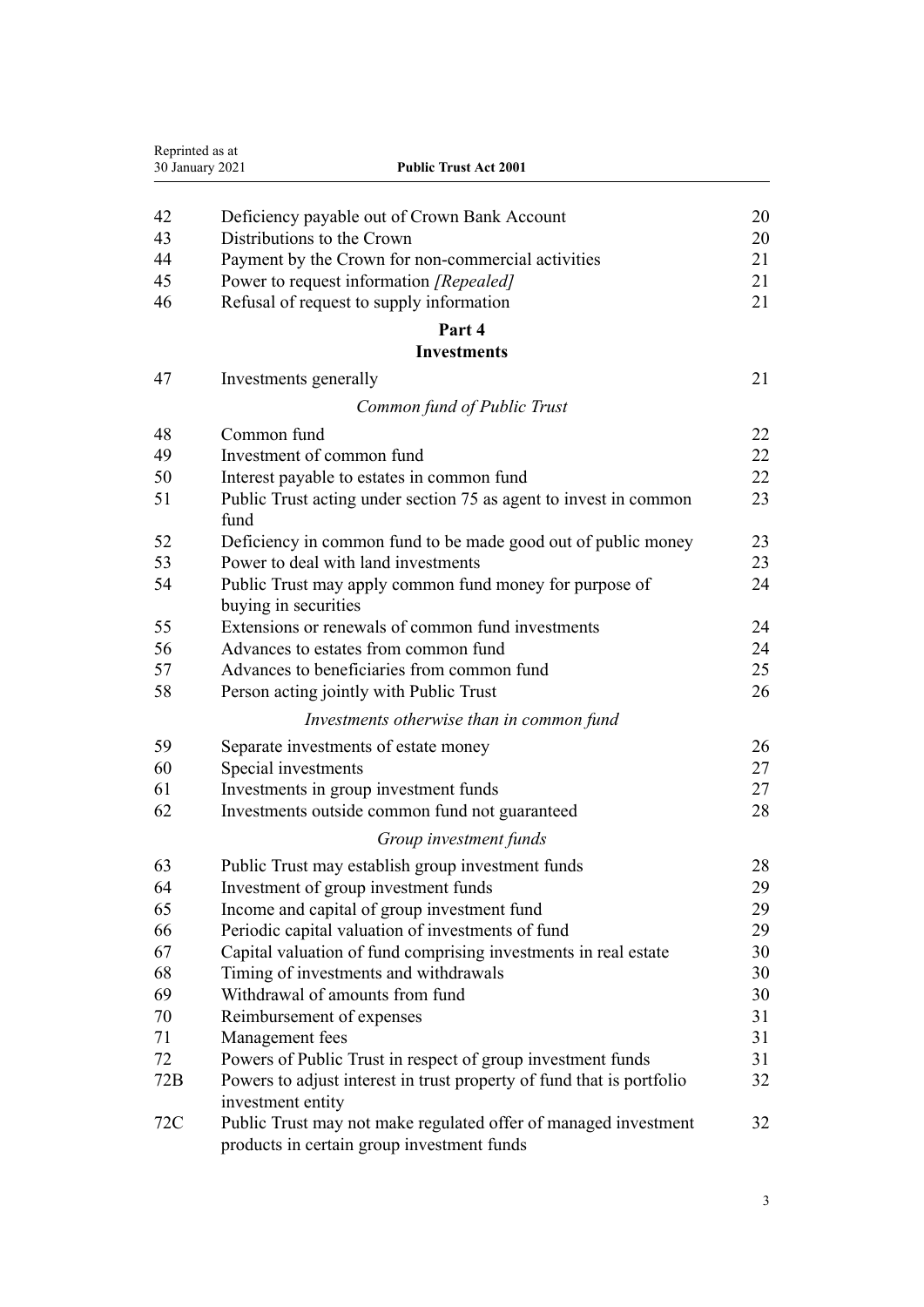|    | <b>Public Trust Act 2001</b>                                                                                     | Reprinted as at<br>30 January 2021 |
|----|------------------------------------------------------------------------------------------------------------------|------------------------------------|
| 73 | Examination of group investment funds                                                                            | 32                                 |
| 74 | Duties, etc, of Public Trust not affected by sections 63 to 73                                                   | 33                                 |
|    | Part 5                                                                                                           |                                    |
|    | Acquisition of right to administer estates                                                                       |                                    |
| 75 | Duties for which Public Trust may be appointed                                                                   | 33                                 |
| 76 | Appointment of Public Trust by executors, administrators, and<br>trustees                                        | 34                                 |
| 77 | Public Trust entitled on application to administration of intestate<br>estates                                   | 35                                 |
| 78 | Public Trust may be appointed sole trustee where appointment of 2<br>or more trustees provided for               | 35                                 |
| 79 | Judge may consent to Public Trust's appointment if person whose<br>consent required refuses or unable to consent | 35                                 |
| 80 | Power of Public Trust to administer if no application for probate or<br>administration                           | 36                                 |
| 81 | Trustees may delegate powers to Public Trust                                                                     | 37                                 |
| 82 | Powers and authorities exercisable by Public Trust pending grant<br>of probate or administration                 | 37                                 |
| 83 | Notice of exercise of powers and authorities under section 82 to<br>person entitled to probate or administration | 38                                 |
| 84 | Public Trust may oppose application for administration                                                           | 39                                 |
| 85 | Payment of legacies of infants to Public Trust                                                                   | 39                                 |
| 86 | Administration of benefit funds by Public Trust                                                                  | 40                                 |
|    | General matters                                                                                                  |                                    |
| 87 | Public Trust on appointment to have same rights, etc, as private<br>person                                       | 42                                 |
| 88 | Property, rights, etc, to vest in Public Trust on appointment                                                    | 42                                 |
| 89 | Provisions relating to applications for grants of administrations                                                | 42                                 |
| 90 | Public Trust acting jointly with another person                                                                  | 42                                 |
| 91 | Costs                                                                                                            | 43                                 |
| 92 | Part does not restrict operation of certain provisions                                                           | 43                                 |
|    | Part 6                                                                                                           |                                    |
|    | <b>Elections to administer</b>                                                                                   |                                    |
| 93 | Public Trust may elect to administer small estates without grant of<br>administration                            | 44                                 |
| 94 | Elections in respect of unadministered balance of estate                                                         | 45                                 |
| 95 | Operation of election under section 93 or section 94 as regards<br>property overseas                             | 46                                 |
| 96 | Revocation of elections filed in error                                                                           | 46                                 |
| 97 | Elections to administer jointly with another person                                                              | 47                                 |
| 98 | Copy of election                                                                                                 | 47                                 |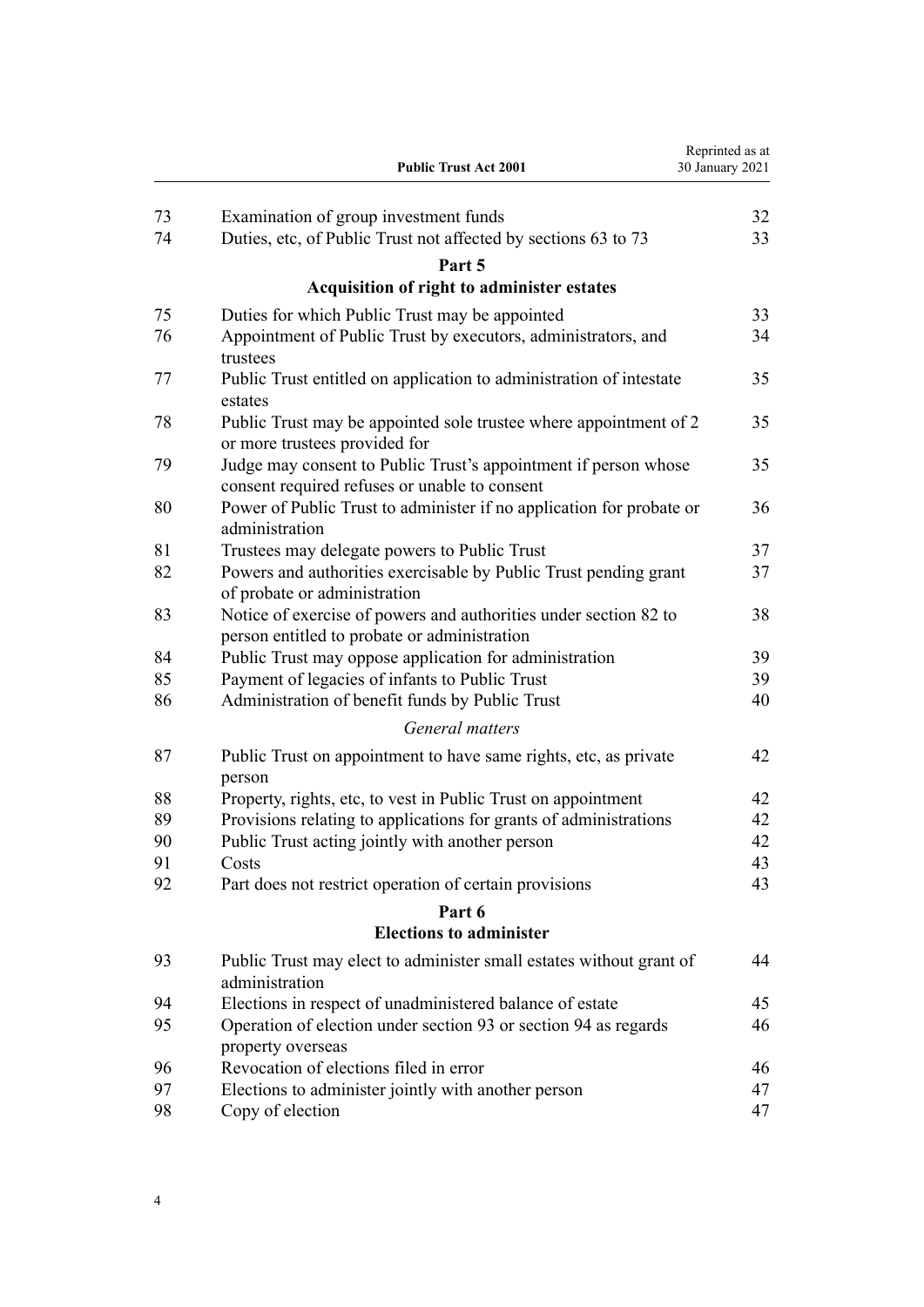| Reprinted as at |
|-----------------|
| 30 January 2021 |

# **[Part 7](#page-46-0)**

# **[Unclaimed property](#page-46-0)**

| 99  | Appointment of Public Trust as manager of unclaimed property              | 47 |
|-----|---------------------------------------------------------------------------|----|
| 100 | Mode of appointment                                                       | 48 |
| 101 | Public Trust may elect to manage property of low value                    | 48 |
| 102 | Order vesting property in Public Trust or other person                    | 49 |
| 103 | Powers of Public Trust as manager                                         | 49 |
| 104 | Power of Public Trust to pay for improvements                             | 50 |
| 105 | Sale or transfer to occupier or other person entitled to land             | 51 |
| 106 | Property to be held for owner                                             | 51 |
| 107 | Termination of management                                                 | 52 |
| 108 | Transfer of unclaimed property to Crown                                   | 52 |
| 109 | Land, etc, becoming property of Crown may be vested in local<br>authority | 53 |
|     | Miscellaneous provisions                                                  |    |
| 110 | Public Trust to have discretion as to exercise of powers                  | 54 |
| 111 | Public Trust may apply to court for directions                            | 54 |
| 112 | Deficiency in recovery of remuneration and expenses of Public             | 54 |
|     | Trust                                                                     |    |
| 113 | Documents executed by Public Trust                                        | 55 |
| 114 | Order or notice not affected by mistake of fact                           | 55 |
| 115 | Evidence in respect of unclaimed property                                 | 55 |
| 116 | Crown not affected                                                        | 55 |
| 117 | Limitation Act 2010 not affected                                          | 55 |
|     | Part 8                                                                    |    |
|     | <b>Miscellaneous provisions</b>                                           |    |
| 118 | Special powers that may be exercised by Public Trust                      | 56 |
| 119 | Public Trust may act on written statement, etc                            | 57 |
| 120 | Public Trust may sue itself in different capacity                         | 57 |
| 121 | Public Trust may transact business with subsidiary companies              | 57 |
| 122 | Remuneration                                                              | 58 |
| 123 | Special services                                                          | 58 |
| 124 | Review of charges                                                         | 59 |
| 125 | Additional remuneration                                                   | 59 |
| 126 | Power of Public Trust to make small payments without order                | 60 |
| 127 | Public Trust may bar claims for small amounts                             | 60 |
| 128 | Conditions on which tenant for life may be allowed into possession        | 60 |
| 129 | Declaration of non-revocation unnecessary where Public Trust              | 61 |

| 130  | Deposit of wills                                                                           | 62 |
|------|--------------------------------------------------------------------------------------------|----|
| 131  | Existence of property belonging to estate being administered by                            | 62 |
|      | Public Trust to be disclosed                                                               |    |
| 1.22 | $\mathbf{D}$ $\mathbf{C}$ $\mathbf{A}$ $\mathbf{C}$ $\mathbf{A}$ $\mathbf{A}$ $\mathbf{A}$ |    |

[Protection of purchasers and others](#page-62-0) [63](#page-62-0)

[executes document as attorney](#page-60-0)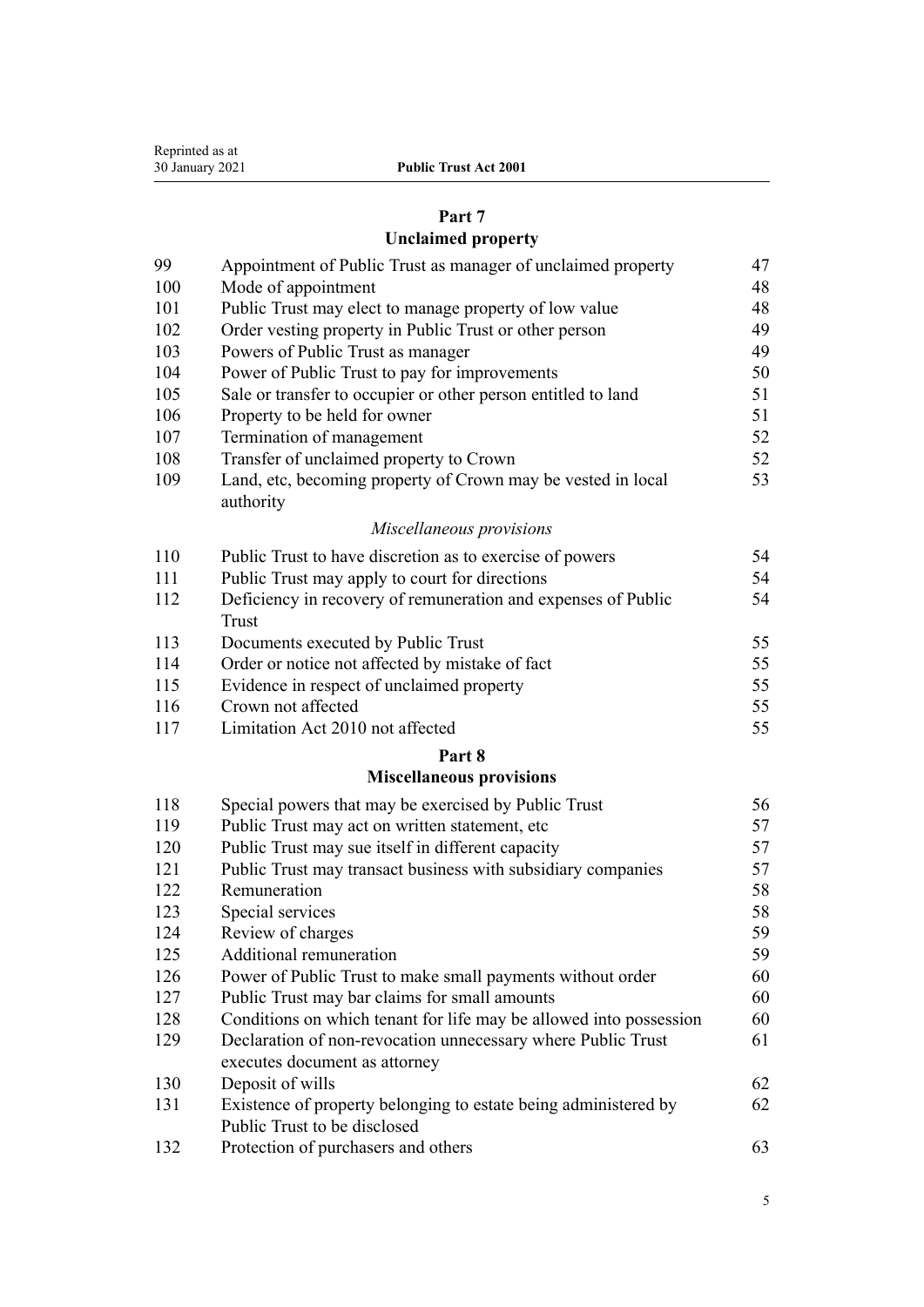|     | <b>Public Trust Act 2001</b>                                                                   | Reprinted as at<br>30 January 2021 |
|-----|------------------------------------------------------------------------------------------------|------------------------------------|
| 133 | No notice of trust to arise merely from dealing with Public Trust                              | 63                                 |
| 134 | Registration of shares                                                                         | 63                                 |
| 135 | Public Trust may evidence and register dealings in land when<br>acting in different capacities | 64                                 |
| 136 | Same remedies against Public Trust as against other persons                                    | 65                                 |
| 137 | Protection of Public Trust acting under power of attorney                                      | 65                                 |
| 138 | Protection of Public Trust acting under order of court                                         | 66                                 |
| 139 | Validity of acts by Public Trust under administration granted in<br>error                      | 66                                 |
| 140 | Board members and employees not personally liable except for<br>fraud or crime [Repealed]      | 67                                 |
| 141 | Limitation of liability                                                                        | 67                                 |
| 142 | Liability of office solicitor in conveyancing transactions                                     | 67                                 |
| 143 | Costs of legal proceedings                                                                     | 67                                 |
| 144 | Certificate by Public Trust as to its legal status in any matter                               | 67                                 |
| 145 | Certificate where Public Trust acting jointly                                                  | 69                                 |
| 146 | Service of notices by Public Trust                                                             | 69                                 |
| 147 | Regulations                                                                                    | 69                                 |
|     | Part 9                                                                                         |                                    |
|     | <b>Transfer of Public Trust undertaking</b>                                                    |                                    |
| 148 | Interpretation                                                                                 | 70                                 |
| 149 | Vesting of existing undertaking                                                                | 71                                 |
| 150 | Transfer of fiduciary rights and liabilities                                                   | 71                                 |
| 151 | Dissolution of Public Trustee, Public Trust Office, and Investment<br>Board                    | 71                                 |
| 152 | References in instruments                                                                      | 71                                 |
| 153 | Status of contracts and other instruments                                                      | 72                                 |
| 154 | Status of existing securities                                                                  | 72                                 |
| 155 | Continuation of proceedings                                                                    | 72                                 |
| 156 | <b>Effect of Act</b>                                                                           | 72                                 |
| 157 | Books and documents to remain evidence                                                         | 73                                 |
| 158 | Registers                                                                                      | 73                                 |
| 159 | Liability of employees and agents                                                              | 73                                 |
|     | Transfer of employees                                                                          |                                    |
| 160 | Transfer of existing employees                                                                 | 74                                 |
| 161 | Terms and conditions of employment of transferred employees                                    | 74                                 |
| 162 | Continuity of employment                                                                       | 74                                 |
| 163 | No compensation for technical redundancy                                                       | 74                                 |
| 164 | Contributors to Government Superannuation Fund                                                 | 75                                 |
|     | Application of Income Tax Act 1994                                                             |                                    |
| 165 | Application of Income Tax Act 1994                                                             | 75                                 |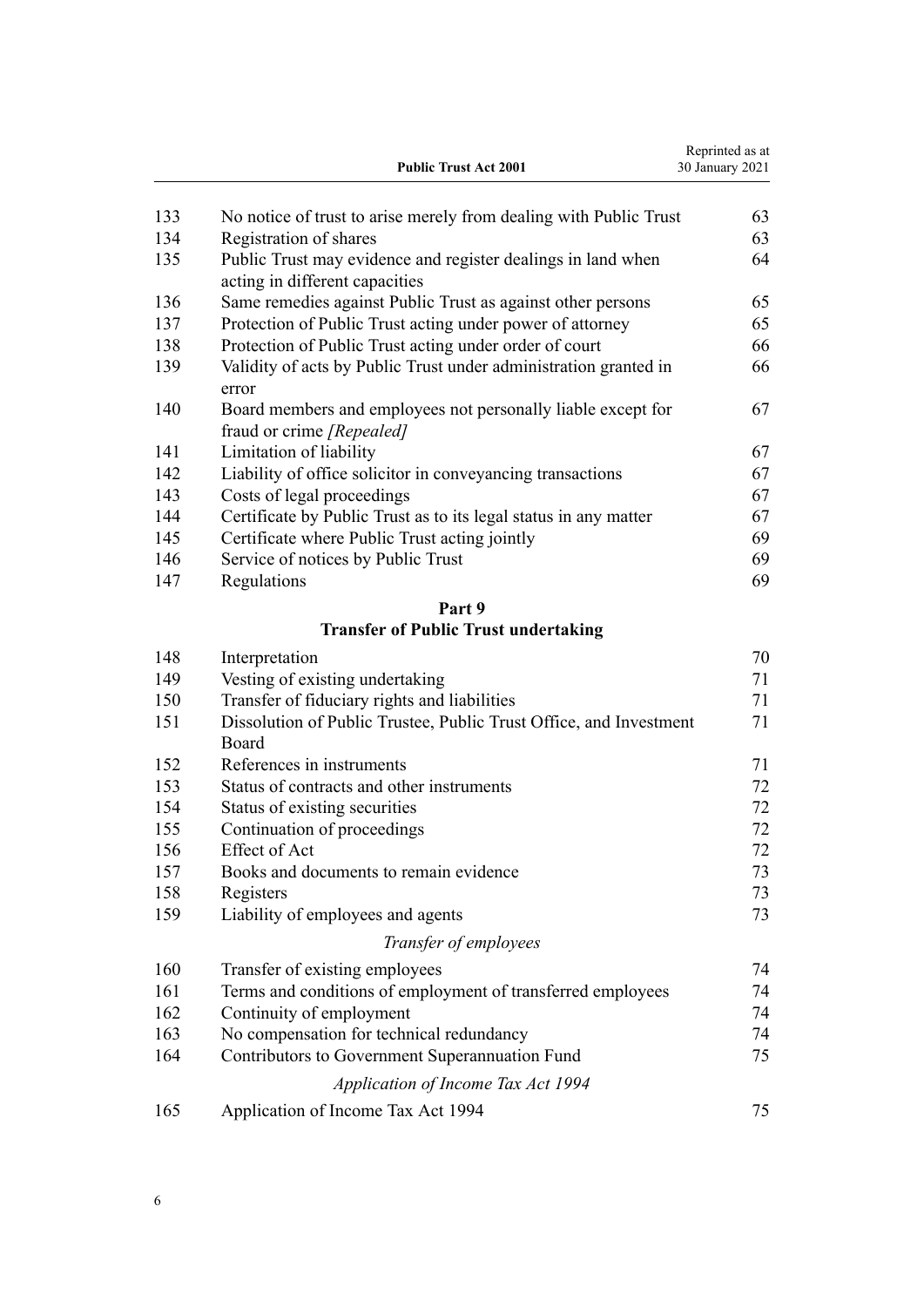<span id="page-6-0"></span>

| Reprinted as at | <b>Public Trust Act 2001</b><br>30 January 2021                                         | s <sub>2</sub> |
|-----------------|-----------------------------------------------------------------------------------------|----------------|
|                 | <b>Application of Securities Act 1978</b>                                               |                |
|                 | [Repealed]                                                                              |                |
|                 |                                                                                         |                |
| 166             | Application of Securities Act 1978 [Repealed]                                           | 75             |
|                 | Amount of reserves to be paid to the Crown                                              |                |
| 167             | Amount of reserves to be paid to the Crown before appointed day                         | 76             |
|                 | Part 10                                                                                 |                |
|                 | Repeals, amendments, and transitional provisions                                        |                |
| 168             | Repeals                                                                                 | 76             |
| 169             | Revocations                                                                             | 76             |
| 170             | Amendments to other enactments                                                          | 76             |
| 171             | Transitional provision in relation to existing investments in group<br>investment funds | 77             |
| 172             | Financial statement and report on operations for period<br>commencing 1 July 2001       | 77             |
|                 | <b>Schedule 1</b>                                                                       | 79             |
|                 | <b>Provisions relating to board</b>                                                     |                |
|                 | [Repealed]                                                                              |                |
|                 | <b>Schedule 2</b>                                                                       | 80             |
|                 | <b>Amendments to other Acts</b>                                                         |                |
|                 | <b>Schedule 3</b>                                                                       | 85             |
|                 | <b>Local Acts amended</b>                                                               |                |
|                 | <b>Schedule 4</b>                                                                       | 86             |
|                 | <b>Private Acts amended</b>                                                             |                |
|                 | <b>Schedule 5</b>                                                                       | 87             |
|                 | <b>Regulations amended</b>                                                              |                |

# **1 Title**

This Act is the Public Trust Act 2001.

# **2 Commencement**

- (1) This Act, except for [section 167](#page-75-0), comes into force on a day to be fixed by the Governor-General by Order in Council.
- (2) The Order in Council, or a separate Order in Council, may fix a different date for the commencement of [section 71.](#page-30-0)
- (3) [Section 167](#page-75-0) comes into force on the day on which this Act receives the Royal assent.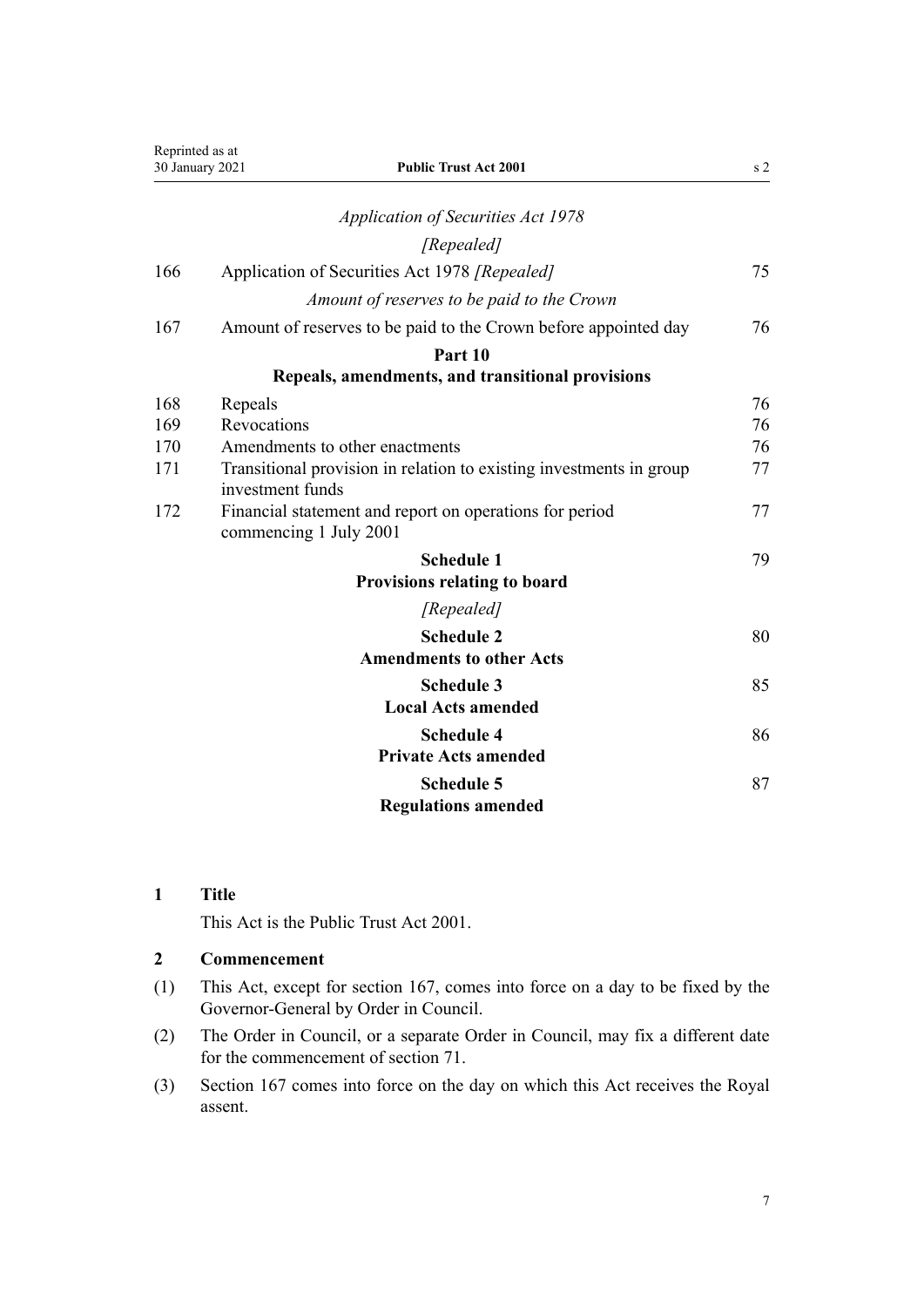<span id="page-7-0"></span>Section 2(1): Public Trust Act 2001 (except sections 71 and 167) brought into force, on 1 March 2002, by [clause 2](http://legislation.govt.nz/pdflink.aspx?id=DLM109325) of the Public Trust Act Commencement Order 2002 (SR 2002/11).

Section 2(2): section 71 brought into force, on 1 July 2002, by [clause 2](http://legislation.govt.nz/pdflink.aspx?id=DLM135710) of the Public Trust Commencement Order (No 2) 2002 (SR 2002/197).

# **Part 1 Preliminary provisions**

#### **3 Purpose**

The purpose of this Act is—

- (a) to establish Public Trust as a statutory corporation that is a Crown entity; and
- (b) to repeal and replace the Public Trust Office Act 1957, and provide for Public Trust to take over the role and undertakings of the Public Trustee and the Public Trust Office.

#### **4 Interpretation**

In this Act, unless the context otherwise requires,—

**administration** means probate of the will of a deceased person; and includes—

- (a) letters of administration of the estate of a deceased person, granted with or without the will annexed, for general, special, or limited purposes; and
- (b) in the case of Public Trust, an order to administer and an election to administer

**administrator** means any person to whom administration is granted; and includes—

- (a) an executor before and after the probate has been granted; and
- (b) Public Trust, in any case where it is deemed to be an executor or administrator by reason of having filed an election to administer

**board** means the board of Public Trust established by [section 14](#page-14-0)

**chief executive** means the chief executive of Public Trust

**common fund** means the common fund constituted under [section 48](#page-21-0)

**court**, in relation to any matter, means a court having jurisdiction in that matter; and includes a Judge of that court

**Crown entity subsidiary** has the same meaning as in the second column of [section 7\(1\)\(c\)](http://legislation.govt.nz/pdflink.aspx?id=DLM329641) of the Crown Entities Act 2004

**estate** means any property administered or held, managed, or controlled by Public Trust, whether as administrator or other trustee or as guardian, committee, manager, liquidator, receiver, agent, or attorney, or in any other capacity

**estate money** means money forming part of an estate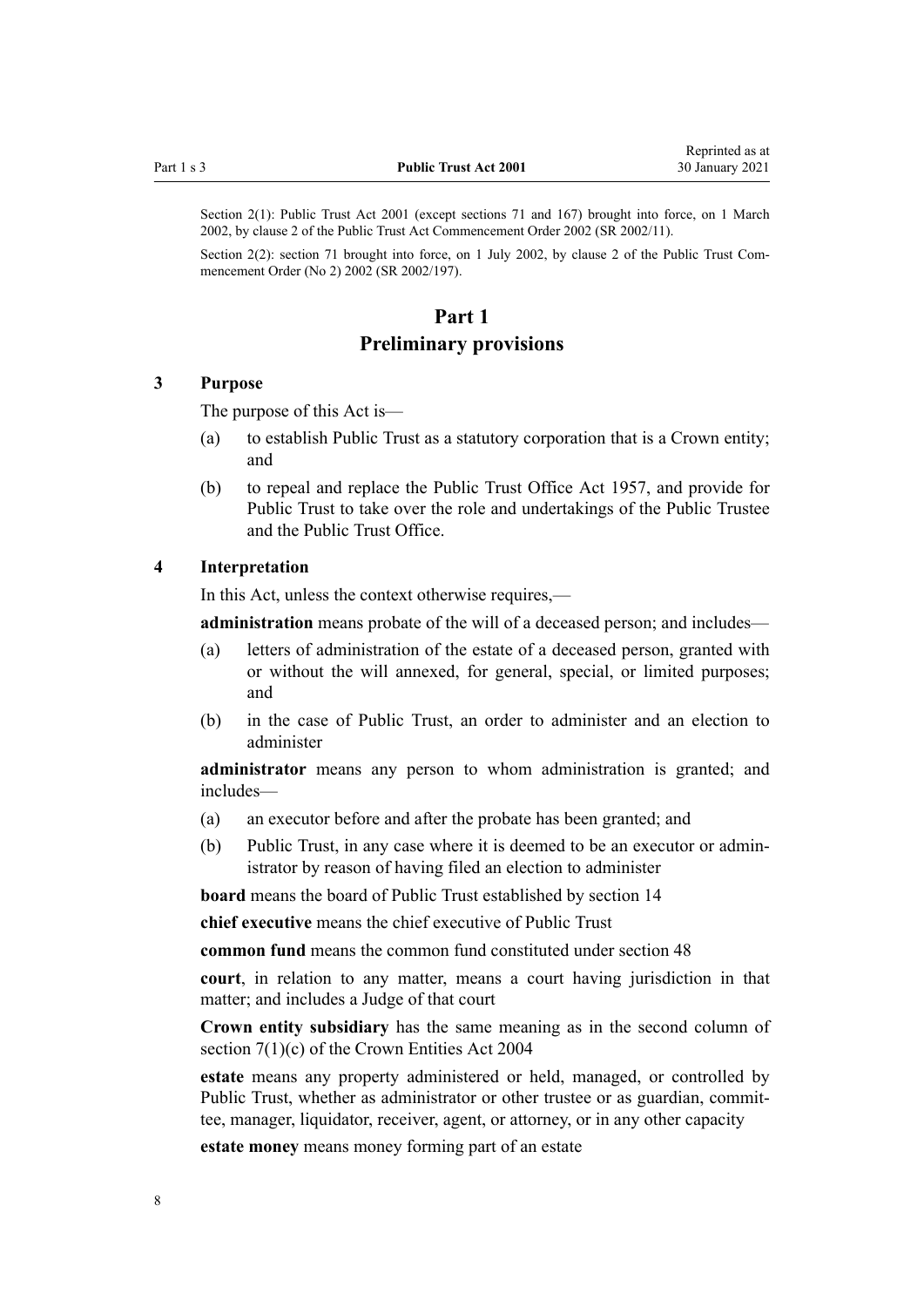**fiduciary** means an administrator, trustee, guardian, committee, manager, liquidator, receiver, agent, or attorney, or a fiduciary in any other capacity

**group investment fund** means a group investment fund established under [sec](#page-27-0)[tion 63](#page-27-0) of this Act or section 42A of the Public Trust Office Act 1957

**instrument** includes any enactment

**land** includes all estates and interests, whether freehold or chattel, and whether legal or equitable, in real property

**Minister** means the Minister of the Crown who, under the authority of any warrant or with the authority of the Prime Minister, is for the time being responsible for the administration of this Act

**office solicitor** means the solicitor who is employed by Public Trust as its office solicitor or chief legal adviser; and includes any other solicitor employed by Public Trust who is under the control and direction of that person

**owner**, in relation to any property, includes any person having an estate or interest in the property

**portfolio investment entity** means a portfolio investment entity within the meaning of the Income Tax Act 2004

**property** includes real and personal property, any estate or interest in real or personal property, any debt, any thing in action, and any other right or interest

**Public Trust** means Public Trust established by [section 7;](#page-11-0) and includes a Crown entity subsidiary of Public Trust

**related company** has the meaning set out in [section 2\(3\)](http://legislation.govt.nz/pdflink.aspx?id=DLM319576) of the Companies Act 1993; and, for that purpose, Public Trust is to be treated as if it were a company registered under that Act

**subsidiary** has the meaning set out in [sections 5,](http://legislation.govt.nz/pdflink.aspx?id=DLM319999) [7,](http://legislation.govt.nz/pdflink.aspx?id=DLM320102) and [8](http://legislation.govt.nz/pdflink.aspx?id=DLM320104) of the Companies Act 1993; and, for that purpose, Public Trust is to be treated as if it were a company registered under that Act

**trust**—

- (a) includes—
	- (i) implied and constructive trusts; and
	- (ii) cases where the trustee has a beneficial interest in the trust property; and
	- (iii) the duties incidental to the office of a personal representative; but
- (b) does not include the duties incidental to an estate conveyed by way of mortgage;—

and **trustee** has a corresponding meaning.

Compare: 1957 No 36 s 2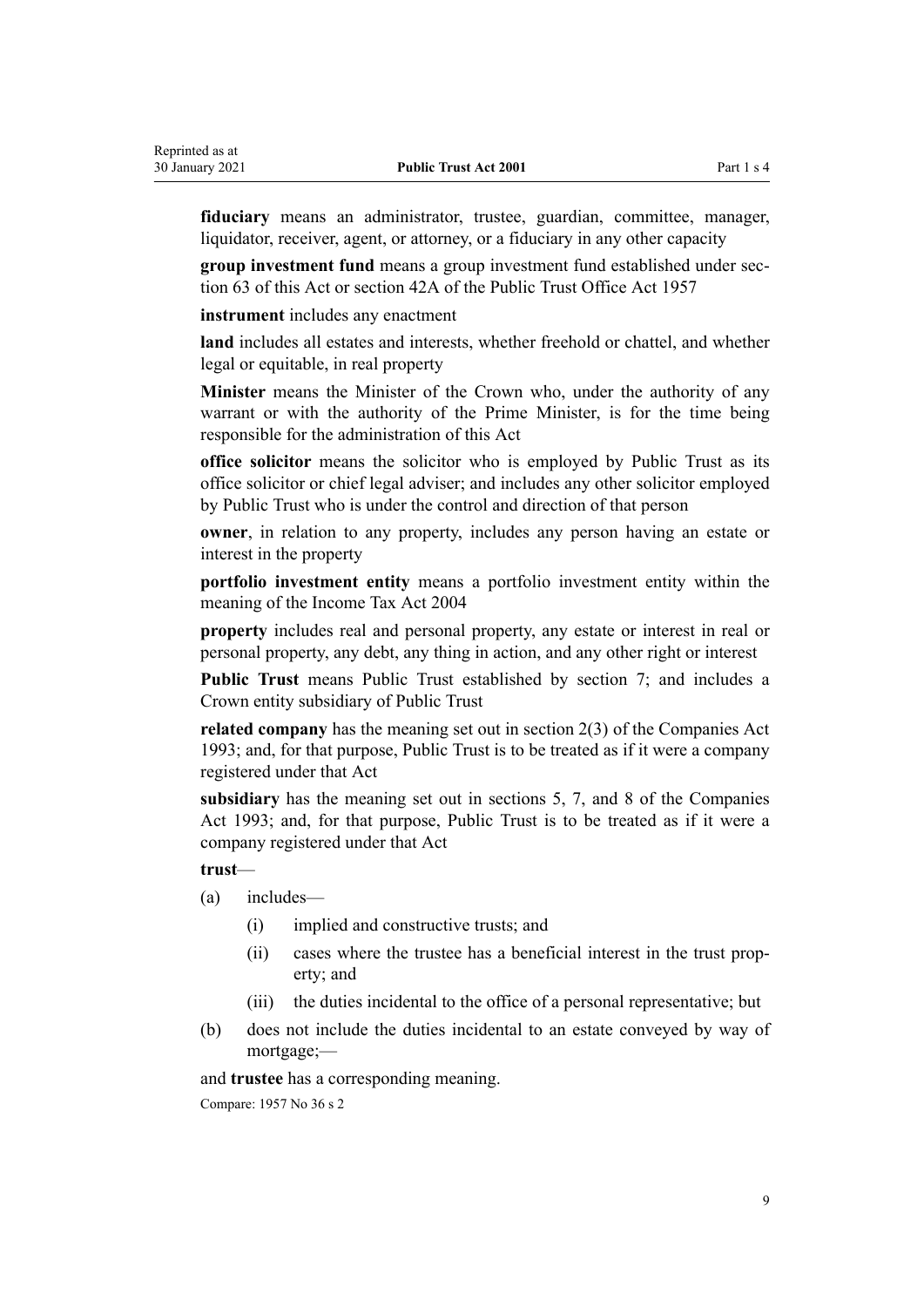<span id="page-9-0"></span>Section 4 **Crown entity subsidiary**: inserted, on 25 January 2005, by [section 200](http://legislation.govt.nz/pdflink.aspx?id=DLM331111) of the Crown Entities Act 2004 (2004 No 115).

Section 4 **Crown entity subsidiary**: amended, on 18 July 2013, by [section 42](http://legislation.govt.nz/pdflink.aspx?id=DLM5326977) of the Crown Entities Amendment Act 2013 (2013 No 51).

Section 4 **good employer**: repealed, on 25 January 2005, by [section 200](http://legislation.govt.nz/pdflink.aspx?id=DLM331111) of the Crown Entities Act 2004 (2004 No 115).

Section 4 **portfolio investment entity**: inserted, on 1 October 2007, by [section 229](http://legislation.govt.nz/pdflink.aspx?id=DLM401677) of the Taxation (Savings Investment and Miscellaneous Provisions) Act 2006 (2006 No 81).

Section 4 **Public Trust**: amended, on 25 January 2005, by [section 200](http://legislation.govt.nz/pdflink.aspx?id=DLM331111) of the Crown Entities Act 2004 (2004 No 115).

## **5 Application of Act where Public Trust acts jointly**

- (1) Except as provided in subsection (3) or otherwise specifically provided in this Act, the provisions of this Act, so far as they are capable of doing so and with any necessary modifications, extend and apply to any case in which Public Trust is acting jointly with another person, or is appointed or proposes to act jointly with another person.
- (2) Accordingly, in any such case,—
	- (a) references in this Act to Public Trust include references to Public Trust and the person or persons with whom Public Trust is acting, or is appointed to act or proposes to act:
	- (b) references in this Act to an estate administered by Public Trust extend to and include any estate in respect of which Public Trust is acting jointly with another person in any of the offices or positions mentioned in [sec](#page-32-0)[tion 75\(1\).](#page-32-0)
- (3) However, subsection (1) does not extend or apply to—
	- (a) [sections 82](#page-36-0) and [83](#page-37-0) (powers exercisable by Public Trust pending grant of probate or administration, and notice of exercise of those powers):
	- (b) [section 84](#page-38-0) (Public Trust may oppose application for administration):
	- (c) [section 85](#page-38-0) (payment of legacies of infants to Public Trust):
	- (d) [Part 7](#page-46-0) (unclaimed property):
	- (e) [section 130](#page-61-0) (deposit of wills).
- (4) Nor do the provisions of the [Crown Entities Act 2004](http://legislation.govt.nz/pdflink.aspx?id=DLM329630) or the following provisions of this Act confer any powers, authorities, functions, or prerogatives on a person acting jointly with Public Trust:
	- (a) [Parts 2 to 4](#page-11-0), except [sections 36\(2\)](#page-17-0) (operation of estate bank accounts) and [60](#page-26-0) (special investments):
	- (b) [section 91](#page-42-0) (Public Trust entitled to costs out of estate, etc):
	- (c) [section 118\(e\) and \(i\)](#page-55-0) (special powers that may be exercised by Public Trust):
	- (d) [sections 122 to 125](#page-57-0) (remuneration, etc):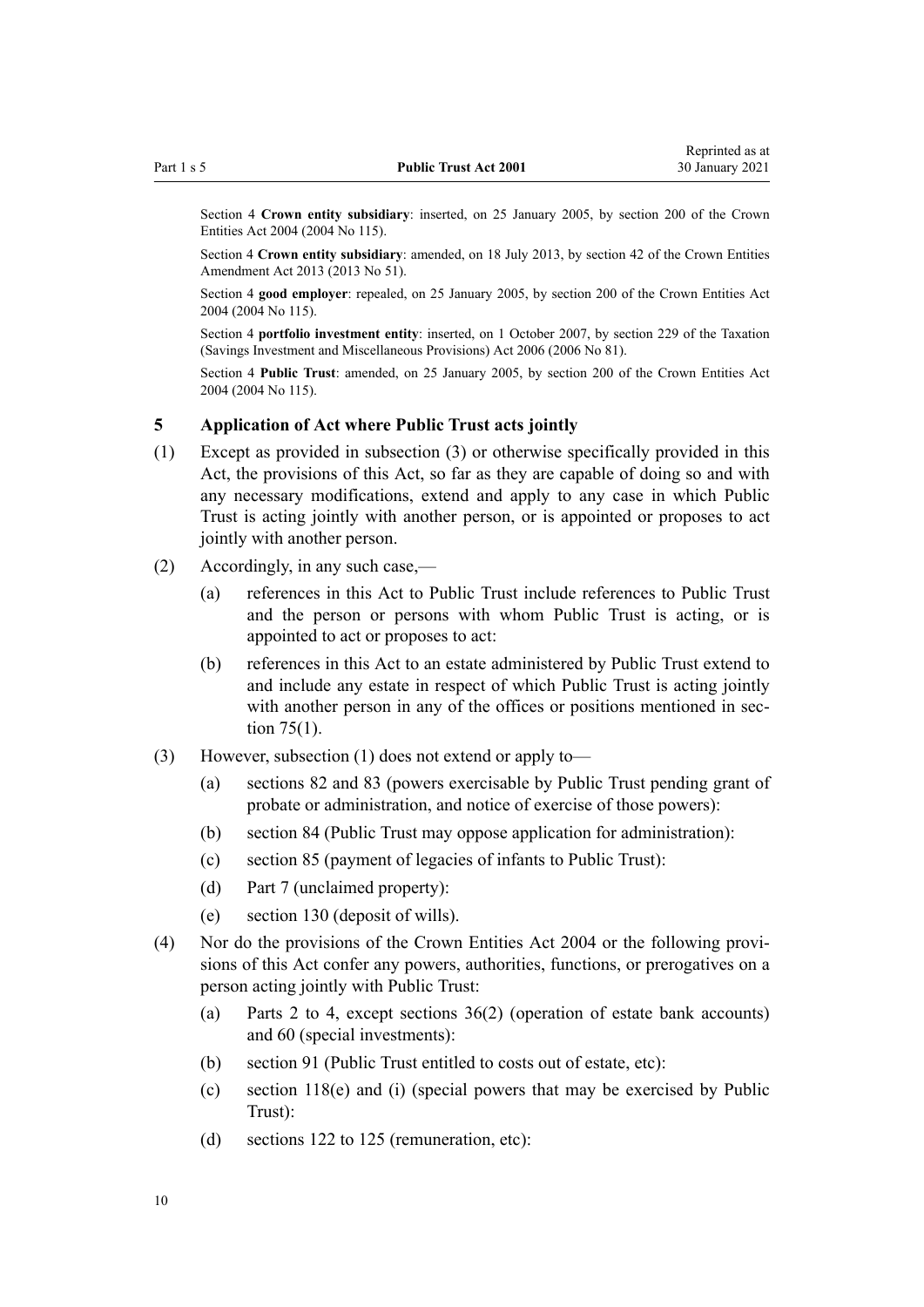- <span id="page-10-0"></span>(e) [section 129](#page-60-0) (declaration of non-revocation not necessary where Public Trust executes as attorney):
- (f) [section 137](#page-64-0) (protection of Public Trust acting under power of attorney).
- (5) Nothing in this section restricts the jurisdiction of any court in relation to the granting of administration or the making of any other order.

Compare: 1957 No 36 s 43A

Section 5(4): amended, on 25 January 2005, by [section 200](http://legislation.govt.nz/pdflink.aspx?id=DLM331111) of the Crown Entities Act 2004 (2004 No 115).

#### **6 Relationship between this Act and other Acts and instruments**

- (1) The provisions of the [Trusts Act 2019](http://legislation.govt.nz/pdflink.aspx?id=DLM7382802) and the [Administration Act 1969](http://legislation.govt.nz/pdflink.aspx?id=DLM392629) are to be read and applied—
	- (a) so as not to affect any of the express provisions of this Act; and
	- (b) as subordinate to the provisions of this Act.
- (2) All powers and authorities conferred by this Act on Public Trust—
	- (a) are additional to any other powers and authorities Public Trust has under any enactment, instrument, or law; and
	- (b) do not limit or restrict those other powers and authorities.
- (3) Except as otherwise expressly provided by this Act, the provisions of this Act are not restricted by any other enactment or law, and—
	- (a) all rights, powers, and remedies conferred by any other enactment or law upon Public Trust or upon any court, Judge, or other person remain unrestricted; and
	- (b) the rights, powers, and remedies conferred by this Act are in addition to and not in derogation of those other rights, powers, and remedies; and
	- (c) the rights, powers, and remedies conferred by this Act, and those other rights, powers, and remedies, are capable of being exercised either independently or in aid of one another.
- (4) [Section 100](http://legislation.govt.nz/pdflink.aspx?id=DLM330345) of the Crown Entities Act 2004 does not apply to the exercise of any authority or power Public Trust has under any enactment, instrument, or law to—
	- (a) invest any estate money, or invest the common fund, or invest any group investment fund; or
	- (b) settle, or be or appoint a trustee of, a trust.
- (5) Subsection (4) does not limit subsection (3).

Compare: 1957 No 36 s 139

Section 6(1): amended, on 30 January 2021, by [section 161](http://legislation.govt.nz/pdflink.aspx?id=DLM7383110) of the Trusts Act 2019 (2019 No 38). Section 6(4): added, on 25 January 2005, by [section 200](http://legislation.govt.nz/pdflink.aspx?id=DLM331111) of the Crown Entities Act 2004 (2004 No 115).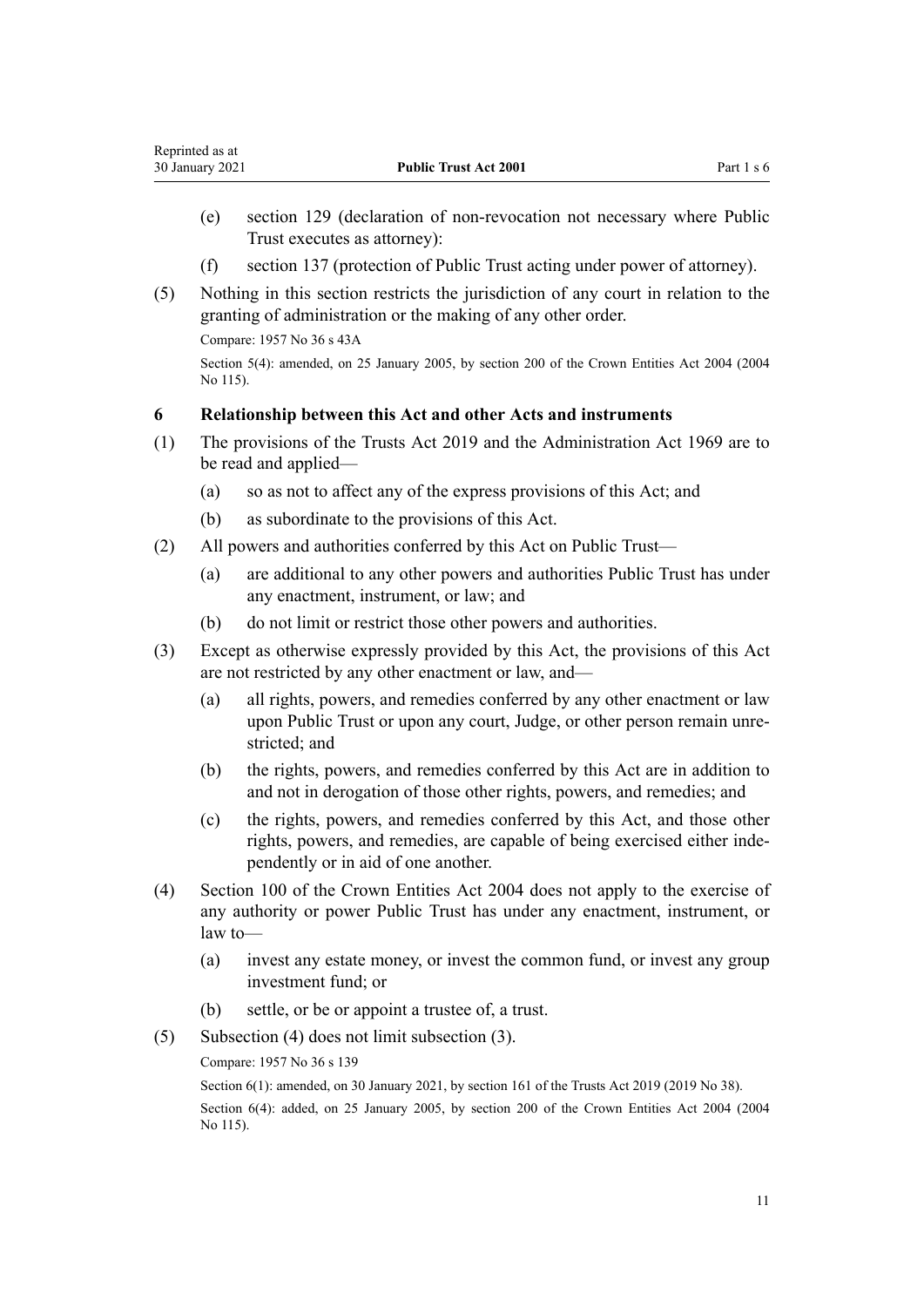<span id="page-11-0"></span>

Section 6(5): added, on 25 January 2005, by [section 200](http://legislation.govt.nz/pdflink.aspx?id=DLM331111) of the Crown Entities Act 2004 (2004) No 115).

# **Part 2 Establishment of Public Trust**

#### **7 Establishment of Public Trust**

- (1) This section establishes Public Trust.
- (2) *[Repealed]*

Section 7(2): repealed, on 25 January 2005, by [section 200](http://legislation.govt.nz/pdflink.aspx?id=DLM331111) of the Crown Entities Act 2004 (2004) No 115).

# **7A Application of Crown Entities Act 2004**

- (1) Public Trust is a Crown entity for the purposes of [section 7](http://legislation.govt.nz/pdflink.aspx?id=DLM329641) of the Crown Entities Act 2004.
- (2) The [Crown Entities Act 2004](http://legislation.govt.nz/pdflink.aspx?id=DLM329630) applies to Public Trust except to the extent that this Act expressly provides otherwise.
- (3) [Sections 28\(1\),](http://legislation.govt.nz/pdflink.aspx?id=DLM329954) [29,](http://legislation.govt.nz/pdflink.aspx?id=DLM329955) [37,](http://legislation.govt.nz/pdflink.aspx?id=DLM329964) [96,](http://legislation.govt.nz/pdflink.aspx?id=DLM330341) [100,](http://legislation.govt.nz/pdflink.aspx?id=DLM330345) and [104](http://legislation.govt.nz/pdflink.aspx?id=DLM330352) and [Part 4](http://legislation.govt.nz/pdflink.aspx?id=DLM330504) of the Crown Entities Act 2004 apply as if the reference in each of those provisions or Parts to the "responsible Minister" were replaced by a reference to "the responsible Minister acting with the agreement of the Minister of Finance".

Section 7A: inserted, on 25 January 2005, by [section 200](http://legislation.govt.nz/pdflink.aspx?id=DLM331111) of the Crown Entities Act 2004 (2004) No 115).

### **8 Functions of Public Trust**

- (1) The principal functions of Public Trust are to—
	- (a) develop, promote, conduct, or otherwise participate in the business of providing comprehensive estate management and administration services, including associated legal, financial, and other services; and
	- (b) carry out, perform, or otherwise fulfill functions conferred on Public Trust by this Act or any other Act; and
	- (c) carry out, perform, or otherwise fulfill other functions requested by the Minister, acting in agreement with the Minister of Finance, and agreed to by Public Trust; and
	- (d) develop, promote, conduct, or otherwise participate in such other business as Public Trust determines with the approval of the Minister, acting in agreement with the Minister of Finance.
- (1A) For the avoidance of doubt, a request under section  $8(1)(c)$  is not a direction by the Minister for the purposes of [section 112](http://legislation.govt.nz/pdflink.aspx?id=DLM330360) of the Crown Entities Act 2004.
- (2) Any request by the Minister and agreement by Public Trust under subsection (1)(c), and any determination of Public Trust and approval of the Minister under subsection  $(1)(d)$ , must be in writing.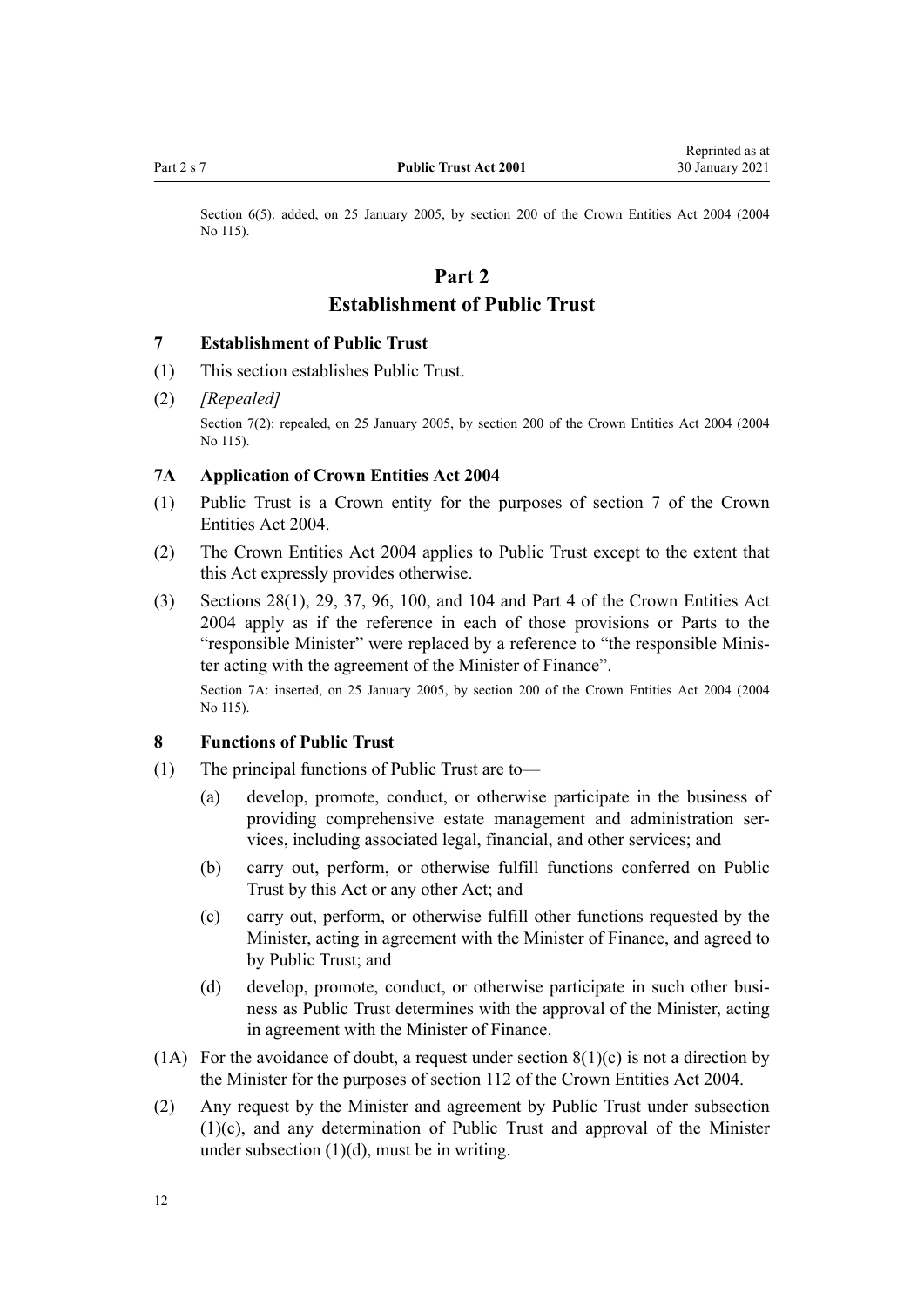- <span id="page-12-0"></span>(3) As soon as practicable after any such request or determination is made and is agreed or approved, the Minister must—
	- (a) publish a copy of the request or determination in the *Gazette*; and
	- (b) present a copy of it to the House of Representatives.

Section 8(1A): inserted, on 25 January 2005, by [section 200](http://legislation.govt.nz/pdflink.aspx?id=DLM331111) of the Crown Entities Act 2004 (2004 No 115).

# **9 Objectives of Public Trust**

In fulfilling its functions, Public Trust is to have the principal objective of operating as an effective business, and, to this end,—

- (a) being as efficient as comparable businesses that are not owned by the Crown; and
- (b) prudently managing its assets and liabilities; and
- (c) maintaining financial viability in the long-term; and
- (d) being a good employer; and
- (e) being an organisation that exhibits a sense of social responsibility by having regard to the interests of the communities in which it operates.

## **10 Independence of Public Trust in its fiduciary functions**

Despite anything in this Act or the [Crown Entities Act 2004,](http://legislation.govt.nz/pdflink.aspx?id=DLM329630) in managing and administering estates, and in fulfilling any other fiduciary obligations, Public Trust is to act in an independent manner free from any direction or other instruction from the Crown.

Section 10: amended, on 25 January 2005, by [section 200](http://legislation.govt.nz/pdflink.aspx?id=DLM331111) of the Crown Entities Act 2004 (2004 No 115).

## **11 Powers**

- (1) *[Repealed]*
- (2) Public Trust may exercise its capacity or any of its rights, powers, and privileges for the purpose of—
	- (a) *[Repealed]*
	- (b) entering into any financial transaction or financial obligation intended to—
		- (i) avoid or lessen any present or possible future risk to Public Trust's current or future income or assets; or
		- (ii) lessen any liability of Public Trust; or
		- (iii) avoid or lessen any possible future liability of Public Trust; or
		- (iv) maximise Public Trust's current or future income (whether net or gross).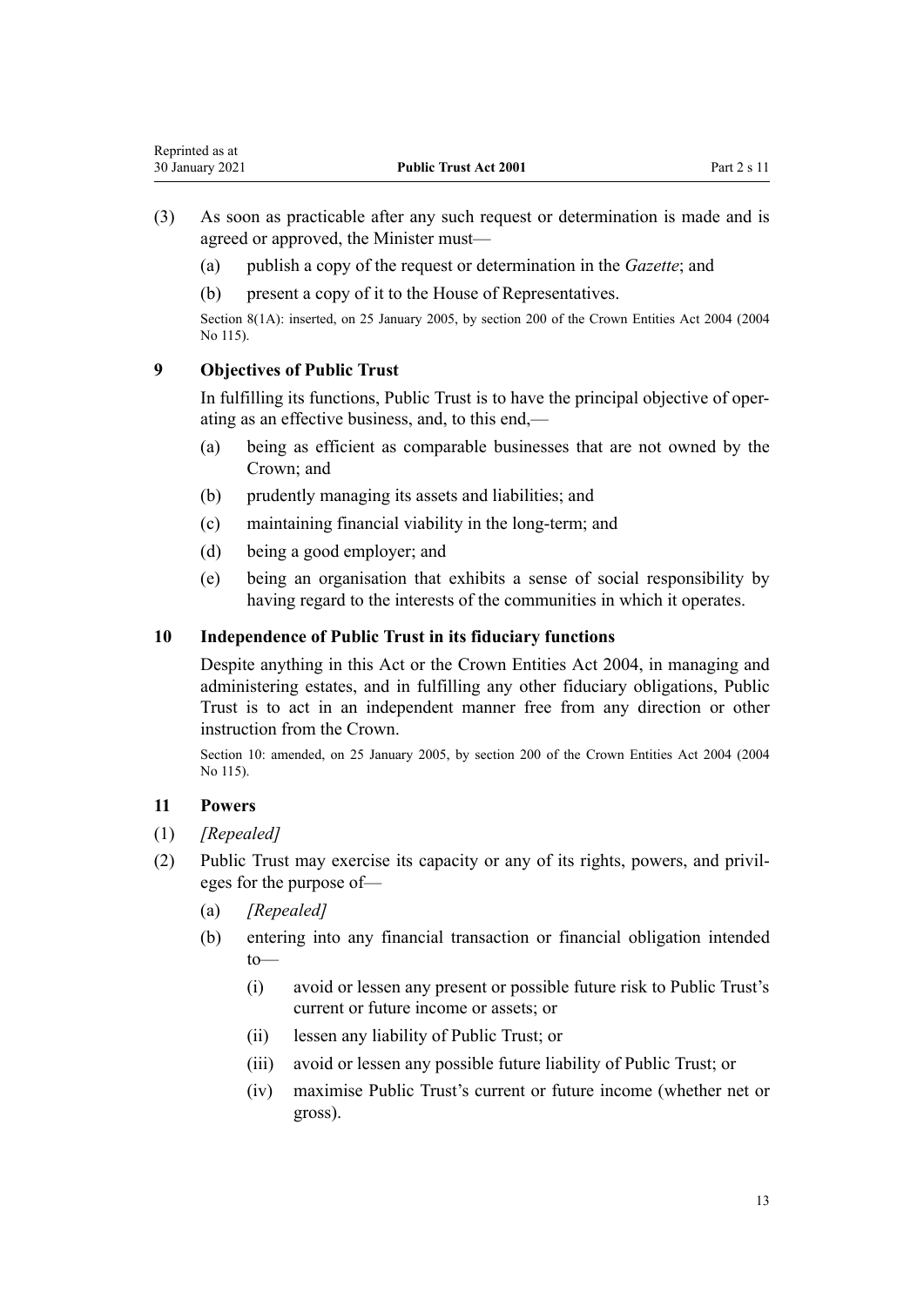<span id="page-13-0"></span>(3) Subsection (2) does not limit [sections 16](http://legislation.govt.nz/pdflink.aspx?id=DLM329930) and [17](http://legislation.govt.nz/pdflink.aspx?id=DLM329931) of the Crown Entities Act 2004.

Section 11(1): repealed, on 25 January 2005, by [section 200](http://legislation.govt.nz/pdflink.aspx?id=DLM331111) of the Crown Entities Act 2004 (2004) No 115).

Section 11(2): amended, on 25 January 2005, by [section 200](http://legislation.govt.nz/pdflink.aspx?id=DLM331111) of the Crown Entities Act 2004 (2004 No 115).

Section 11(2)(a): repealed, on 25 January 2005, by [section 200](http://legislation.govt.nz/pdflink.aspx?id=DLM331111) of the Crown Entities Act 2004 (2004) No 115).

Section 11(3): added, on 25 January 2005, by [section 200](http://legislation.govt.nz/pdflink.aspx?id=DLM331111) of the Crown Entities Act 2004 (2004) No 115).

## **12 Method of contracting**

- (1) A contract or other enforceable obligation may be entered into by Public Trust as provided in [section 127](http://legislation.govt.nz/pdflink.aspx?id=DLM330394) of the Crown Entities Act 2004.
- (2) *[Repealed]*
- (3) *[Repealed]*
- (4) *[Repealed]*
- (5) *[Repealed]*

Section 12(1): substituted, on 25 January 2005, by [section 200](http://legislation.govt.nz/pdflink.aspx?id=DLM331111) of the Crown Entities Act 2004 (2004 No 115).

Section 12(2): repealed, on 25 January 2005, by [section 200](http://legislation.govt.nz/pdflink.aspx?id=DLM331111) of the Crown Entities Act 2004 (2004) No 115).

Section 12(3): repealed, on 25 January 2005, by [section 200](http://legislation.govt.nz/pdflink.aspx?id=DLM331111) of the Crown Entities Act 2004 (2004) No 115).

Section 12(4): repealed, on 25 January 2005, by [section 200](http://legislation.govt.nz/pdflink.aspx?id=DLM331111) of the Crown Entities Act 2004 (2004 No 115).

Section 12(5): repealed, on 1 January 2008, by [section 364\(1\)](http://legislation.govt.nz/pdflink.aspx?id=DLM969644) of the Property Law Act 2007 (2007) No 91).

## **13 Application of Public Finance Act 1989**

- (1) *[Repealed]*
- (2) For the purposes of the [Public Finance Act 1989](http://legislation.govt.nz/pdflink.aspx?id=DLM160808) and the [Crown Entities Act](http://legislation.govt.nz/pdflink.aspx?id=DLM329630) [2004](http://legislation.govt.nz/pdflink.aspx?id=DLM329630), every reference to the Responsible Minister is to be read as a reference to the Minister acting with the agreement of the Minister of Finance.
- (3) *[Repealed]*

Section 13 heading: substituted, on 25 January 2005, by [section 200](http://legislation.govt.nz/pdflink.aspx?id=DLM331111) of the Crown Entities Act 2004 (2004 No 115).

Section 13(1): repealed, on 25 January 2005, by [section 200](http://legislation.govt.nz/pdflink.aspx?id=DLM331111) of the Crown Entities Act 2004 (2004 No 115).

Section 13(2): substituted, on 25 January 2005, by [section 200](http://legislation.govt.nz/pdflink.aspx?id=DLM331111) of the Crown Entities Act 2004 (2004 No 115).

Section 13(3): repealed, on 25 January 2005, by [section 200](http://legislation.govt.nz/pdflink.aspx?id=DLM331111) of the Crown Entities Act 2004 (2004 No 115).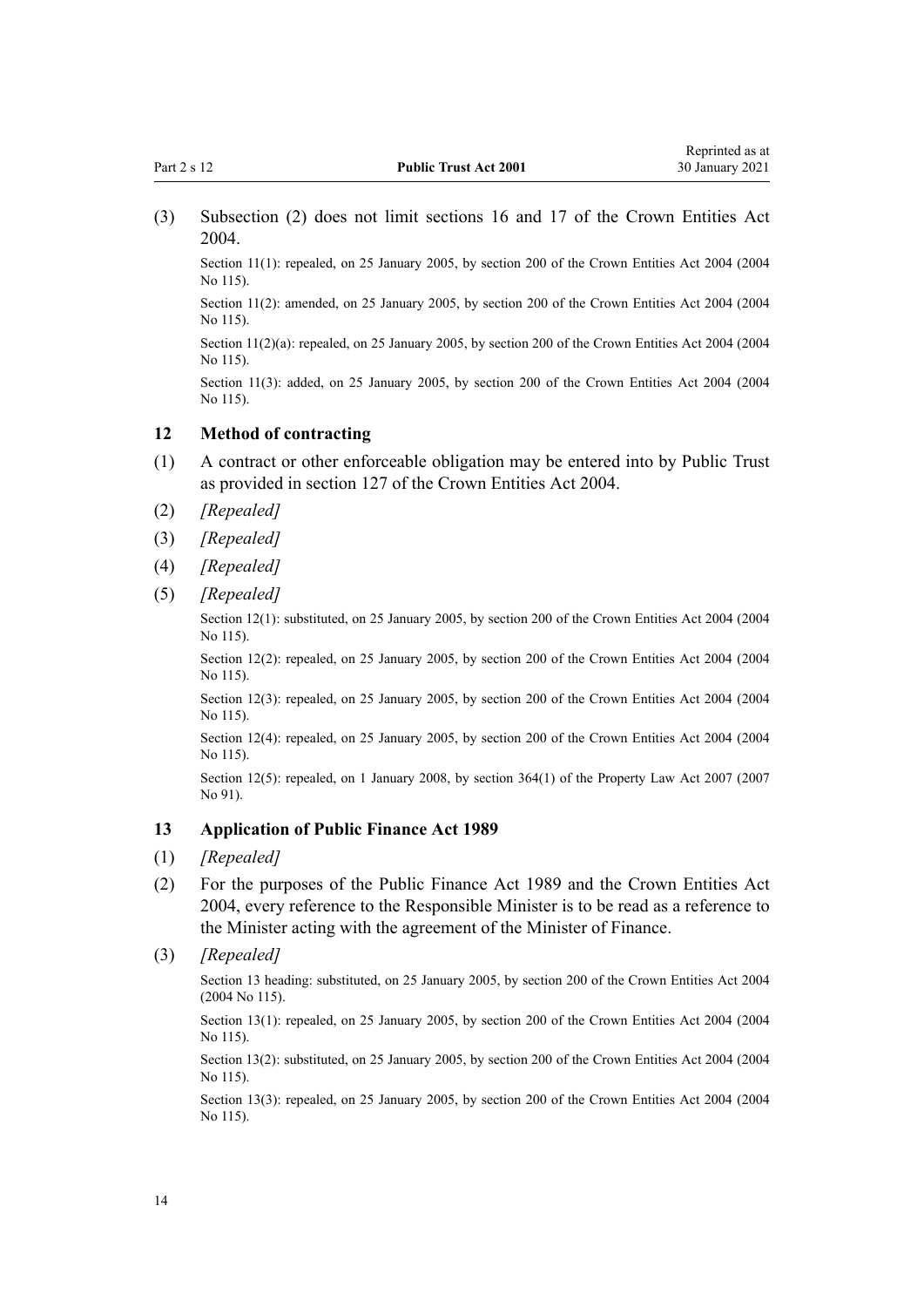#### *Board of Public Trust*

## <span id="page-14-0"></span>**14 Board of Public Trust**

The board of the Public Trust must have no less than 5, and no more than 9, members.

Section 14: substituted, on 25 January 2005, by [section 200](http://legislation.govt.nz/pdflink.aspx?id=DLM331111) of the Crown Entities Act 2004 (2004 No 115).

## **15 Board's management duty**

#### *[Repealed]*

Section 15: repealed, on 25 January 2005, by [section 200](http://legislation.govt.nz/pdflink.aspx?id=DLM331111) of the Crown Entities Act 2004 (2004 No 115).

### **16 Board's powers**

#### *[Repealed]*

Section 16: repealed, on 25 January 2005, by [section 200](http://legislation.govt.nz/pdflink.aspx?id=DLM331111) of the Crown Entities Act 2004 (2004 No 115).

#### **17 Board may appoint committees**

#### *[Repealed]*

Section 17: repealed, on 25 January 2005, by [section 200](http://legislation.govt.nz/pdflink.aspx?id=DLM331111) of the Crown Entities Act 2004 (2004 No 115).

#### *Delegations by board*

## **18 Delegations generally**

[Sections 73\(3\)](http://legislation.govt.nz/pdflink.aspx?id=DLM330308) and [97\(g\)](http://legislation.govt.nz/pdflink.aspx?id=DLM330342) of the Crown Entities Act 2004 (which limit a Crown entity's ability to delegate statutorily independent functions to a Crown entity subsidiary) do not apply to Public Trust.

Section 18: substituted, on 25 January 2005, by [section 200](http://legislation.govt.nz/pdflink.aspx?id=DLM331111) of the Crown Entities Act 2004 (2004 No 115).

## **19 Delegation of powers to make affidavits, etc**

The powers of delegation conferred by [section 73](http://legislation.govt.nz/pdflink.aspx?id=DLM330308) of the Crown Entities Act 2004 include power to authorise any delegate to—

- (a) make an affidavit, oath, or declaration required to be made by Public Trust under any rules of court or otherwise:
- (b) sign any document to be filed in any court, including any election to administer or any memorandum under [Part 6:](#page-43-0)
- (c) verify any account:
- (d) personally attend in any court.

Compare: 1957 No 36 s 11(8)

Section 19: amended, on 25 January 2005, by [section 200](http://legislation.govt.nz/pdflink.aspx?id=DLM331111) of the Crown Entities Act 2004 (2004 No 115).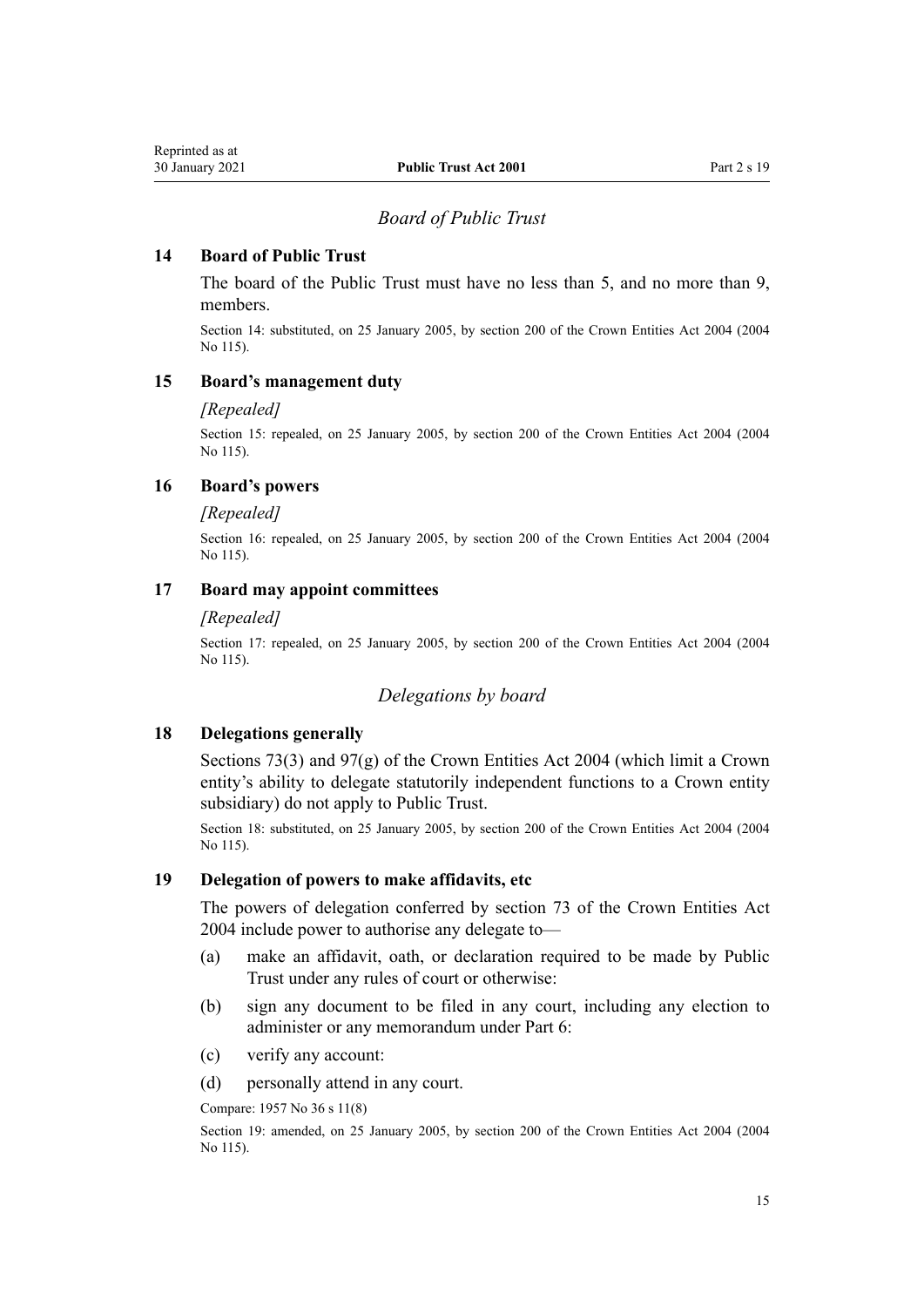## <span id="page-15-0"></span>**20 Certain powers not to be delegated**

Despite [section 73](http://legislation.govt.nz/pdflink.aspx?id=DLM330308) of the Crown Entities Act 2004, the board must not delegate any of the following powers:

- (a) *[Repealed]*
- (b) the power to acquire or dispose of real property (otherwise than in relation to an estate):
- (c) the power to form and register a subsidiary (otherwise than in relation to an estate):
- (d) the power to borrow money (otherwise than in relation to an estate):
- (e) the power to appoint a chief executive.

Section 20: amended, on 25 January 2005, by [section 200](http://legislation.govt.nz/pdflink.aspx?id=DLM331111) of the Crown Entities Act 2004 (2004 No 115).

Section 20(a): repealed, on 25 January 2005, by [section 200](http://legislation.govt.nz/pdflink.aspx?id=DLM331111) of the Crown Entities Act 2004 (2004 No 115).

## **21 Effect of delegation**

#### *[Repealed]*

Section 21: repealed, on 25 January 2005, by [section 200](http://legislation.govt.nz/pdflink.aspx?id=DLM331111) of the Crown Entities Act 2004 (2004 No 115).

#### **22 Presumption of acting in accordance with delegation**

#### *[Repealed]*

Section 22: repealed, on 25 January 2005, by [section 200](http://legislation.govt.nz/pdflink.aspx?id=DLM331111) of the Crown Entities Act 2004 (2004 No 115).

#### **23 Other matters relating to delegation**

#### *[Repealed]*

Section 23: repealed, on 25 January 2005, by [section 200](http://legislation.govt.nz/pdflink.aspx?id=DLM331111) of the Crown Entities Act 2004 (2004 No 115).

#### **24 Execution of documents**

#### *[Repealed]*

Section 24: repealed, on 25 January 2005, by [section 200](http://legislation.govt.nz/pdflink.aspx?id=DLM331111) of the Crown Entities Act 2004 (2004) No 115).

#### **25 Presumption of authority to execute document**

#### *[Repealed]*

Section 25: repealed, on 25 January 2005, by [section 200](http://legislation.govt.nz/pdflink.aspx?id=DLM331111) of the Crown Entities Act 2004 (2004 No 115).

*Chief executive of Public Trust*

#### **26 Chief executive**

(1) The board must appoint a chief executive.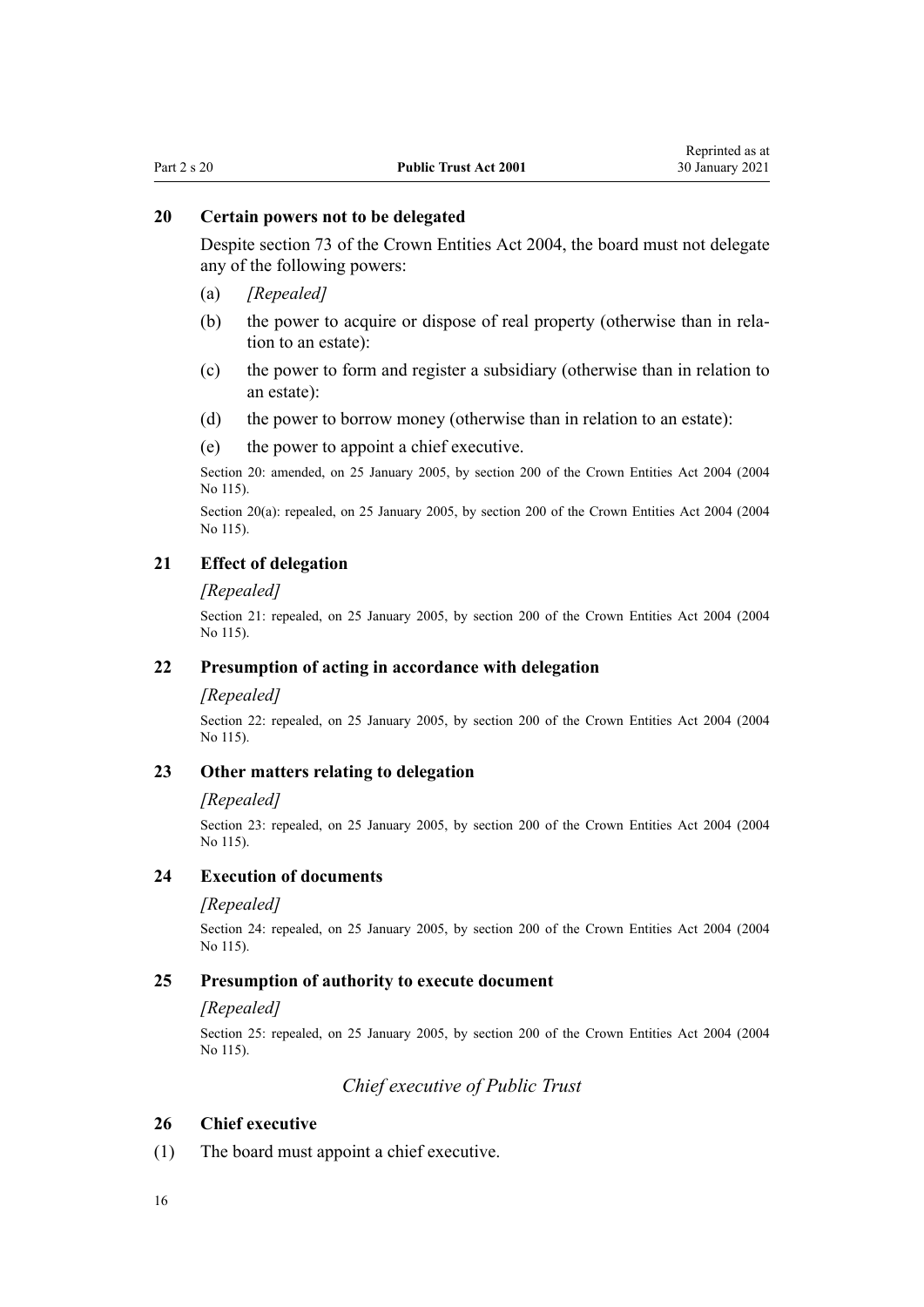#### <span id="page-16-0"></span>(2) The chief executive must not be a member of the board.

#### (3) *[Repealed]*

Section 26(3): repealed, on 25 January 2005, by [section 200](http://legislation.govt.nz/pdflink.aspx?id=DLM331111) of the Crown Entities Act 2004 (2004) No 115).

#### **27 Terms and conditions of employment of chief executive**

#### *[Repealed]*

Section 27: repealed, on 25 January 2005, by [section 200](http://legislation.govt.nz/pdflink.aspx?id=DLM331111) of the Crown Entities Act 2004 (2004) No 115).

#### **28 Delegations by chief executive**

#### *[Repealed]*

Section 28: repealed, on 25 January 2005, by [section 200](http://legislation.govt.nz/pdflink.aspx?id=DLM331111) of the Crown Entities Act 2004 (2004 No 115).

# *Employees of Public Trust*

# *[Repealed]*

Heading: repealed, on 25 January 2005, pursuant to [section 200](http://legislation.govt.nz/pdflink.aspx?id=DLM331111) of the Crown Entities Act 2004 (2004 No 115).

# **29 Personnel policy**

#### *[Repealed]*

Section 29: repealed, on 25 January 2005, by [section 200](http://legislation.govt.nz/pdflink.aspx?id=DLM331111) of the Crown Entities Act 2004 (2004 No 115).

#### **30 Equal employment opportunities programme**

#### *[Repealed]*

Section 30: repealed, on 25 January 2005, by [section 200](http://legislation.govt.nz/pdflink.aspx?id=DLM331111) of the Crown Entities Act 2004 (2004 No 115).

#### **31 Appointment of employees of Public Trust**

#### *[Repealed]*

Section 31: repealed, on 25 January 2005, by [section 200](http://legislation.govt.nz/pdflink.aspx?id=DLM331111) of the Crown Entities Act 2004 (2004 No 115).

#### **32 Establishment of superannuation schemes**

#### *[Repealed]*

Section 32: repealed, on 25 January 2005, by [section 200](http://legislation.govt.nz/pdflink.aspx?id=DLM331111) of the Crown Entities Act 2004 (2004 No 115).

#### **33 Employees not in service of the Crown**

#### *[Repealed]*

Section 33: repealed, on 25 January 2005, by [section 200](http://legislation.govt.nz/pdflink.aspx?id=DLM331111) of the Crown Entities Act 2004 (2004 No 115).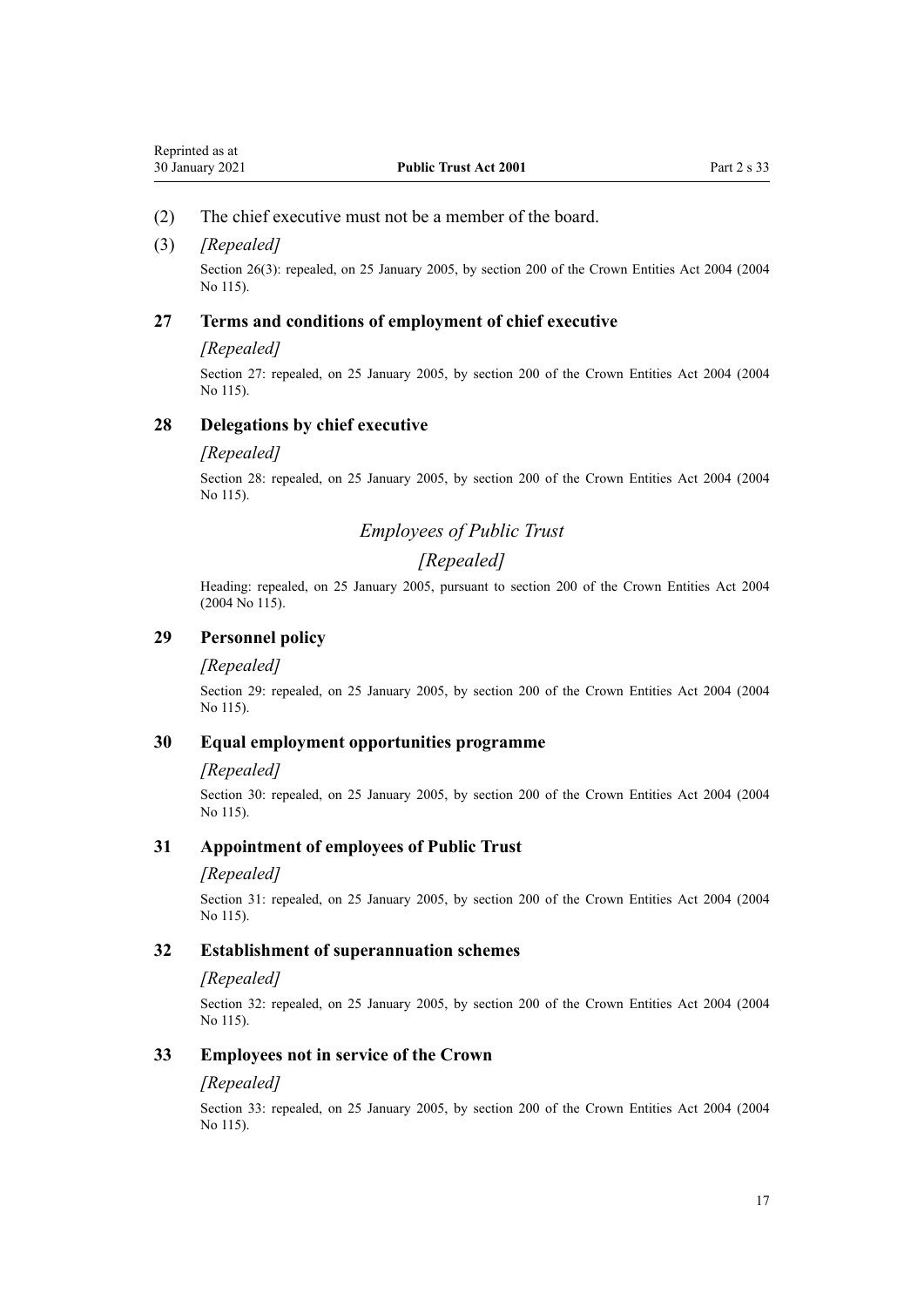#### *Declaration of fidelity and secrecy*

## <span id="page-17-0"></span>**34 Declaration of fidelity and secrecy**

Every member of the board of Public Trust, every member of a committee, and every employee of Public Trust must—

- (a) maintain and aid in maintaining the secrecy of all matters coming to his or her knowledge about the affairs of any estate under administration in Public Trust, or the affairs of any person concerned in such an estate, except—
	- (i) as may be authorised by law; or
	- (ii) for the purpose of assisting to carry out the powers and functions of Public Trust, and the member's or employee's own proper duties:
- (b) make and subscribe the prescribed declaration of fidelity and secrecy.

Compare: 1957 No 36 s 17

Section 34: amended, on 25 January 2005, by [section 200](http://legislation.govt.nz/pdflink.aspx?id=DLM331111) of the Crown Entities Act 2004 (2004 No 115).

# **Part 3 Financial provisions**

#### *General provisions*

# **35 Funds of Public Trust**

The funds of Public Trust consist of—

- (a) all money appropriated by Parliament and paid to Public Trust; and
- (b) all other money lawfully received by Public Trust for its purposes (not being money received or held by Public Trust in its fiduciary capacity); and
- (c) all accumulations of income derived from the money referred to in paragraphs (a) and (b).

#### **36 Public Trust bank accounts**

- (1) [Section 158](http://legislation.govt.nz/pdflink.aspx?id=DLM330562) of the Crown Entities Act 2004 applies to the Public Trust only in respect of its funds under section 35.
- (2) In addition to any bank account opened under [section 158](http://legislation.govt.nz/pdflink.aspx?id=DLM330562) of the Crown Entities Act 2004, the Public Trust may establish, maintain, and operate in connection with any estate a separate bank account (including an overseas bank account) in the name of—
	- (a) Public Trust; or
	- (b) the estate; or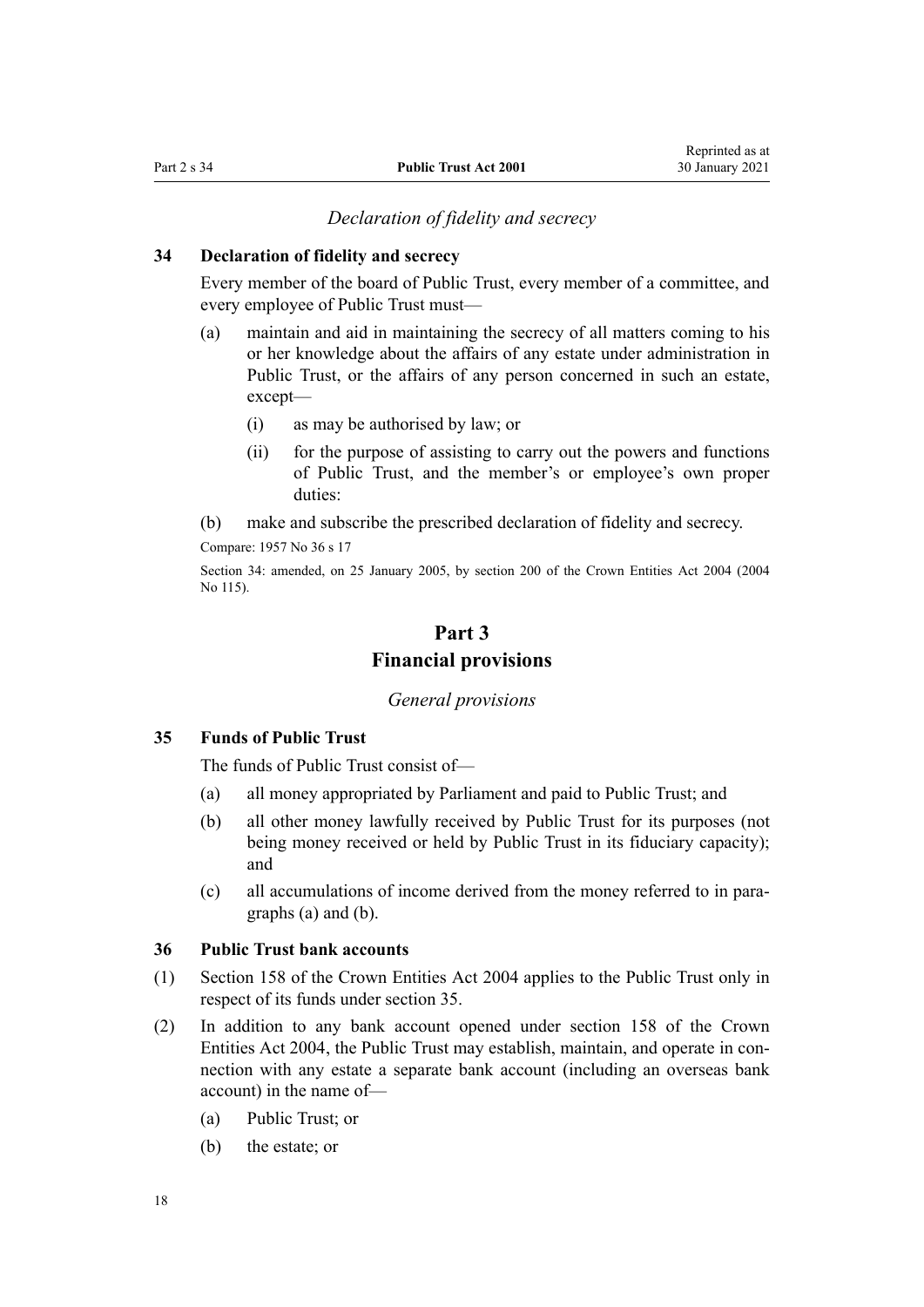- (c) any beneficiary or beneficiaries of the estate.
- <span id="page-18-0"></span>(2A) For the avoidance of doubt, [section 158](http://legislation.govt.nz/pdflink.aspx?id=DLM330562) of the Crown Entities Act 2004 does not apply to an account opened, maintained, or operated under subsection (2).
- (3) All money received by Public Trust, or for Public Trust by any member or by any employee of Public Trust, must be paid, as Public Trust determines, into a bank account opened, maintained and operated under [section 158\(1\)](http://legislation.govt.nz/pdflink.aspx?id=DLM330562) of the Crown Entities Act 2004 or subsection (2).
- (3A) Subsection (3) applies despite [section 158](http://legislation.govt.nz/pdflink.aspx?id=DLM330562) of the Crown Entities Act 2004.
- (4) Public Trust must authorise the manner in which money is withdrawn or paid from any bank account opened, maintained, or operated under subsection (2).

Section 36(1): substituted, on 25 January 2005, by [section 200](http://legislation.govt.nz/pdflink.aspx?id=DLM331111) of the Crown Entities Act 2004 (2004) No 115).

Section 36(2): substituted, on 25 January 2005, by [section 200](http://legislation.govt.nz/pdflink.aspx?id=DLM331111) of the Crown Entities Act 2004 (2004) No 115).

Section 36(2A): inserted, on 25 January 2005, by [section 200](http://legislation.govt.nz/pdflink.aspx?id=DLM331111) of the Crown Entities Act 2004 (2004 No 115).

Section 36(3): amended, on 25 January 2005, by [section 200](http://legislation.govt.nz/pdflink.aspx?id=DLM331111) of the Crown Entities Act 2004 (2004 No 115).

Section 36(3A): inserted, on 25 January 2005, by [section 200](http://legislation.govt.nz/pdflink.aspx?id=DLM331111) of the Crown Entities Act 2004 (2004 No 115).

Section 36(4): amended, on 25 January 2005, by [section 200](http://legislation.govt.nz/pdflink.aspx?id=DLM331111) of the Crown Entities Act 2004 (2004 No 115).

### **37 Investment of funds**

Any funds of Public Trust not immediately required must be invested in 1 or more of the forms of investment provided for in [section 47](#page-20-0) as if they were funds belonging to an estate.

#### **38 Public Trust not to borrow without consent of Minister of Finance**

- (1) Public Trust may not borrow or contract to borrow any money, or renew any loan made to Public Trust, without the prior written consent of the Minister of Finance.
- (2) Nothing in this section applies to—
	- (a) a transaction of the kind referred to in subsection (1) undertaken or to be undertaken by Public Trust in relation to an estate; or
	- (b) the investment of money in the common fund under [Part 4](#page-20-0).
- (3) This section applies despite [section 17](http://legislation.govt.nz/pdflink.aspx?id=DLM329931) of the Crown Entities Act 2004.

Section 38(1): amended, on 25 January 2005, by [section 200](http://legislation.govt.nz/pdflink.aspx?id=DLM331111) of the Crown Entities Act 2004 (2004) No 115).

Section 38(3): added, on 25 January 2005, by [section 200](http://legislation.govt.nz/pdflink.aspx?id=DLM331111) of the Crown Entities Act 2004 (2004) No 115).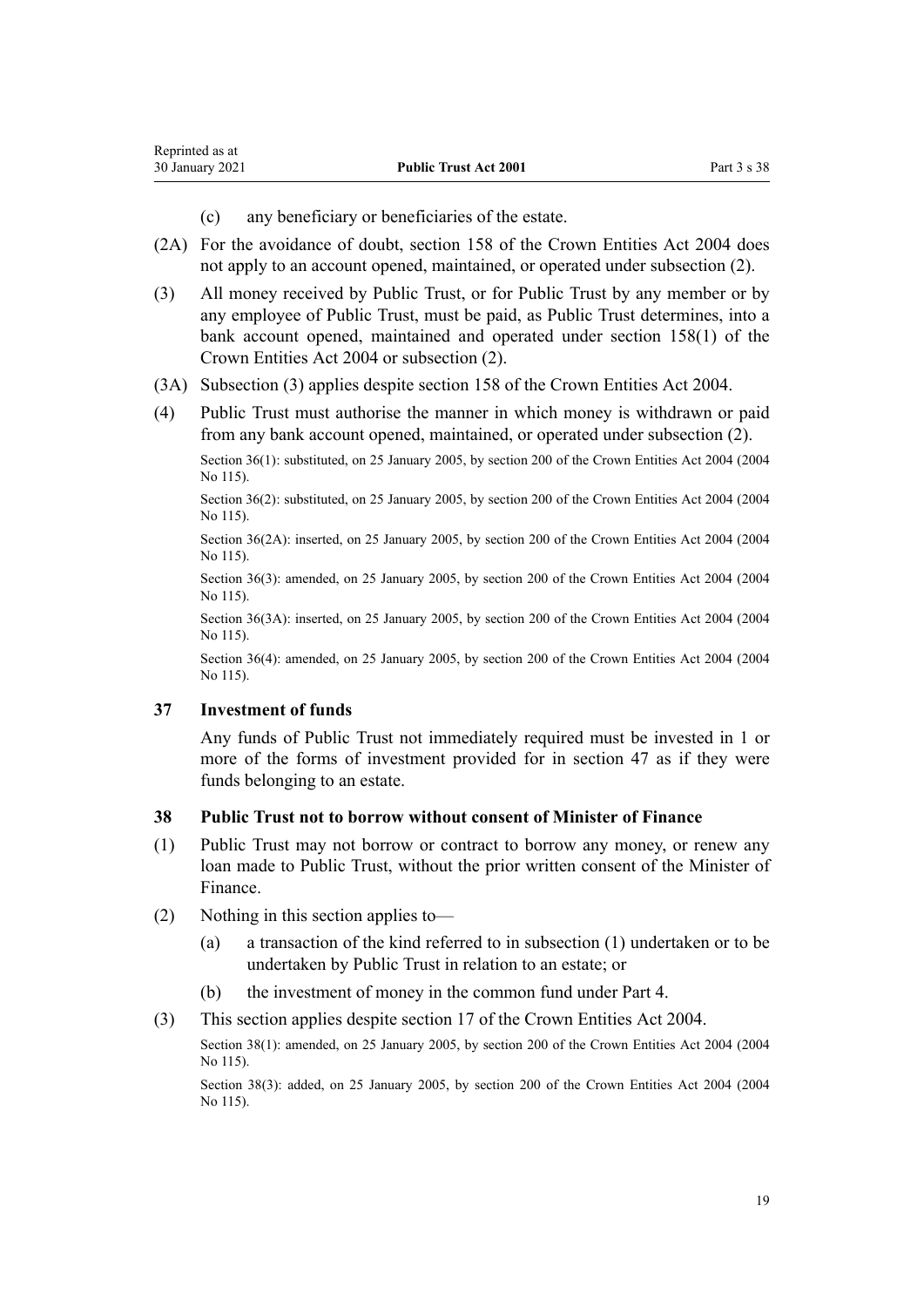# <span id="page-19-0"></span>**39 Audit Office to be auditor of Public Trust**

### *[Repealed]*

Section 39: repealed, on 25 January 2005, by [section 200](http://legislation.govt.nz/pdflink.aspx?id=DLM331111) of the Crown Entities Act 2004 (2004 No 115).

## **40 Annual report**

#### *[Repealed]*

Section 40: repealed, on 25 January 2005, by [section 200](http://legislation.govt.nz/pdflink.aspx?id=DLM331111) of the Crown Entities Act 2004 (2004 No 115).

## *Public Trust and the Crown*

#### **41 Ownership interest of the Crown**

- (1) For the avoidance of doubt, it is declared that Public Trust is owned by the Crown.
- (2) If at any time Public Trust is liquidated, the Crown is entitled to receive the net assets available in the liquidation.

#### **42 Deficiency payable out of Crown Bank Account**

- (1) If at any time the funds of Public Trust are insufficient to meet its liabilities and commitments, the Minister of Finance may, without further appropriation than this section, advance out of a Crown Bank Account such sums as are necessary to meet those liabilities and commitments.
- (2) Advances under subsection (1) must be repaid as soon as the funds of Public Trust are sufficient for the repayment.

Section 42(1): amended, on 25 January 2005, pursuant to [section 65R\(3\)](http://legislation.govt.nz/pdflink.aspx?id=DLM162942) of the Public Finance Act 1989 (1989 No 44).

#### **43 Distributions to the Crown**

- (1) In any financial year in which Public Trust makes a profit, it may, and if so directed by the Minister of Finance must, distribute to the Crown an amount equal to the whole or any part of that profit.
- (2) If the Minister of Finance is satisfied after consulting the board that any part of the funds of Public Trust is surplus to its present or reasonably foreseeable needs, the Minister may—
	- (a) direct that an amount equal to that part of those funds be distributed to the Crown; and
	- (b) the board must comply with that direction.
- (3) The Minister of Finance must obtain the agreement of the Minister before giving a direction under subsection (1) or subsection (2).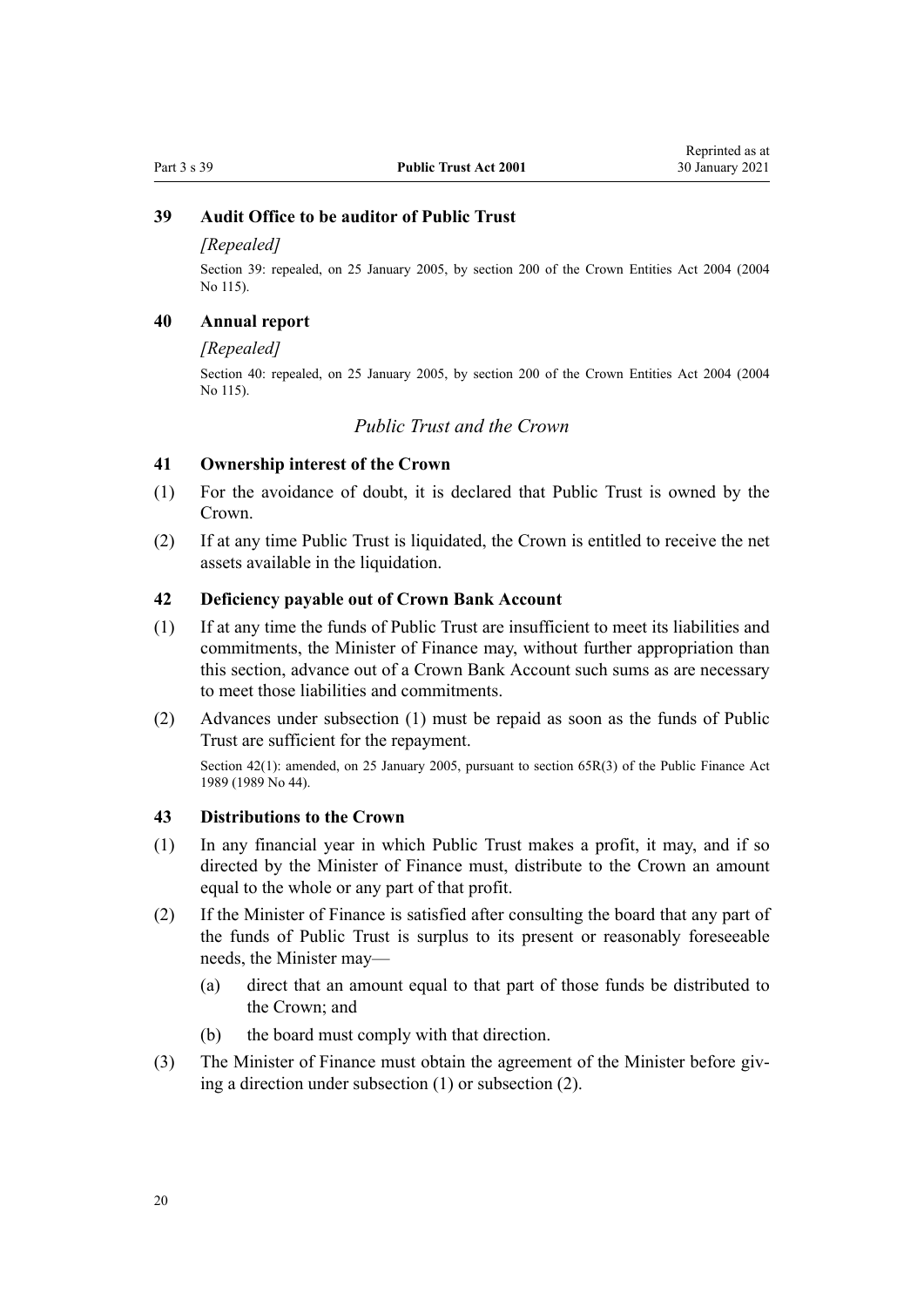# <span id="page-20-0"></span>**44 Payment by the Crown for non-commercial activities**

- (1) If, in respect of any financial year the Minister requests Public Trust to provide goods or services to any person, the Minister must enter into an agreement with Public Trust specifying the terms and conditions, including any payment to Public Trust by the Crown, on which those goods and services are to be provided.
- (2) The Minister may not enter into an agreement under subsection (1) without the agreement of the Minister of Finance.
- (3) Payments by the Crown to Public Trust pursuant to an agreement under subsection (1) must be made out of money appropriated by Parliament for the purpose.
- (4) Public Trust may include an agreement under subsection (1) in a statement of performance expectations prepared for the purpose of [section 149C](http://legislation.govt.nz/pdflink.aspx?id=DLM6176675) of the Crown Entities Act 2004.

Section 44(4): replaced, on 1 July 2014, by [section 72](http://legislation.govt.nz/pdflink.aspx?id=DLM5327162) of the Crown Entities Amendment Act 2013 (2013 No 51).

### **45 Power to request information**

#### *[Repealed]*

Section 45: repealed, on 25 January 2005, by [section 200](http://legislation.govt.nz/pdflink.aspx?id=DLM331111) of the Crown Entities Act 2004 (2004 No 115).

#### **46 Refusal of request to supply information**

- (1) A request for information must be refused if the information is held by Public Trust in a fiduciary capacity.
- (2) Subsection (1) does not limit [section 134](http://legislation.govt.nz/pdflink.aspx?id=DLM330502) of the Crown Entities Act 2004.
- (3) Subsection (1) applies despite any other enactment or law.

Section 46: substituted, on 25 January 2005, by [section 200](http://legislation.govt.nz/pdflink.aspx?id=DLM331111) of the Crown Entities Act 2004 (2004 No 115).

# **Part 4 Investments**

#### **47 Investments generally**

Public Trust is to invest all capital money and estate money held by it in 1 or more of the following forms of investment in accordance with this Part:

- (a) the common fund of Public Trust, as provided in [section 48:](#page-21-0)
- (b) separate investments on account of the estate, as provided in [section 59:](#page-25-0)
- (c) special investments on account of the estate, as provided in [section 60](#page-26-0):
- (d) a group investment fund established by Public Trust, as provided in [sec](#page-26-0)[tion 61](#page-26-0).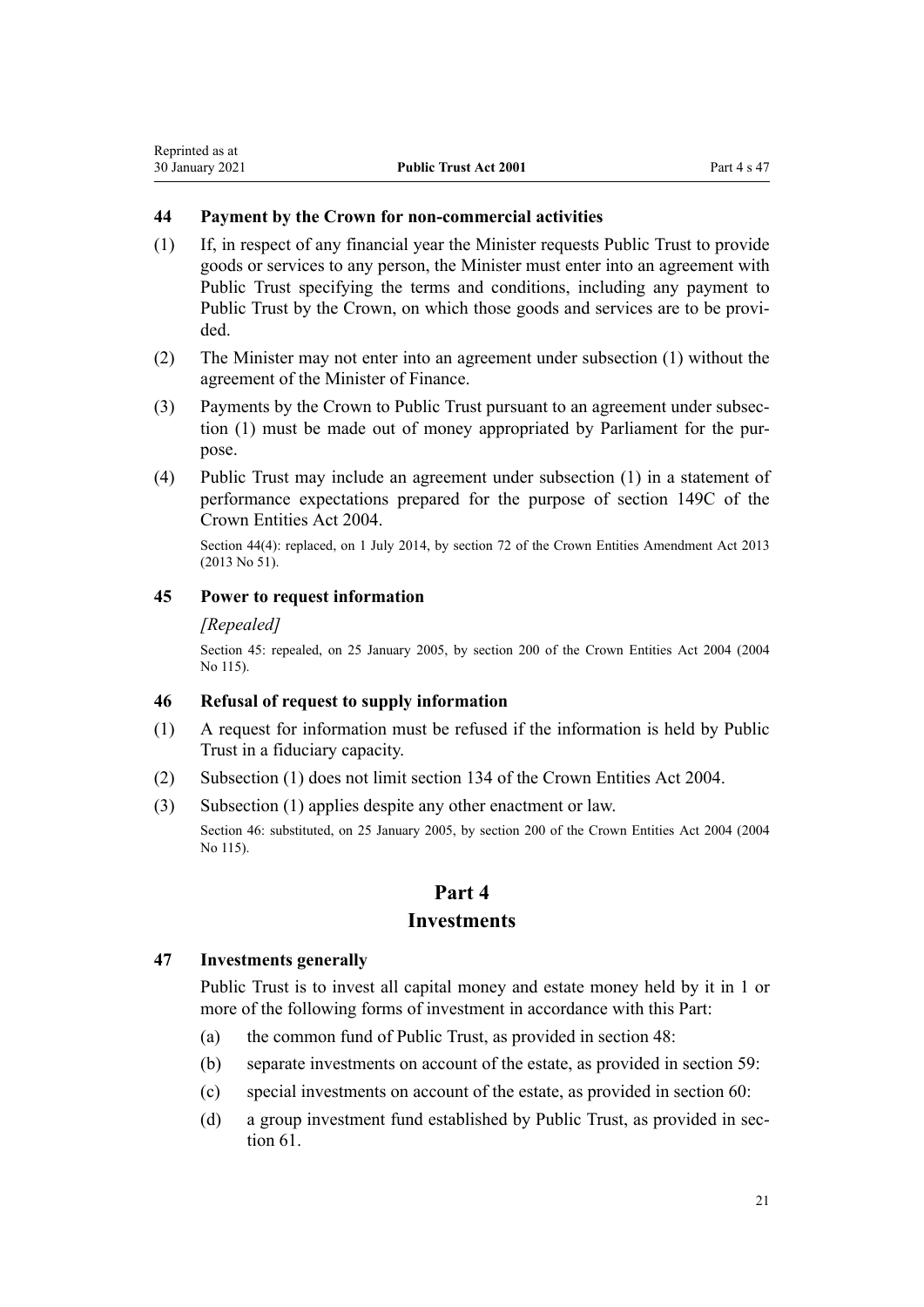# *Common fund of Public Trust*

## <span id="page-21-0"></span>**48 Common fund**

- (1) All amounts of capital money held by Public Trust, whether directed to be invested or not, are to constitute one common fund, except to the extent that—
	- (a) their investment in the common fund is expressly forbidden; or
	- (b) Public Trust, in its discretion, determines to invest an amount—
		- (i) on separate account of an estate in accordance with [section 59;](#page-25-0) or
		- (ii) in a group investment fund in accordance with [section 61;](#page-26-0) or
	- (c) Public Trust places or retains an amount in a separate bank account operated in connection with an estate in accordance with [section 36\(2\).](#page-17-0)
- (2) The common fund is to be invested in the manner provided by section 49.
- (3) Investments made from the common fund are not made on account of, and do not belong to, any particular estate.
- (4) For the purposes of subsection (1)(a), a power or direction to invest money in 1 or some only of any specified investments or classes of investments is not to be treated as an express prohibition against investment in the common fund, unless there is an express direction to the contrary.
- (5) Nothing in this section prevents Public Trust from applying money belonging to an estate constituting part of the common fund for any purpose involved in the exercise of any power or authority conferred on Public Trust by or under—
	- (a) this or any other enactment; or
	- (b) any will, deed, court order, or other instrument.

Compare: 1957 No 36 ss 20, 30(1), (2), (3)

#### **49 Investment of common fund**

Money in the common fund must be invested in accordance with the [Trusts Act](http://legislation.govt.nz/pdflink.aspx?id=DLM7382802) [2019](http://legislation.govt.nz/pdflink.aspx?id=DLM7382802), except as otherwise provided by this Act.

Compare: 1957 No 36 s 32(1), (4)

Section 49: amended, on 30 January 2021, by [section 161](http://legislation.govt.nz/pdflink.aspx?id=DLM7383110) of the Trusts Act 2019 (2019 No 38).

## **50 Interest payable to estates in common fund**

- (1) The interest payable to estates whose money constitutes the common fund is to be paid at a rate and at intervals determined by Public Trust and notified in the *Gazette*.
- (2) Public Trust may fix and notify different rates and intervals with respect to different classes of deposit, whether according to the type of estate making the deposit or the amount or period of the deposit.
- (3) In any particular case or class of case, Public Trust may nevertheless pay the interest at such intervals different from those specified in the notice as may be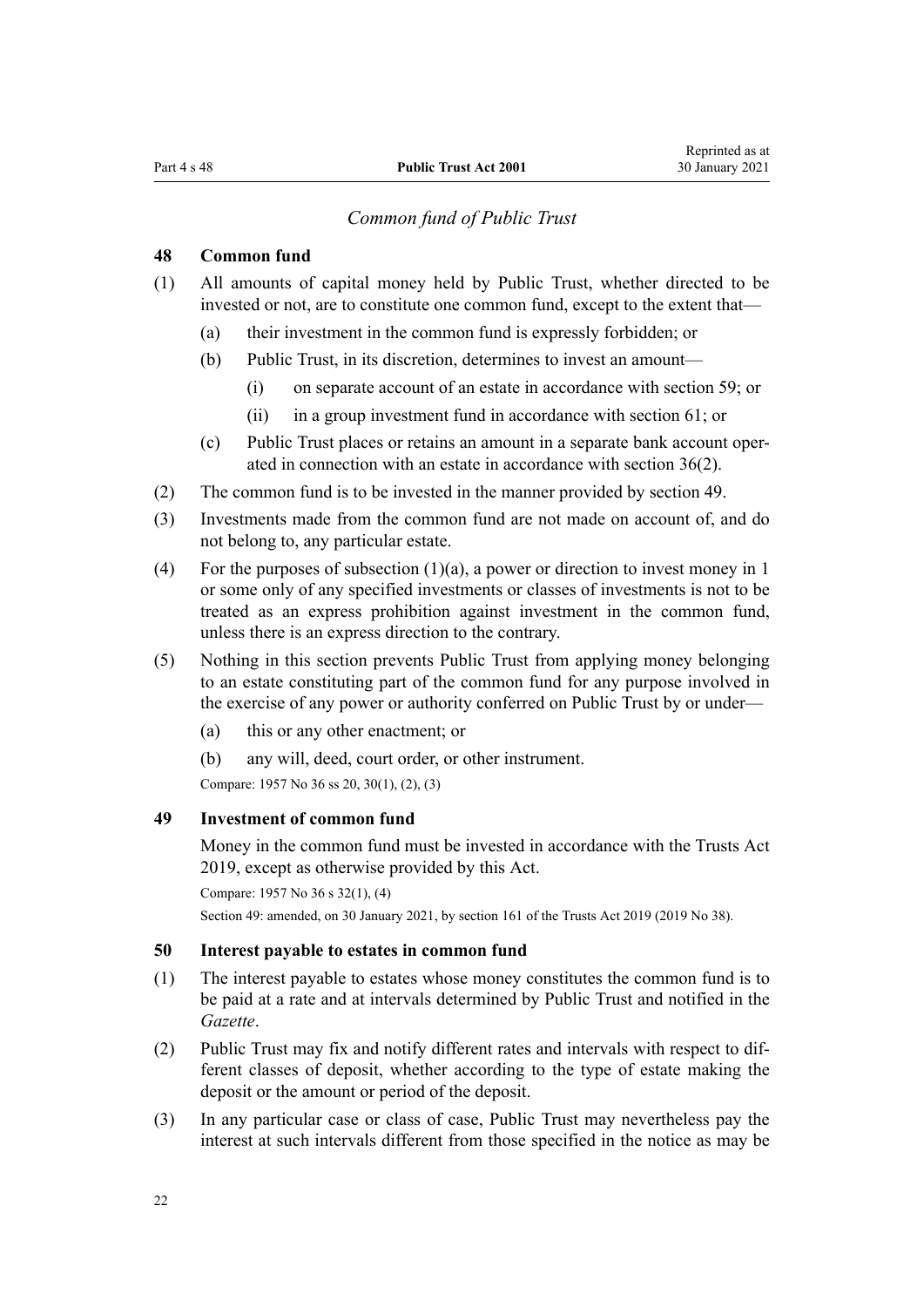<span id="page-22-0"></span>necessary or appropriate in the interests of administrative convenience or for other good reason.

- (4) Public Trust may also determine and notify in the *Gazette*
	- (a) types of deposit that do not carry interest:
	- (b) the dates or times, or criteria for determining the dates or times, when interest starts or stops.
- (5) The notification of any interest rate or other matter in the *Gazette* under this section must be made not later than 7 working days after the date on which the determination takes effect.

Compare: 1957 No 36 ss 30(4), (5), 37(2), (3)

### **51 Public Trust acting under section 75 as agent to invest in common fund**

- (1) The power given to Public Trust by [section 75](#page-32-0) to act as agent is to be treated as including the power to act as agent for the investment of money in the common fund.
- (2) Any such investment is to be for such period and on such terms and conditions as are agreed on between Public Trust and the principal.
- (3) Despite anything in [section 50,](#page-21-0) Public Trust and the principal may agree on a rate of interest, and the intervals at which interest is payable, different from any rate or interval fixed or notified under that section; and the agreed rate and intervals then apply.

Compare: 1957 No 36 s 37(1)

## **52 Deficiency in common fund to be made good out of public money**

- (1) If the common fund is insufficient to meet the lawful claims on it, the Minister of Finance must, without further appropriation than this section, pay out of a Crown Bank Account such amounts as may be necessary to meet the deficiency.
- (2) All money paid by the Minister of Finance under the authority of this section constitutes a debt due by Public Trust to the Crown, and is recoverable accordingly.

Compare: 1957 No 36 s 36

Section 52(1): amended, on 25 January 2005, pursuant to [section 65R\(3\)](http://legislation.govt.nz/pdflink.aspx?id=DLM162942) of the Public Finance Act 1989 (1989 No 44).

#### **53 Power to deal with land investments**

All land that constitutes an investment of the common fund, together with its buildings and improvements, may be managed, leased, let, mortgaged, exchanged, sold, or otherwise dealt with or disposed of by Public Trust as it thinks fit.

Compare: 1957 No 36 s 32(4)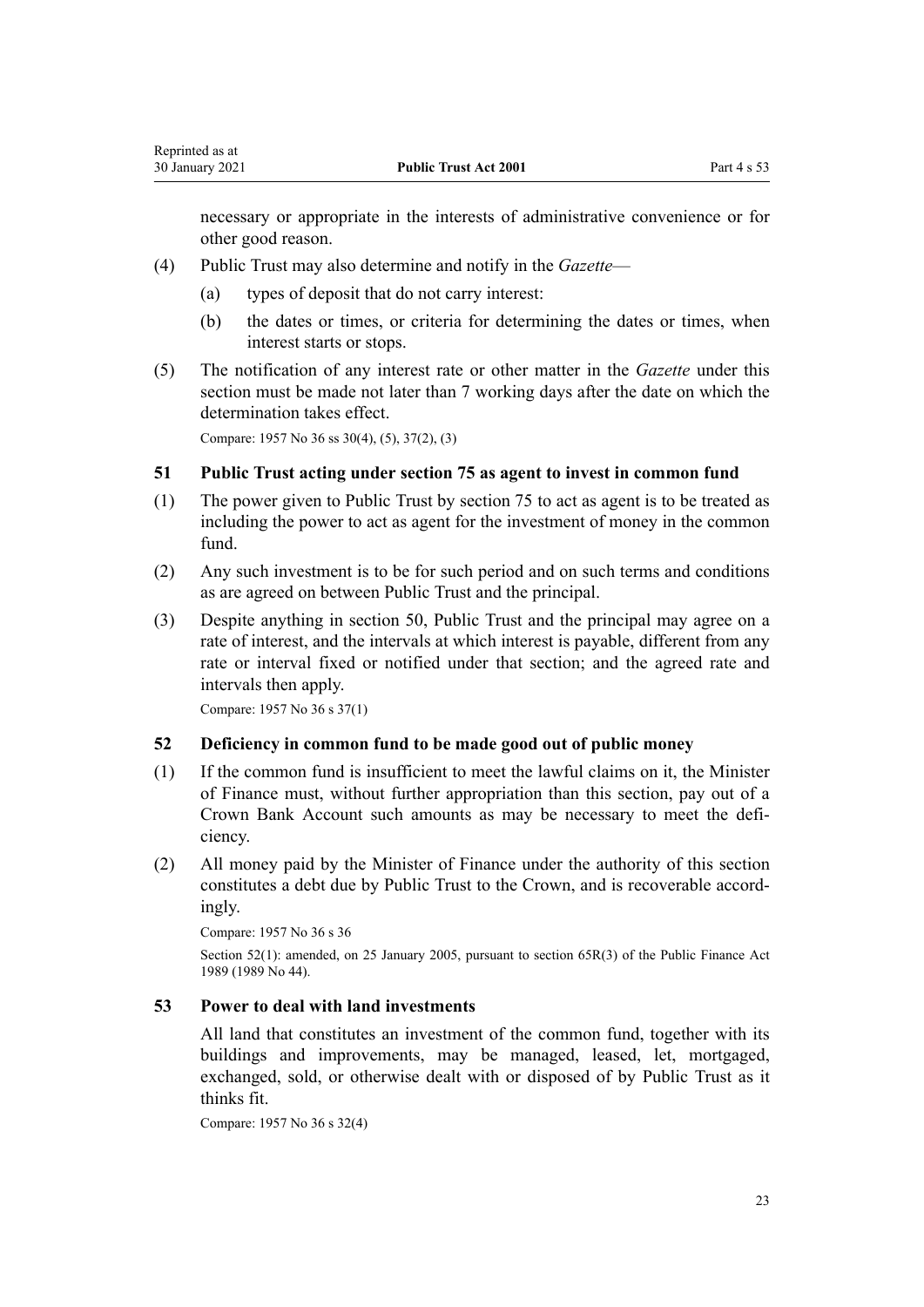## <span id="page-23-0"></span>**54 Public Trust may apply common fund money for purpose of buying in securities**

- (1) If any power of sale conferred upon Public Trust as mortgagee or lender in respect of any mortgage or other security securing common fund money is exercised or becomes exercisable, Public Trust may—
	- (a) buy in, purchase, or otherwise acquire the land or other property affected by the mortgage or security, whether on a sale through the Registrar of the High Court or otherwise; and
	- (b) expend or apply money of the common fund for that purpose.
- (2) Any land or property so acquired—
	- (a) may be managed, stocked, cultivated, leased, exchanged, sold, or otherwise disposed of by Public Trust as it thinks fit; and
	- (b) until sold, realised, or otherwise disposed of, constitutes an investment of the common fund for the purpose of securing repayment of the common fund money expended or applied for its acquisition.

Compare: 1957 No 36 s 34

# **55 Extensions or renewals of common fund investments**

- (1) Where Public Trust is the mortgagee or lender in the case of a mortgage or other security that secures common fund money, Public Trust may at any time arrange with the mortgagor or borrower for an extension or renewal of the mortgage or security.
- (2) The extension or renewal may be for such term and subject to such conditions and at such rate of interest (whether higher or lower than that previously payable) as Public Trust thinks fit, even though—
	- (a) a higher rate of interest might be obtainable for a new loan; or
	- (b) by reason of any decrease in the value of the property concerned, or for any other reason, the extension or renewal is not an investment that Public Trust could properly make in respect of common fund money.

Compare: 1957 No 36 s 42

### **56 Advances to estates from common fund**

- (1) Public Trust may advance to an estate administered by it such sums out of the common fund as may be necessary to meet payment of the following amounts, if there is insufficient money available in the estate for the purpose:
	- (a) expenses properly incurred by Public Trust in the administration of the estate:
	- (b) money required or desired to be paid out of or on account of the estate, whether to persons entitled to the estate or any share or interest in it, or to creditors or otherwise: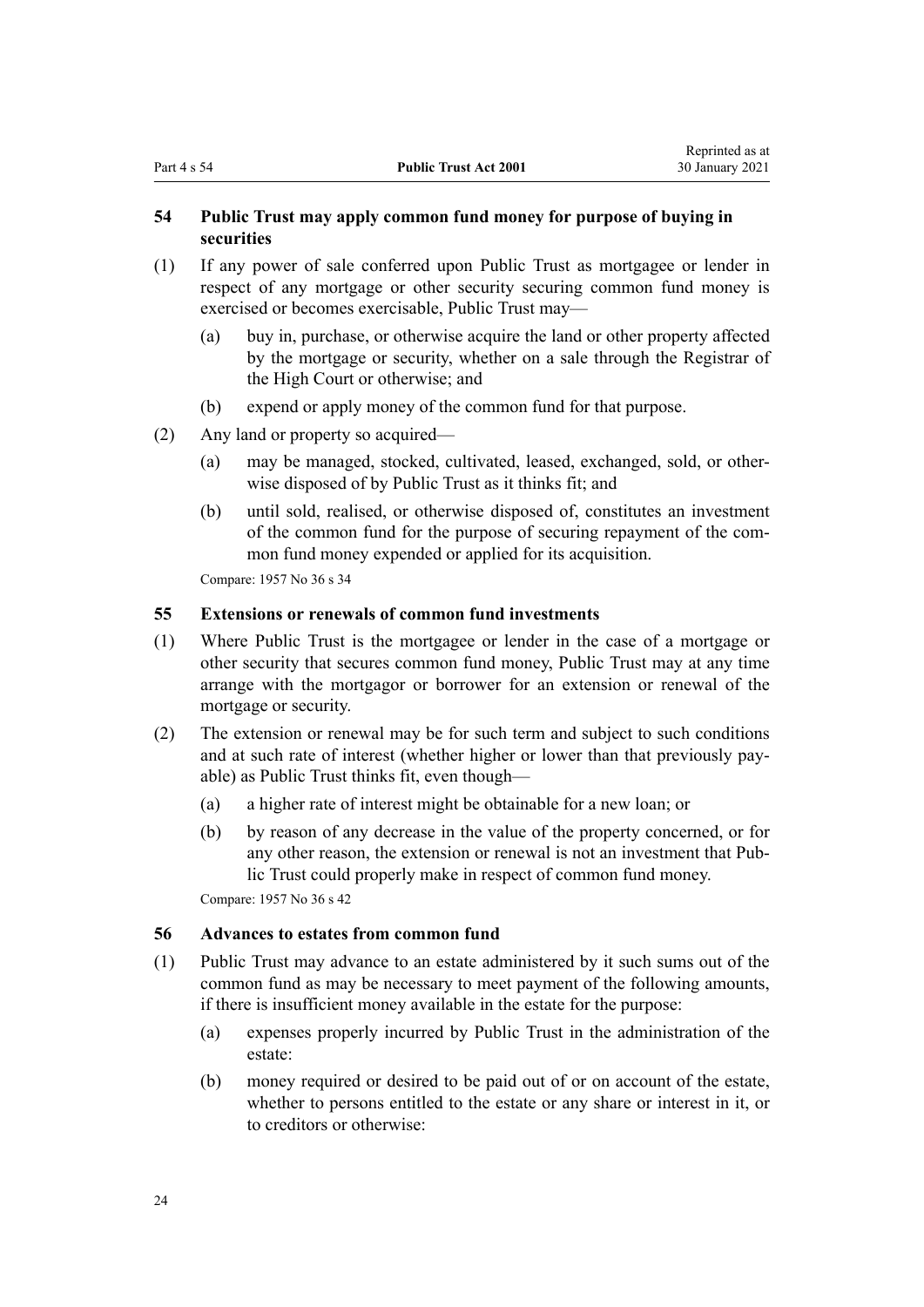<span id="page-24-0"></span>

| Reprinted as at |                              |             |
|-----------------|------------------------------|-------------|
| 30 January 2021 | <b>Public Trust Act 2001</b> | Part 4 s 57 |

- (c) money required or needed to carry into full effect any power or discretion vested in Public Trust, by this Act or otherwise, that Public Trust is required or has decided to exercise.
- (2) The total of all such advances to an estate may not exceed the value of the real and personal property in the estate, as estimated by Public Trust.
- (3) The sums advanced bear interest at a rate fixed from time to time by Public Trust.
- (4) The sums advanced, and any interest payable on those sums, constitutes a charge on the real and personal property comprised in the estate. The charge ranks next in priority to any mortgage or charge registered against or secured on the property that Public Trust has notice of at the time of making the advance.
- (5) Public Trust may also under subsection (1) make advances from the common fund to an estate managed or controlled by it as agent or attorney, and this section applies accordingly, except that the charge under subsection (4) is upon the following property without need to execute any mortgage, charge, or assignment:
	- (a) if the power of attorney or other instruction of the person creating the agency is restricted to apply only to certain real and personal property of the person, upon all the property of the person to which the power of attorney or other instruction can relate, and the proceeds of the property:
	- (b) if the power of attorney or other instruction is not so restricted, upon the whole of the persons real and personal property, and the proceeds of the property.

Compare: 1957 No 36 s 39

## **57 Advances to beneficiaries from common fund**

- (1) Public Trust may make advances out of the common fund to a person entitled to a share in an estate administered by Public Trust if—
	- (a) the person so requests; and
	- (b) the share is indefeasibly vested in interest and is not subject to any contingency.
- (2) The advances may not exceed two-thirds of the value of the share as estimated by Public Trust.
- (3) The sums advanced bear interest at a rate fixed from time to time by Public Trust.
- (4) Where an advance is made to a person under this section,—
	- (a) the money advanced and any interest payable on that money is, by force of this Act and without any instrument of assignment, to be treated as a first charge on the share against which the advance is made; and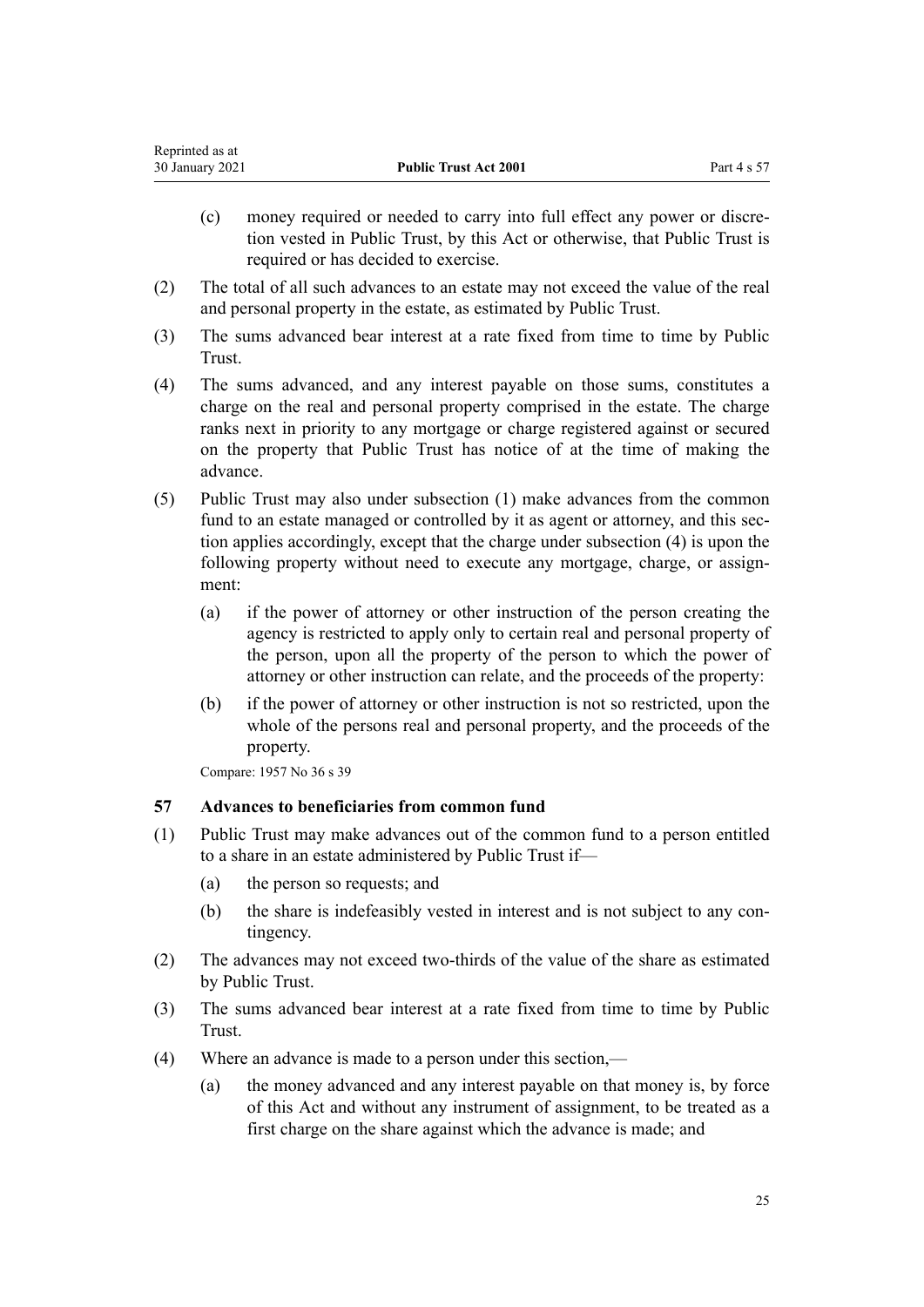- <span id="page-25-0"></span>(b) the money advanced, together with all interest, costs, charges, and expenses due in relation to the advance, is, in the absence of express agreement, repayable on demand, and may be recovered from the person in any court of competent jurisdiction; and
- (c) Public Trust may at any time, without notice, sell, mortgage, charge, or otherwise deal with the share against which the advances are made, for the purpose of obtaining repayment of the money advanced and all associated interest, costs, charges, and expenses that have accrued.
- (5) If a person is beneficially entitled to a share in more than 1 estate administered by Public Trust, Public Trust may exercise the powers conferred by subsection (4)(b) in respect of the person's share or interest in all or any of the estates.
- (6) A certificate by Public Trust as to the following matters is sufficient evidence of the facts stated until the contrary is proved:
	- (a) the person to whom the advances were made under this section:
	- (b) the amount owing for advances and interest on any specified date:
	- (c) the share against which the advances were made.

Compare: 1957 No 36 s 40

## **58 Person acting jointly with Public Trust**

Nothing in this Act confers on any person acting jointly with Public Trust any right, power, or authority over or in respect of the management, administration, control, or investment of the common fund.

Compare: 1957 No 36 s 30(1A)

*Investments otherwise than in common fund*

## **59 Separate investments of estate money**

- (1) Public Trust may, at its discretion, separately invest any estate money on account of the estate in accordance with the [Trusts Act 2019](http://legislation.govt.nz/pdflink.aspx?id=DLM7382802), rather than including it in the common fund.
- (2) Subsection (1) does not authorise an investment if the making of that investment, or an investment of that class, is expressly forbidden by—
	- (a) the instrument creating the trust; or
	- (b) the authority of Public Trust to administer, hold, or control the estate.
- (3) If Public Trust is acting as a co-trustee, the exercise of its discretion under subsection (1) is subject to the consent of every other co-trustee of the estate who, at the time the investment is made,—
	- (a) is acting in the trusts of that estate; and
	- (b) is neither subject to a property order made under [section 30](http://legislation.govt.nz/pdflink.aspx?id=DLM127009) or [31](http://legislation.govt.nz/pdflink.aspx?id=DLM127010) of the Protection of Personal and Property Rights Act 1988 nor a person for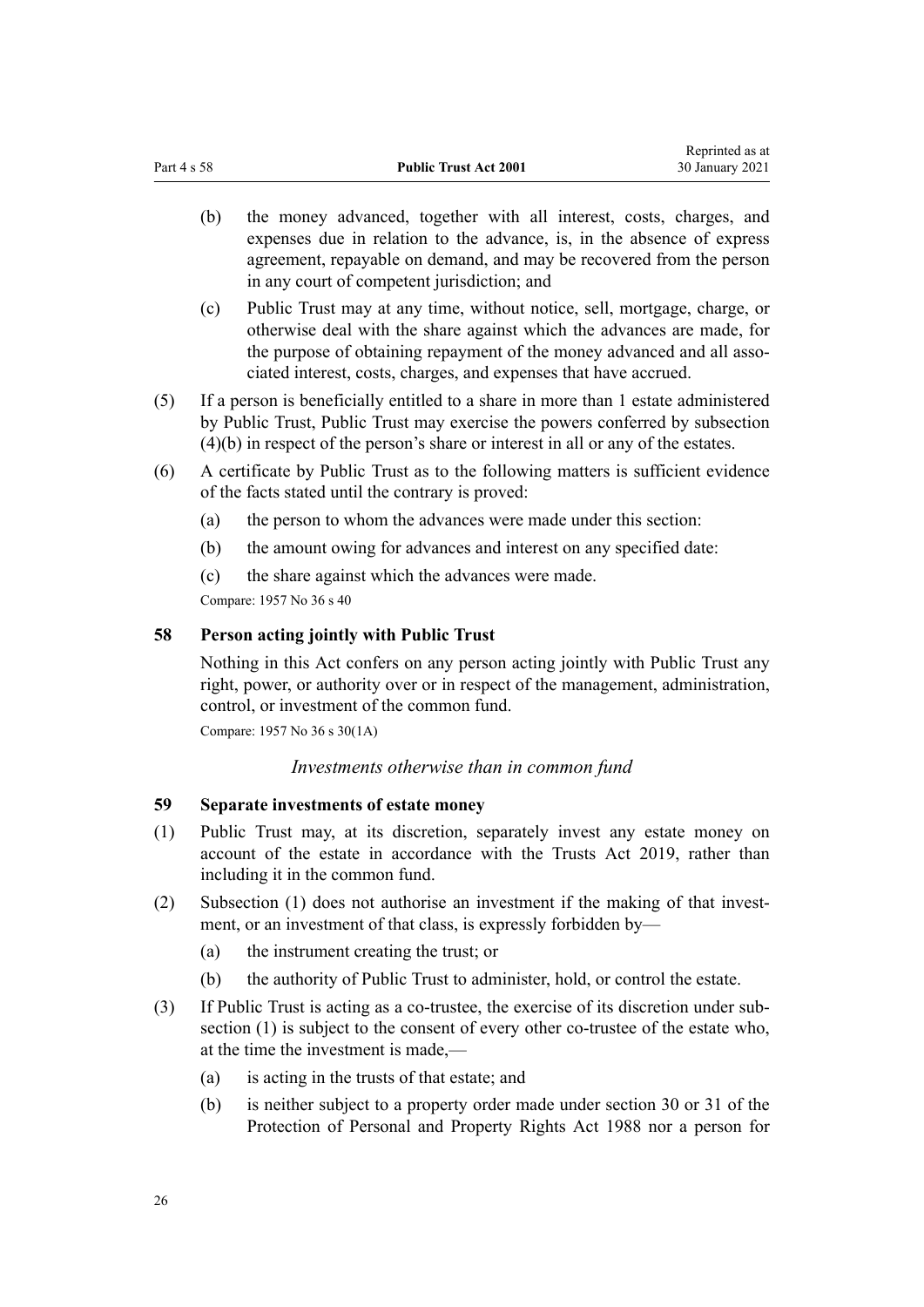whom a trustee corporation is acting as manager under [section 32](http://legislation.govt.nz/pdflink.aspx?id=DLM127016) or [33](http://legislation.govt.nz/pdflink.aspx?id=DLM127020) of that Act.

<span id="page-26-0"></span>(4) Amounts invested under this section are not part of the common fund, but nothing in this section prevents them from being reinvested in the common fund at a later time.

Compare: 1957 No 36 s 30A(1), (2), (4)

Section 59(1): amended, on 30 January 2021, by [section 161](http://legislation.govt.nz/pdflink.aspx?id=DLM7383110) of the Trusts Act 2019 (2019 No 38). Section 59(3)(b): substituted, on 10 September 2008, by [section 14\(2\)](http://legislation.govt.nz/pdflink.aspx?id=DLM1404054) of the Disability (United Nations Convention on the Rights of Persons with Disabilities) Act 2008 (2008 No 64).

#### **60 Special investments**

- (1) This section applies to money that is available for investment but, by virtue of an express prohibition, may not form part of the common fund.
- (2) Public Trust must invest such money—
	- (a) in accordance with any powers or directions as to its investment contained in the instrument (if any) governing the trust; or
	- (b) to the extent that it is applicable, in accordance with the [Trusts Act 2019](http://legislation.govt.nz/pdflink.aspx?id=DLM7382802).
- (3) Immediately upon receipt of such money, Public Trust must make all reasonable efforts to invest it in accordance with subsection (2).
- (4) If the whole of the money cannot be so invested within 1 calendar month of its receipt, then, despite subsection (2) and the express prohibition, Public Trust may temporarily place the money in the common fund pending its investment elsewhere.

Compare: 1957 No 36 s 31(1), (3), (4) Section 60(2)(b): amended, on 30 January 2021, by [section 161](http://legislation.govt.nz/pdflink.aspx?id=DLM7383110) of the Trusts Act 2019 (2019 No 38).

# **61 Investments in group investment funds**

- (1) Public Trust may, in its discretion, invest money of the following kinds in a group investment fund established by it under this Part (or under Part 2A of the Public Trust Office Act 1957):
	- (a) where authorised by the power of attorney or other written authority by which it is appointed as agent by any person, money held by Public Trust for that person:
	- (b) money of any other estate in Public Trust's possession that is available for investment (whether or not the estate is administered by Public Trust) if—
		- (i) the money is not directed to be invested in some other specified manner; and
		- (ii) investment in a group investment fund is not inconsistent with the terms of the trust instrument or other authority governing the money.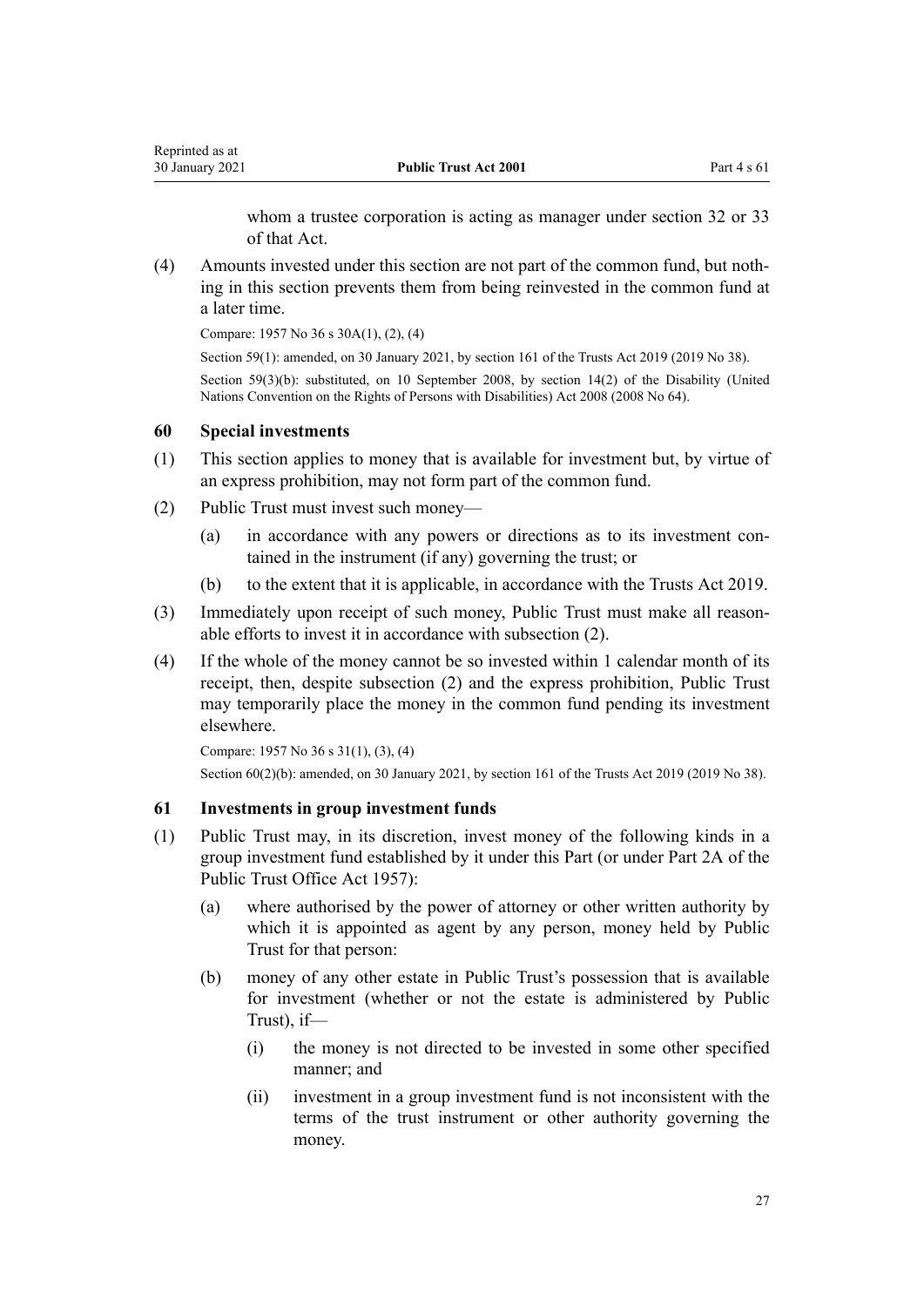- <span id="page-27-0"></span>(2) If money of the kinds referred to in subsection (1) is lawfully invested in an investment in which a group investment fund may be invested, Public Trust may—
	- (a) transfer the investment to the group investment fund; and
	- (b) give credit in the group investment fund to the estate for the fair market value of the investment at the time of the transfer.

On any investment being so transferred, it ceases to belong to the estate that formerly owned it.

- (3) Public Trust may in its discretion withdraw any amount for the time being to the credit of an estate in a group investment fund—
	- (a) for the purpose of investing the amount on the separate account of the estate, or in another group investment fund, or in the common fund; or
	- (b) for any other purpose relating to the exercise and discharge of its duties, powers, authorities, and functions.
- (4) If Public Trust is acting as a co-trustee in any case, the exercise of its discretion under subsection (1) or subsection (3) is subject to the consent of every other co-trustee of the estate who, at the time the investment is made,—
	- (a) is acting in the trusts of that estate; and
	- (b) is neither subject to a property order made under [section 30](http://legislation.govt.nz/pdflink.aspx?id=DLM127009) or [31](http://legislation.govt.nz/pdflink.aspx?id=DLM127010) of the Protection of Personal and Property Rights Act 1988 nor a person for whom a trustee corporation is acting as manager under [section 32](http://legislation.govt.nz/pdflink.aspx?id=DLM127016) or [33](http://legislation.govt.nz/pdflink.aspx?id=DLM127020) of that Act.

Compare: 1957 No 36 s 42A(3), (4), (5), (6), (8)

Section 61(4)(b): substituted, on 10 September 2008, by [section 14\(3\)](http://legislation.govt.nz/pdflink.aspx?id=DLM1404054) of the Disability (United Nations Convention on the Rights of Persons with Disabilities) Act 2008 (2008 No 64).

# **62 Investments outside common fund not guaranteed**

- (1) Investments made under any of [sections 59 to 61](#page-25-0) are not entitled to the protection afforded by [section 52](#page-22-0) to investments of the common fund (except to the extent they are temporarily placed in the common fund under [section 60\(4\)](#page-26-0)).
- (2) Any loss or deficiency in relation to those investments is to be borne by the estate to which the investments, or money received from or arising from a realisation of the investments, belong or would belong if received or realised.

# *Group investment funds*

# **63 Public Trust may establish group investment funds**

- (1) Public Trust may establish and keep 1 or more group investment funds.
- (2) Group investment funds are to be kept separately from the common fund.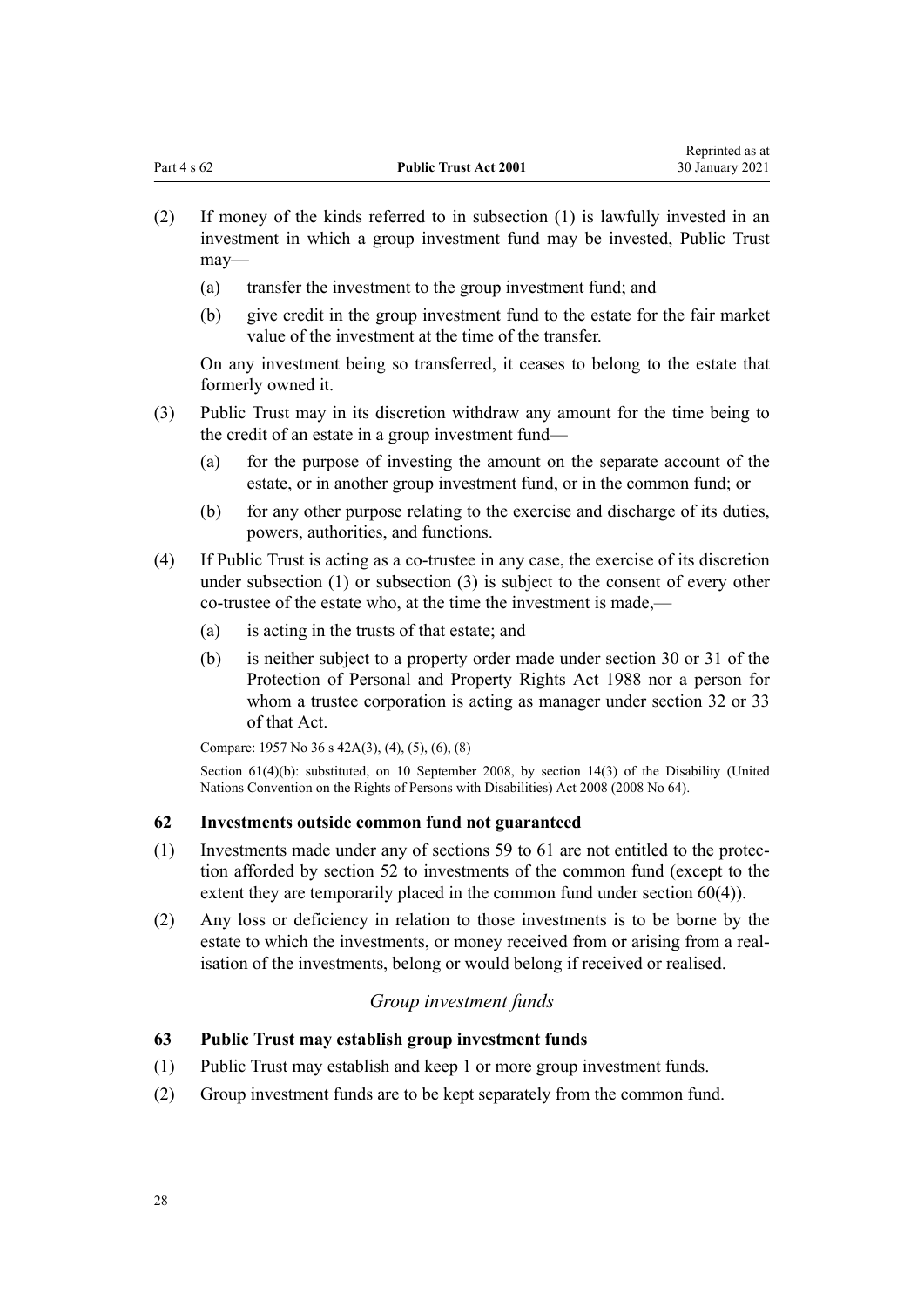<span id="page-28-0"></span>(3) Each group investment fund must be given an appropriate distinguishing name or number.

Compare: 1957 No 36 s 42A(1)

## **64 Investment of group investment funds**

- (1) Public Trust must invest the funds of a group investment fund in accordance with the terms of the instrument (if any) creating the trust under which the money is held and the [Trusts Act 2019.](http://legislation.govt.nz/pdflink.aspx?id=DLM7382802)
- (2) Any profit or loss upon the realisation of any investment in a group investment fund is to be credited or debited to the group investment fund.
- (3) Investments from a group investment fund are not to be made on account of or belong to any particular estate, but Public Trust must keep an account showing at all times the entitlement of each estate in the fund.

Compare: 1957 No 36 s 42A(2), (7), (10)

Section 64(1): replaced, on 30 January 2021, by [section 161](http://legislation.govt.nz/pdflink.aspx?id=DLM7383110) of the Trusts Act 2019 (2019 No 38).

## **65 Income and capital of group investment fund**

Public Trust must, in respect of every group investment fund,—

- (a) pay or allocate the income from that fund proportionately to or among the estates entitled to the amounts invested in the fund according to the amounts of their several interests in the fund and the period for which they remain invested in the fund:
- (b) hold the capital of the fund proportionately for the estates entitled to the amounts invested in the fund according to the amounts of their several interests in the fund.

Compare: 1957 No 36 s 42B

# **66 Periodic capital valuation of investments of fund**

- (1) At least once in every month Public Trust must determine the capital value of the investments and funds comprising each group investment fund.
- (2) For the purposes of any such determination, Public Trust may accept as conclusive evidence of the value of any security listed on a stock exchange—
	- (a) a quotation published in respect of similar securities by a stock exchange—
		- (i) on the day the determination is made; or
		- (ii) if there is no such quotation on that day, at any time in the preceding 7 days; or
	- (b) the market value of the security at the day of the determination as determined by a person authorised to undertake trading activities on the stock exchange.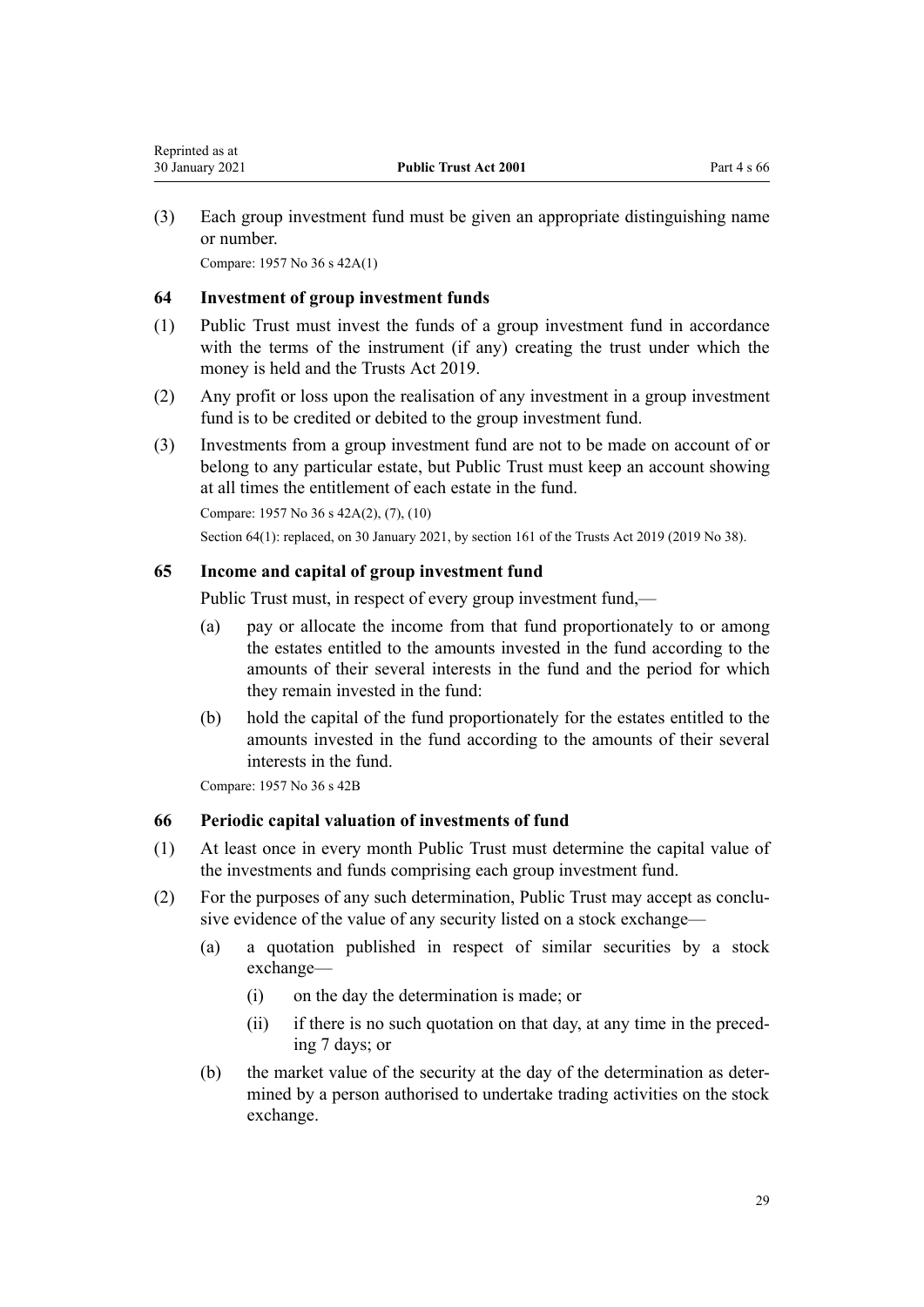<span id="page-29-0"></span>

| Part 4 s 67 | <b>Public Trust Act 2001</b> | <i>Reprinced as at</i><br>30 January 2021 |
|-------------|------------------------------|-------------------------------------------|
|             |                              |                                           |

Reprinted as at

- (3) In the case of securities valued under subsection (2)(a) that have a fixed or optional maturity date and a fixed annual interest or dividend payment, Public Trust must determine the capital value of the security by making such adjustment as it thinks proper in respect of accrued interest.
- (4) Subsection (1) is subject to section 67, in a case where a group investment fund's investments consist principally of investments in real property.
- (5) In this section, **stock exchange** has the same meaning as in [section 2\(1\)](http://legislation.govt.nz/pdflink.aspx?id=DLM319576) of the Companies Act 1993.

Compare: 1957 No 36 s 42C(1), (2), (5)

Section 66(2)(b): amended, on 1 December 2002, by [section 30](http://legislation.govt.nz/pdflink.aspx?id=DLM162198) of the Securities Markets Amendment Act 2002 (2002 No 44).

Section 66(5): inserted, on 1 December 2014, by [section 150](http://legislation.govt.nz/pdflink.aspx?id=DLM5561603) of the Financial Markets (Repeals and Amendments) Act 2013 (2013 No 70).

## **67 Capital valuation of fund comprising investments in real estate**

- (1) Where the investments comprising a group investment fund consist principally of investments in real property, Public Trust must determine at intervals not exceeding 6 months the capital value of the investments and funds of that fund.
- (2) Where reasonable grounds exist for believing that the capital value of any investment in the fund has or may have altered significantly, Public Trust must forthwith determine the capital value of that investment and redetermine the capital value of the fund accordingly.

Compare: 1957 No 36 s 42CA(1), (2)

#### **68 Timing of investments and withdrawals**

- (1) An investment in or withdrawal from a group investment fund may be made only—
	- (a) on a date at which the capital value of the investments and funds of the fund is determined under [section 66](#page-28-0) or section 67, or within 2 working days after such a determination date; and
	- (b) on the basis of the valuation made as at that determination date.
- (2) On a withdrawal from a group investment fund, income is to be allowed in accordance with [section 65\(a\)](#page-28-0) to the determination date by reference to which the withdrawal is made.

Compare: 1957 No 36 ss 42C(3), (4), 42CA(3), (4)

#### **69 Withdrawal of amounts from fund**

If an amount is withdrawn from a group investment fund,—

(a) that amount may, in the discretion of Public Trust, be paid or provided in cash or rateably in investments, or partly in cash and partly rateably in investments; and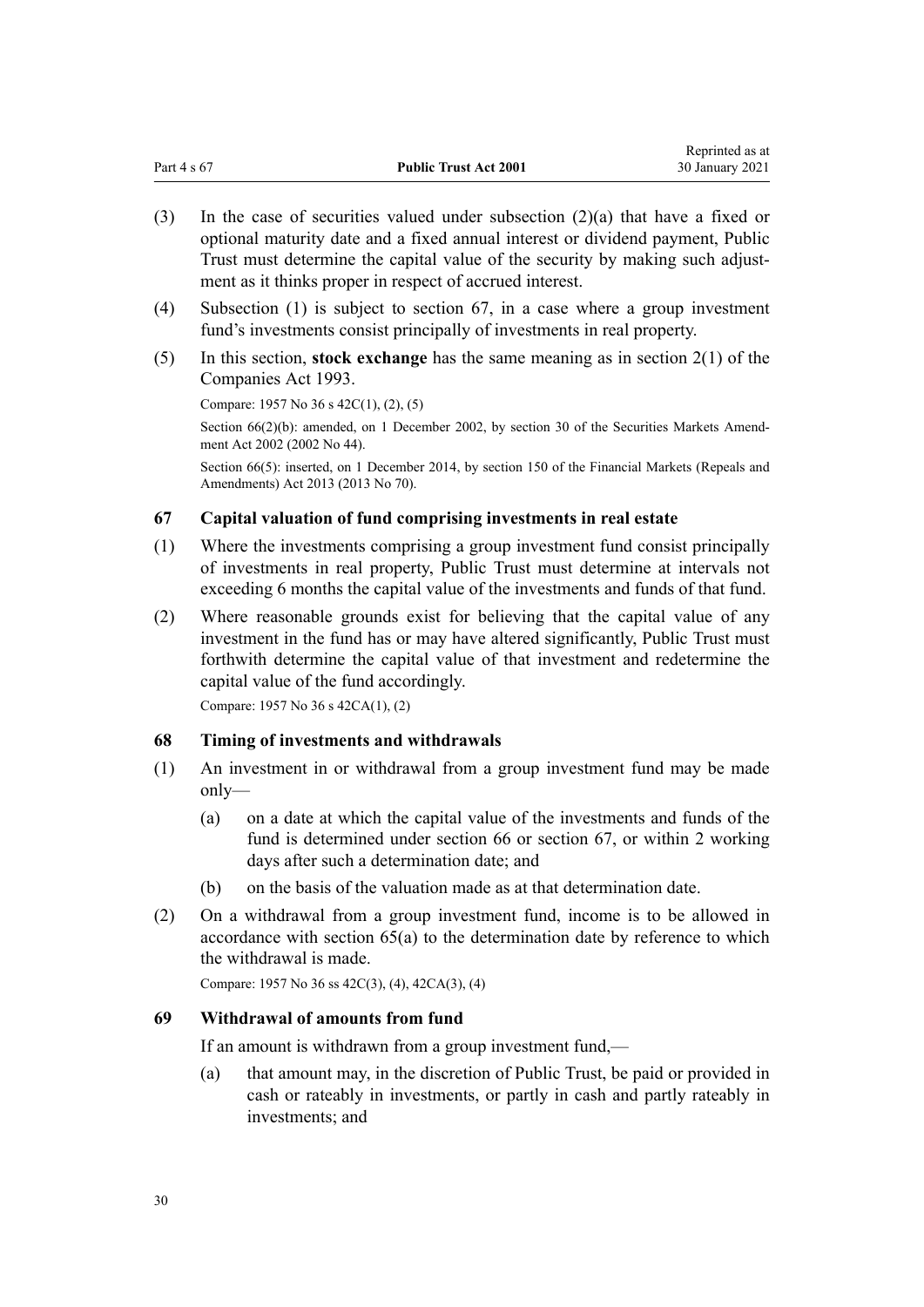<span id="page-30-0"></span>(b) as from the date of its withdrawal, no person has any claim on the fund in respect of the amount, whether for interest or otherwise. Compare: 1957 No 36 s 42A(9)

# **70 Reimbursement of expenses**

- (1) Public Trust may reimburse itself out of a group investment fund for all reasonable expenses incurred by it in the management or administration of the fund.
- (2) Public Trust must make such initial disclosure and ongoing disclosure of any reimbursement of expenses as is prescribed by regulations made under this Act. Compare: 1957 No 36 s 42D(a)

## **71 Management fees**

- (1) Subject to subsection (2), Public Trust may charge, demand, receive, or retain a reasonable fee or other remuneration for services rendered by it in the management or administration of a group investment fund (a **management fee**).
- (2) Public Trust may charge, demand, receive, or retain a management fee in respect of any estate money invested in a group investment fund only if—
	- (a) it makes initial disclosure to persons with a present interest in that money in accordance with regulations made under this Act; or
	- (b) regulations made under this Act dispense with the requirement for initial disclosure; or
	- (ba) a product disclosure statement in relation to the investment of that money in the fund has been lodged in accordance with the requirements of [Part 3](http://legislation.govt.nz/pdflink.aspx?id=DLM4090967) of the Financial Markets Conduct Act 2013 and regulations made under that Act; or
	- (c) an investment statement in relation to the investment of that money in the fund has been issued in accordance with the requirements of [sections](http://legislation.govt.nz/pdflink.aspx?id=DLM28187) [33](http://legislation.govt.nz/pdflink.aspx?id=DLM28187) and [37A](http://legislation.govt.nz/pdflink.aspx?id=DLM28351) of the Securities Act 1978 and regulations made under that Act.
- (3) Public Trust must make ongoing disclosure of any management fee charged or retained in accordance with regulations made under this Act.
- (4) The ongoing disclosure must be made at the time of the issue by Public Trust of the financial statements of the estate in question, or at such other time as may be prescribed by regulations.

Compare: 1957 No 36 s 42D

Section 71(2)(ba): inserted, on 1 December 2014, by [section 150](http://legislation.govt.nz/pdflink.aspx?id=DLM5561603) of the Financial Markets (Repeals and Amendments) Act 2013 (2013 No 70).

## **72 Powers of Public Trust in respect of group investment funds**

Except as otherwise provided in [section 61](#page-26-0) and [sections 63 to 70](#page-27-0), Public Trust may exercise, in respect of the investments and funds comprising a group investment fund,—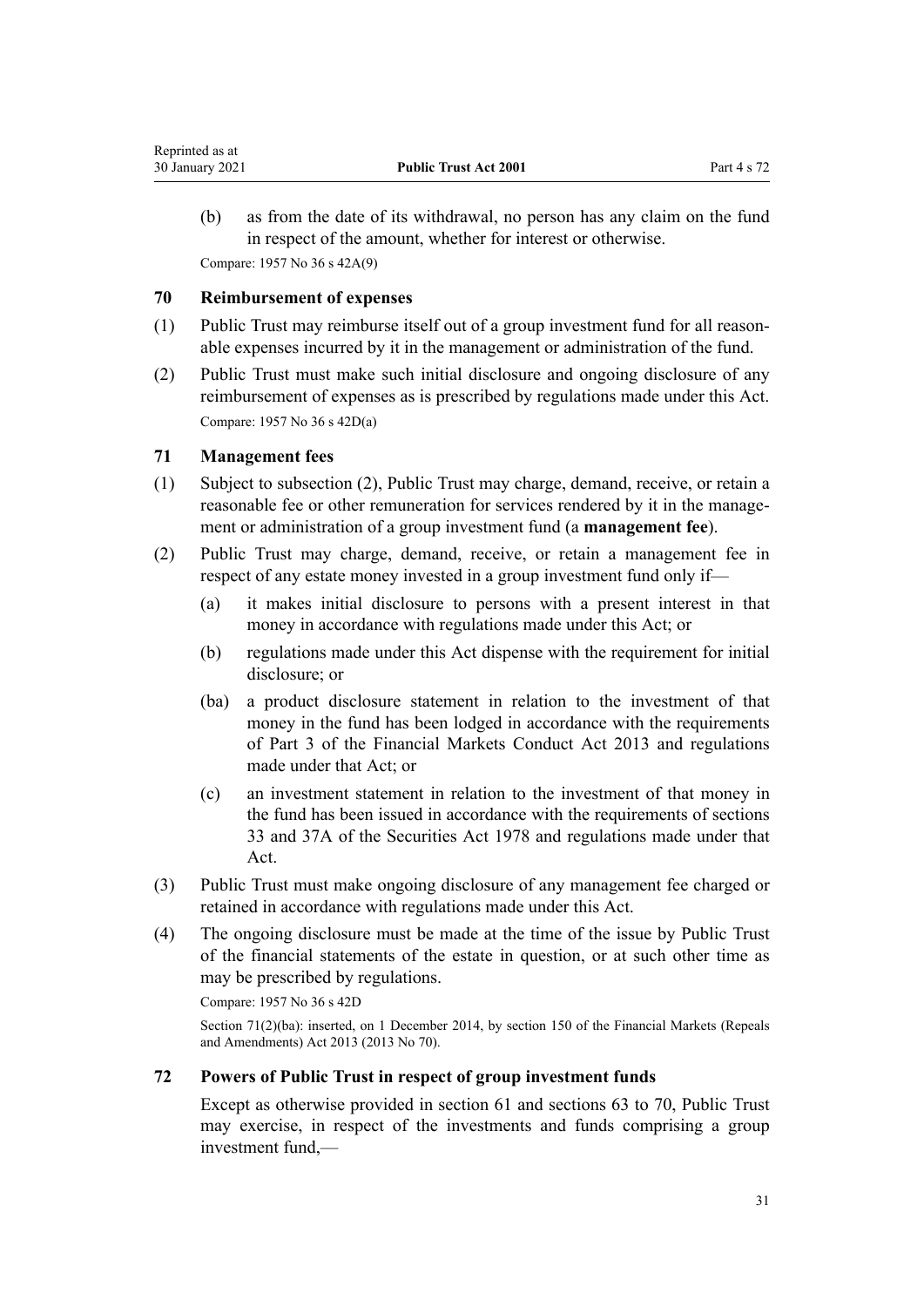- <span id="page-31-0"></span>(a) all the powers that it could exercise if the investments and funds were not part of a group investment fund; and
- (b) any further powers that may be conferred on Public Trust by a court, being powers that could be conferred on Public Trust by a court if the investments and funds were not part of a group investment fund.

Compare: 1957 No 36 s 42E

# **72B Powers to adjust interest in trust property of fund that is portfolio investment entity**

Where any investments and funds comprising a group investment fund are employed in an activity that Public Trust is empowered or authorised to carry on as a portfolio investment entity, Public Trust may adjust the interests of the beneficiaries in the investments and funds in the way required by [section HL 7](http://legislation.govt.nz/pdflink.aspx?id=DLM264600) of the Income Tax Act 2004 despite any other provision in this Act.

Section 72B: inserted, on 1 October 2007, by [section 230](http://legislation.govt.nz/pdflink.aspx?id=DLM401680) of the Taxation (Savings Investment and Miscellaneous Provisions) Act 2006 (2006 No 81).

## **72C Public Trust may not make regulated offer of managed investment products in certain group investment funds**

- (1) Public Trust may not make a regulated offer of managed investment products in a group investment fund established by it under this Part if the fund was established after the date on which this section comes into force.
- (2) Nothing in subsection (1) affects the rights, powers, and duties of Public Trust under [sections 61 to 72B.](#page-26-0)
- (3) In this section, **regulated offer** and **managed investment products** have the same meanings as in [section 6\(1\)](http://legislation.govt.nz/pdflink.aspx?id=DLM4090590) of the Financial Markets Conduct Act 2013. Section 72C: inserted, on 1 December 2014, by [section 150](http://legislation.govt.nz/pdflink.aspx?id=DLM5561603) of the Financial Markets (Repeals and Amendments) Act 2013 (2013 No 70).

#### **73 Examination of group investment funds**

- (1) A solicitor or an accountant authorised in writing by an interested person is entitled to examine at any reasonable time the accounts, books, and vouchers of the group investment fund that relate to—
	- (a) the investments and funds comprising the group investment fund; and
	- (b) the income of the fund; and
	- (c) the expenses and management fees payable out of the fund; and
	- (d) the proportion to which the person who required the examination, or the estate in which the person is a beneficiary, is entitled.
- (2) In this section, **interested person** means a person who has—
	- (a) an entitlement in the group investment fund; or
	- (b) an interest in an estate that has an entitlement in the fund.

Compare: 1956 No 61 [s 83A;](http://legislation.govt.nz/pdflink.aspx?id=DLM305807) 2001 No 100 s 73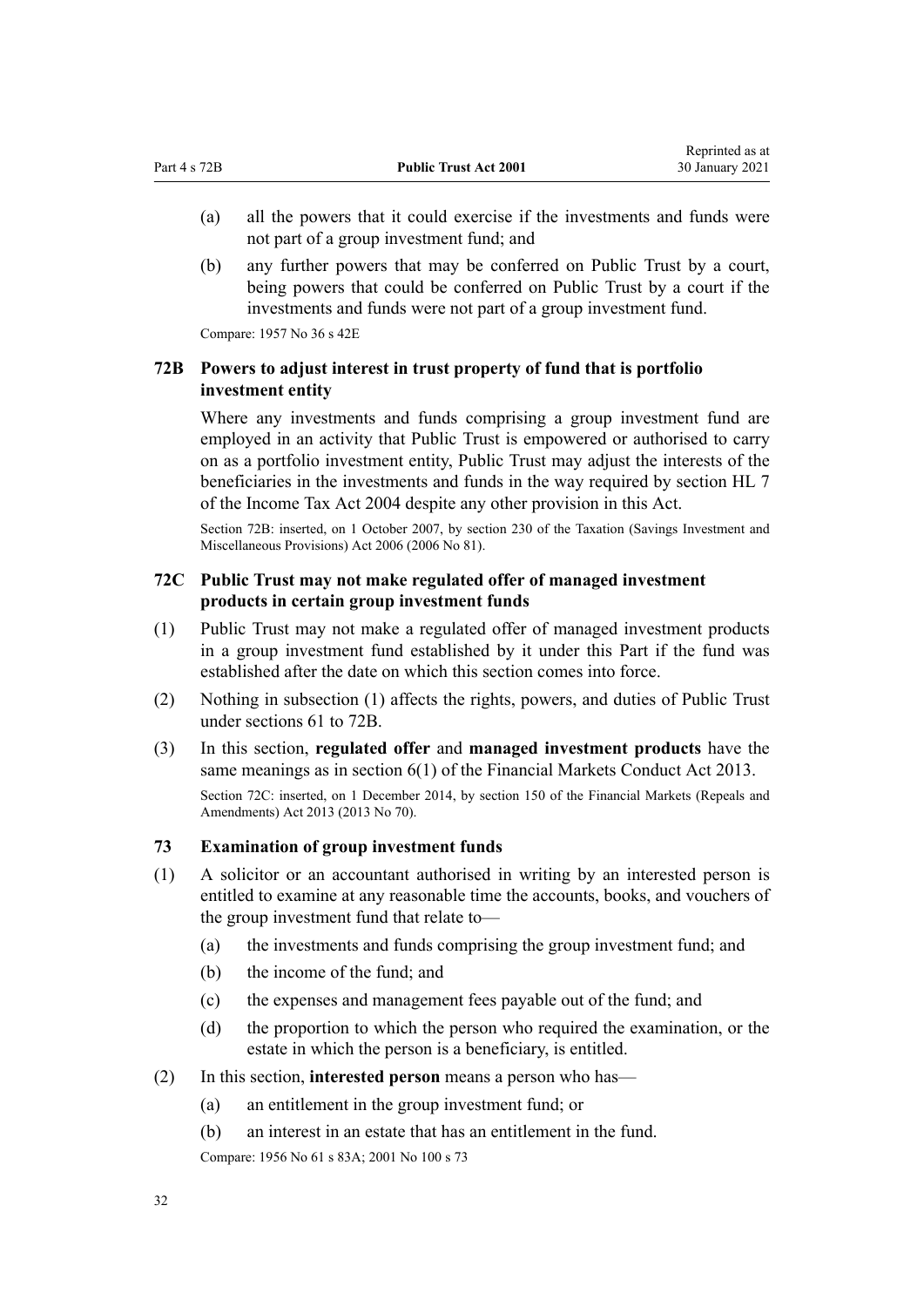Section 73: replaced, on 30 January 2021, by [section 161](http://legislation.govt.nz/pdflink.aspx?id=DLM7383110) of the Trusts Act 2019 (2019 No 38).

#### <span id="page-32-0"></span>**74 Duties, etc, of Public Trust not affected by sections 63 to 73**

Except as otherwise expressly provided in [sections 63 to 73](#page-27-0), nothing in those sections affects the rights, powers, and duties of Public Trust.

Compare: 1957 No 36 s 42G

# **Part 5**

# **Acquisition of right to administer estates**

# **75 Duties for which Public Trust may be appointed**

- (1) A person or entity may appoint Public Trust for the purpose in any situation where the person or entity can—
	- (a) appoint an executor, administrator, trustee, guardian, committee, manager, agent, attorney, or liquidator, or make any other appointment of a fiduciary nature; or
	- (b) create a trust and appoint a trustee for the purposes of the trust.
- (2) Without limiting the generality of subsection (1), Public Trust may, if it consents, be appointed—
	- (a) to be a guardian of an infant under any law relating to the guardianship and custody of infants, whether by deed or will or by an order of a court made on the application of Public Trust or another person:
	- (b) as next friend or as guardian *ad litem* of an infant, by order of a court:
	- (c) to act as agent for the purpose of resealing in New Zealand any probate or letters of administration (within the meaning of [Part 2](http://legislation.govt.nz/pdflink.aspx?id=DLM393088) of the Administration Act 1969) granted outside New Zealand:
	- (d) as a receiver, whether under the [Receiverships Act 1993](http://legislation.govt.nz/pdflink.aspx?id=DLM327640) or any other Act or instrument providing for the appointment of a receiver, or in the exercise of a general jurisdiction of a court:
	- (e) as arbitrator for any dispute to which the [Arbitration Act 1996](http://legislation.govt.nz/pdflink.aspx?id=DLM403276) applies:
	- (f) to represent any party in any proceedings, or any person or class of persons interested in the proceedings, on the appointment or direction of a court.
- (3) An appointment of a kind referred to in this section may be made of Public Trust either—
	- (a) alone; or
	- (b) jointly with another person, if Public Trust consents.
- (4) If Public Trust is acting jointly, [sections 5](#page-9-0) and [90](#page-41-0) apply.
- (5) For the purposes of subsection (1), **person or entity** includes the Crown, the Governor-General in Council, the Governor-General, and any court, Judge,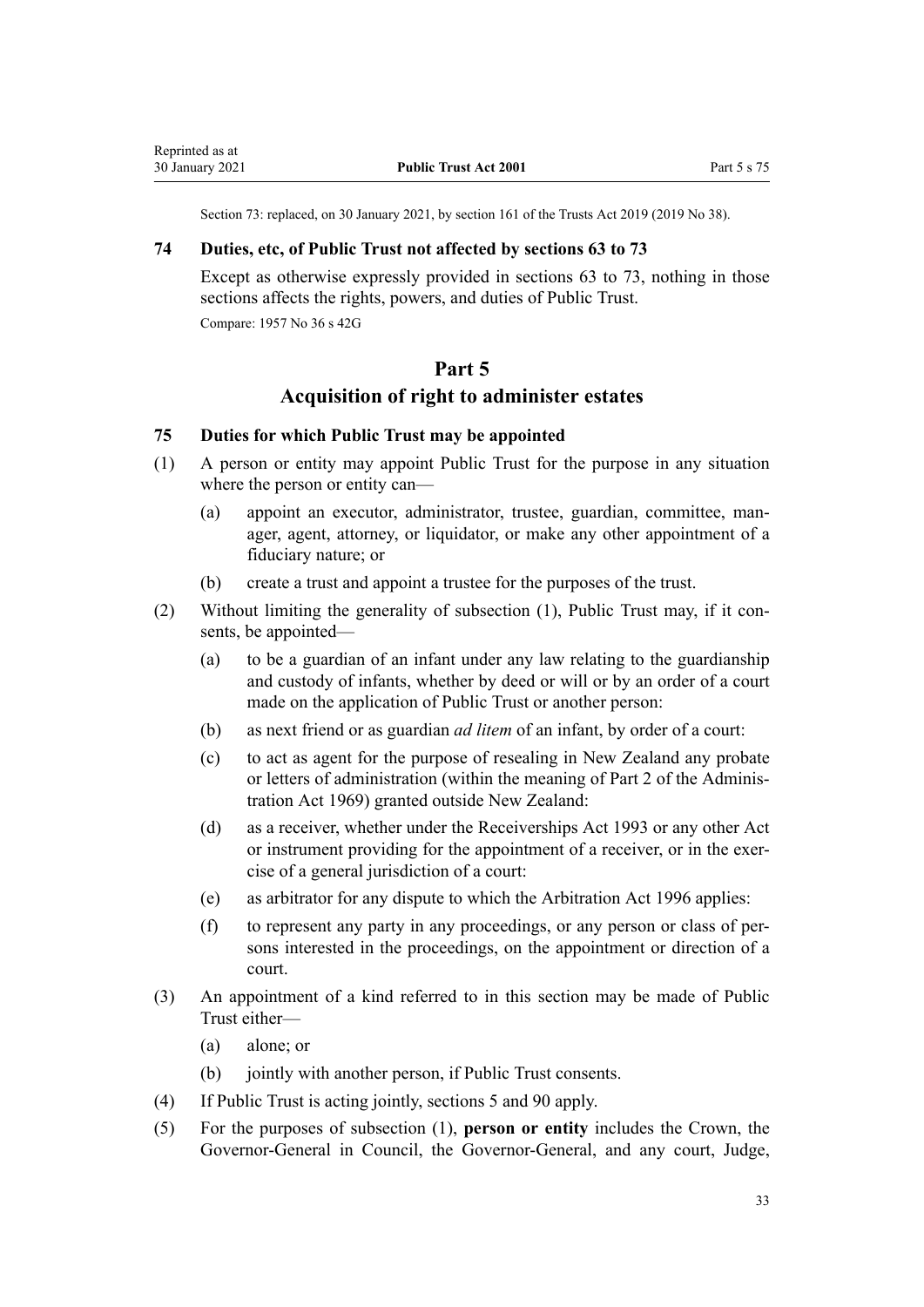<span id="page-33-0"></span>public officer, public or private corporation or association, or person, whether in or out of New Zealand.

Compare: 1957 No 36 ss 43(1), 54, 55, 56(1), 57(1)

#### **76 Appointment of Public Trust by executors, administrators, and trustees**

- (1) An executor may, with the consent of the High Court, and if not expressly prohibited,—
	- (a) appoint Public Trust as sole executor; or
	- (b) appoint as co-executors Public Trust and any other person or persons (whether or not including the executor making the appointment).

Such an appointment may be made either before or after taking out probate.

- (2) Any other administrator under a grant of administration with or without a will annexed may, with the consent of the High Court, and if not expressly prohibited,—
	- (a) appoint Public Trust as sole administrator; or
	- (b) appoint as co-administrators Public Trust and any other person or persons (whether or not including the person making the appointment).
- (3) An appointment under subsection (1) or subsection (2) is subject to the approval of the appointee or appointees.
- (4) Where an appointment is made under subsection (1) or subsection (2) by an executor or by an administrator with a will annexed, Public Trust and any other person appointed are also, by virtue of the appointment, the sole trustee or cotrustees (as appropriate) in all cases where—
	- (a) the executor or administrator was trustee; or
	- (b) there was no trustee appointed by the trust instrument; or
	- (c) there was no trustee in existence at the date of the appointment under this section.
- (5) In any case where there is more than 1 executor, administrator, trustee, or person having power to appoint a trustee, any one of those persons may, with the consent of the proposed appointee or appointees, apply to the High Court—
	- (a) to have Public Trust appointed as sole executor, administrator, or trustee; or
	- (b) to have appointed as co-executors, co-administrators, or co-trustees both Public Trust and any other person or persons (whether or not including all or any of the executors, administrators, trustees, or persons having power to appoint a trustee).
- (6) The High Court may make any order it thinks fit on an application under subsection  $(5)$ .

Compare: 1957 No 36 s 44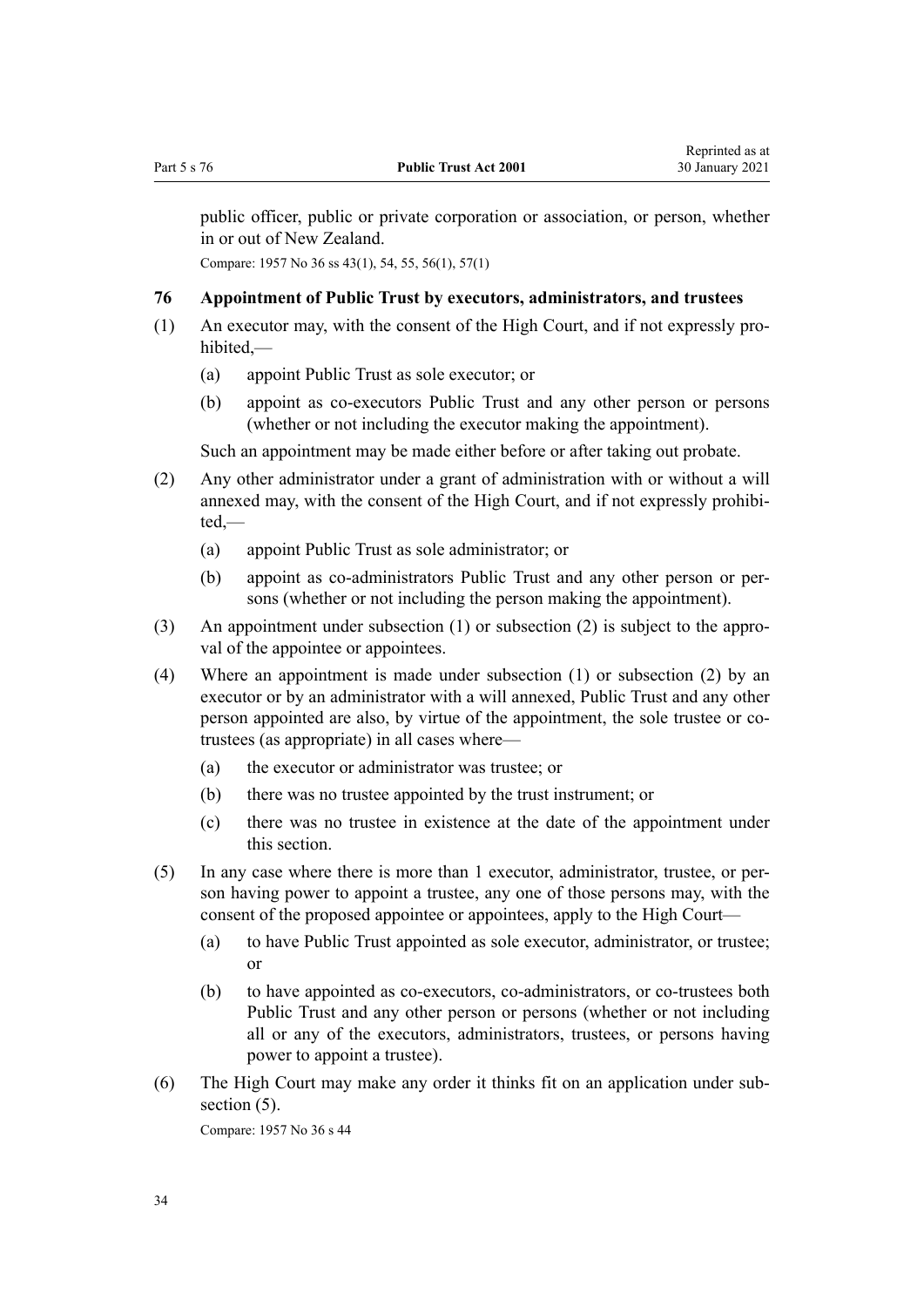# <span id="page-34-0"></span>**77 Public Trust entitled on application to administration of intestate estates**

- (1) Public Trust may, if it thinks fit, apply to obtain a grant of administration of the estate of a person who, wherever domiciled,—
	- (a) dies intestate, whether in New Zealand or elsewhere; and
	- (b) leaves property situated in New Zealand.
- (2) Public Trust is then entitled as of right to the grant of administration, unless—
	- (a) the grant of administration is applied for by some other person in New Zealand who would be entitled to the grant of administration were it not for this section; and
	- (b) the court grants administration to that person.
- (3) Public Trust need not give notice of an application under subsection (1) to a person who would otherwise be entitled to the grant of administration, and the court may not require Public Trust to do so. Compare: 1957 No 36 s 45

## **78 Public Trust may be appointed sole trustee where appointment of 2 or more trustees provided for**

- (1) Unless expressly prohibited, Public Trust may be appointed, and may accordingly act, as sole trustee under any will, codicil, deed, or other instrument, even where the will, codicil, deed, or other instrument provides for or directs the appointment of 2 or more trustees.
- (2) Such an appointment of Public Trust may be made by the trustees appointed under the will, codicil, deed, or other instrument, or by any other person having power to appoint new trustees, without obtaining the consent of the High Court.
- (3) In this section, **trustees** does not include personal representatives as such. Compare: 1957 No 36 s 46

# **79 Judge may consent to Public Trust's appointment if person whose consent required refuses or unable to consent**

If the consent of any person is required for the appointment of an administrator or other trustee, Public Trust may nevertheless be appointed without that consent, but instead with the consent of a Judge of the High Court, in any case where the person whose consent is required—

- (a) refuses to consent; or
- (b) is absent from New Zealand; or
- (c) is not of full age or is incapable of consenting to the appointment of an administrator or other trustee.

Compare: 1957 No 36 s 47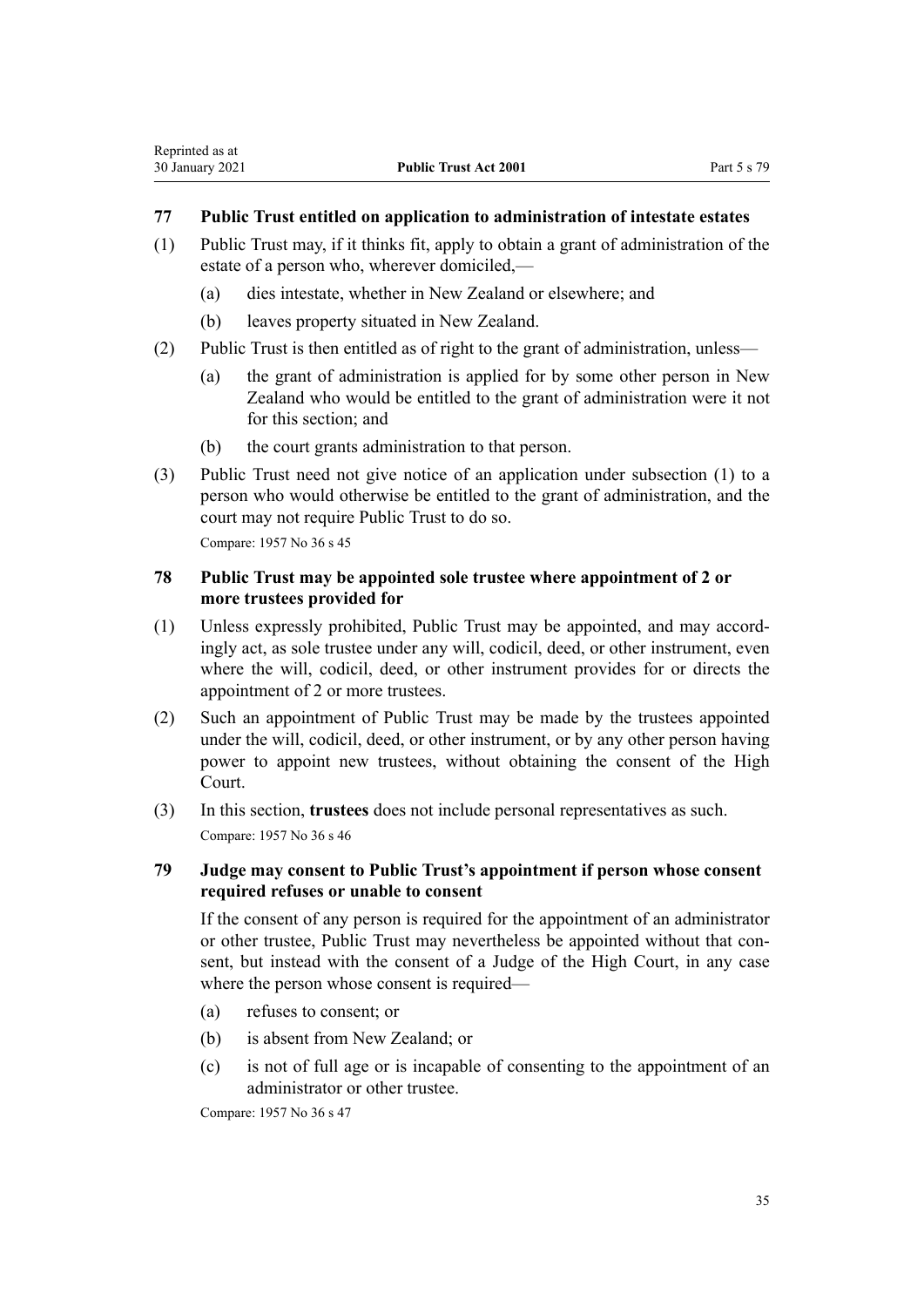## <span id="page-35-0"></span>**80 Power of Public Trust to administer if no application for probate or administration**

- (1) Public Trust may apply for an order to administer with the will annexed in any case where—
	- (a) a person dies testate; and
	- (b) application for probate or letters of administration with the will annexed is not made in New Zealand within 3 months after the date of the person's death.
- (2) The court must make the grant applied for, unless the person entitled to probate or letters of administration with the will annexed either—
	- (a) applies for probate or letters of administration with the will annexed; or
	- (b) satisfies the court that the delay in making the application has been and still is unavoidable or accidental.
- (3) The court may nevertheless, on application of the person or his or her attorney, grant probate or letters of administration to—
	- (a) a person entitled to probate or letters of administration with the will annexed who—
		- (i) was out of New Zealand when the grant to Public Trust was made; and
		- (ii) has not renounced or refused probate or letters of administration; or
	- (b) the attorney of such a person.

The grant may be in such manner and subject to such limitations or conditions as the court thinks proper.

- (4) An application under subsection (3) may be made only if at least 14 days' notice in writing of the intention to apply has been left at the office of Public Trust at Wellington.
- (5) Immediately on the grant to a person of any probate or letters of administration under subsection  $(3)$ .
	- (a) all the functions, powers, authorities, discretions, rights, and duties of Public Trust in relation to the testator's estate (except the rights reserved by this subsection) pass to the person; and
	- (b) all liability of Public Trust under any contract entered into by it, or otherwise, affecting or relating to the estate, passes to the person, and no claim then lies against Public Trust in respect of that liability; and
	- (c) so much of the estate as is then unadministered by Public Trust vests in the person, once Public Trust has been allowed or paid—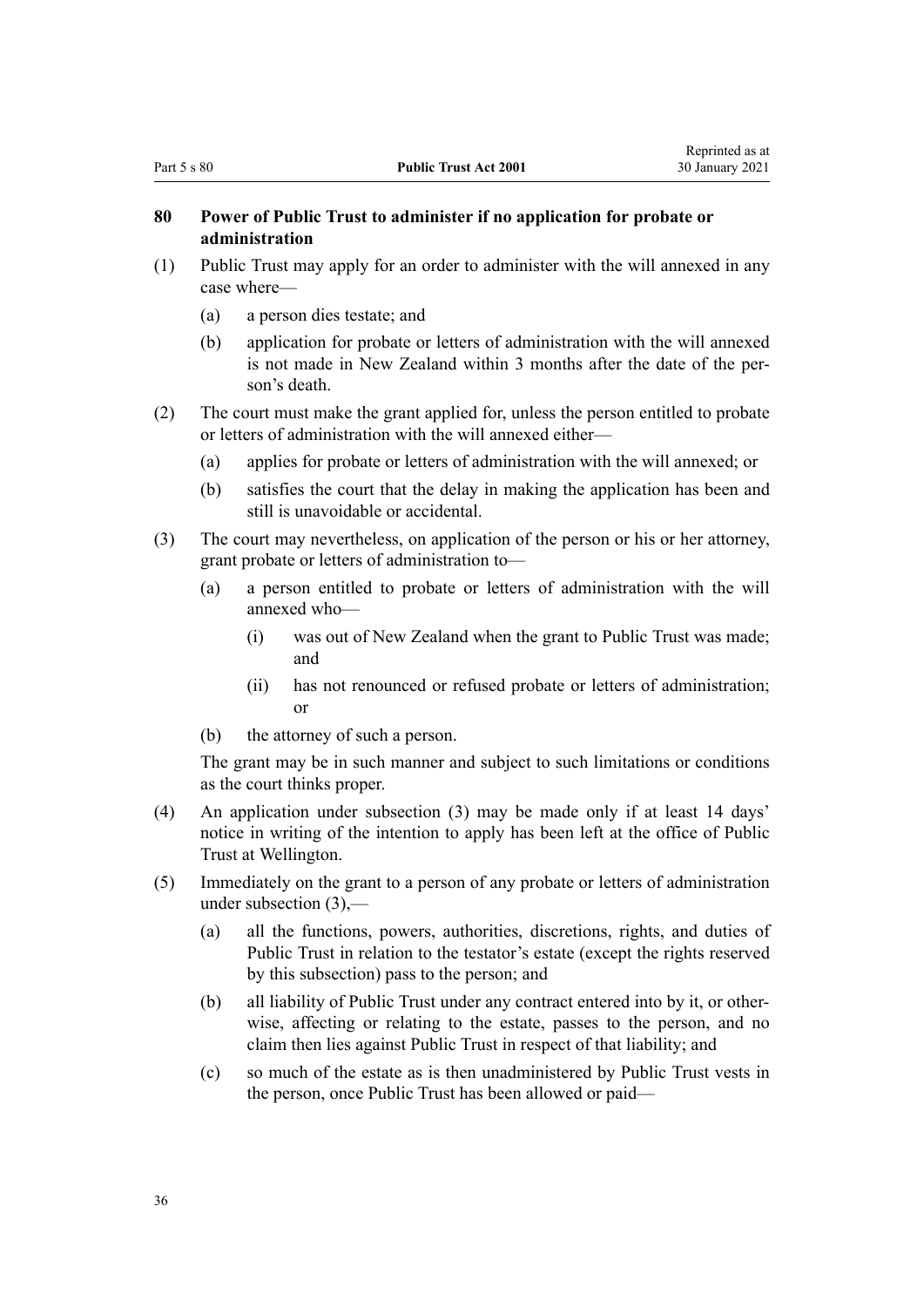- (i) all money due for commission or other remuneration, necessary outlay, disbursements, costs, charges, and expenses affecting the estate; and
- (ii) Public Trust's costs of and incidental to the application for probate or letters of administration.
- (6) No costs may be awarded against Public Trust on an application under subsection (1).

<span id="page-36-0"></span>Reprinted as at

# **81 Trustees may delegate powers to Public Trust**

- (1) Trustees of a trust estate who are empowered to delegate all or any of their functions, powers, authorities, discretions, and rights to any person may delegate them to Public Trust, if Public Trust consents.
- (2) Public Trust may then exercise all the functions, powers, authorities, discretions, and rights that were delegated. Compare: 1957 No 36 s 60(1)

**82 Powers and authorities exercisable by Public Trust pending grant of probate or administration**

- (1) Where a person has died, Public Trust may if it thinks fit, until administration is granted, exercise with respect to the estate of the deceased person all the powers and authorities, and do all the acts and things, that it could exercise or do if—
	- (a) the person had died intestate; and
	- (b) Public Trust had obtained administration.

Before Public Trust so acts, however, it must give notice in accordance with [section 83](#page-37-0).

- (2) Subsection (1) applies—
	- (a) whether the person died testate or intestate; and
	- (b) even if some person other than Public Trust is appointed executor or is entitled to letters of administration.
- (3) Subsection (1) does not authorise Public Trust to sell, lease, exchange, mortgage, or partition any portion of the property (other than property to which subsection (4) applies) unless, on application of Public Trust, a Judge of the High Court makes an order under this section authorising the relevant action.
- (4) Public Trust may nevertheless sell, without obtaining such an order, any portion of the personal estate that is—
	- (a) of a perishable nature; or
	- (b) liable to deteriorate; or
	- (c) for any other reason liable to decrease unduly in value if retained.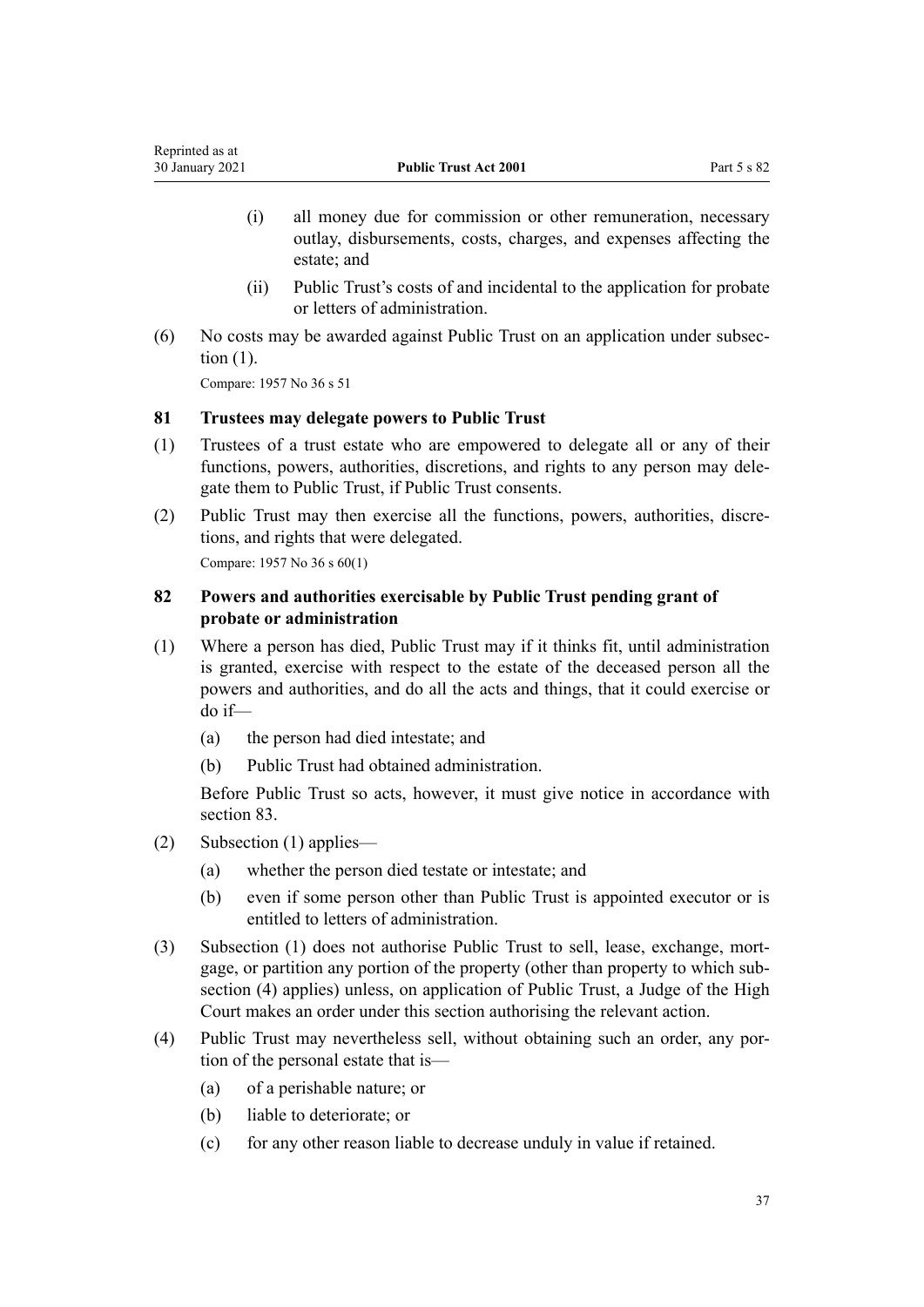<span id="page-37-0"></span>The decision of Public Trust as to whether any portion of the personal estate is of such a nature is conclusive and binding on all persons.

- (5) All costs, charges, and expenses incurred by Public Trust under this section are a first charge on the property of the deceased person.
- (6) A person who afterwards applies for administration of the estate of the deceased person must first pay any costs, charges, commissions, and expenses incurred by or payable to Public Trust before administration can be granted.
- (7) In acting under this section, Public Trust is not to be treated, and is not liable, as an executor *de son tort*. Compare: 1957 No 36 s 61

## **83 Notice of exercise of powers and authorities under section 82 to person entitled to probate or administration**

- (1) Before acting under [section 82,](#page-36-0) Public Trust must give notice in writing of its intention to act under that section, unless the person immediately proceeds to apply for administration, to any person of full age who is capable of obtaining administration and who is known by Public Trust to be entitled to obtain administration.
- (2) Public Trust may then proceed to exercise all or any of its powers and authorities under [section 82](#page-36-0) only if—
	- (a) the person does not, within 21 days after the notice was posted or otherwise sent, give notice in writing to Public Trust at its Wellington office that the person intends to apply for administration; or
	- (b) the person gives such notice, but then either—
		- (i) fails to apply for administration within the 14 days following the giving of the notice; or
		- (ii) makes the application within 14 days, but the application fails.
- (3) If more than 1 person is entitled to take out administration, it is sufficient for Public Trust to give notice to 1 of those persons only.
- (4) Nothing in this section prevents Public Trust from exercising its powers and authorities under [section 82](#page-36-0), without having given notice under subsection (1) of this section, if—
	- (a) it is not actually known to Public Trust that there is in New Zealand any person entitled to obtain administration; or
	- (b) Public Trust considers in its discretion that there is any emergency situation that requires it to act without giving notice.

Compare: 1957 No 36 s 62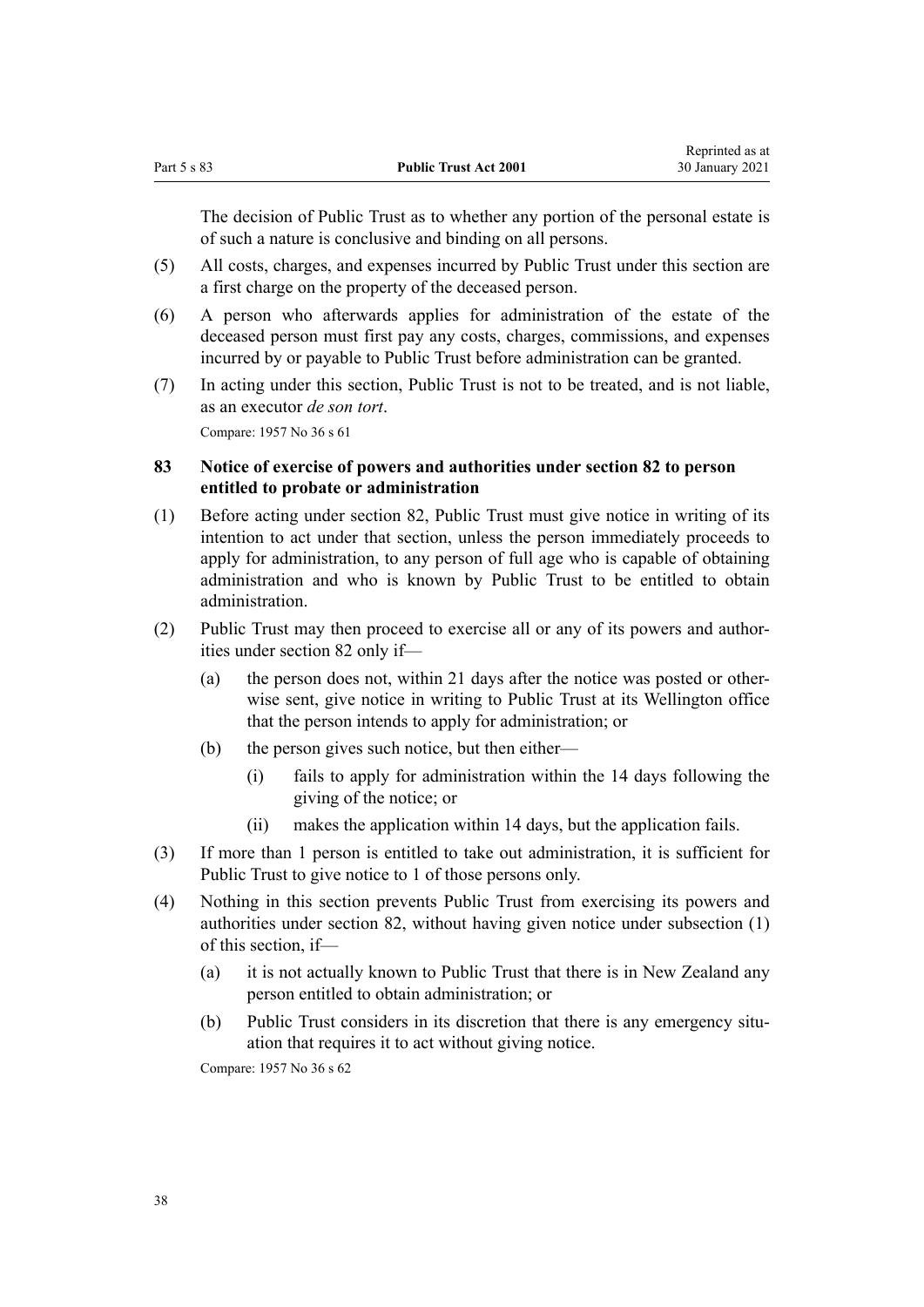## **84 Public Trust may oppose application for administration**

- (1) Public Trust may lodge a caveat under [section 60](http://legislation.govt.nz/pdflink.aspx?id=DLM393001) of the Administration Act 1969 against an application for administration, and apply *ex parte* to a Judge in Chambers for directions, if—
	- (a) a person other than Public Trust has made application for administration of the estate of a deceased person who has left real or personal property situated in New Zealand; and
	- (b) Public Trust believes that—
		- (i) there are substantial and reasonable grounds for opposing the grant; but
		- (ii) there is no person in New Zealand beneficially interested in opposing the grant who is of full age and capable of acting as administrator.
- (2) On receiving the application for directions, the Judge may, if he or she thinks fit, direct Public Trust to represent the persons who may be prejudicially affected by the grant and oppose the grant on their behalf.
- (3) All costs, charges, and expenses incurred by Public Trust in acting under such a direction are to be paid out of the estate. Compare: 1957 No 36 s 63

## **85 Payment of legacies of infants to Public Trust**

- (1) With the consent of Public Trust, any trustee may—
	- (a) pay to Public Trust any money being the whole amount or the whole remaining amount of any legacy or share in an estate to which an infant is entitled, whether indefeasibly or contingently, under a will, instrument, trust, or intestacy; and
	- (b) in writing in a form approved by Public Trust, direct Public Trust to account for the money according to the provisions of the will, instrument, trust, or intestacy.
- (2) The written direction must declare the following matters:
	- (a) that the amount stated is the whole amount, or, if appropriate, the whole remaining amount, to which the infant is entitled:
	- (b) how much of the amount is capital and how much is income:
	- (c) how much, if any, of the capital and income has been expended, whether for the maintenance, education, advancement, or benefit of the infant or otherwise:
	- (d) in the case of money to which the infant is contingently entitled,—
		- (i) the person or persons who will become entitled to the money, or so much of it as remains, in the event of the infant failing to become indefeasibly entitled; and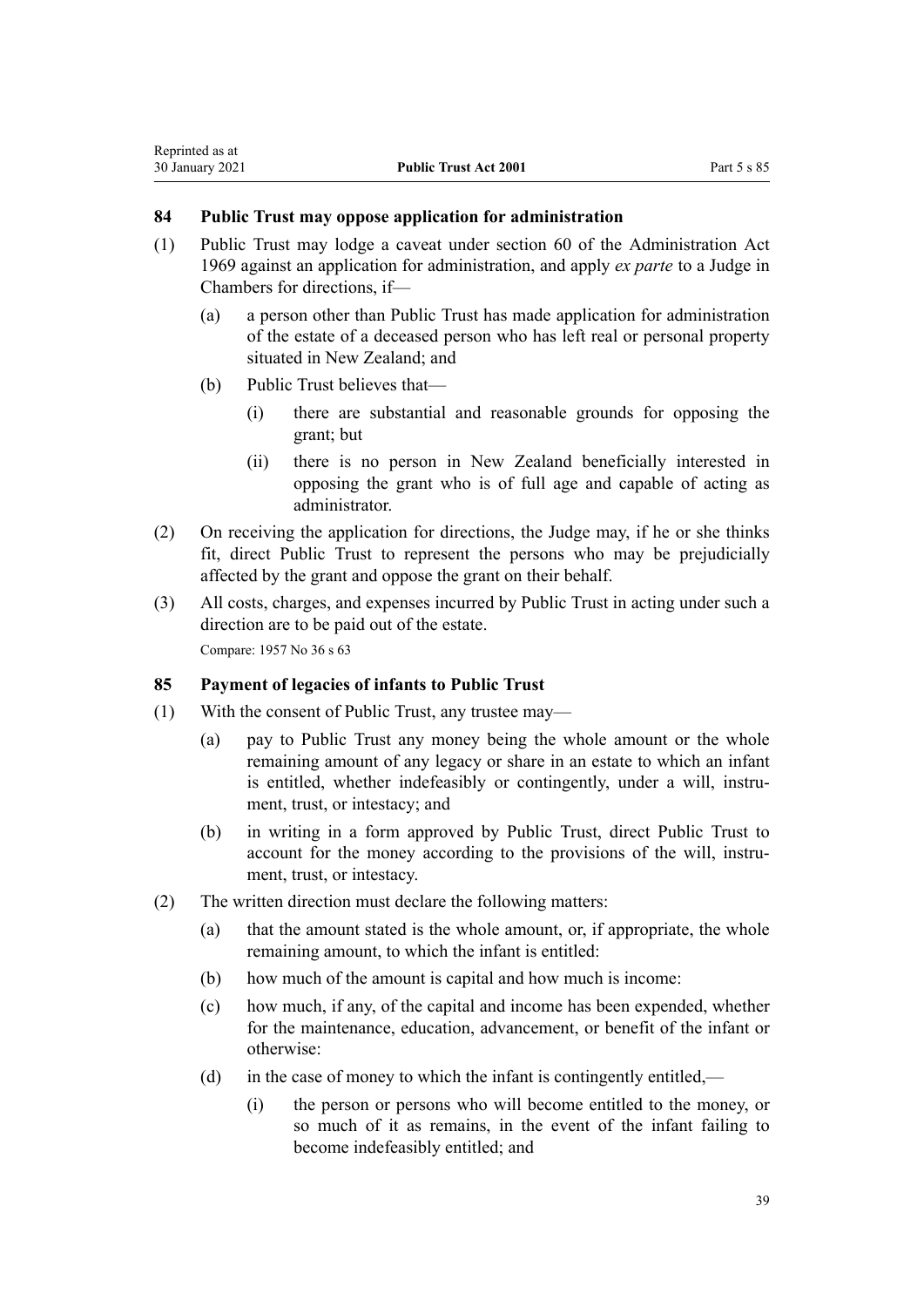- (ii) the shares and interests of those persons:
- (e) such other matters as Public Trust may require.
- <span id="page-39-0"></span>(3) The trustee giving the written direction to Public Trust must—
	- (a) certify it as correct; and
	- (b) where applicable, furnish along with it a true copy of the will or trust instrument affecting the legacy or share.
- (4) Public Trust must act in accordance with the trusts in the will or instrument (if any) referred to in subsection (3)(b), but—
	- (a) is not under any obligation to inquire into the accuracy of the trustee's certificate; and
	- (b) does not incur any liability through acting upon any declaration contained in the certified written direction.
- (5) A certified written direction made in accordance with this section vests in Public Trust all the powers of the trustee in respect of the legacy or share, whether conferred by will, trust instrument, or statute, or in any other manner.
- (6) In addition to the powers vested in it by subsection (5), Public Trust may exercise in respect of the legacy or share any power conferred on Public Trust by this Act.

#### **86 Administration of benefit funds by Public Trust**

- (1) A fund that is raised by public or private subscriptions for the benefit or relief of any person or class of persons may be placed with Public Trust to be administered by Public Trust and invested in the common fund.
- (2) The following provisions apply to such a fund:
	- (a) Public Trust may recognise as a committee any persons whom it believes—
		- (i) to have organised the appeal for the subscriptions; or
		- (ii) to have been appointed, authorised, or recognised as a committee by a substantial number of the subscribers:
	- (b) after conferring with the committee (if any), Public Trust may apply to the High Court for directions as to the administration of the fund, and for that purpose must submit a scheme of administration:
	- (c) the court may approve the scheme with or without modification as it thinks fit:
	- (d) Public Trust must administer the fund in accordance with the scheme as approved: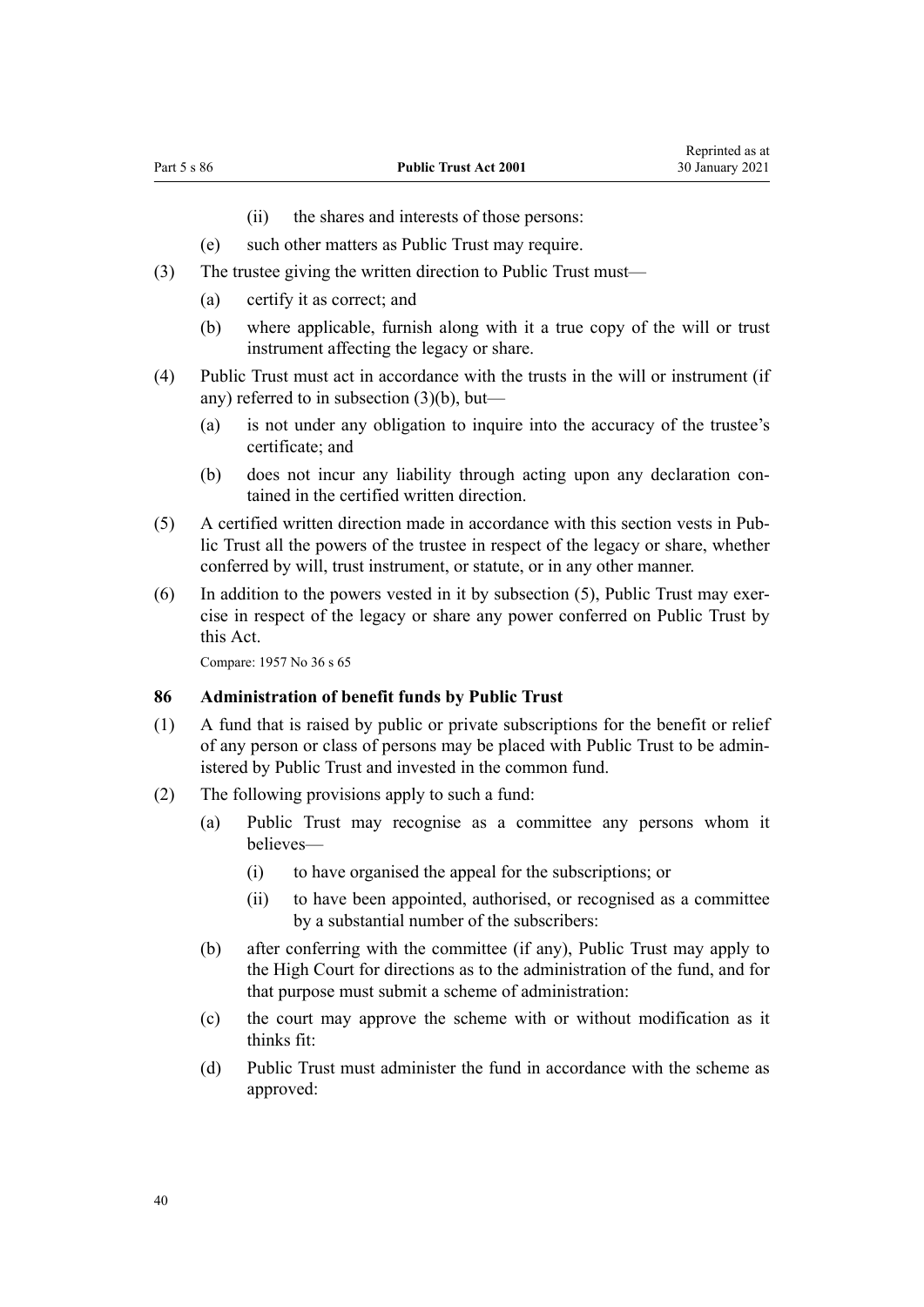- (e) on the application of the Attorney-General, Public Trust, a member of the committee, or person claiming an interest in the fund, the court may at any time—
	- (i) vary the scheme so far as it relates to the powers of Public Trust in respect of the fund and the mode of administering the fund:
	- (ii) give directions on any point or question relating to the scheme or the fund:
- (f) Public Trust must obey all such directions:
- (g) if the fund was raised for the benefit of 2 or more persons, a scheme under this section may provide that the income and capital of the fund, or of any specified part of the fund, may be applied by Public Trust in its discretion for or towards the maintenance or education (including past maintenance or education) or advancement or benefit of—
	- (i) all those persons; or
	- (ii) any 1 or more of them to the exclusion of the others,—

in such shares and proportions and generally in such manner as Public Trust thinks fit. Public Trust may apply money in accordance with such provisions notwithstanding that only 1 of the persons remains alive.

- (3) If the fund does not exceed \$40,000, or such higher amount as is prescribed by regulations,—
	- (a) instead of applying to the High Court for directions as to the administration of the fund, Public Trust may, with the consent of the committee (if any) or the majority of its members, settle a scheme of administration; and
	- (b) the scheme may be incorporated in a declaration of trust by Public Trust, which is to be treated as the settlor of the trust for the purposes of the trust instrument; and
	- (c) any statements or recitals in the trust instrument are sufficient evidence of their truth, and, subject to paragraph (d), the provisions of the declaration of trust are final and binding on all persons, whether or not beneficially interested under the trust; and
	- (d) Public Trust may if it thinks fit, with the consent of all or a majority of the surviving members of the committee (if any) in New Zealand, modify the scheme so far as it relates to Public Trust's powers in respect of the fund and the mode of its administration, and the declaration of trust must be amended accordingly.

Compare: 1957 No 36 s 67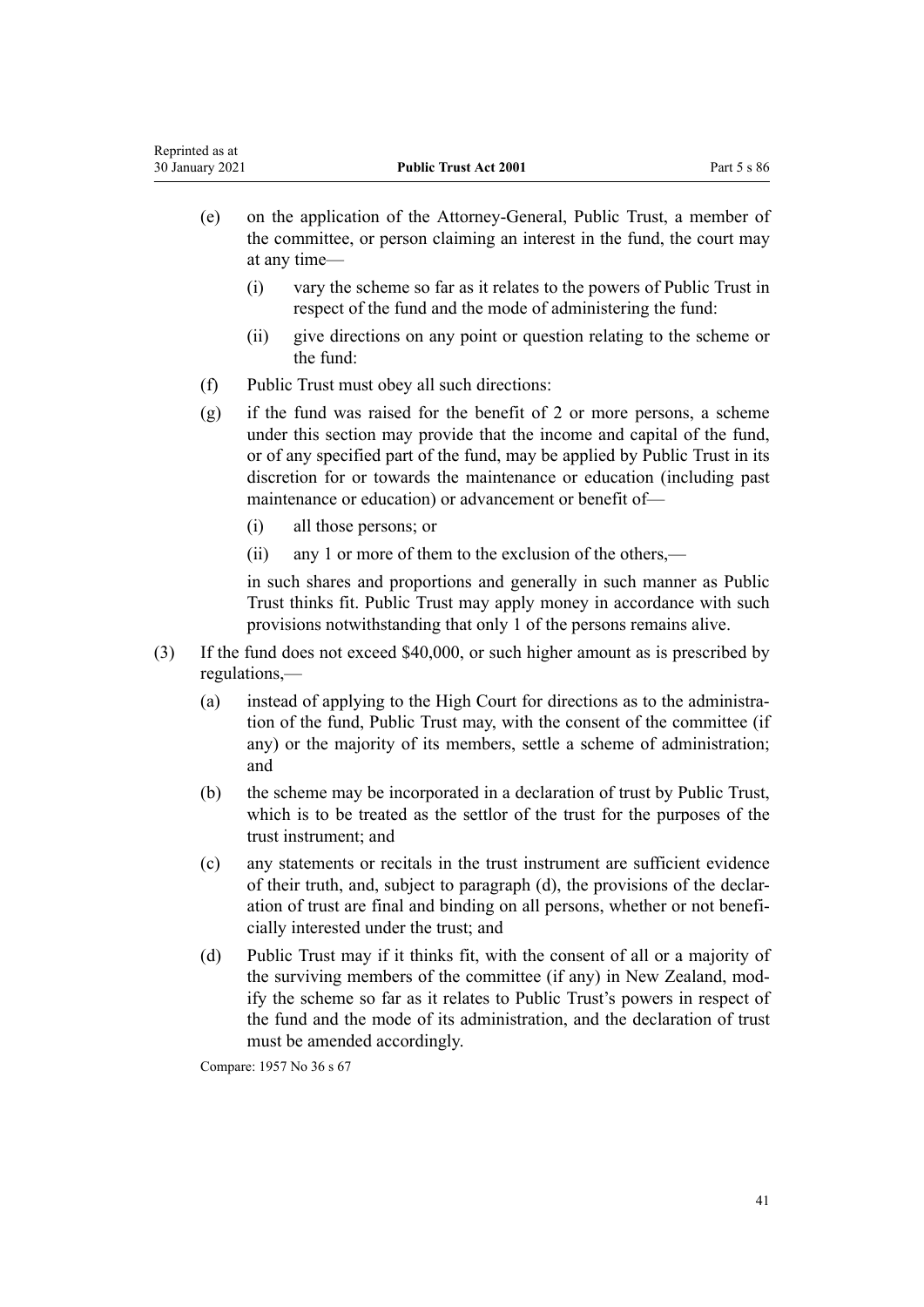#### *General matters*

#### <span id="page-41-0"></span>**87 Public Trust on appointment to have same rights, etc, as private person**

- (1) When appointed or acting under this Act or any other Act in any of the capacities mentioned in [sections 75 to 78,](#page-32-0) Public Trust has the same rights, powers, duties, and immunities as a private person acting in any of those capacities would have.
- (2) This section is subject to the express provisions of this Act or any other Act. Compare: 1957 No 36 s 49

#### **88 Property, rights, etc, to vest in Public Trust on appointment**

- (1) If Public Trust is duly appointed executor, administrator, or trustee, all property, functions, powers, authorities, discretions, and rights vested in, or conferred by the trust instrument on, the executor, administrator, or trustee become vested in and exercisable by Public Trust on its appointment as fully and effectually as if it had been named as executor, administrator, or trustee under the instrument, without need for conveyance or assignment or execution of any other instrument.
- (2) A certificate by Public Trust that any property forms part of an estate in respect of which Public Trust is appointed as executor, administrator, or trustee is to be accepted by all courts and persons as sufficient evidence of that fact without further proof.

Compare: 1957 No 36 s 50

## **89 Provisions relating to applications for grants of administrations**

- (1) An application by or on behalf of Public Trust for probate of a will, or for an order to administer with a will annexed, or for any other grant of administration, may be made in any registry of the High Court at the discretion of Public Trust.
- (2) On such an application, in the absence of evidence to the contrary, no further proof of the death or testacy or intestacy of any person is required than an affidavit that, after due inquiries, Public Trust is satisfied that the person has died either testate or intestate, as appropriate.
- (3) Subsection (2) applies whether the person was domiciled in New Zealand or elsewhere, and whether the person died in New Zealand or elsewhere. Compare: 1957 No 36 s 52

#### **90 Public Trust acting jointly with another person**

Where Public Trust is acting jointly with another person in any office or position referred to in [section 75](#page-32-0),—

(a) all money coming under their control jointly is to be dealt with by them in the same manner as money coming under the control of Public Trust alone; and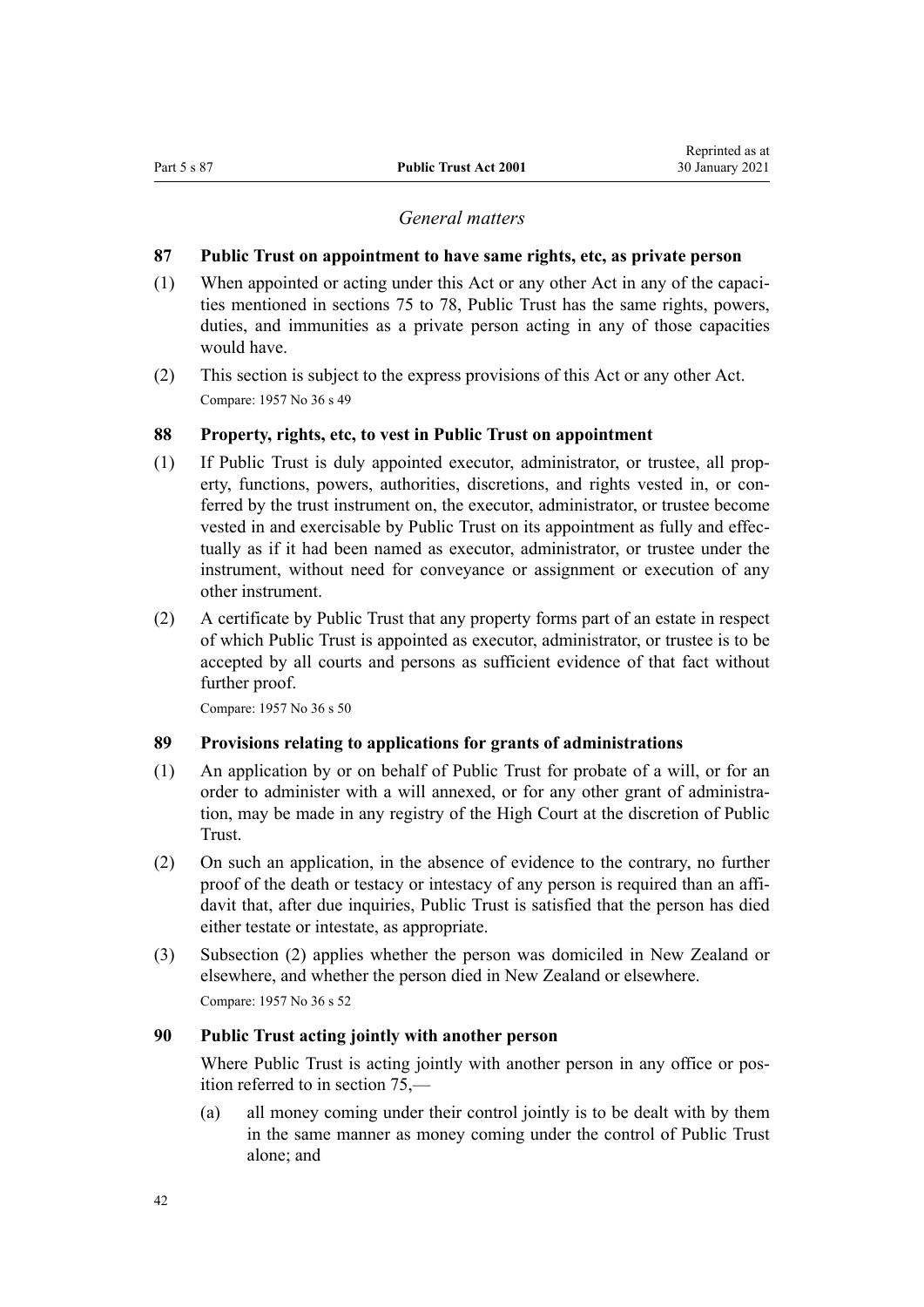- (b) the written receipt of Public Trust alone for any money, securities, movable property, or document that is deliverable to Public Trust and the other person jointly—
	- (i) constitutes a sufficient discharge for receipt of the thing concerned; and
	- (ii) effectually exonerates the person delivering the thing concerned from seeing to its application or being answerable for its loss or misappropriation; and
- (c) Public Trust is entitled to the sole custody and possession of all money, securities, movable property, and documents to whose custody and possession it would be entitled if acting alone in the office or position.

Compare: 1957 No 36 s 43(2)

# **91 Costs**

- (1) Where Public Trust applies for probate of a will, or for administration with a will annexed,—
	- (a) it is entitled to its costs out of the estate; and
	- (b) it is not liable for the costs of any other person.
- (2) Where Public Trust applies for administration at the request of any 1 or more beneficiaries who are entitled under an intestacy but who cannot agree as to the person to be appointed administrator,—
	- (a) Public Trust is entitled to its costs out of the estate, whether or not it is appointed administrator; and
	- (b) Public Trust is not liable for the costs of any other person.
- (3) Where Public Trust is appointed or directed by any court to represent any party or person or class of persons in any proceedings, the costs and expenses of the representation as between solicitor and client, together with a reasonable fee for Public Trust's services, are to be paid to Public Trust—
	- (a) out of the estate or funds or property the subject of the proceedings; or
	- (b) in such other manner as the court directs.
- (4) Subject to this section, Public Trust may charge, demand, and receive remuneration, fees, or other amounts for its services in accordance with [sections 122 to](#page-57-0) [125](#page-57-0).

Compare: 1957 No 36 ss 56(2), 57(2), 58, 60(2)

## **92 Part does not restrict operation of certain provisions**

Nothing in this Part restricts the operation of—

(a) [section 114\(4\)](http://legislation.govt.nz/pdflink.aspx?id=DLM7383031) of the Trusts Act 2019 (which imposes a duty on Public Trust to act as trustee in certain cases); or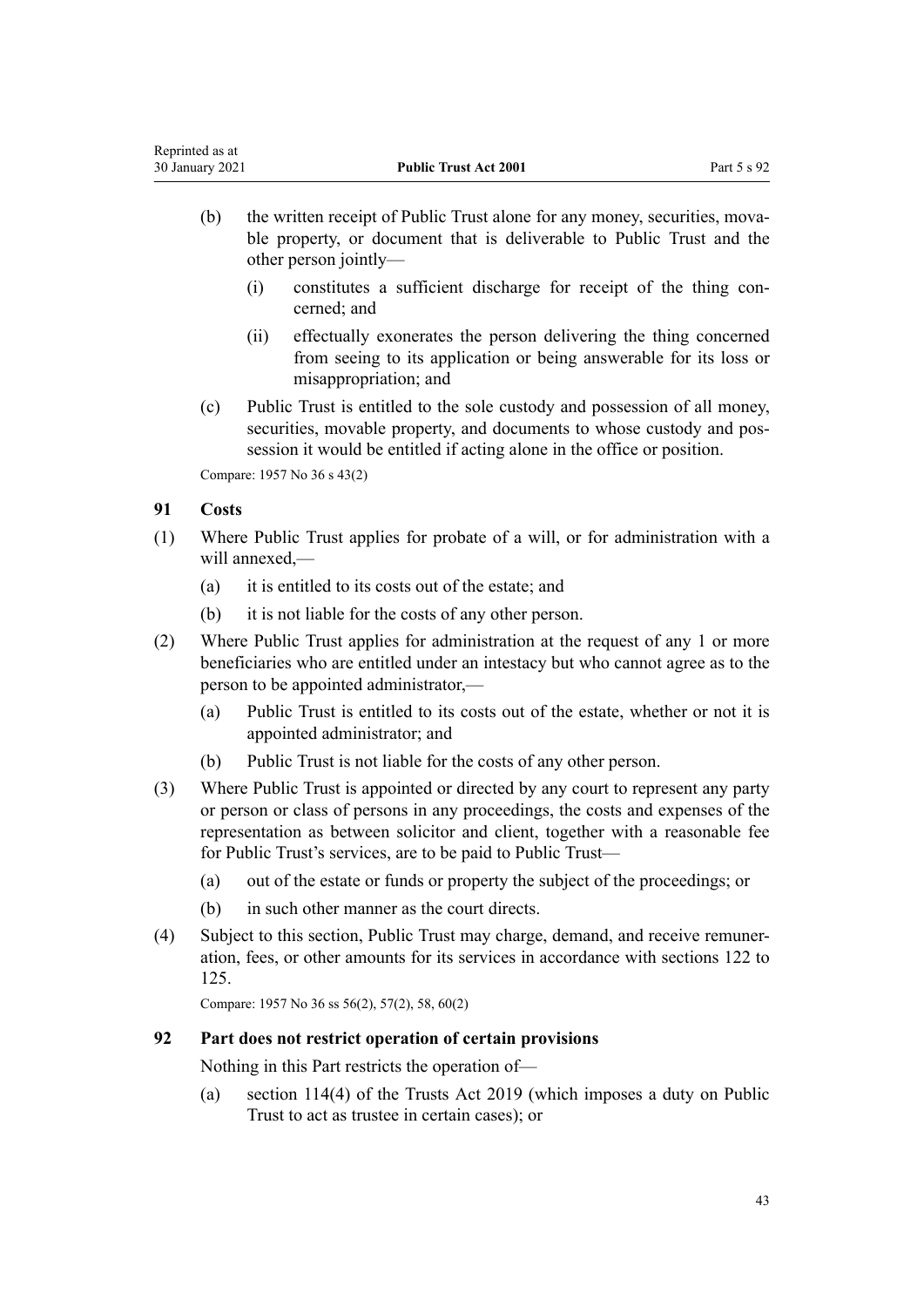<span id="page-43-0"></span>(b) [section 63](http://legislation.govt.nz/pdflink.aspx?id=DLM393013) of the Administration Act 1969 (which prevents the granting of administration to companies other than trustee companies).

Compare: 1957 No 36 s 43(3)

Section 92(a): amended, on 30 January 2021, by [section 161](http://legislation.govt.nz/pdflink.aspx?id=DLM7383110) of the Trusts Act 2019 (2019 No 38).

# **Part 6**

# **Elections to administer**

# **93 Public Trust may elect to administer small estates without grant of administration**

- (1) This section applies in a case where—
	- (a) a person has died leaving property situated in New Zealand to be administered (whether the person died testate or intestate, and whether in or out of New Zealand); and
	- (b) the gross value of the property, as estimated by Public Trust at the time of the election under this section, does not exceed \$120,000, or such higher amount as is prescribed by regulations; and
	- (c) no person has obtained a grant of administration in New Zealand; and
	- (d) Public Trust would under [Part 5](#page-32-0) be entitled to obtain a grant of administration.
- (2) In such a case Public Trust may, instead of obtaining a grant of administration, file in the High Court an election in writing to administer the estate of the deceased person.
- (3) The election must specify—
	- (a) the name, residence, and occupation of the deceased, so far as known to Public Trust:
	- (b) the date of death of the deceased:
	- (c) the property of the deceased situated in New Zealand, as then known.
- (4) The election must also contain—
	- (a) if the deceased died intestate, a statement to that effect:
	- (b) if the deceased died testate, a statement that, after due inquiries, Public Trust believes that—
		- (i) the document annexed to the election is the testator's last will (or an exemplification of it, if administration has been granted out of New Zealand); and
		- (ii) the will has been validly executed according to the law governing the execution of wills.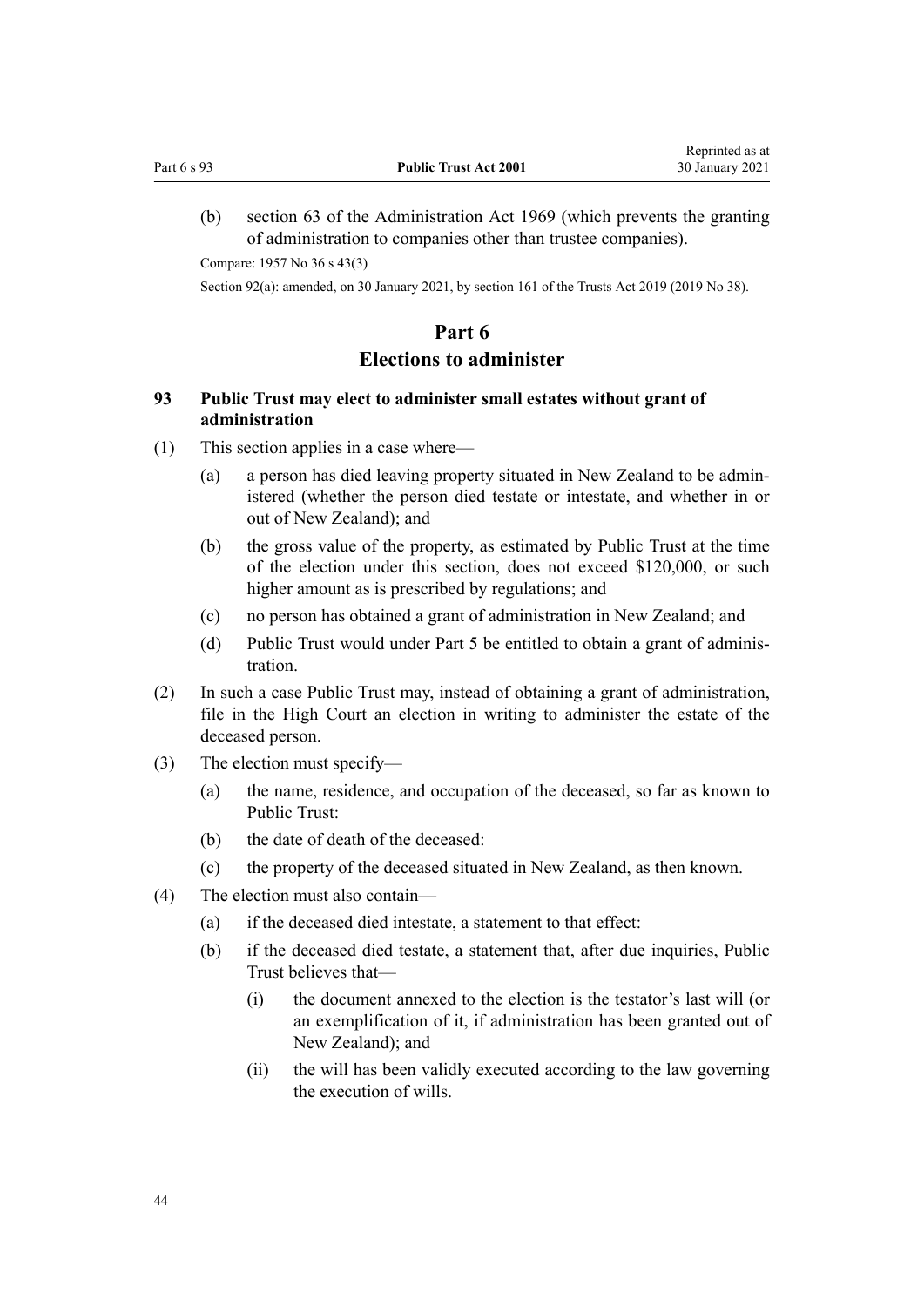<span id="page-44-0"></span>

| Reprinted as at |                              |             |
|-----------------|------------------------------|-------------|
| 30 January 2021 | <b>Public Trust Act 2001</b> | Part 6 s 94 |

- (5) The election may be filed in the registry of the High Court at Wellington, or in such other registry of the High Court as Public Trust determines either generally or in respect of particular estates.
- (6) On the election being filed, Public Trust is to be treated in all respects as the executor of the will or the administrator of the estate, as appropriate, as if administration had been granted to Public Trust.
- (7) If, after filing the election, the gross value of property situated in New Zealand to be administered is found to exceed \$150,000 or such higher amount as is prescribed by regulations, Public Trust must—
	- (a) as soon as practicable file a memorandum stating that fact, in the registry of the High Court in which the election was filed; and
	- (b) then proceed in the ordinary manner to obtain a grant of administration in New Zealand (for which purpose Public Trust may uplift from the court any will or exemplification filed with the election).
- (8) An election may be filed under this section relating to a written informal will to which [subpart 3](http://legislation.govt.nz/pdflink.aspx?id=DLM413545) of Part 2 of the Wills Act 2007 or the Wills Amendment Act 1955 applies. This section does not apply to any other informal will.

Section 93(8): substituted, on 1 November 2007, by [section 41](http://legislation.govt.nz/pdflink.aspx?id=DLM413569) of the Wills Act 2007 (2007 No 36).

## **94 Elections in respect of unadministered balance of estate**

- (1) This section applies in a case where—
	- (a) a grant of administration has been made in New Zealand in respect of the estate of a deceased person; and
	- (b) the persons to whom the original grant or any substituted grant of administration was made have died leaving part of the estate unadministered; and
	- (c) the gross value of the property situated in New Zealand left unadministered, as estimated by Public Trust at the time of the election under this section, does not exceed \$120,000, or such higher amount as is prescribed by regulations; and
	- (d) no person has, since the death of the last administrator, taken out letters of administration *de bonis non* in New Zealand in respect of the estate.
- (2) In such a case Public Trust may, instead of applying for an order to administer *de bonis non* in New Zealand, file in the High Court an election in writing to administer the part of the estate left unadministered.
- (3) The election must—
	- (a) set out the fact of the original grant, and the death of the executors or other administrators; and
	- (b) give particulars of the property situated in New Zealand that is left unadministered; and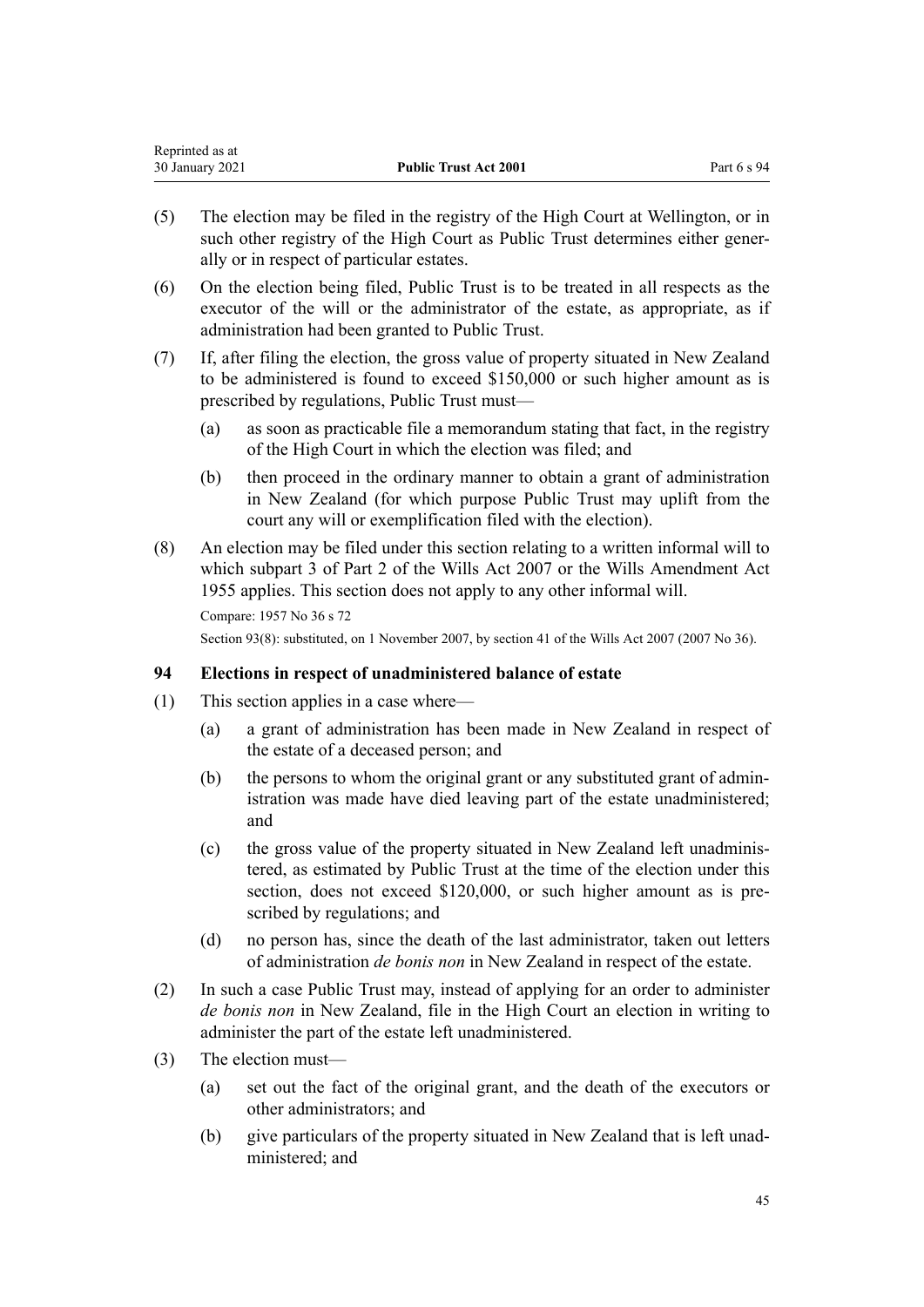- <span id="page-45-0"></span>(c) be filed in the registry of the High Court out of which the original grant was issued.
- (4) On the election being filed, Public Trust is to be treated in all respects as administrator of the estate left unadministered, as if an order to administer *de bonis non* had been granted to Public Trust.
- (5) If, after filing the election, the gross value of the property situated in New Zealand to be administered by Public Trust is found to exceed \$150,000 or such higher amount as is prescribed by regulations, Public Trust must—
	- (a) as soon as practicable file in the same registry of the High Court a memorandum stating that fact; and
	- (b) then proceed in the ordinary manner to obtain in New Zealand an order to administer *de bonis non* in respect of the estate (for which purpose Public Trust may uplift from the court any will or exemplification filed with the election).

# **95 Operation of election under section 93 or section 94 as regards property overseas**

For the purposes of elections under [sections 93](#page-43-0) and [94](#page-44-0),—

- (a) in determining the value of property situated in New Zealand, no account is to be taken of property that is situated out of New Zealand at the time of the filing of the election (whether or not the property is later transferred to New Zealand to Public Trust or any other person in due course of administration, or for any other purpose); but
- (b) in all other respects, the elections extend and apply to and include property situated out of New Zealand in the same manner and to the same extent in all respects as a grant of administration obtained by Public Trust would, in the circumstances of each particular case, extend or apply to or include that property.

Compare: 1957 No 36 s 74

# **96 Revocation of elections filed in error**

- (1) This section applies in a case where—
	- (a) Public Trust has filed an election to administer an estate under [section 93](#page-43-0) or [section 94;](#page-44-0) and
	- (b) it subsequently discovers that the election is invalid or ineffective because of—
		- (i) the discovery of a will or a later will; or
		- (ii) the revocation or invalidity of a will; or
		- (iii) any other reason.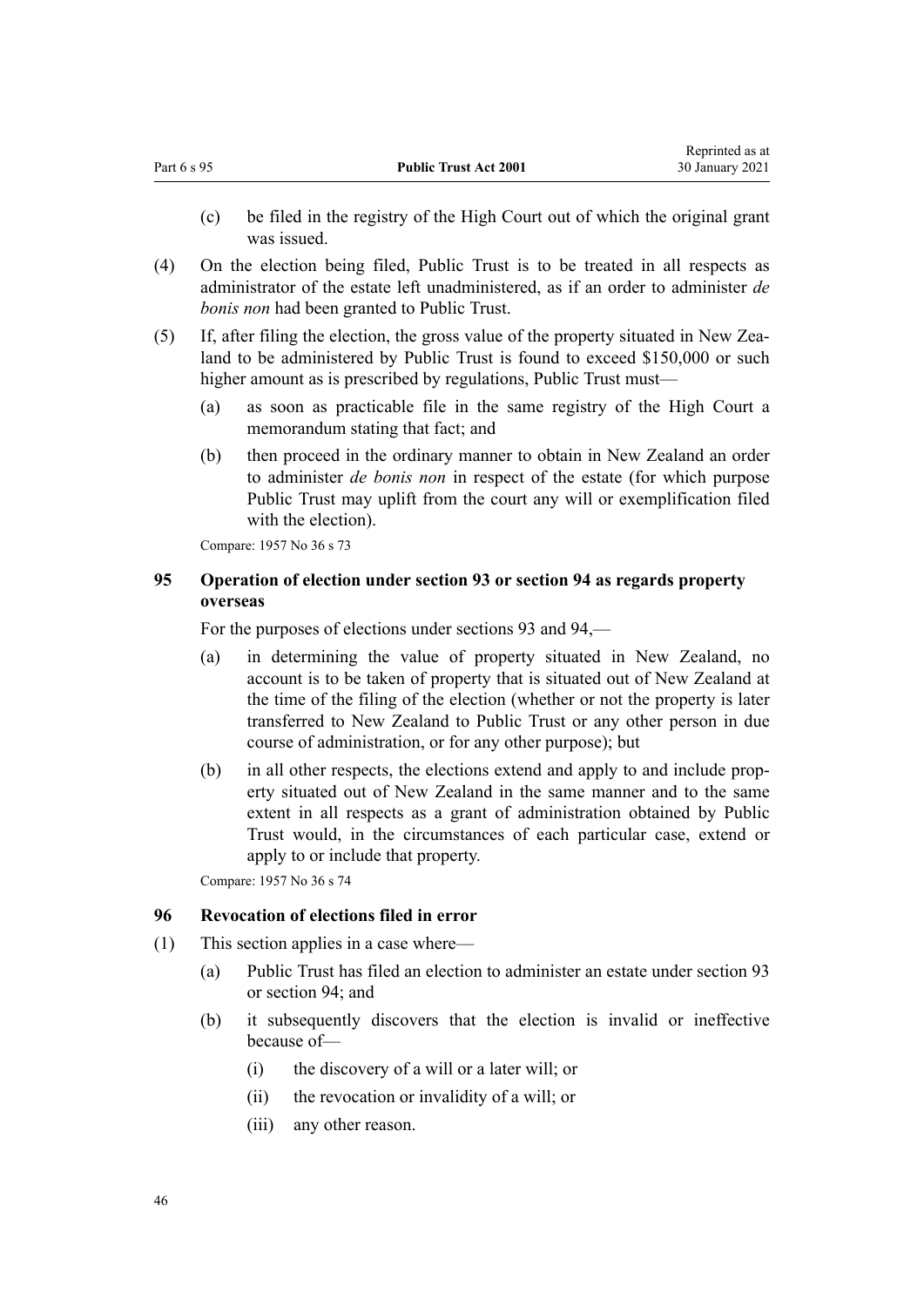- (2) In such a case, Public Trust may file in the registry of the High Court in which the election was filed a memorandum that—
	- (a) sets out the facts; and
	- (b) certifies that the election already filed is invalid or ineffective.
- (3) On the memorandum being filed,—
	- (a) the election ceases to be of any effect; and
	- (b) an application for administration may be made or a fresh election may be filed as if the election previously filed had not been filed.

# **97 Elections to administer jointly with another person**

- (1) In any case where Public Trust and another person or persons are entitled to elect to administer the estate of a deceased person, the execution of the election to administer, or of any memorandum under [section 93\(7\)](#page-43-0) or [section 94\(5\)](#page-44-0) or [section 96\(2\),](#page-45-0) by the other person or persons does not need to be attested in any way.
- (2) A statement in an election to administer to the effect that an executor or coexecutor—
	- (a) has died; or
	- (b) is unable or unwilling to act; or
	- (c) has not made application for probate in New Zealand,—

is to be accepted by all courts and persons as sufficient evidence of that fact without further proof.

Compare: 1957 No 36 s 76A

# **98 Copy of election**

A copy of an election under this Part that is certified as a correct copy under the seal of the High Court or a Registrar of the court is for all purposes equivalent to an exemplification of that election.

Compare: 1957 No 36 s 77(2)

# **Part 7**

# **Unclaimed property**

# **99 Appointment of Public Trust as manager of unclaimed property**

- (1) Public Trust may be appointed or become manager in accordance with this Part of any real or personal property in New Zealand in the following cases:
	- (a) when, after due inquiry, it is not known—
		- (i) who the owner of the property is; or
		- (ii) where the owner of the property is; or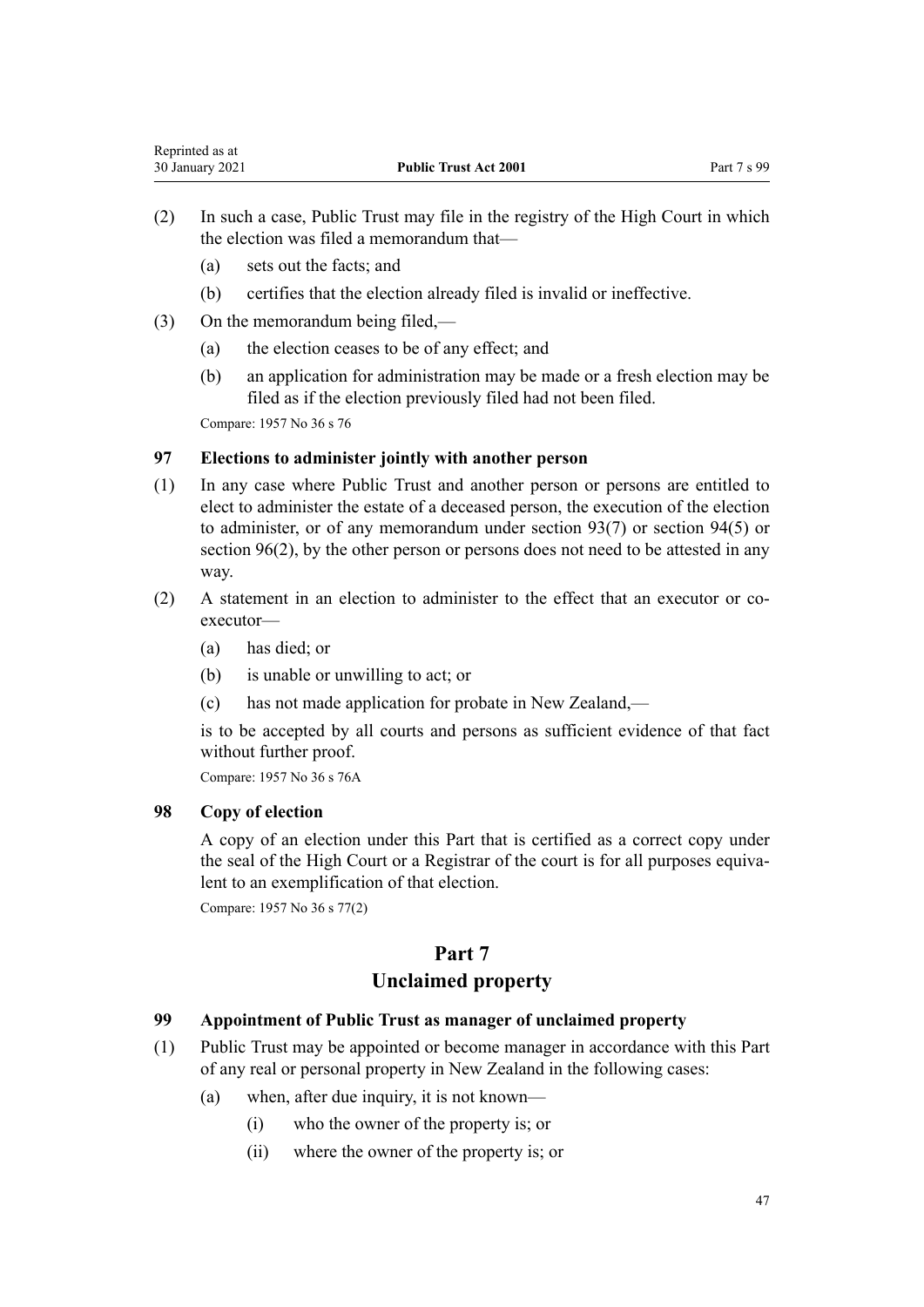- (iii) whether the owner of the property is alive or dead:
- <span id="page-47-0"></span>(b) when the owner of the property is absent from New Zealand or dead and, after due inquiry, it is not known—
	- (i) whether the owner has any agent or administrator in New Zealand with authority to take possession of and administer the property; or
	- (ii) where the agent or administrator is; or
	- (iii) whether the agent or administrator is alive or dead:
- (c) when the property would vest in the Crown if it were not subject to a trust for another person, whether under [section 324](http://legislation.govt.nz/pdflink.aspx?id=DLM322850) of the Companies Act 1993 or otherwise, and after due inquiry it is not known whether it is subject to such a trust.
- (2) Public Trust may not be appointed or become manager under this Part of—
	- (a) customary land within the meaning of [Te Ture Whenua Maori Act 1993;](http://legislation.govt.nz/pdflink.aspx?id=DLM289881) or
	- (b) land of the Crown that has not been alienated, or is not subject to a contract for its alienation.

#### **100 Mode of appointment**

- (1) The court may appoint Public Trust as manager of any property under this Part, on application made *ex parte* by Public Trust, if satisfied that the appointment is advisable—
	- (a) in the interests of the owner of the property; or
	- (b) in the interests of any other person; or
	- (c) to secure the development or better utilisation of land.
- (2) If the court considers that due inquiry has not been made for the owner of the property or the owner's agent or administrator, or as to whether the property is subject to any trust, it may, before making an order,—
	- (a) require further inquiry to be made or advertisements published or notice given; and
	- (b) adjourn the application to enable this to be done.
- (3) Notice of an appointment under this section must be published in the *Gazette*.
- (4) No property vests in Public Trust by reason only of the fact that it is appointed manager of the property under this section. Compare: 1957 No 36 s 80(1), (3), (4)

#### **101 Public Trust may elect to manage property of low value**

(1) If the gross value of the property (as estimated by Public Trust) of which Public Trust proposes to become manager does not exceed \$40,000 or such higher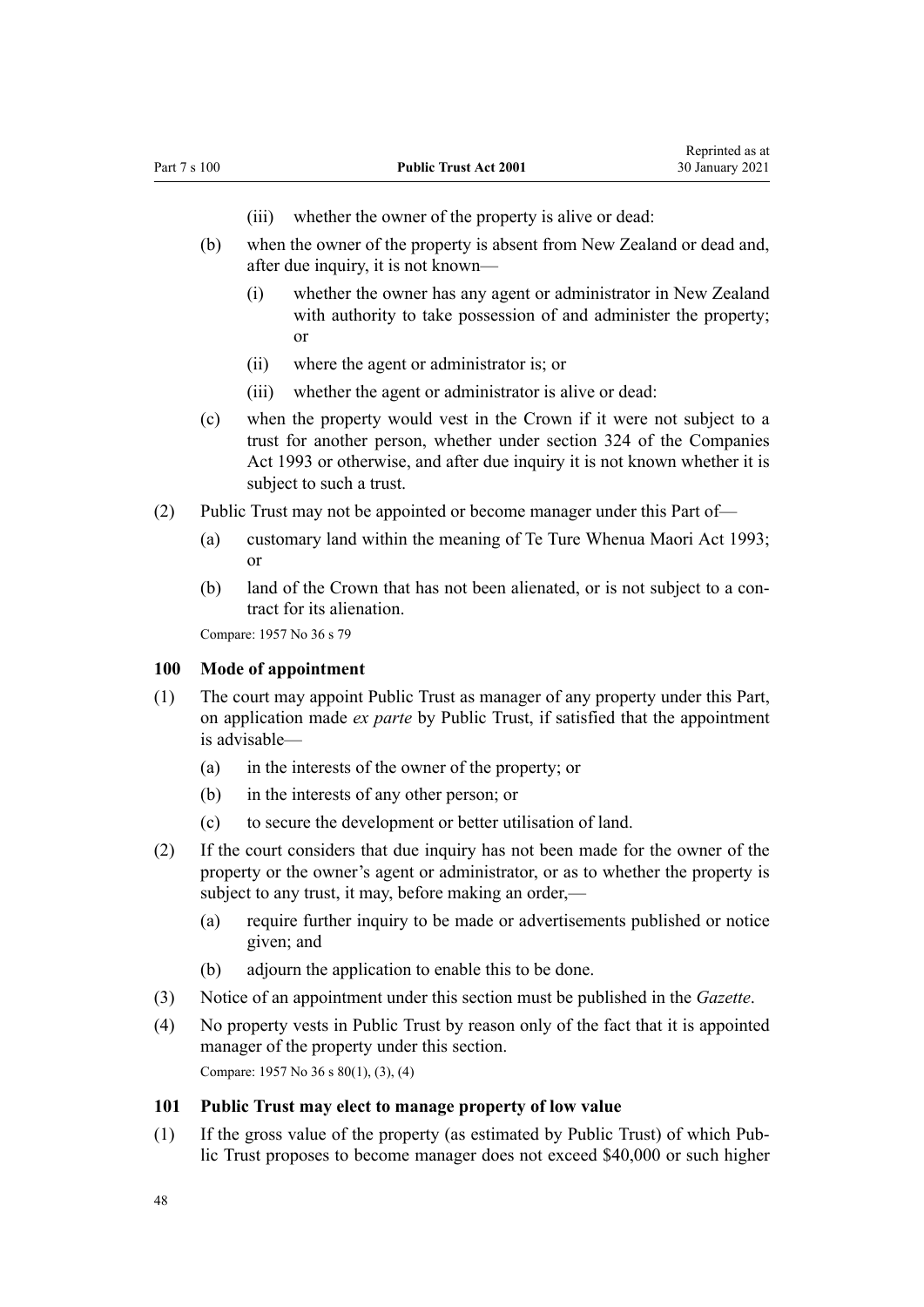Reprinted as at

amount as is prescribed by regulations, Public Trust may, by notice in the *Gazette*, elect to be the manager of the property under this Part, if satisfied that it is advisable—

- (a) in the interests of the owner of the property; or
- (b) in the interests of any other person; or
- (c) to secure the development or better utilisation of land.
- (2) Before making the election, Public Trust must advertise its intention to do so in a newspaper circulating in the locality where the property is situated (if appropriate) or in 1 or more newspapers circulating in the main metropolitan areas.
- (3) On notification of the election in the *Gazette*, Public Trust becomes the manager of the property without need for an order of the court under [section 100](#page-47-0).
- (4) No property vests in Public Trust by reason only of the fact that it becomes manager of the property under this section. Compare: 1957 No 36 s 80(2), (4)

## **102 Order vesting property in Public Trust or other person**

On application by Public Trust, the court may make an order vesting in Public Trust or in any other person any property of which Public Trust is for the time being manager under this Part.

Compare: 1957 No 36 s 80(4)

## **103 Powers of Public Trust as manager**

- (1) As manager of any property under this Part, Public Trust may do all or any of the following things:
	- (a) take or recover possession of the property, and recover all money, damages, and mesne profits payable to the owner or the owner's agent or administrator in respect of the property (whether payment became due before or after Public Trust became manager):
	- (b) apply the property, money, damages, or mesne profits, or any income from them, in such manner as it thinks fit, for the maintenance or education (including past maintenance or education) or the advancement or benefit of—
		- (i) the spouse or partner (including civil union partner) or children of the owner of the property; or
		- (ii) any other person who is or was dependent on the owner:
	- (c) complete, carry out, or enforce in any manner it thinks fit any contract affecting the property or entered into by the owner, and exercise any powers conferred by the contract:
	- (d) pay any mortgages, charges, or other obligations on or attaching to the property, and any debts or other liabilities of the owner of the property,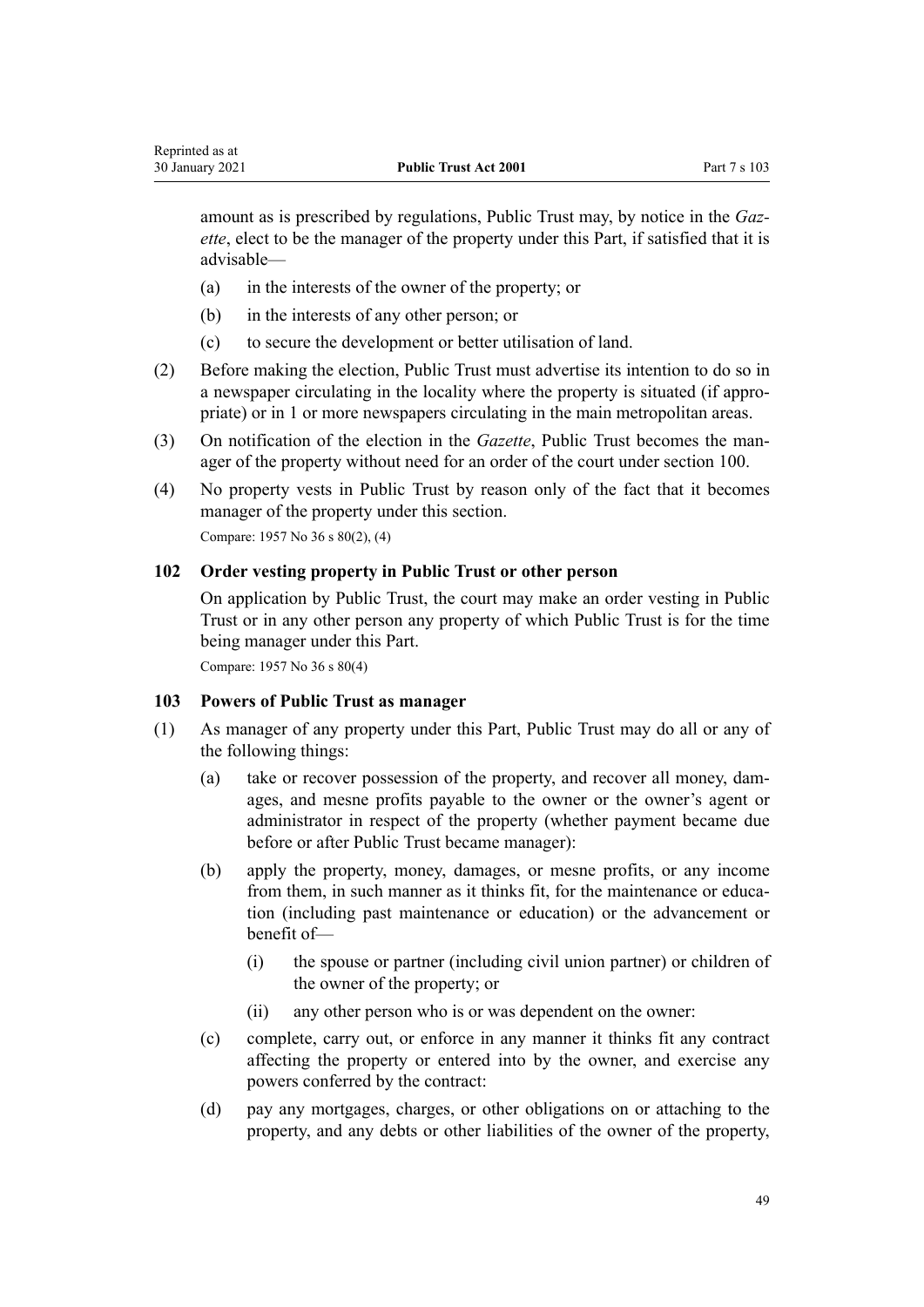<span id="page-49-0"></span>from money received, advanced, or borrowed by Public Trust in exercise of any powers conferred by this Part:

- (e) perform or discharge any duty or obligation imposed by any enactment, or otherwise, upon the owner of the property:
- (f) do any act or thing needed to obtain or perfect the title to the property:
- (g) in the case of land, cut and gather crops growing or situated on the land, or erect or contribute to the erection of any dividing or boundary fences:
- (h) exercise any power of sale or other powers or rights conferred upon the owner by any mortgage, lease, enactment, or instrument:
- (i) in the name of the owner, or in Public Trust's own name, bring any action or other proceeding relating to the property, and defend, confess, compromise, or submit to judgment in any action, claim, demand, or proceeding touching the property:
- (j) exercise as if it were the trustee of the property all powers that, as trustee, it could exercise without court consent under the [Trusts Act 2019](http://legislation.govt.nz/pdflink.aspx?id=DLM7382802) or any other enactment or law:
- (k) exercise in respect of the property all other powers that may be conferred on it by the court (whether or not powers that could be conferred on a trustee under the [Trusts Act 2019](http://legislation.govt.nz/pdflink.aspx?id=DLM7382802) or any other enactment or law):
- (l) pay or retain expenditure incurred by it as manager of the property and fees, remuneration, and charges in accordance with [sections 122 to 125.](#page-57-0)
- (2) Any money that Public Trust wishes to raise for the purpose of exercising its powers under this section may be advanced from the common fund or borrowed from any other source.

Compare: 1957 No 36 s 81(1), (2)

Section 103(1)(b)(i): amended, on 26 April 2005, by [section 7](http://legislation.govt.nz/pdflink.aspx?id=DLM333795) of the Relationships (Statutory References) Act 2005 (2005 No 3).

Section 103(1)(j): amended, on 30 January 2021, by [section 161](http://legislation.govt.nz/pdflink.aspx?id=DLM7383110) of the Trusts Act 2019 (2019) No 38).

Section 103(1)(k): amended, on 30 January 2021, by [section 161](http://legislation.govt.nz/pdflink.aspx?id=DLM7383110) of the Trusts Act 2019 (2019) No 38).

## **104 Power of Public Trust to pay for improvements**

- (1) Public Trust may, to the extent it thinks just and reasonable, make any payment or allowance for—
	- (a) the value of improvements made to or in respect of any property it manages under this Part; and
	- (b) money expended on or in respect of the property.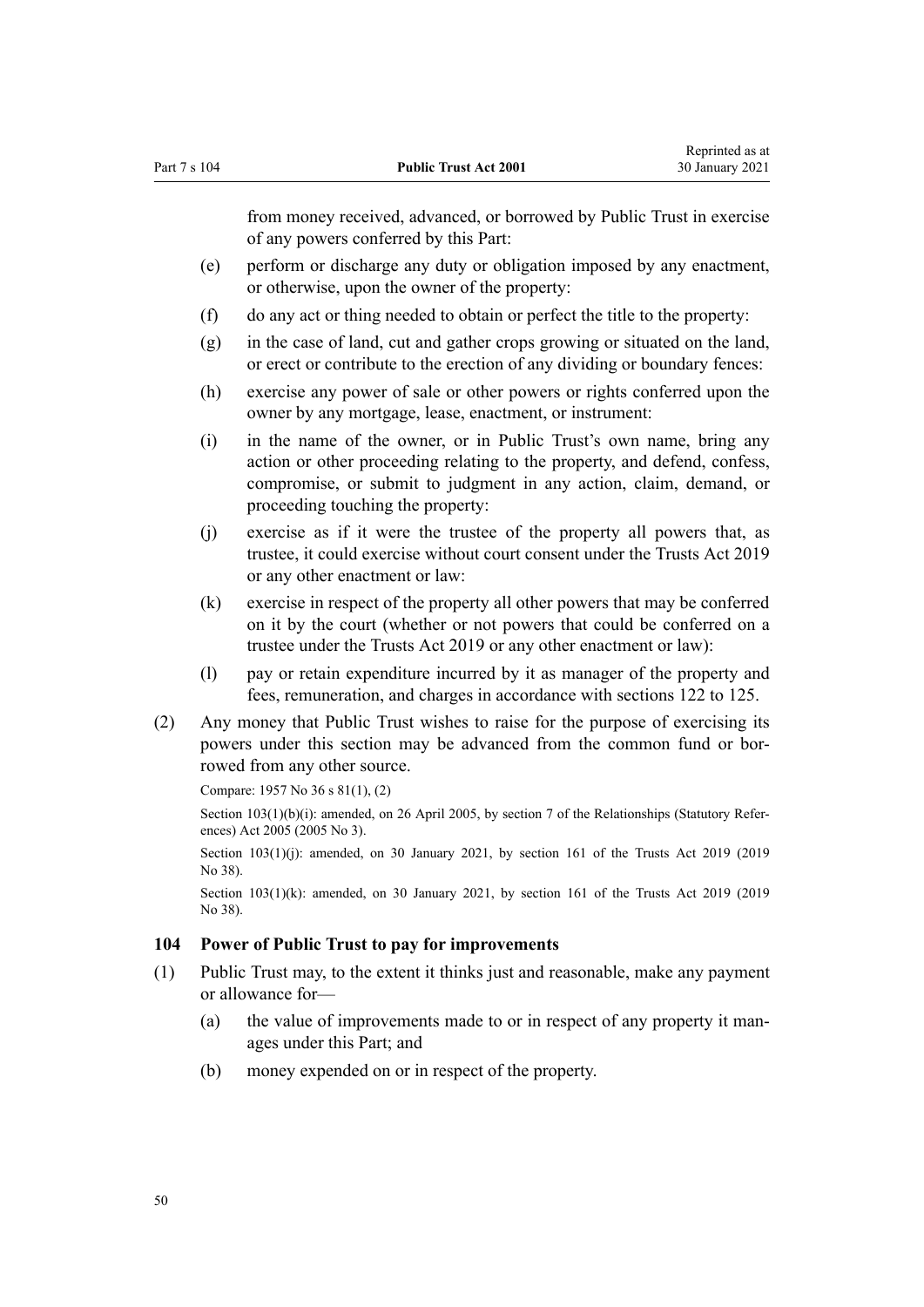(2) Public Trust may make a payment or allowance under this section even though the value of the improvements or the money expended may have ceased to be recoverable at law or may never have been recoverable.

Compare: 1957 No 36 s 82

## **105 Sale or transfer to occupier or other person entitled to land**

- (1) Where Public Trust, as manager of any land under this Part, sells the land to its occupier,—
	- (a) in fixing the price of the land, Public Trust may make an allowance under [section 104](#page-49-0) for any improvements made by—
		- (i) the occupier; or
		- (ii) any person by or through or under whom the occupier claims possession of the land:
	- (b) Public Trust is not under any liability for failing to recover any money or damages payable in respect of the occupation of the land.
- (2) Nothing in subsection (1)—
	- (a) limits or affects the generality of [sections 104](#page-49-0) and [110;](#page-53-0) or
	- (b) affects the liability of the occupier to the owner of the land.
- (3) Public Trust may transfer land it manages under this Part to the person equitably entitled to it, if it is satisfied that the registered owner of the land has—
	- (a) sold the land; and
	- (b) received payment of all amounts to which he or she is entitled on sale.
- (4) In the case of a transfer under subsection  $(3)$ ,—
	- (a) Public Trust may, before the transfer, require the payment of an appropriate fee, plus charges and expenses incurred or payable by Public Trust:
	- (b) the transfer may be made without requiring any payment on behalf of the registered owner:
	- (c) the transfer does not affect the rights that any other person may have in respect of the land.

Compare: 1957 No 36 s 83

Section 105(3): amended, on 12 November 2018, by [section 250](http://legislation.govt.nz/pdflink.aspx?id=DLM6731493) of the Land Transfer Act 2017 (2017 No 30).

Section 105(4)(b): amended, on 12 November 2018, by [section 250](http://legislation.govt.nz/pdflink.aspx?id=DLM6731493) of the Land Transfer Act 2017 (2017 No 30).

# **106 Property to be held for owner**

Where Public Trust—

(a) takes possession of any property as manager under this Part; or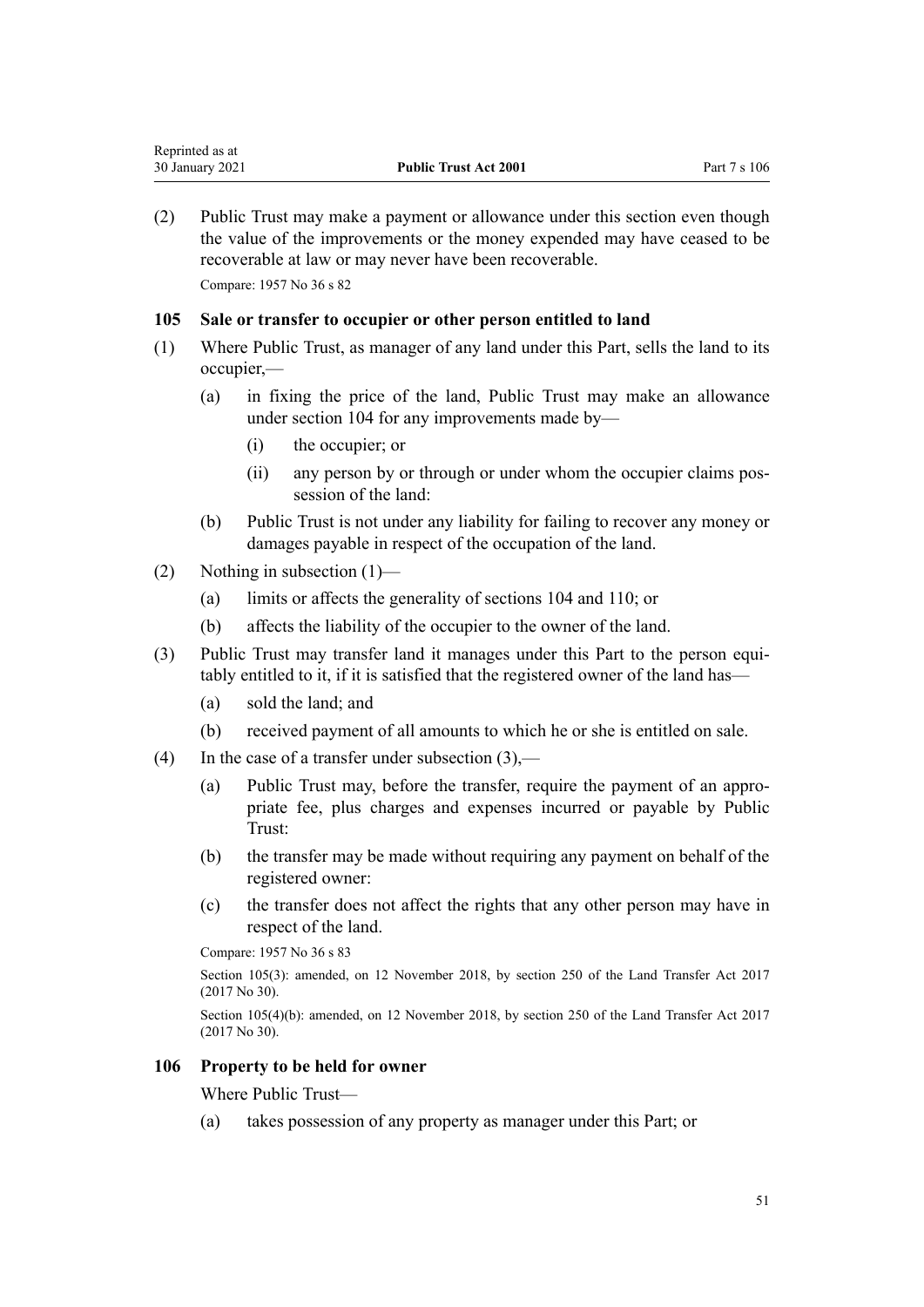<span id="page-51-0"></span>(b) receives or recovers any money, damages, or mesne profits in respect of the property,—

the property, money, damages, or profits are, after payment out of all money authorised to be applied, expended, or charged by Public Trust, held by Public Trust for the owner of the property.

Compare: 1957 No 36 s 88

#### **107 Termination of management**

- (1) Public Trust ceases to be the manager of any property under this Part on the happening of any of the following events:
	- (a) if the court so orders, on application served on Public Trust that is made  $by-$ 
		- (i) the owner of the property; or
		- (ii) the owner's administrator or duly authorised agent; or
		- (iii) a person having an interest in the property or any part of it:
	- (b) if Public Trust publishes notice in the *Gazette* that it has ceased to be the manager of the property under this Part:
	- (c) if Public Trust transfers or delivers the property to the owner, or to the owner's administrator or duly authorised agent.
- (2) The termination of Public Trust's management of any property under this Part does not affect—
	- (a) any charge acquired by Public Trust under this Part; or
	- (b) the validity of any act or thing done by Public Trust while it was manager of the property.
- (3) Unless Public Trust consents, the court may not make an order under subsection (1)(a) until Public Trust has been paid—
	- (a) all amounts to which it is entitled under this Part in respect of all expenditure, fees, costs, commission, charges, interest, and expenses incurred by or payable to Public Trust as manager of the property; and
	- (b) all costs incurred by Public Trust of and incidental to the application for the order.
- (4) Upon Public Trust ceasing to be manager of any property that remains in its name or possession, Public Trust may transfer or deliver the property to the person entitled to it.

Compare: 1957 No 36 s 89

## **108 Transfer of unclaimed property to Crown**

(1) If, after 20 years from the date of the publication in the *Gazette* of the order or election or other act by which Public Trust was appointed or became manager of any land under this Part, no person has established a claim to the land, and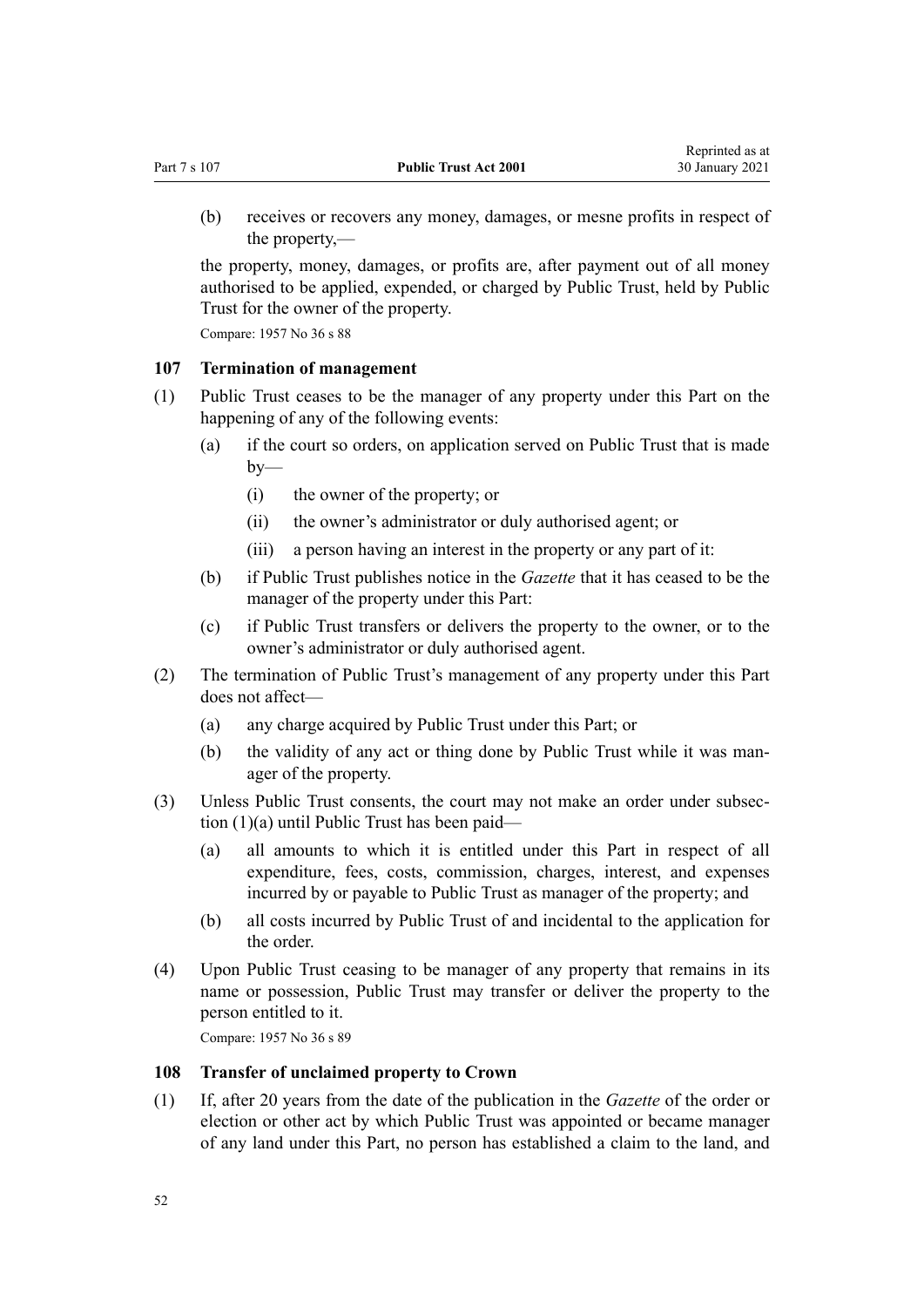Public Trust has not become aware of the existence and whereabouts of any person who has a claim to the land,—

- (a) the land vests in the Crown as Crown land within the meaning of the [Land Act 1948](http://legislation.govt.nz/pdflink.aspx?id=DLM250585), if it has not been sold by Public Trust in the exercise of its powers under this Part; and
- (b) all money held by Public Trust and derived from the land must be paid to a Crown Bank Account in accordance with [section 74](http://legislation.govt.nz/pdflink.aspx?id=DLM163141) of the Public Finance Act 1989.
- (2) If, after 7 years from the date of the publication in the *Gazette* of the order or election or other Act by which Public Trust was appointed or became manager of any property under this Part other than land, no person has established a claim to the property, and Public Trust has not become aware of the existence and whereabouts of any person who has a claim to the property,—
	- (a) the property vests in the Crown, if it has not been sold by Public Trust in the exercise of its powers under this Part; and
	- (b) all money held by Public Trust and derived from the property must be paid to a Crown Bank Account in accordance with [section 74](http://legislation.govt.nz/pdflink.aspx?id=DLM163141) of the Public Finance Act 1989.

Compare: 1957 No 36 s 91(1), (2)

Reprinted as at

Section 108(1)(b): amended, on 25 January 2005, pursuant to [section 65R\(3\)](http://legislation.govt.nz/pdflink.aspx?id=DLM162942) of the Public Finance Act 1989 (1989 No 44).

Section 108(2)(b): amended, on 25 January 2005, pursuant to [section 65R\(3\)](http://legislation.govt.nz/pdflink.aspx?id=DLM162942) of the Public Finance Act 1989 (1989 No 44).

# **109 Land, etc, becoming property of Crown may be vested in local authority**

- (1) The Governor-General may, by Order in Council, transfer any land or money derived from land that becomes the property of the Crown under [section 108](#page-51-0) to—
	- (a) a local authority within whose district or region the land to which the order relates is situated; or
	- (b) a body controlled by such a local authority.
- (2) The order may specify—
	- (a) the purposes for which the transfer is made:
	- (b) the powers that may be exercised in relation to the land or money transferred.
- (3) In this section, **local authority** means a local authority as defined in [section](http://legislation.govt.nz/pdflink.aspx?id=DLM170881) [5\(1\)](http://legislation.govt.nz/pdflink.aspx?id=DLM170881) of the [Local Government Act 2002.](http://legislation.govt.nz/pdflink.aspx?id=DLM170872)

Compare: 1957 No 36 s 92

Section 109(1)(a): amended, on 1 July 2003, by [section 262](http://legislation.govt.nz/pdflink.aspx?id=DLM174088) of the Local Government Act 2002 (2002 No 84).

Section 109(3): substituted, on 1 July 2003, by [section 262](http://legislation.govt.nz/pdflink.aspx?id=DLM174088) of the Local Government Act 2002 (2002 No 84).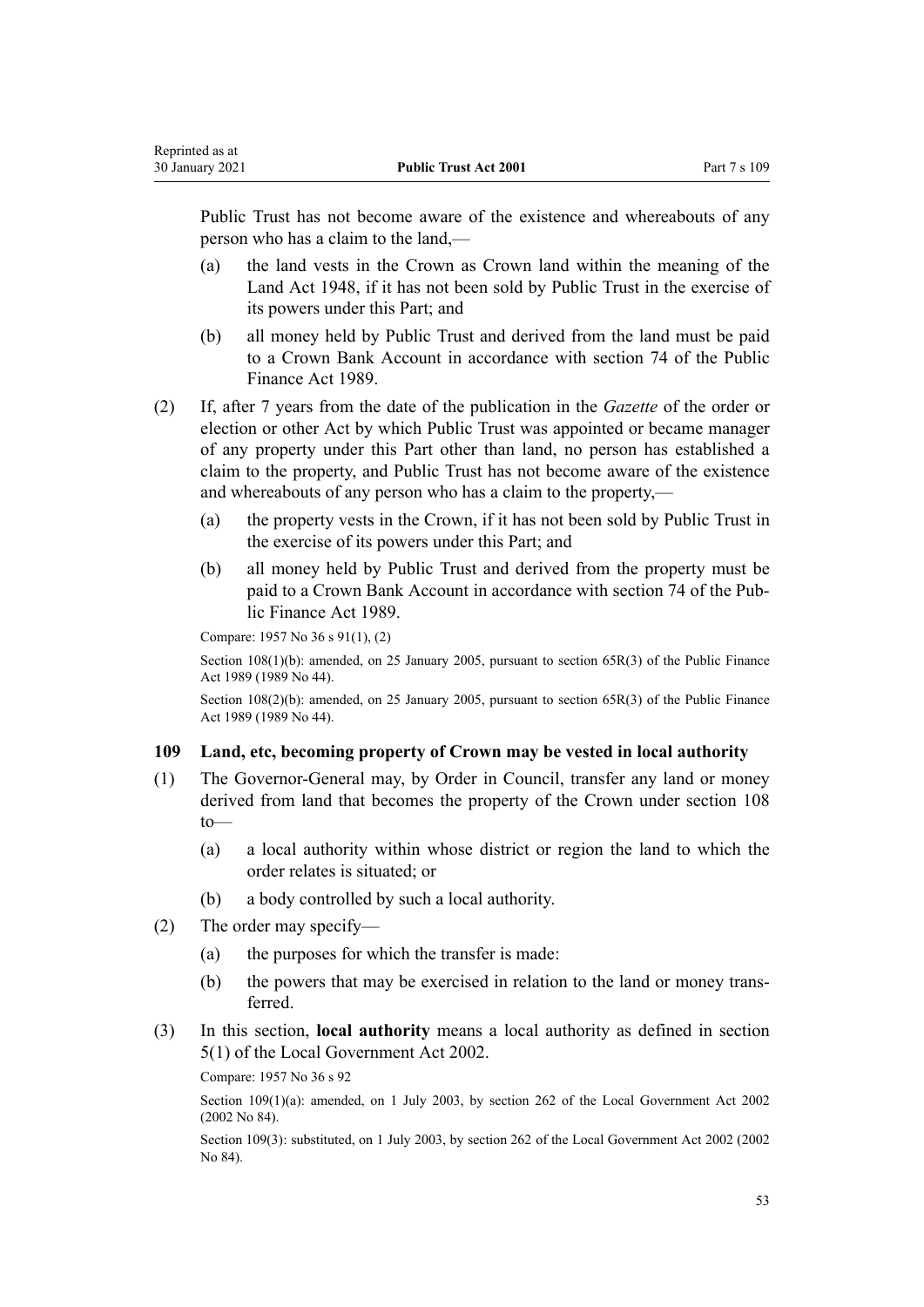#### *Miscellaneous provisions*

#### <span id="page-53-0"></span>**110 Public Trust to have discretion as to exercise of powers**

- (1) Public Trust is not obliged to take any steps or proceedings to cause itself to be appointed or to become manager of any property under this Part.
- (2) Where Public Trust is manager of any property under this Part—
	- (a) it has complete discretion, subject to any direction of the court, as to whether or not it exercises any of the powers conferred on it by this Part; and
	- (b) it is not liable for anything done or omitted to be done by it in good faith in exercise of its discretion or powers under this Part.

Compare: 1957 No 36 s 84

## **111 Public Trust may apply to court for directions**

- (1) Public Trust may apply *ex parte* to the court for directions concerning—
	- (a) any property it manages under this Part; or
	- (b) the management or administration of the property; or
	- (c) the exercise of any power or discretion vested in it as manager.
- (2) The court may order the application to be served on any persons it thinks appropriate.

Compare: 1957 No 36 s 85

#### **112 Deficiency in recovery of remuneration and expenses of Public Trust**

- (1) All expenditure incurred by Public Trust as manager of any property under this Part, and all fees, costs, commission, charges, interest, and expenses incurred by or payable to it as manager of the property, are a charge on the property.
- (2) The charge ranks next in priority to any mortgage or charge to which the property is subject when Public Trust becomes its manager.
- (3) The amount charged on the property bears interest at a rate fixed by Public Trust.
- (4) If Public Trust is unable to recover from any person or property the amount of—
	- (a) all expenditure incurred by it as manager of any property under this Part; and
	- (b) all fees, costs, commission, charges, interest, and expenses incurred by or payable to it as manager of the property,—

the amount of the deficiency is to be met out of a Crown Bank Account without further appropriation than this section.

Compare: 1957 No 36 s 87

Section 112(4): amended, on 25 January 2005, pursuant to [section 65R\(3\)](http://legislation.govt.nz/pdflink.aspx?id=DLM162942) of the Public Finance Act 1989 (1989 No 44).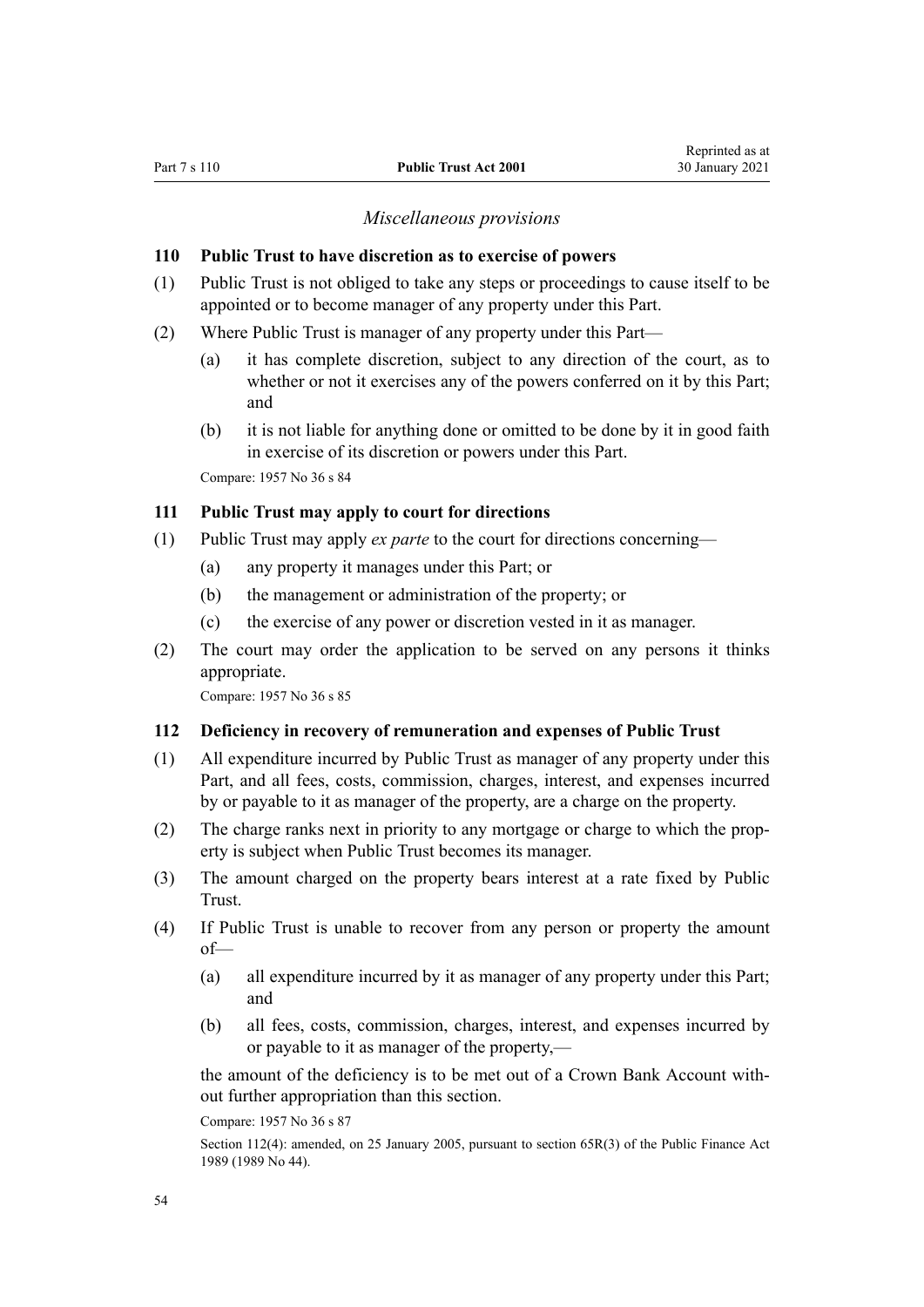## **113 Documents executed by Public Trust**

- (1) All deeds and other documents executed by Public Trust in its own name as manager of any property under this Part have effect and may be registered as if they were executed by the owner of the property.
- (2) If any document executed by Public Trust purports to be made in exercise of the powers conferred by this Part, no court or officer or person is concerned to see or inquire whether those powers had or had not become exercisable. Compare: 1957 No 36 s 81(3)

## **114 Order or notice not affected by mistake of fact**

An order or notice made or published under this Part, or anything done in pursuance of this Part or of the order or notice, is not invalid or inoperative merely because—

- (a) it has been made or done under a mistake of fact; or
- (b) the owner of the property was dead at the time the order was made or the notice published, or has died since that time; or
- (c) of any disposition of the property made by its owner while Public Trust was the manager of the property under this Part.

Compare: 1957 No 36 s 94

## **115 Evidence in respect of unclaimed property**

In any case where the court or Public Trust is acting under this Part,—

- (a) they may accept and act upon and be satisfied with any evidence, whether or not it is strictly legal evidence; and
- (b) the court may make an order declaring, or Public Trust may acknowledge, a claimant to be the owner or entitled to the possession of any property, despite the claimant being unable to adduce evidence that would entitle him or her to judgment in an action of ejectment or a decree in an action for specific performance; and
- (c) they may have regard to the circumstances of each case in determining the character and sufficiency of the evidence of title adduced.

Compare: 1957 No 36 s 90

## **116 Crown not affected**

Nothing in this Part affects the Crown in respect of its property or rights.

## **117 Limitation Act 2010 not affected**

Nothing in this Part affects the [Limitation Act 2010](http://legislation.govt.nz/pdflink.aspx?id=DLM2033100) or any other enactment by which a period of limitation is prescribed.

Compare: 1957 No 36 s 95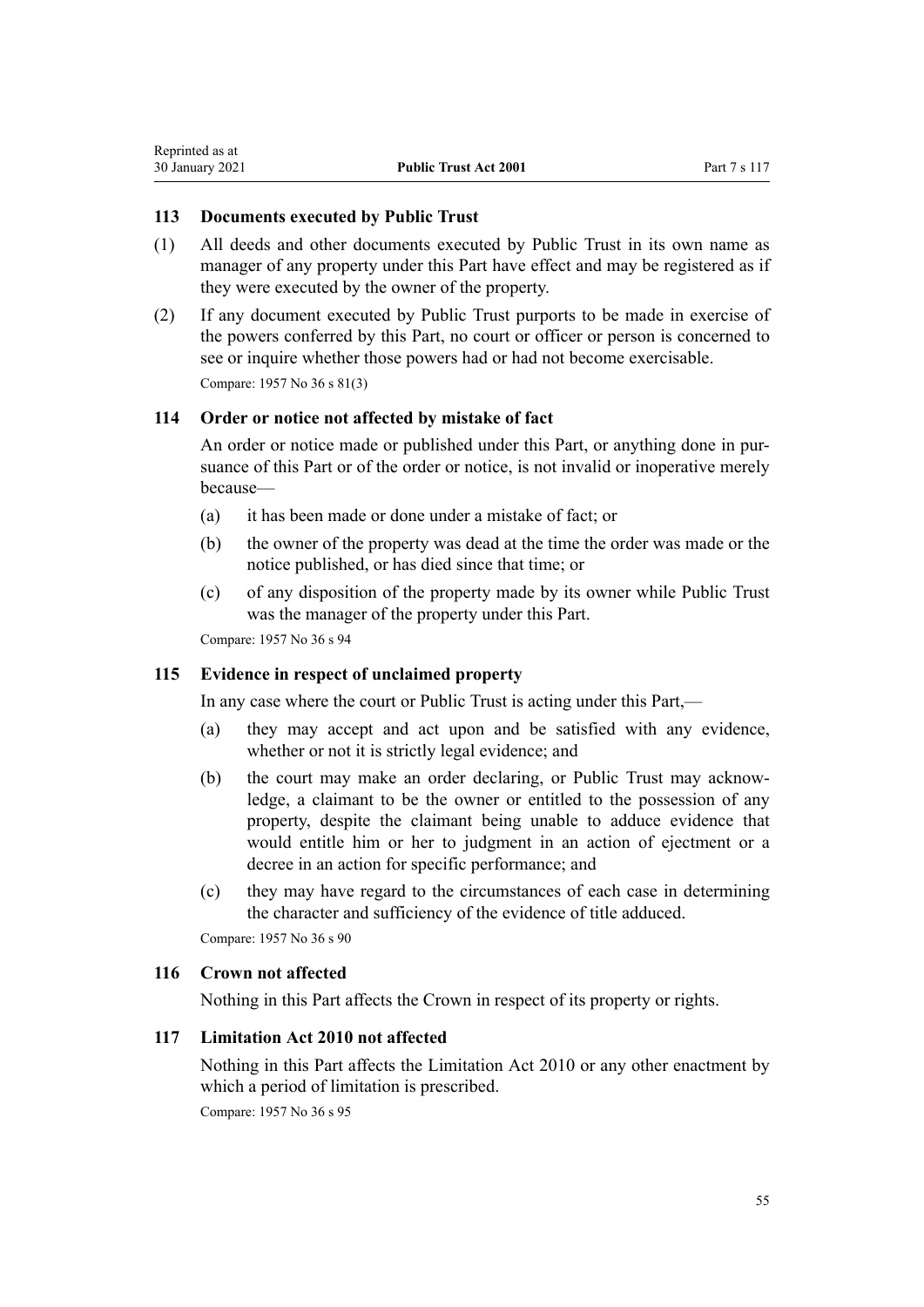Section 117 heading: amended, on 1 January 2011, by [section 58](http://legislation.govt.nz/pdflink.aspx?id=DLM2033287) of the Limitation Act 2010 (2010) No 110).

Section 117: amended, on 1 January 2011, by [section 58](http://legislation.govt.nz/pdflink.aspx?id=DLM2033287) of the Limitation Act 2010 (2010 No 110).

## **Part 8**

#### **Miscellaneous provisions**

#### **118 Special powers that may be exercised by Public Trust**

Where Public Trust is executor, administrator, or trustee, or is guardian, or is otherwise authorised to act in the administration of an estate, then, unless a contrary intention is expressed in this Act or in any relevant instrument, Public Trust may at its discretion, but without restricting any other powers, exercise the following powers:

- (a) if acting as trustee of any public, charitable, or perpetual trust, exercise all the powers of leasing conferred on a leasing authority under the [Pub](http://legislation.govt.nz/pdflink.aspx?id=DLM394841)[lic Bodies Leases Act 1969](http://legislation.govt.nz/pdflink.aspx?id=DLM394841) (and Public Trust is to be treated as a leasing authority within the meaning of that Act):
- (b) where it has power to raise money by mortgage, raise the money by borrowing without giving security:
- (c) pay or discharge all debts, liabilities, obligations, costs, and expenses:
- (d) carry out or vary contracts entered into before its appointment:
- (e) set-off against the claim of any person in respect of any estate (whether as beneficiary, creditor, or otherwise), and of any person claiming by, through, or under that person, all money owing by the first-mentioned person, whether—
	- (i) the money is owing to the same estate or to any other estate under administration by Public Trust; and
	- (ii) the claim of the person in respect of an estate, or the person's liability to pay money to an estate arose before or after Public Trust became entitled to administer the estate or before or after the death of the deceased:
- (f) grant powers of attorney to any person, in or out of New Zealand, to do any act or thing that Public Trust could do:
- (g) bring or defend any action, suit, or other proceeding, and suffer judgment to go by default, or consent to any judgment, decree, or order in the action, suit, or proceeding upon such terms and conditions as Public Trust thinks fit:
- (h) take proceedings to cause any person to be adjudicated a bankrupt, or any company to be placed in liquidation, and vote and act either personally or by proxy at meetings of creditors or shareholders, and (in the case of a company) whether it is in liquidation or not: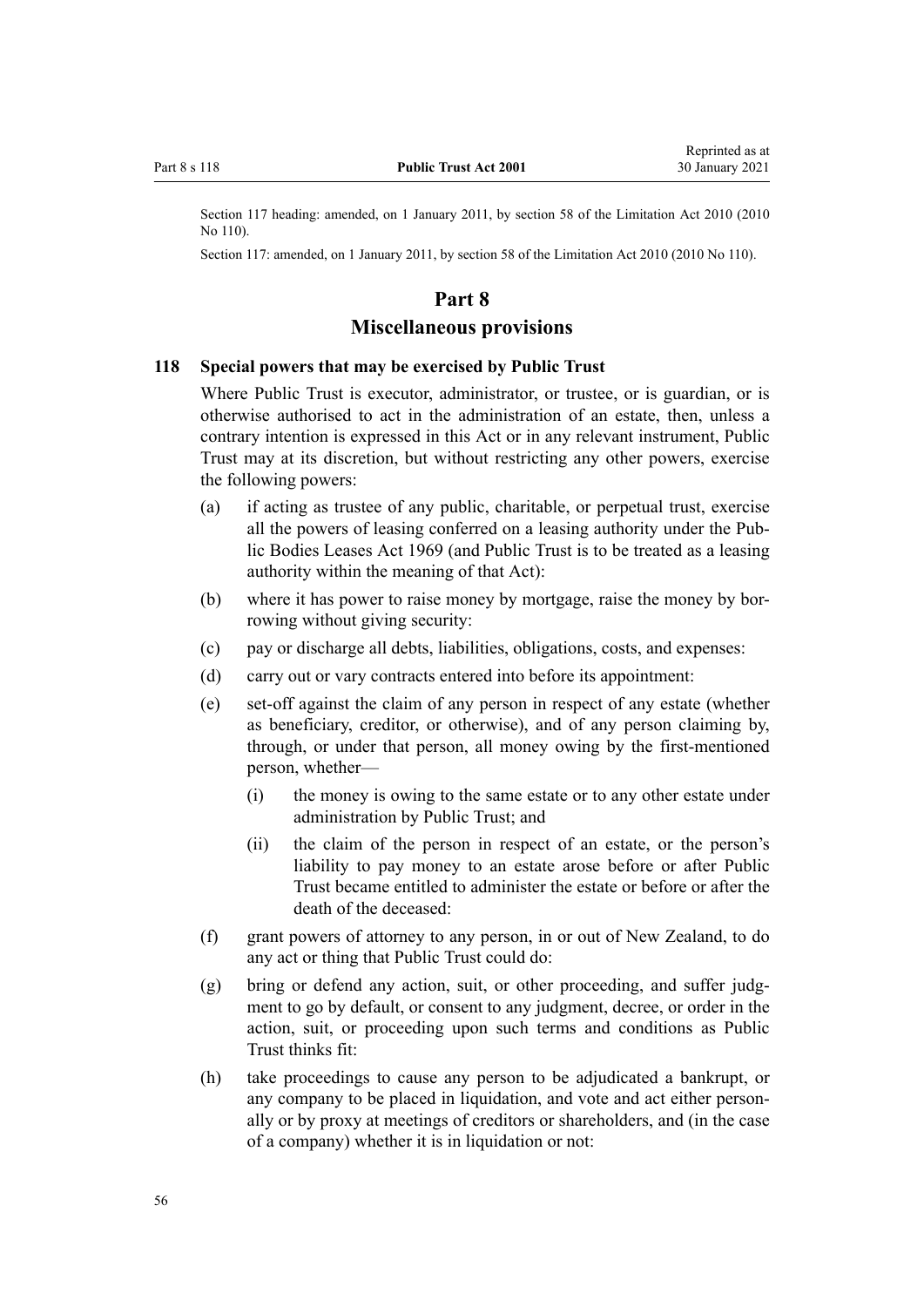| Reprinted as at |                              |              |
|-----------------|------------------------------|--------------|
| 30 January 2021 | <b>Public Trust Act 2001</b> | Part 8 s 121 |

- (i) take criminal proceedings touching or concerning property, and for the purposes of the proceedings the property is to be treated as the property of Public Trust and in the possession of Public Trust:
- (j) at the expense of the estate, employ such persons as it thinks fit (whether or not they are employees of Public Trust) for the purpose of advising and assisting it in the administration or management of any estate or part of an estate, and remunerate such persons in such manner as it thinks fit.

## **119 Public Trust may act on written statement, etc**

- (1) Unless expressly prohibited by an enactment or by the terms of any particular trust, Public Trust may, in the administration of a trust or estate, or the performance of a power or duty under this or any other enactment, act on credible information (though less than legal evidence) as to matters of fact.
- (2) It may allow any claim that is made upon or before it upon the affidavit, declaration, or statement of the claimant alone, or, if it thinks fit to call for other evidence, upon such evidence as it requires.
- (3) It may at any time require a statutory declaration or other sufficient evidence that a person is alive and is the person to whom money or property is payable or transferable, and may refuse payment or transfer until the declaration or evidence is produced.
- (4) If acting in good faith, Public Trust is not liable for accepting as correct and acting upon the faith of any written statement or statutory declaration by any person, in or out of New Zealand, whom it believes to be trustworthy as to—
	- (a) any birth, death, marriage, civil union, or other matters of pedigree or relationship; or
	- (b) any other matter of fact upon which the title to any estate or any part of an estate may depend.

Compare: 1957 No 36 s 97

Section 119(4)(a): amended, on 26 April 2005, by [section 7](http://legislation.govt.nz/pdflink.aspx?id=DLM333795) of the Relationships (Statutory References) Act 2005 (2005 No 3).

## **120 Public Trust may sue itself in different capacity**

- (1) Despite any rule of law or practice to the contrary, Public Trust acting in one capacity may commence proceedings against itself acting in another capacity.
- (2) If it does so, however, Public Trust must obtain the directions of the court as to the manner in which the opposing interests are to be represented. Compare: 1957 No 36 s 101

## **121 Public Trust may transact business with subsidiary companies**

(1) Despite the fiduciary rights and liabilities of Public Trust, whether under this Act or otherwise, Public Trust may transact with a subsidiary company any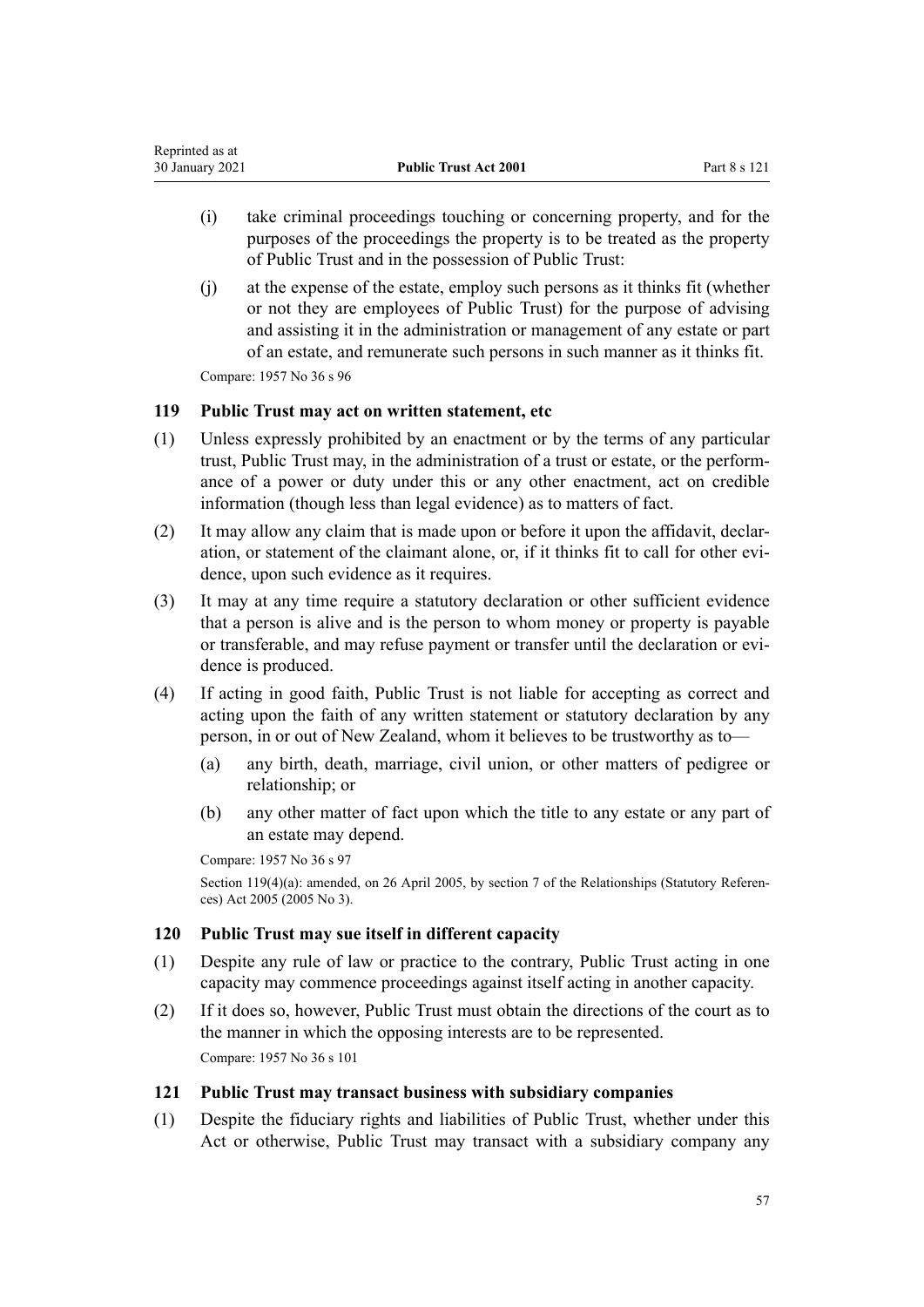<span id="page-57-0"></span>business connected with an estate that Public Trust administers, holds, manages, or controls if, after considering all the circumstances of the case (including appropriate business arrangements offered by other persons), Public Trust is satisfied on reasonable grounds that it is in the best interests of the estate to transact with the subsidiary company.

- (2) Despite any enactment or rule of law to the contrary, Public Trust and the subsidiary company are entitled to receive fees, premiums, commissions, and other payments properly chargeable or payable in respect of the business as if—
	- (a) Public Trust had not been a fiduciary in respect of the estate; and
	- (b) Public Trust were not, in respect of the other party, a related company.
- (3) A payment to which subsection (2) applies must be clearly identified in the account rendered in respect of the estate.

#### **122 Remuneration**

- (1) Public Trust may charge, demand, and receive for services provided by it in managing or administering an estate such remuneration by way of commission or otherwise as may from time to time be fixed by Public Trust.
- (2) Remuneration charged, demanded, or received by Public Trust under subsection (1) must not exceed the greater of the following amounts:
	- (a) an amount equal to 5% of the total of the value of the assets of the estate and the income received by Public Trust in respect of the estate:
	- (b) \$100, or such greater amount as is from time to time prescribed by the Governor-General by Order in Council.

Compare: 1967 No 35 [s 18](http://legislation.govt.nz/pdflink.aspx?id=DLM381473)

#### **123 Special services**

- (1) In addition to the remuneration authorised by section 122, Public Trust may charge, demand, and receive a reasonable fee or other remuneration for any of the following services provided by it in managing or administering an estate:
	- (a) preparing and lodging returns for the purpose of, or in connection with, the assessment of any duties or taxes:
	- (b) managing property, including arranging tenancies and leases and renewals and assignments of tenancies and leases, and arranging and supervising repairs, maintenance, renovations, or extensions of or to the property:
	- (c) tracing missing beneficiaries:
	- (d) attempted realisation of assets ultimately transferred or delivered in kind to the beneficiaries:
	- (e) carrying on a business pending realisation:
	- (f) any other matter of an unusual or special nature.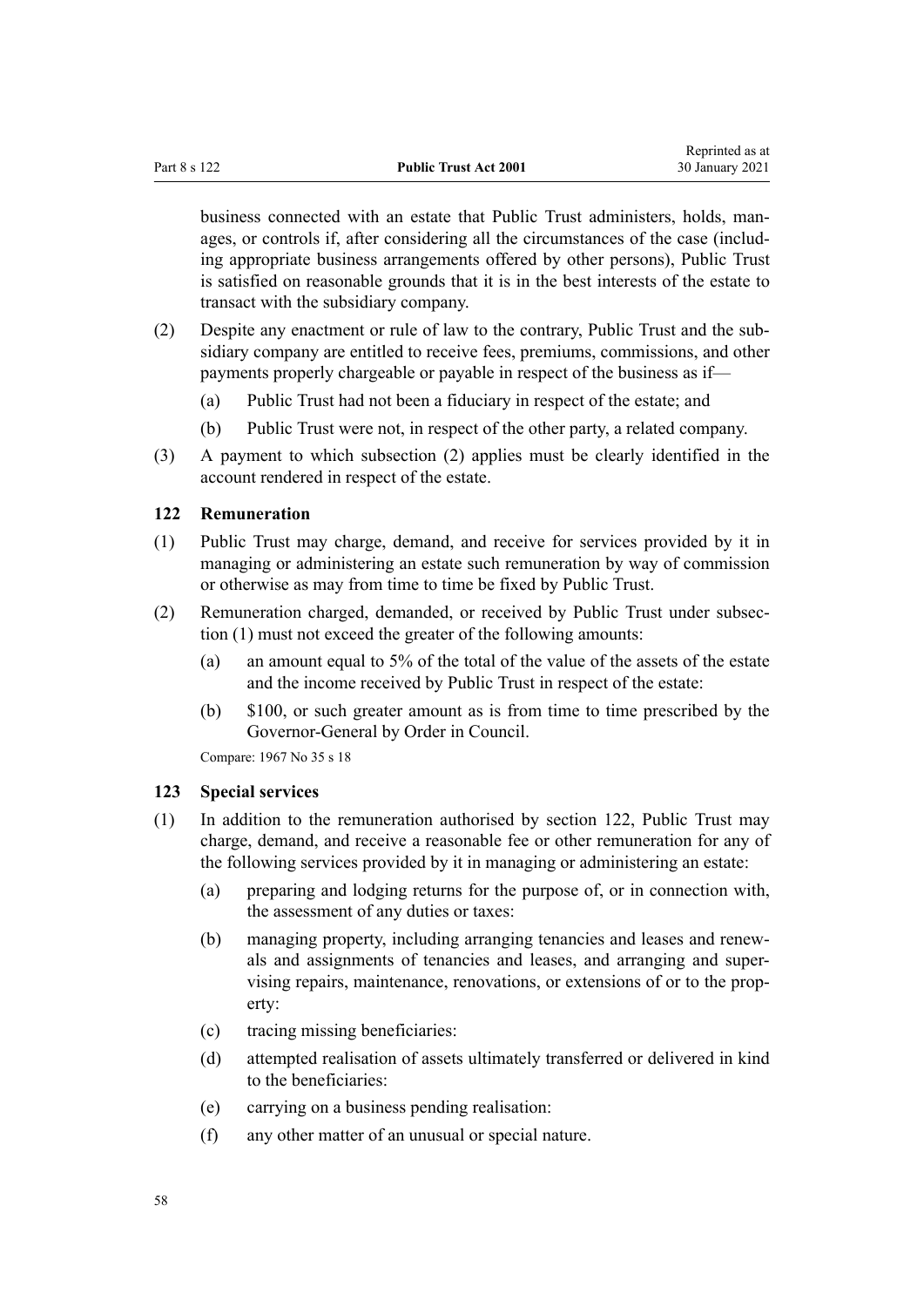| Reprinted as at |                              |              |
|-----------------|------------------------------|--------------|
| 30 January 2021 | <b>Public Trust Act 2001</b> | Part 8 s 125 |

(2) Any fee or other remuneration charged under subsection (1) must be clearly identified in the account rendered in respect of the estate. Compare: 1967 No 35 [s 18](http://legislation.govt.nz/pdflink.aspx?id=DLM381473)

## **124 Review of charges**

- (1) Despite anything in this Act or any other enactment, if the court is of the opinion that any commission, fee, or remuneration charged by Public Trust is excessive, the court may reduce the amount of the commission, fee, or remuneration.
- (2) Application for the reduction of any commission, fee, or remuneration of Public Trust may be made by or on behalf of any person who would receive a greater benefit from the capital or income of the estate out of which the commission, fee, or remuneration is payable in the event of the commission, fee, or remuneration being reduced.
- (3) No application to the court under this section may be made by or on behalf of any person after the expiration of 6 months from the date of delivery to that person of accounts in which are shown the commission, fee, or remuneration to which the application relates.

Compare: 1967 No 35 [s 19](http://legislation.govt.nz/pdflink.aspx?id=DLM381476)

## **125 Additional remuneration**

- (1) When Public Trust, at or after the commencement of this Act, in connection with any estate under its administration or management,—
	- (a) lawfully carries on or manages (whether alone or in partnership or through an agent) any business or undertaking; or
	- (b) takes an active part (through a representative or otherwise) in the management or direction of any company; or
	- (c) considers that other circumstances have arisen which justify additional remuneration,—

it may apply to the court to fix, in addition to any commission, fee, or remuneration to which it is otherwise entitled, either an additional fee or an additional commission by way of percentage.

- (2) The court may on an application under subsection (1) allow to Public Trust such additional fee or additional commission by way of percentage as it thinks fit, having regard to—
	- (a) the work, care, skill, and responsibility involved in administering the estate or carrying on or managing or directing the business, undertaking, or company; and
	- (b) the extent of the interest of the estate in the business, undertaking, or company; and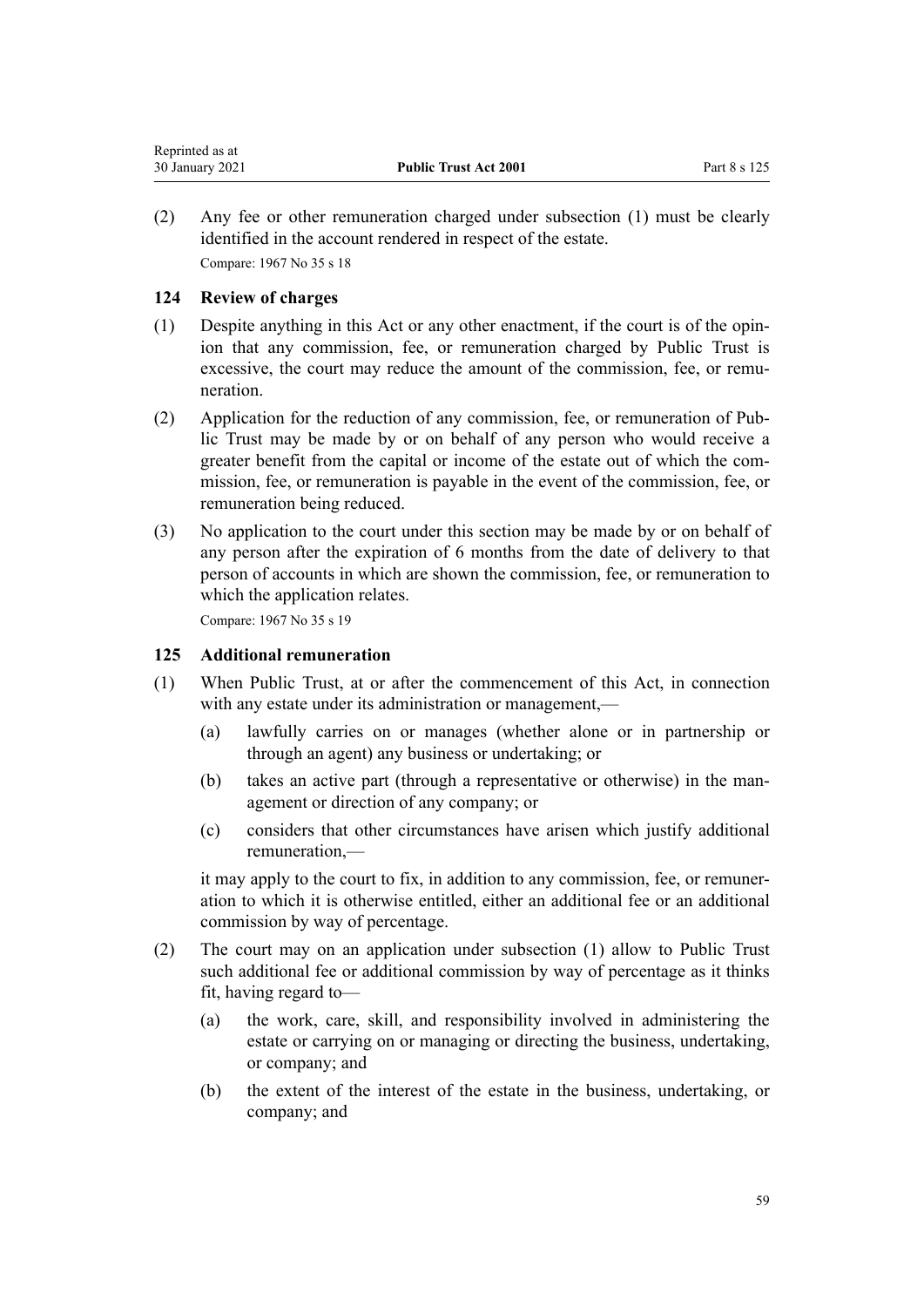<span id="page-59-0"></span>(c) the amount of the estate's share in the profits or income from the business, undertaking, or company.

Compare: 1967 No 35 [s 19](http://legislation.govt.nz/pdflink.aspx?id=DLM381476)

#### **126 Power of Public Trust to make small payments without order**

If, under this Act or any other enactment, Public Trust is directed to make a payment to a person entitled to it upon the obtaining of an order of a court or a Judge,—

- (a) Public Trust may make the payment without need for an order if the amount of the payment does not exceed \$10,000 or such higher amount as is prescribed by regulations; and
- (b) that payment is as valid as if it were authorised by an order of a court or a Judge.

Compare: 1957 No 36 s 110

## **127 Public Trust may bar claims for small amounts**

- (1) This section applies to claims, including potential claims, to recover from Public Trust any money, chattels, or things valued (as estimated by Public Trust) at less than \$10,000 or such higher amount as is prescribed by regulations, whether as creditor, next of kin, beneficiary, or otherwise.
- (2) If Public Trust rejects or desires to reject any claim or potential claim to which this section applies, Public Trust may serve upon the person by whom or on whose behalf the claim is or may be made a notice calling on the person—
	- (a) to take legal proceedings within a period of 3 months to establish or enforce the claim; and
	- (b) to prosecute the proceedings with all due diligence.
- (3) If the proceedings are not commenced by the person within the 3-month period,—
	- (a) the claim is barred on the expiry of that period, and the money, chattels, or things become irrecoverable; and
	- (b) Public Trust may proceed to administer and distribute the estate disregarding the claim.
- (4) The powers given by this section are in addition to the powers conferred by [section 135](http://legislation.govt.nz/pdflink.aspx?id=DLM7383062) of the Trusts Act 2019.

Compare: 1957 No 36 s 105 Section 127(4): amended, on 30 January 2021, by [section 161](http://legislation.govt.nz/pdflink.aspx?id=DLM7383110) of the Trusts Act 2019 (2019 No 38).

#### **128 Conditions on which tenant for life may be allowed into possession**

(1) A person who is a legal or equitable tenant for life of land comprised in an estate being administered by Public Trust is not entitled to the use, occupation, or enjoyment of the land, or to receipt of the income, rents, issues, and profits from it, until the person has given the undertakings (and, where Public Trust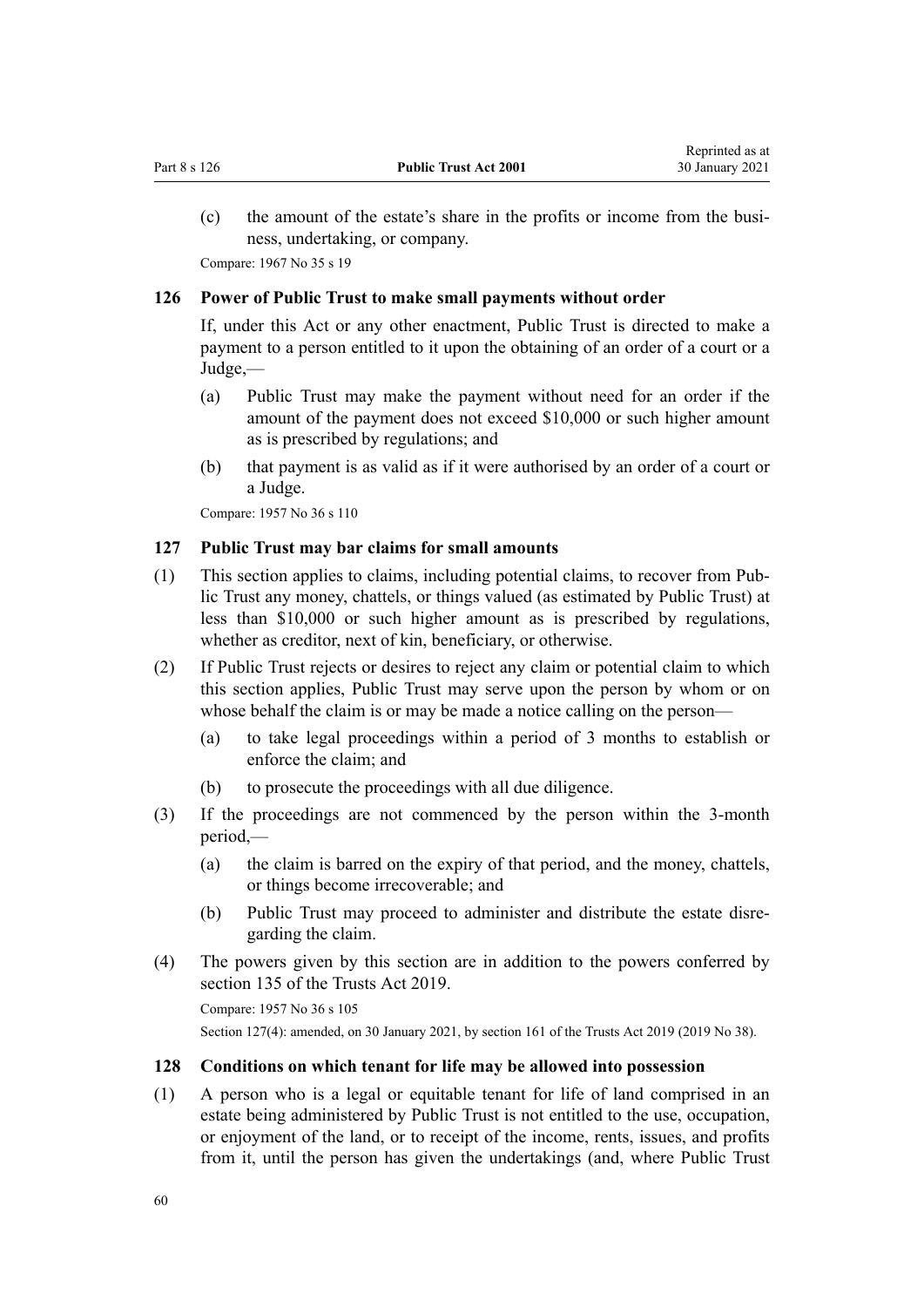requires, security for the undertakings) that Public Trust requires to comply with terms and conditions as to—

- (a) keeping the estate property in repair; and
- (b) punctual payment of rates, taxes, insurance premiums, assessments, rents, impositions, and other outgoings; and
- (c) such other appropriate matters as Public Trust thinks fit.
- (2) Public Trust may direct the person to give up possession of the land if—
	- (a) the person fails to observe any of the duties or obligations attaching to the person as tenant for life, or imposed by Public Trust or the court; or
	- (b) for any other reason Public Trust determines it to be necessary or expedient to enter into possession of the land.
- (3) The direction must—

Reprinted as at

- (a) be given by notice in writing personally delivered to the person, or forwarded by registered letter to the person at their last known address; and
- (b) specify a date by which the person must give up possession, being a date at least 1 month after the date of the direction.
- (4) If the person fails to give up possession of the land on the expiry of the date specified in the notice,—
	- (a) the person is then to be treated as a trespasser; and
	- (b) Public Trust may take the necessary legal proceedings to have the person ejected; and
	- (c) it is no defence in such proceedings that the person sought to be ejected is a legal or equitable life tenant of the land.
- (5) The application of this section in any particular case is subject to any order of the court.
- (6) Subsection (1) does not authorise Public Trust to impose terms and conditions other than those that the court could impose on an appropriate application. Compare: 1957 No 36 s 108

# **129 Declaration of non-revocation unnecessary where Public Trust executes document as attorney**

- (1) Where Public Trust executes a document as attorney,—
	- (a) it is not necessary for Public Trust to furnish evidence by way of statutory declaration that no notice or information of the revocation of the power of attorney by death or otherwise has been received by it; and
	- (b) no person may require Public Trust to furnish such evidence.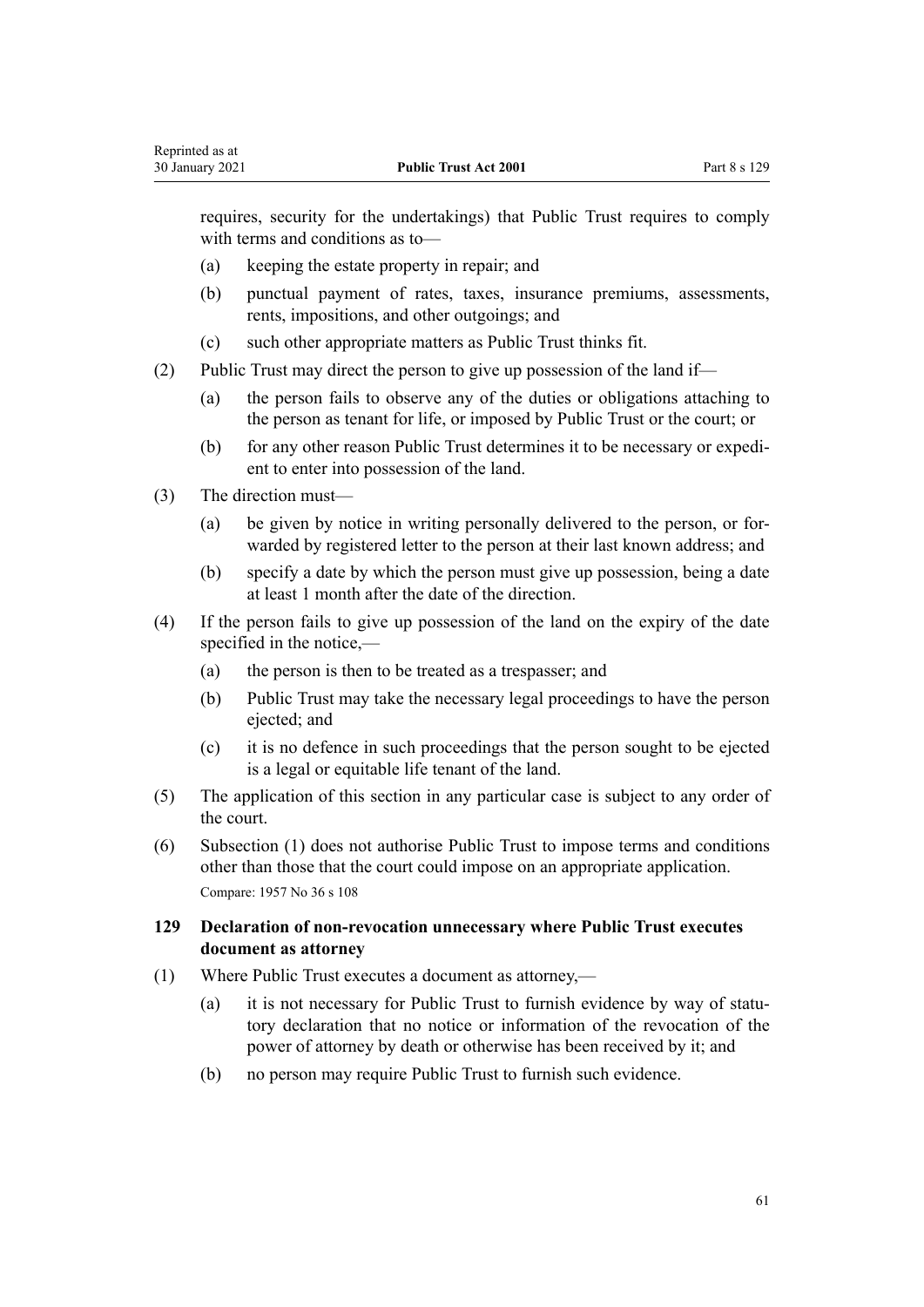(2) The execution by Public Trust of a document as attorney is to be accepted by all persons as conclusive proof of the non-revocation of the power of attorney at the time when the document was executed.

Compare: 1957 No 36 s 116

#### **130 Deposit of wills**

- (1) Any testator may deposit his or her will with Public Trust, whether or not Public Trust is appointed executor.
- (2) If Public Trust is not appointed executor of the will, then after the death of the testator it must deliver the will to—
	- (a) the person nominated by the testator in writing; or
	- (b) the person Public Trust thinks is entitled to the will, in the absence of a nomination by the testator or if the person nominated is dead or cannot be found.
- (3) If Public Trust is appointed executor, then, after the testator's death,—
	- (a) notice of the acceptance or rejection of its appointment must be given in the manner Public Trust thinks proper; and
	- (b) if Public Trust rejects the appointment, it must deliver the will to—
		- (i) the person nominated by the testator in writing; or
		- (ii) the person it thinks is entitled to the will, in the absence of a nomination by the testator or if the person nominated is dead or cannot be found.

Compare: 1957 No 36 s 118

# **131 Existence of property belonging to estate being administered by Public Trust to be disclosed**

- (1) This section applies to a person or body who, in relation to a deceased person,—
	- (a) is in possession of property of the deceased person; or
	- (b) has in their books, accounts, or other records any property or money to the credit of the deceased person; or
	- (c) is an association or partnership in respect of which—
		- (i) the deceased person is entitled to a share in its assets; or
		- (ii) the personal representatives of the deceased person are entitled to a payment as the deceased person's share in its assets; or
	- (d) is a corporation or association, and the deceased person is the registered proprietor of any of its shares; or
	- (e) is indebted to the deceased person.
- (2) If the relevant property, money, shares, or debts referred to in subsection (1) are to become vested in or belong to Public Trust, the person or body to whom that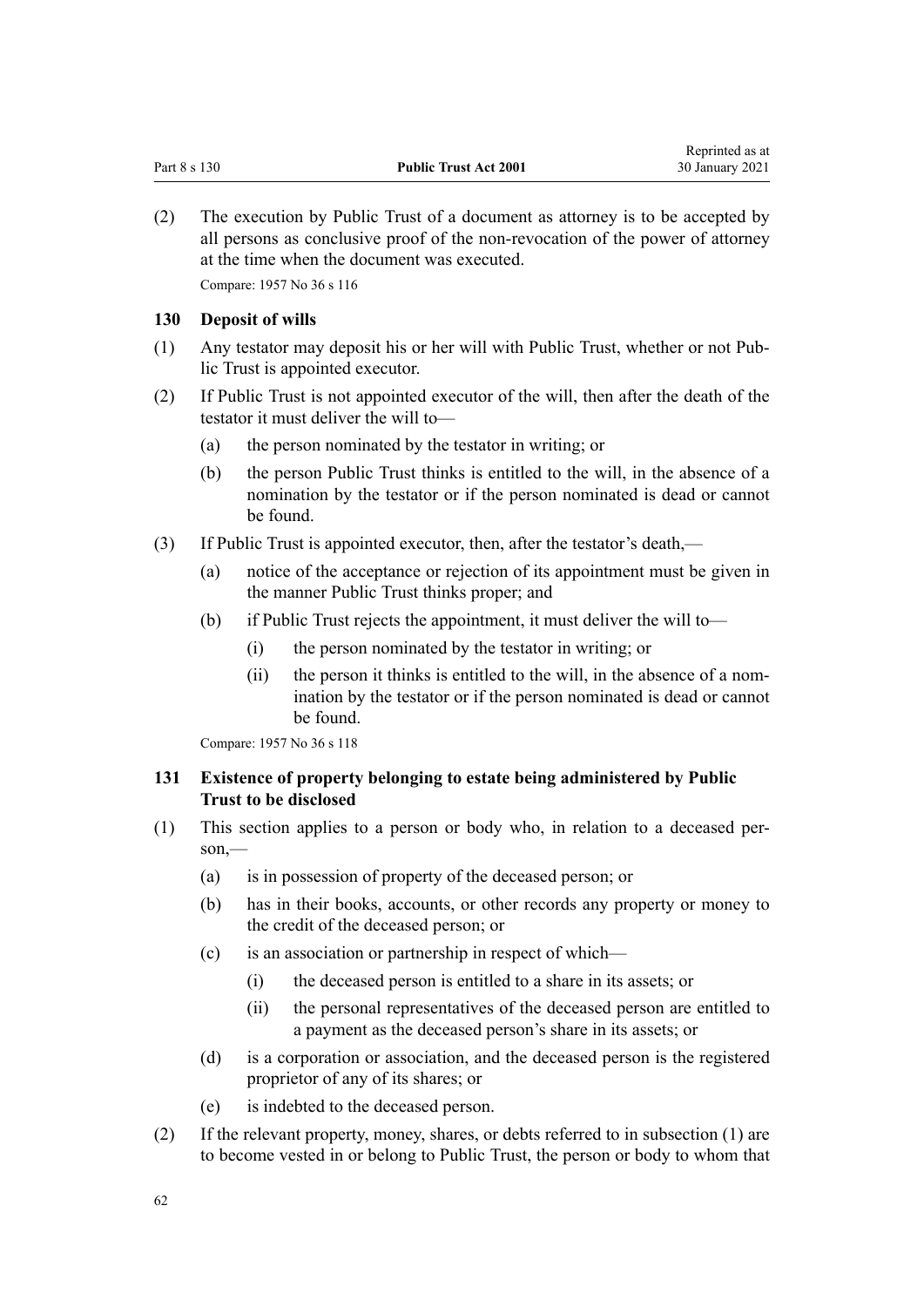subsection applies must, on becoming aware of the death and of Public Trust's interest in the property, immediately notify Public Trust of the extent, nature, and situation of the property, money, shares, or debts.

Compare: 1957 No 36 s 114

## **132 Protection of purchasers and others**

- (1) No purchaser, vendor, mortgagee, lessee, tenant, or other affected person is obliged to inquire as to the authority or power of Public Trust to make any sale, exchange, purchase, mortgage, lease, or tenancy.
- (2) In particular, no such person is obliged to inquire—
	- (a) whether the proposed transaction is consistent with the trusts on which the land or other interests to be dealt with are held; or
	- (b) whether any required authority of Public Trust or another person has been given; or
	- (c) whether Public Trust has complied with any direction of the trust instrument or any enactment requiring the calling of tenders, submissions to auction, or other matters preliminary to the proposed transaction; or
	- (d) otherwise as to the propriety or regularity of the transaction; or
	- (e) as to the application of any money received by Public Trust on the sale, exchange, mortgage, or lease.

Compare: 1957 No 36 ss 123, 124

#### **133 No notice of trust to arise merely from dealing with Public Trust**

The fact that Public Trust is the person, or one of the persons, dealt with in any dealing with property does not of itself constitute notice of a trust. Compare: 1957 No 36 s 125

#### **134 Registration of shares**

- (1) The entry of Public Trust by that name in the register of shareholders of a company does not constitute notice of a trust.
- (2) A company is not entitled to object to enter the name of Public Trust in its register of shareholders by reason only that Public Trust is a trustee or is a corporation.
- (3) Despite any enactment or other law affecting the registration of persons holding shares as trustee or in any other representative capacity, Public Trust is entitled to be registered as the proprietor of shares as trustee or as other representative where—
	- (a) the shares are comprised in an estate administered by Public Trust; or
	- (b) the shares are vested in Public Trust under the terms of a trust instrument; or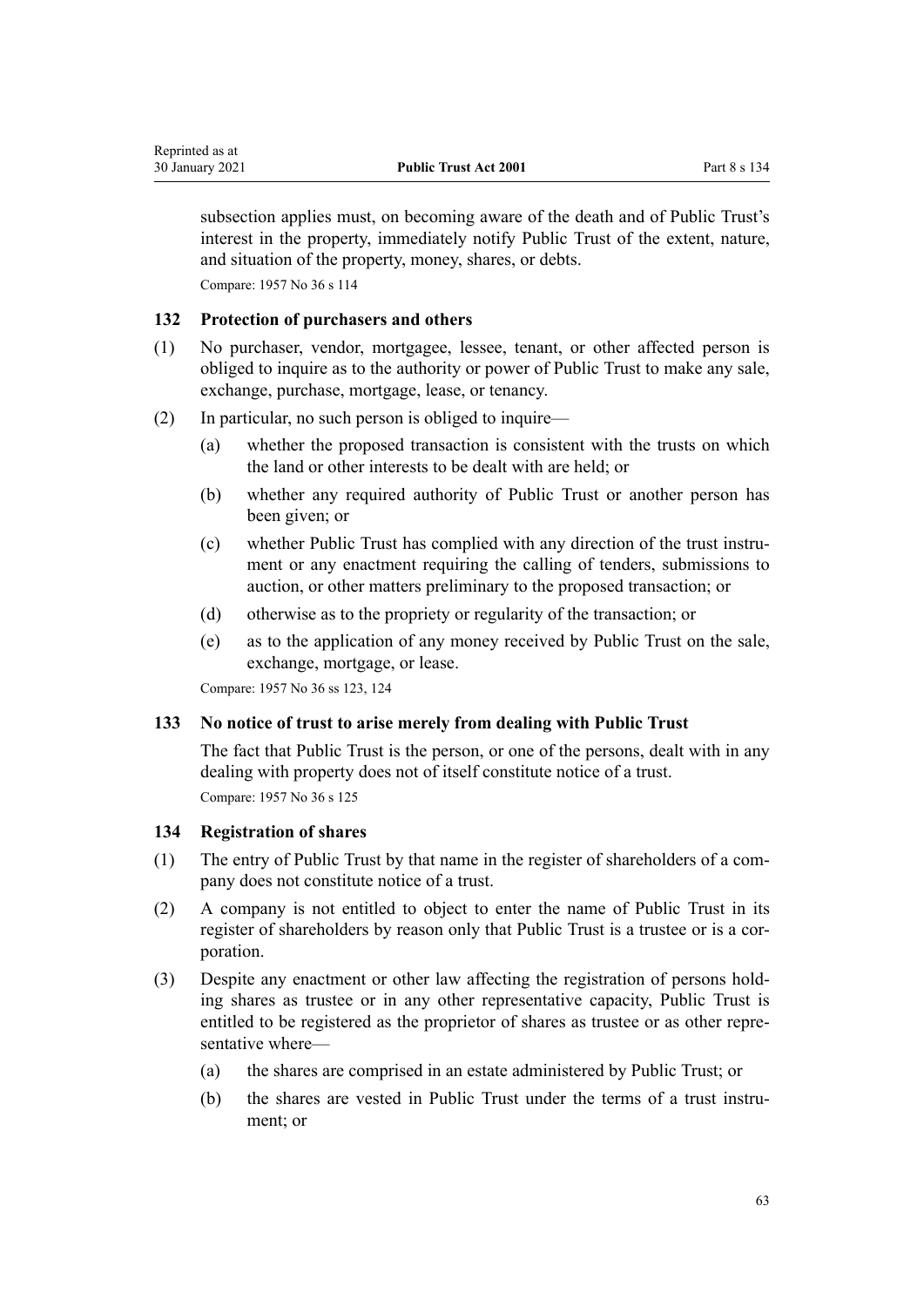- (c) the shares are purchased by Public Trust in the exercise of a trust, direction, or authority imposed or conferred upon it.
- (4) Upon registration, Public Trust is for all purposes other than the liability referred to in subsection (5) to be treated as the registered proprietor of the shares, and no person is concerned to see or inquire whether any sales, dealings, or transactions by or with Public Trust as to the shares are or are not within its powers.
- (5) Where Public Trust is registered as the proprietor of shares as trustee or other representative,—
	- (a) its liability in respect of the shares in no case exceeds the value of any other assets that, at the time when demand is made for the satisfaction of the liability, are held by Public Trust upon the same trusts as are applicable to the shares; and
	- (b) if the other assets are insufficient to meet the liability, then, in respect of the unpaid balance of the liability, the body or association concerned has the same rights against the person beneficially entitled to the shares as if that person were the shares' registered proprietor.
- (6) Despite any enactment, charter, deed of settlement, or other instrument, the number of shares in the capital of any bank that may be held by Public Trust in its corporate capacity is not subject to any limit.
- (7) In this section, **shares**
	- (a) means shares in any body, whether corporate or not, or in any association; and
	- (b) includes stock, bonds, debentures, and other securities for money.

# **135 Public Trust may evidence and register dealings in land when acting in different capacities**

- (1) Where Public Trust is registered as the proprietor of any estate or share or interest in land, whether as administrator, trustee, or otherwise (including itself in its own corporate capacity), it may, as fully and effectually as if it were a separate person in each capacity,—
	- (a) transfer, assign, convey, mortgage, or lease the estate, share, or interest, or any part of it, to itself in another capacity:
	- (b) grant easements in respect of the estate, share, or interest to itself in another capacity:
	- (c) enter into covenants and agreements in respect of any such transaction with itself in the one capacity so as to bind itself in the other capacity.
- (2) The covenants and agreements referred to in subsection (1)(c) are binding upon or (as the case may be) operative in favour of an assignee from Public Trust taking from it in the relevant capacity.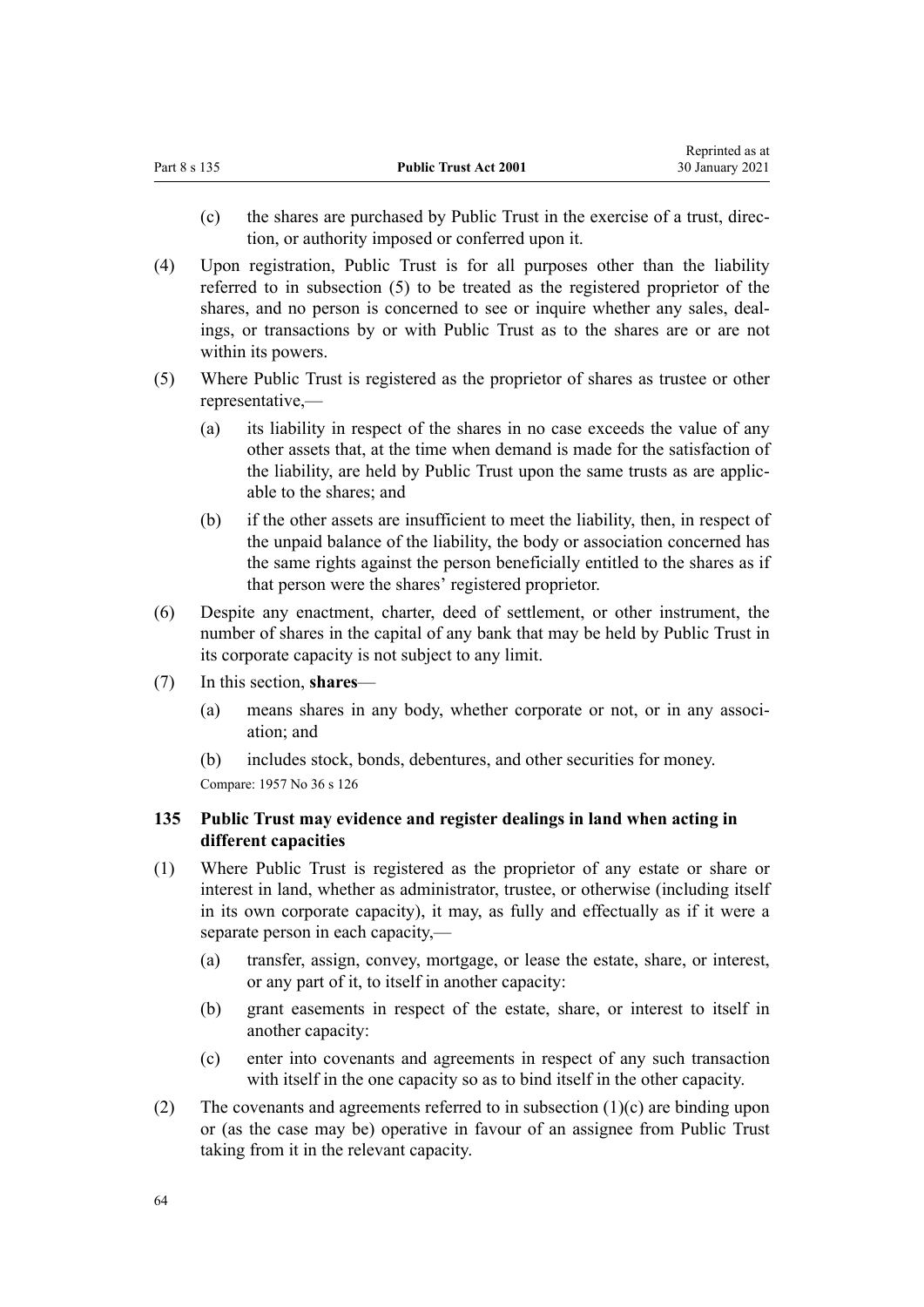| Reprinted as at |                              |              |
|-----------------|------------------------------|--------------|
| 30 January 2021 | <b>Public Trust Act 2001</b> | Part 8 s 137 |

- (3) Upon any transfer, assignment, conveyance, mortgage, lease, or grant of easement referred to in subsection (1) being presented in proper order for registration under the [Land Transfer Act 2017,](http://legislation.govt.nz/pdflink.aspx?id=DLM6731002) the Registrar-General of Land must register it in accordance with that Act, even though the transfer, assignment, conveyance, mortgage, lease, or grant may—
	- (a) contain notice of or evidence a trust in respect of the estate, share, or interest affected; or
	- (b) contain notice of or evidence the fact that Public Trust takes the transfer, assignment, conveyance, mortgage, lease, or grant in the capacity of a trustee.
- (4) Once any such transfer, assignment, conveyance, mortgage, lease, or grant has been registered under the [Land Transfer Act 2017](http://legislation.govt.nz/pdflink.aspx?id=DLM6731002) or the [Deeds Registration](http://legislation.govt.nz/pdflink.aspx?id=DLM141134) [Act 1908](http://legislation.govt.nz/pdflink.aspx?id=DLM141134), no person subsequently dealing with the relevant estate, share, or interest—
	- (a) is affected by any notice of trust contained in or evidenced by the transfer, assignment, conveyance, mortgage, lease, or grant; or
	- (b) is concerned to see or inquire whether Public Trust had authority to enter into the transaction.

Section 135(3): amended, on 12 November 2018, by [section 250](http://legislation.govt.nz/pdflink.aspx?id=DLM6731493) of the Land Transfer Act 2017 (2017 No 30).

Section 135(4): amended, on 12 November 2018, by [section 250](http://legislation.govt.nz/pdflink.aspx?id=DLM6731493) of the Land Transfer Act 2017 (2017 No 30).

## **136 Same remedies against Public Trust as against other persons**

- (1) A person is entitled to the same remedy against Public Trust as it would be entitled to against a private person, if the person sustains any injury or suffers any loss by any act or thing done or omitted by Public Trust, or by any employee, agent, representative, or other person, acting in good faith or purporting to act under this Act or any other Act.
- (2) Any such person entitled to a remedy is entitled to be indemnified out of the funds of Public Trust and, if that is insufficient, then out of money appropriated for the purpose by Parliament.

Compare: 1957 No 36 s 136

## **137 Protection of Public Trust acting under power of attorney**

Public Trust is not liable for acting or paying money in good faith under or in pursuance of a power of attorney by reason of the fact that, at the time of the payment or act, the person who gave the power of attorney was dead or had done some act to avoid the power, if this fact was not known to Public Trust at the time of it so acting or paying.

Compare: 1957 No 36 s 117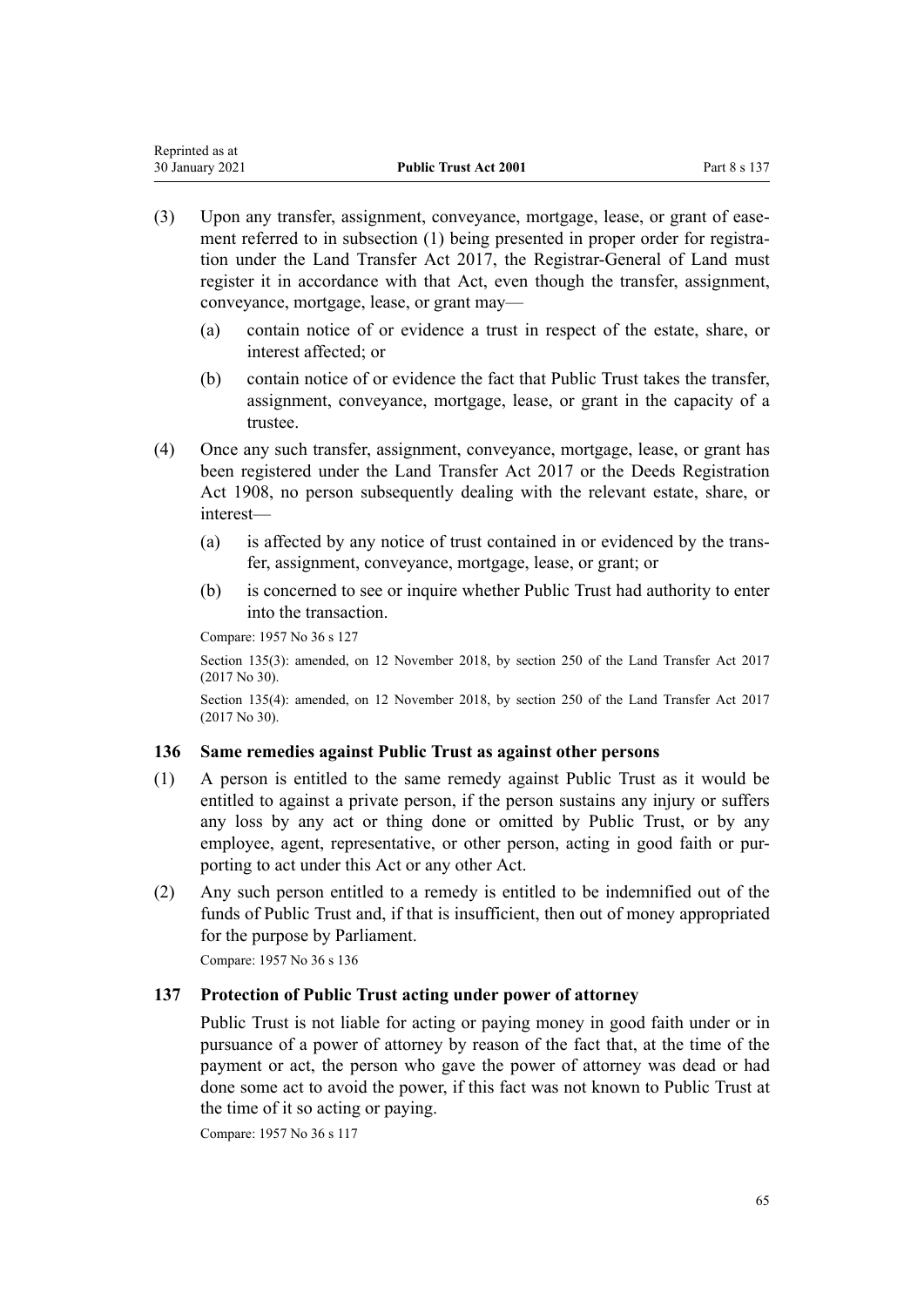#### **138 Protection of Public Trust acting under order of court**

- (1) Where Public Trust acts under or in pursuance of any judgment or order of a court or Judge, Public Trust is to be treated as having discharged its duty in connection with the subject matter of the judgment or order, even if the judgment or order is later invalidated, overruled, set aside, or otherwise rendered of no effect.
- (2) This section does not indemnify Public Trust in respect of any act if it has been guilty of any fraud or wilful concealment or misrepresentation—
	- (a) in obtaining the judgment or order; or
	- (b) in acquiescing in the court or Judge giving or making the judgment or order.

Compare: 1957 No 36 s 131

## **139 Validity of acts by Public Trust under administration granted in error**

- (1) This section applies where—
	- (a) under the belief in good faith that a person has died testate or intestate, Public Trust—
		- (i) has obtained a grant of administration; or
		- (ii) is administering an estate under statutory powers; or
		- (iii) is appointed or acting as trustee under a will; and
	- (b) it is afterwards found that—
		- (i) the person is living; or
		- (ii) the person did not die intestate; or
		- (iii) a will exists that revokes or alters the will that Public Trust has proved, or under which it becomes administrator or is administering or acting as a trustee; or
		- (iv) the authority of Public Trust to administer is for any other reason revoked or rendered of no effect.
- (2) In a case to which this section applies, all acts and things done or omitted by Public Trust are as valid and effectual as if it had been lawfully appointed or entitled to act as executor, administrator, or trustee.
- (3) Nothing in this section affects or prejudices any other protection that may be available at law to Public Trust.
- (4) Nor does anything in this section affect or prejudice the right of a person against another person to whom Public Trust has transferred property or paid money.
- (5) The onus of proving that Public Trust has not acted in good faith in respect of any of the matters referred to in this section is upon the person who alleges it. Compare: 1957 No 36 s 64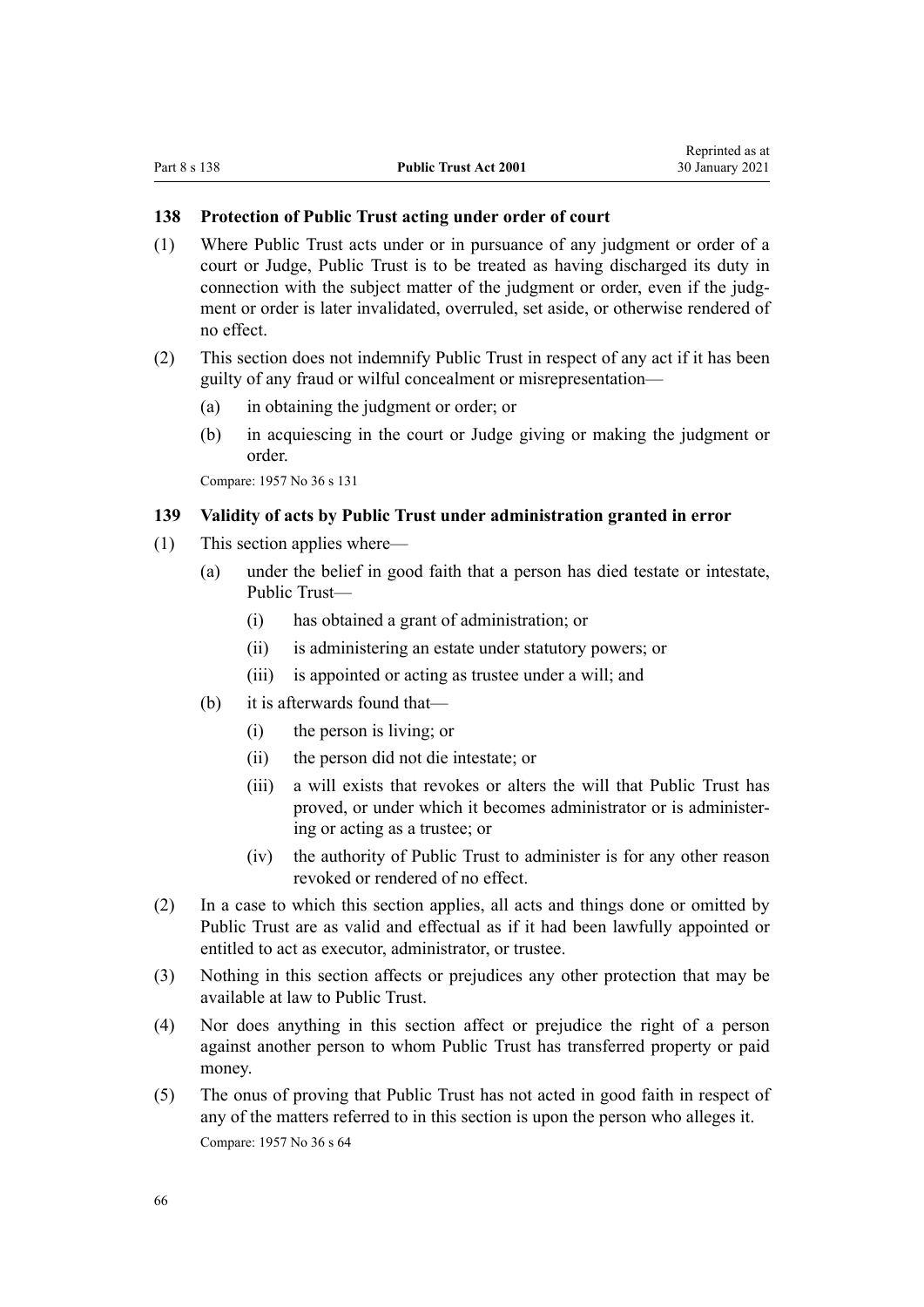## <span id="page-66-0"></span>**140 Board members and employees not personally liable except for fraud or crime**

*[Repealed]*

Section 140: repealed, on 25 January 2005, by [section 200](http://legislation.govt.nz/pdflink.aspx?id=DLM331111) of the Crown Entities Act 2004 (2004 No 115).

## **141 Limitation of liability**

The immunity in [section 121](http://legislation.govt.nz/pdflink.aspx?id=DLM330373) of the Crown Entities Act 2004 does not extend to any injury or loss occasioned by or arising out of any act or thing done or omitted by a person acting jointly with Public Trust in any of the offices or positions referred to in [section 75\(1\),](#page-32-0) except to the extent that the Public Trust, or any board member, committee member, office holder, or employee of Public Trust has contributed to the injury or loss, or could by the exercise of reasonable diligence have averted it.

Section 141: substituted, on 25 January 2005, by [section 200](http://legislation.govt.nz/pdflink.aspx?id=DLM331111) of the Crown Entities Act 2004 (2004 No 115).

#### **142 Liability of office solicitor in conveyancing transactions**

If the office solicitor acts for both parties in a conveyancing transaction between Public Trust and any person, or if he or she acts in any matter incidental to his or her duties, the liability that the office solicitor would incur if acting on his or her own account is to be borne by Public Trust.

Compare: 1957 No 36 s 137

#### **143 Costs of legal proceedings**

- (1) In all proceedings before any court, Judge, board, commission, tribunal, or other body or person in which Public Trust is a party or is in any way interested and is represented by its office solicitor, Public Trust is entitled to the same costs and allowances as if it had been represented by counsel or a solicitor not employed by it.
- (2) All costs, fees, allowances, and charges earned by the office solicitor must be applied and disposed of as a profit of Public Trust. Compare: 1957 No 36 s 130

#### **144 Certificate by Public Trust as to its legal status in any matter**

- (1) Despite any enactment or law to the contrary, a certificate by Public Trust in relation to a deceased person that—
	- (a) states the name, residence, and occupation of the deceased person at the time of his or her death, and the date of death; and
	- (b) certifies that Public Trust has obtained a grant of probate or an order to administer, or is otherwise authorised to administer the estate; and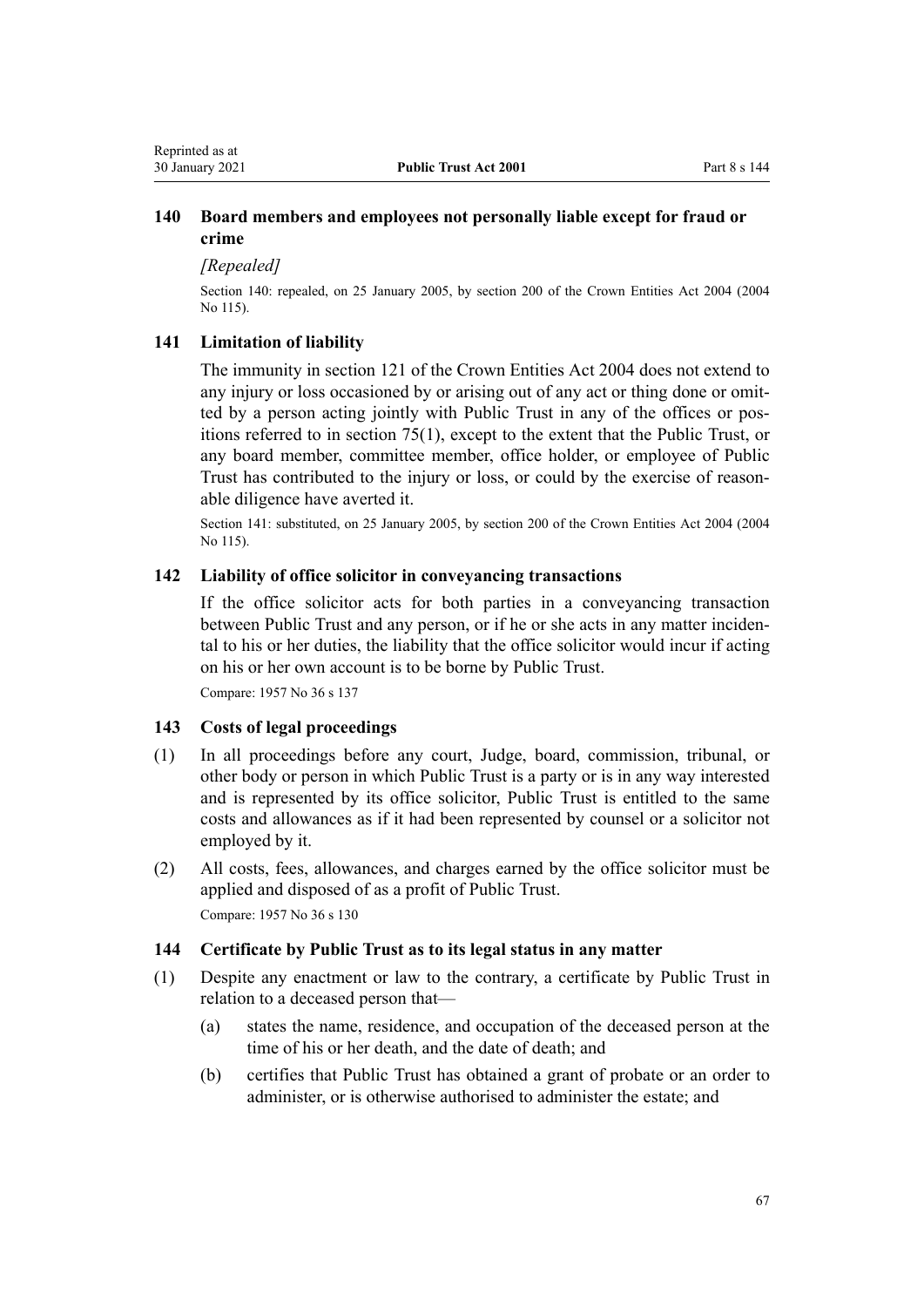|     | (c)                                                                                                                                                                                                                                         | states the date when the probate or order to administer was granted, or<br>the manner in which and time at which Public Trust became authorised<br>to administer,— |
|-----|---------------------------------------------------------------------------------------------------------------------------------------------------------------------------------------------------------------------------------------------|--------------------------------------------------------------------------------------------------------------------------------------------------------------------|
|     | is to be accepted by all courts and persons as sufficient evidence, without fur-<br>ther proof, of the death of the person, the appointment of Public Trust as execu-<br>tor or other administrator, or Public Trust's right to administer. |                                                                                                                                                                    |
| (2) |                                                                                                                                                                                                                                             | Despite any enactment or law to the contrary, a certificate by Public Trust in<br>any particular case that—                                                        |

- (a) certifies that Public Trust is authorised to act as trustee, guardian, manager, agent, attorney, liquidator, committee, receiver, or in any other capacity in the particular case; and
- (b) states the manner in which and time at which it became so authorised to act—

is to be accepted by all courts and persons as sufficient evidence, without further proof, of Public Trust's right to act.

- (3) A certificate under this section is sufficient for the purpose of registering Public Trust as proprietor of—
	- (a) an estate or interest in land under the [Land Transfer Act 2017](http://legislation.govt.nz/pdflink.aspx?id=DLM6731002); or
	- (b) a mining privilege under the Mining Act 1971; or
	- (c) any shares, stock, or property in any bank, company, body, or association.
- (4) No bank, company, body, association, or person to which a certificate under this section is produced is concerned to inquire concerning the trusts on which Public Trust holds the land, mining privilege, shares, stocks, or property, or as to Public Trust's authority to transfer or deal with it.
- (5) In the case of land under the [Deeds Registration Act 1908,](http://legislation.govt.nz/pdflink.aspx?id=DLM141134)
	- (a) the certificate is equivalent for registration purposes to the probate, order to administer, election to administer, trust instrument, order, power of attorney, or other document or authority under which Public Trust is acting; and
	- (b) it is not necessary to register that relevant document or authority.
- (6) A statement of the purport of any trust instrument, order, power of attorney, or other document or authority in any certificate under this section is sufficient evidence of that purport, and no-one is concerned to inquire beyond that statement.

```
Compare: 1957 No 36 s 78
```
Section 144(3)(a): amended, on 12 November 2018, by [section 250](http://legislation.govt.nz/pdflink.aspx?id=DLM6731493) of the Land Transfer Act 2017 (2017 No 30).

Reprinted as at 30 January 2021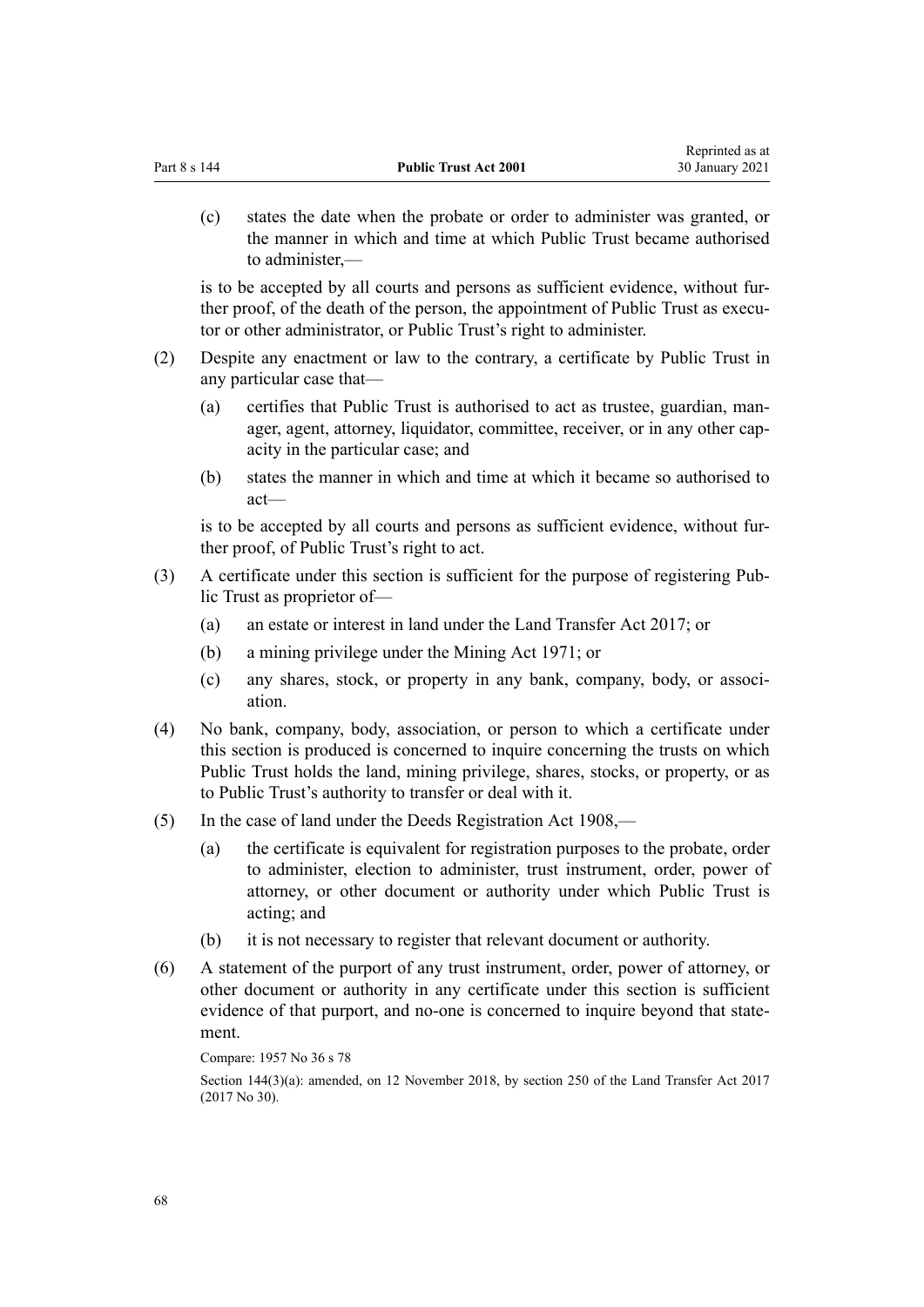# <span id="page-68-0"></span>**145 Certificate where Public Trust acting jointly**

- (1) In any case where Public Trust is acting jointly with another person in any of the capacities mentioned in [section 144](#page-66-0), a certificate by Public Trust issued in accordance with that section or [section 88](#page-41-0) is to be accepted by all courts and persons as sufficient evidence, without further proof, of—
	- (a) the facts set out in the certificate that are authorised to be set out in it by [section 144](#page-66-0) or [section 88](#page-41-0); and
	- (b) the appointment of Public Trust and the other person; and
	- (c) the right of Public Trust and the other person to administer or act.
- (2) It is not necessary for the certificate to be executed by the person with whom Public Trust is acting.
- (3) This section applies despite any enactment or law to the contrary. Compare: 1957 No 36 s 78A

## **146 Service of notices by Public Trust**

- (1) Where under this Act notice is required to be given by Public Trust, or notice is given by Public Trust or any employee or person acting under this Act or in good faith purporting to act under this Act, it is sufficient if the notice is sent by registered letter addressed to the person to whom the notice is to be given at the person's then known or last known place of residence or business.
- (2) If a notice is sent by post in the manner described in subsection (1), it will be treated in the absence of proof to the contrary as having been given at the time when the letter would have been delivered in the ordinary course of post. Compare: 1957 No 36 s 138

## **147 Regulations**

- (1) The Governor-General may by Order in Council make regulations prescribing—
	- (a) amounts for the purposes of sections  $86(3)$ ,  $93(1)(b)$  and  $(7)$ ,  $94(1)(c)$ [and \(5\)](#page-44-0), [101\(1\),](#page-47-0) [126,](#page-59-0) and [127\(1\)](#page-59-0):
	- (b) the form of the declaration of fidelity and secrecy for the purposes of [section 34](#page-17-0):
	- (c) for the purposes of any initial disclosure or ongoing disclosure of expenses and management fees in relation to a group investment fund required by [sections 70](#page-30-0) and [71](#page-30-0),—
		- (i) the persons to whom the disclosures must be made; and
		- (ii) when they must be made; and
		- (iii) the information to be disclosed:
	- (d) the fee payable to the Registrar of the High Court for—
		- (i) the filing of an election under [Part 6:](#page-43-0)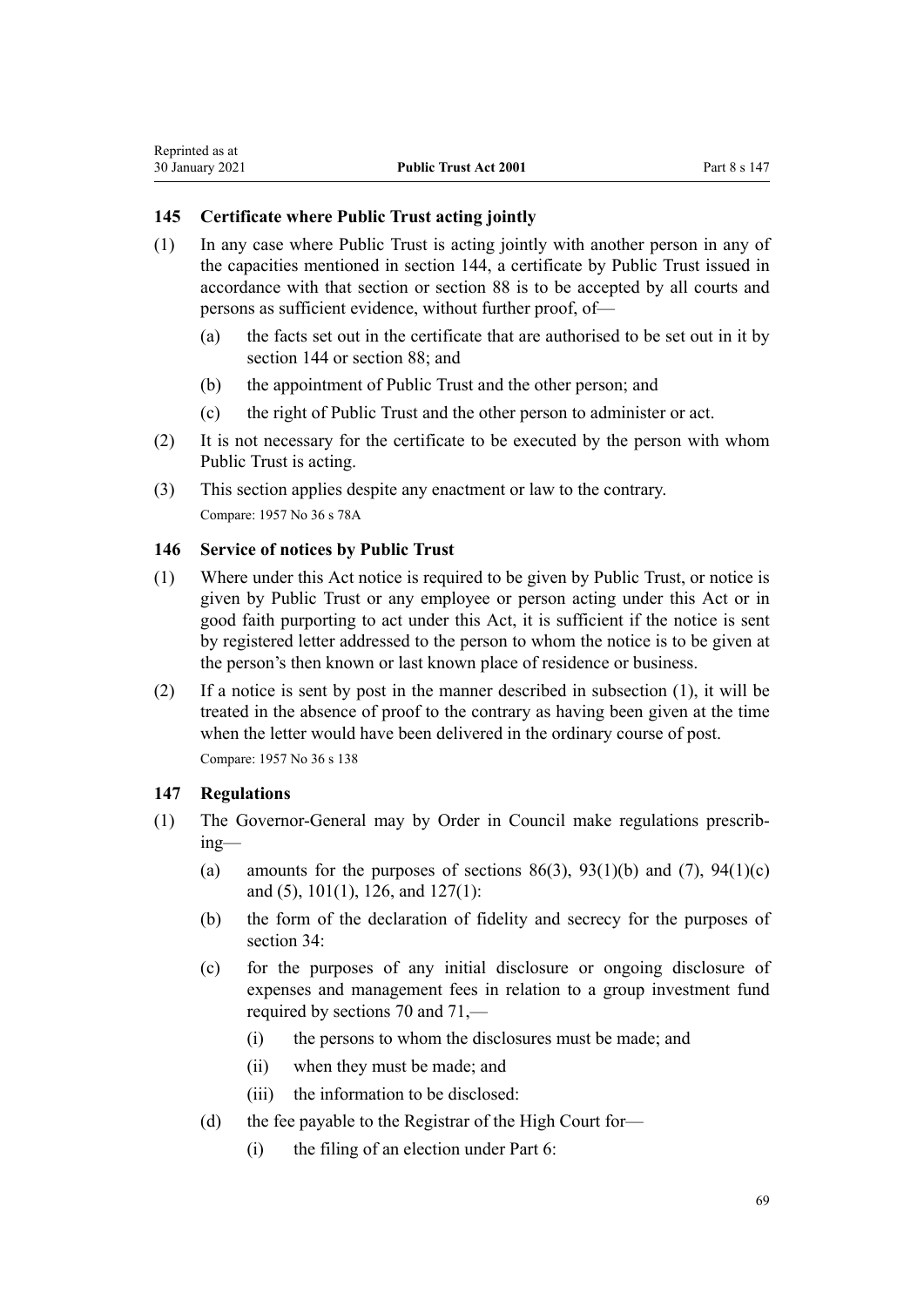- (ii) certifying as a correct copy under the seal of the court a copy of an election under [Part 6](#page-43-0):
- (e) such other matters as may be contemplated by or necessary or desirable for the purposes of this Act.
- (2) Regulations made under subsection  $(1)(c)$  may—
	- (a) prescribe different disclosure requirements for different classes of investment or fund or investor:
	- (b) dispense with disclosure requirements in appropriate cases, whether because of the temporary nature of an investment or for other good reason, and specify conditions to which any dispensation from disclosure requirements may be subject:
	- (c) specify the consequences of any failure to disclose or late disclosure (which may include a prohibition on the charging or reimbursing of any fees or expenses until disclosure is made):
	- (d) prescribe acceptable manners of notification (which need not be in accordance with [section 146](#page-68-0)), and prescribe when notification will be treated as having been received:
	- (e) make special provision in relation to existing funds within the meaning of [section 171](#page-76-0).

## **Part 9**

## **Transfer of Public Trust undertaking**

## **148 Interpretation**

In this Part, unless the context otherwise requires,—

**appointed day** means the day on which this Part comes into force under [sec](#page-6-0)tion  $2(1)$ 

## **existing undertaking**—

- (a) means—
	- (i) all property and estates administered, held, managed, or controlled by the Public Trustee or the Public Trust Office immediately before the appointed day; and
	- (ii) all rights and liabilities of the Public Trustee and the Public Trust Office; and
- (b) includes any reserves of the Public Trust Office in existence immediately before the appointed day, including the following funds formerly constituted under the Public Trust Office Act 1957:
	- (i) the Investment Fluctuation Reserve Fund; and
	- (ii) the Assurance and Reserve Fund; and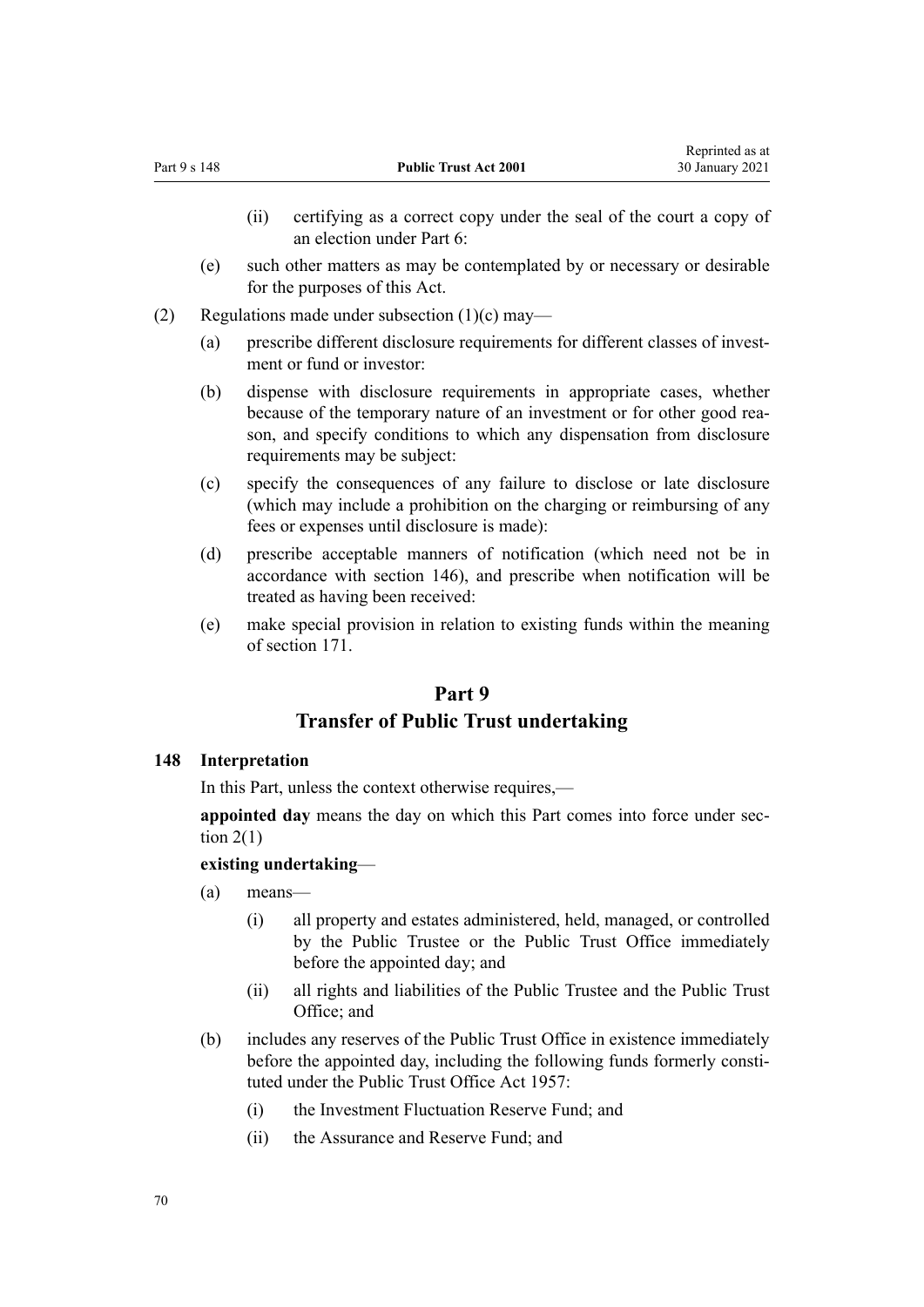- (iii) the General Legal Expenses Reserve Fund; but
- (c) does not include any amount to which [section 167](#page-75-0) applies

**fiduciary rights and liabilities** includes all rights, capacities, authorities, discretions, duties, and liabilities of the Public Trustee as a fiduciary

**liabilities** means liabilities, debts, charges, duties, and obligations (whether present or future, actual or contingent, or payable or to be observed or performed in New Zealand or elsewhere)

**Public Trust** means Public Trust established by [section 7](#page-11-0)

**Public Trust Office** means the Public Trust Office referred to in the Public Trust Office Act 1957 as that Act was in force immediately before the appointed day

**Public Trustee** means the Public Trustee constituted under the Public Trust Office Act 1957, as that Act was in force immediately before the appointed day

**transferred employee** means a person employed in the Public Trust Office immediately before the appointed day who becomes an employee of Public Trust on the appointed day.

#### **149 Vesting of existing undertaking**

On the appointed day the existing undertaking vests in Public Trust.

#### **150 Transfer of fiduciary rights and liabilities**

Except as expressly provided by this Act, on and from the appointed day the fiduciary rights and liabilities vest in Public Trust.

## **151 Dissolution of Public Trustee, Public Trust Office, and Investment Board**

- (1) On and from the appointed day, the Public Trustee, the Public Trust Office, and the Investment Board are dissolved.
- (2) For the purpose of this section, **Investment Board** means the Public Trust Office Investment Board constituted under section 14 of the Public Trust Office Act 1957.

#### **152 References in instruments**

- (1) A reference (express or implied) to the Public Trustee or the Public Trust Office in any enactment, or in any instrument, register, record, notice, security, document, or communication made, given, passed, or executed before or on the appointed day, must be read as a reference to Public Trust.
- (2) A reference (express or implied) to an officer of the Public Trust Office in any enactment, or in any instrument, register, record, notice, security, document, or communication made, given, passed, or executed before or on the appointed day must be read as a reference to—
	- (a) the corresponding employee of Public Trust; or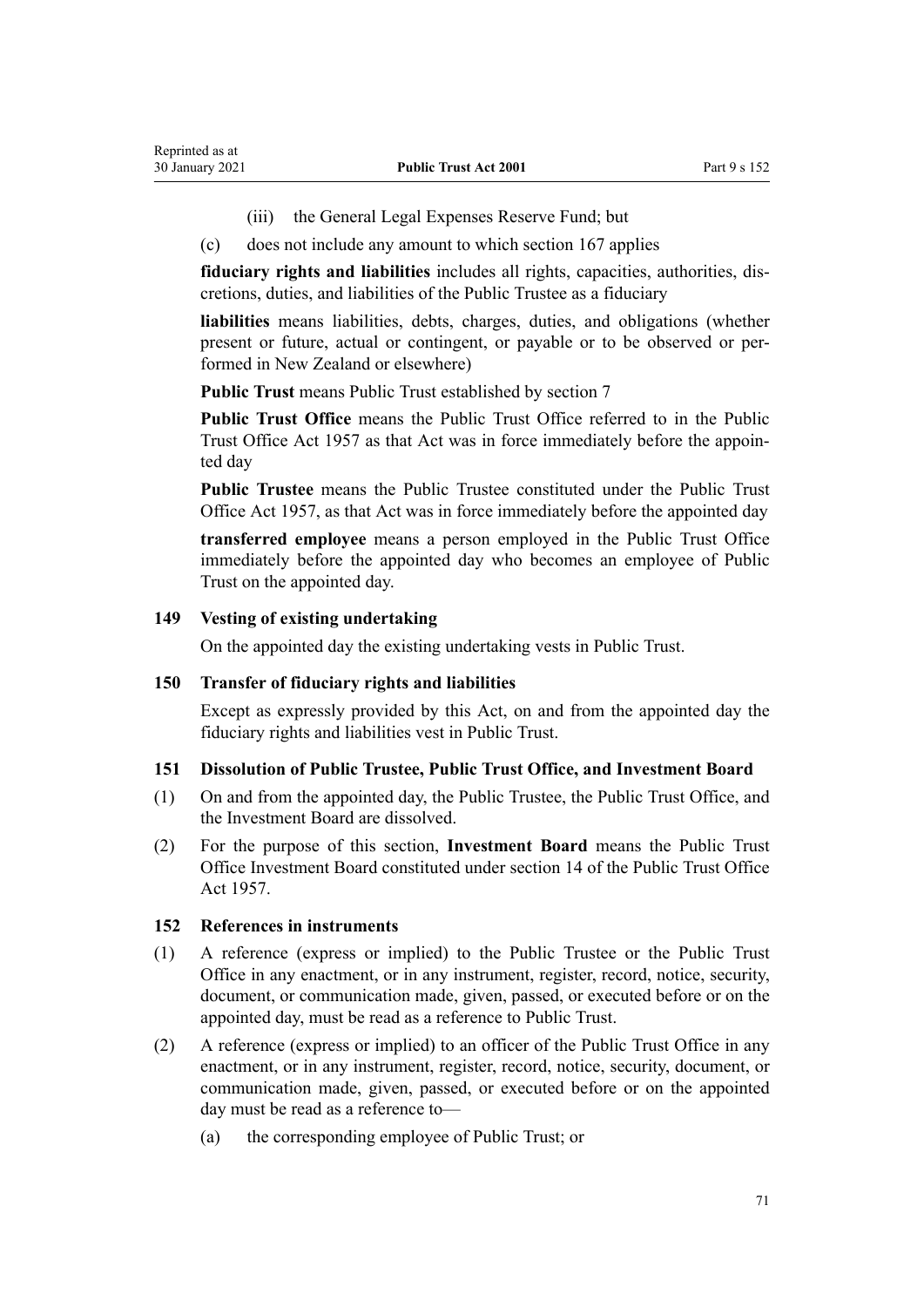- (b) if there is no corresponding employee, such other employee of Public Trust as it thinks fit.
- (3) This section is subject to [section 170](#page-75-0).

# **153 Status of contracts and other instruments**

- (1) Contracts, agreements, conveyances, deeds, leases, licences, and other instruments, undertakings, and notices (whether in writing or not), entered into by, made with, given to or by, or addressed to the Public Trustee or the Public Trust Office (whether alone or with another person) before the appointed day and having effect immediately before the appointed day (**contracts and other instruments**) are subject to subsection (2).
- (2) The contracts and other instruments are binding on, and enforceable by, against, or in favour of, Public Trust as if Public Trust and not the Public Trustee or the Public Trust Office had been the person by whom they were entered into, with whom they were made, or to or by whom they were given or addressed.

# **154 Status of existing securities**

- (1) A security held by the Public Trustee or the Public Trust Office as security for a debt or other liability to the Public Trustee or the Public Trust Office incurred before the appointed day—
	- (a) is available to Public Trust as security for the discharge of that debt or liability; and
	- (b) if the security extends to future or prospective debts or liabilities, is available as security for the discharge of debts or liabilities to Public Trust incurred on or after the appointed day.
- (2) Public Trust is entitled to the same rights and priorities, and is subject to the same liabilities, in relation to the security as the Public Trustee or the Public Trust Office would be if this Act had not been passed.

# **155 Continuation of proceedings**

- (1) An action, arbitration, proceeding, or cause of action that was pending or existing by, against, or in favour of the Public Trustee or the Public Trust Office, or to which the Public Trustee or the Public Trust Office was a party, before the appointed day may be continued and enforced by, against, or in favour of Public Trust.
- (2) It is not necessary to amend a pleading, writ, or other document to continue the action, arbitration, proceeding, or other cause of action.

# **156 Effect of Act**

Nothing effected or authorised by this Act—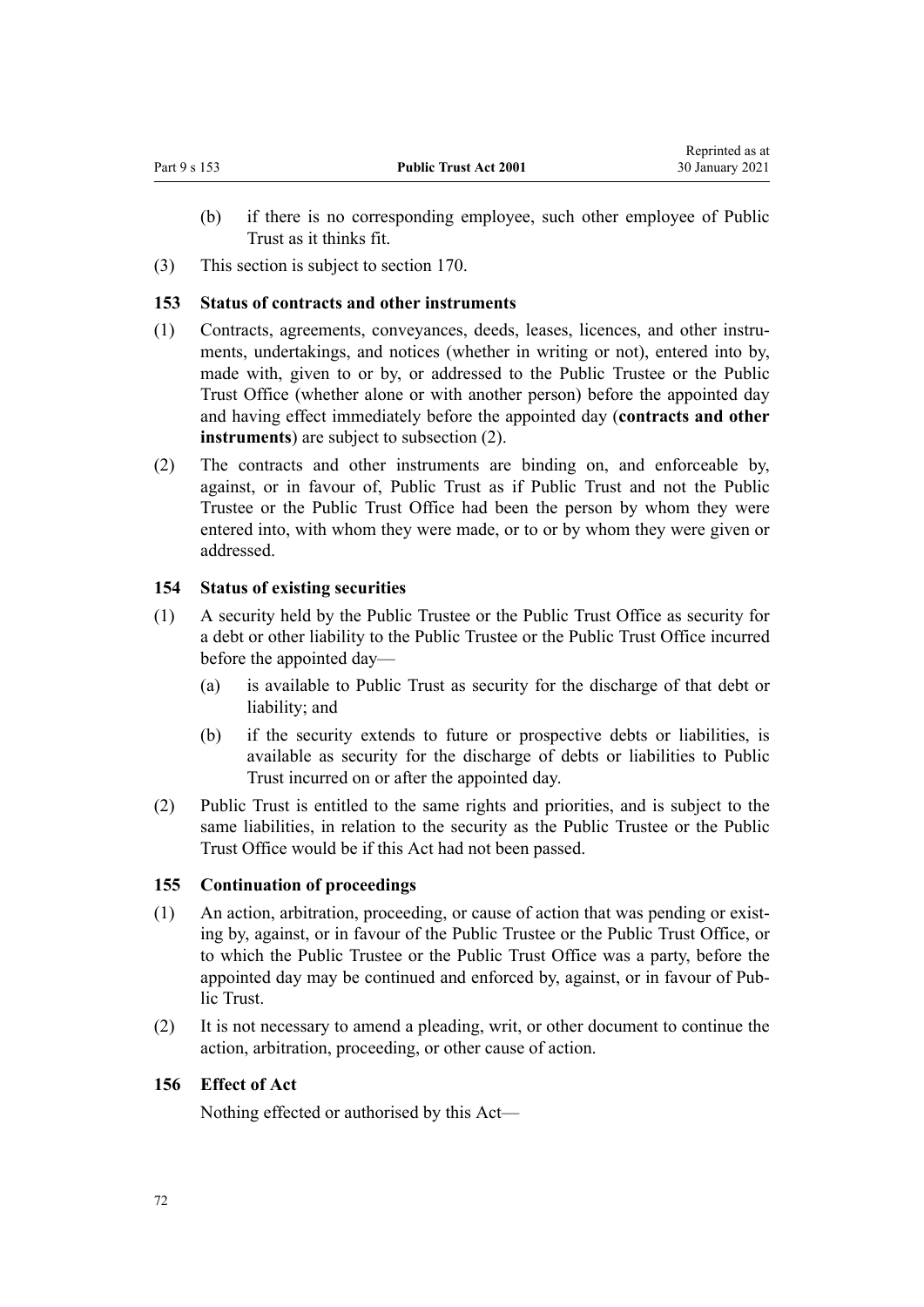| Reprinted as at |                              |              |
|-----------------|------------------------------|--------------|
| 30 January 2021 | <b>Public Trust Act 2001</b> | Part 9 s 159 |

- (a) places the Public Trustee, the Public Trust Office, Public Trust, or any other person in breach of contract or confidence, or makes any of them liable for a civil wrong; or
- (b) entitles a person to terminate or cancel a contract or arrangement, or to accelerate the performance of an obligation, or to impose a penalty or increased charge; or
- (c) places the Public Trustee, the Public Trust Office, Public Trust, or any other person in breach of an enactment, a rule of law, or a provision of a contract that prohibits, restricts, or regulates the assignment or transfer of property or the disclosure of information; or
- (d) releases a surety from an obligation; or
- (e) invalidates or discharges a contract or surety.

### **157 Books and documents to remain evidence**

- (1) A document, matter, or thing that would have been admissible in evidence for or against the Public Trustee or the Public Trust Office is, on and after the appointed day, admissible in evidence for or against Public Trust.
- (2) For the purpose of this section, **document** has the meaning given to it by [sec](http://legislation.govt.nz/pdflink.aspx?id=DLM35698)[tion 2\(1\)](http://legislation.govt.nz/pdflink.aspx?id=DLM35698) of the Evidence Amendment Act (No 2) 1980.

### **158 Registers**

- (1) A Registrar of Deeds, Registrar General of Land, or any other person charged with keeping books or registers is not required to change the name of the Public Trustee or the Public Trust Office to Public Trust in the books or registers, or in a document, solely because of the provisions of this Act.
- (2) If Public Trust presents an instrument referred to in subsection (3) to a Registrar or other person, the presentation of that instrument by Public Trust is, in the absence of proof to the contrary, sufficient evidence that the property is vested in Public Trust.
- (3) For the purposes of this section, the instrument need not be an instrument of transfer, but must—
	- (a) be executed or purport to be executed by Public Trust; and
	- (b) relate to a property held by the Public Trustee or the Public Trust Office immediately before the appointed day; and
	- (c) be accompanied by a certificate by Public Trust that the property became vested in Public Trust by virtue of the provisions of this Act.

### **159 Liability of employees and agents**

(1) A person who, at any time before the appointed day, held office as the Public Trustee, or who was an officer, employee, agent, or representative of the Public Trust Office, is not personally liable in respect of an act or thing done or omitted to be done by him or her before the appointed day in the exercise or bona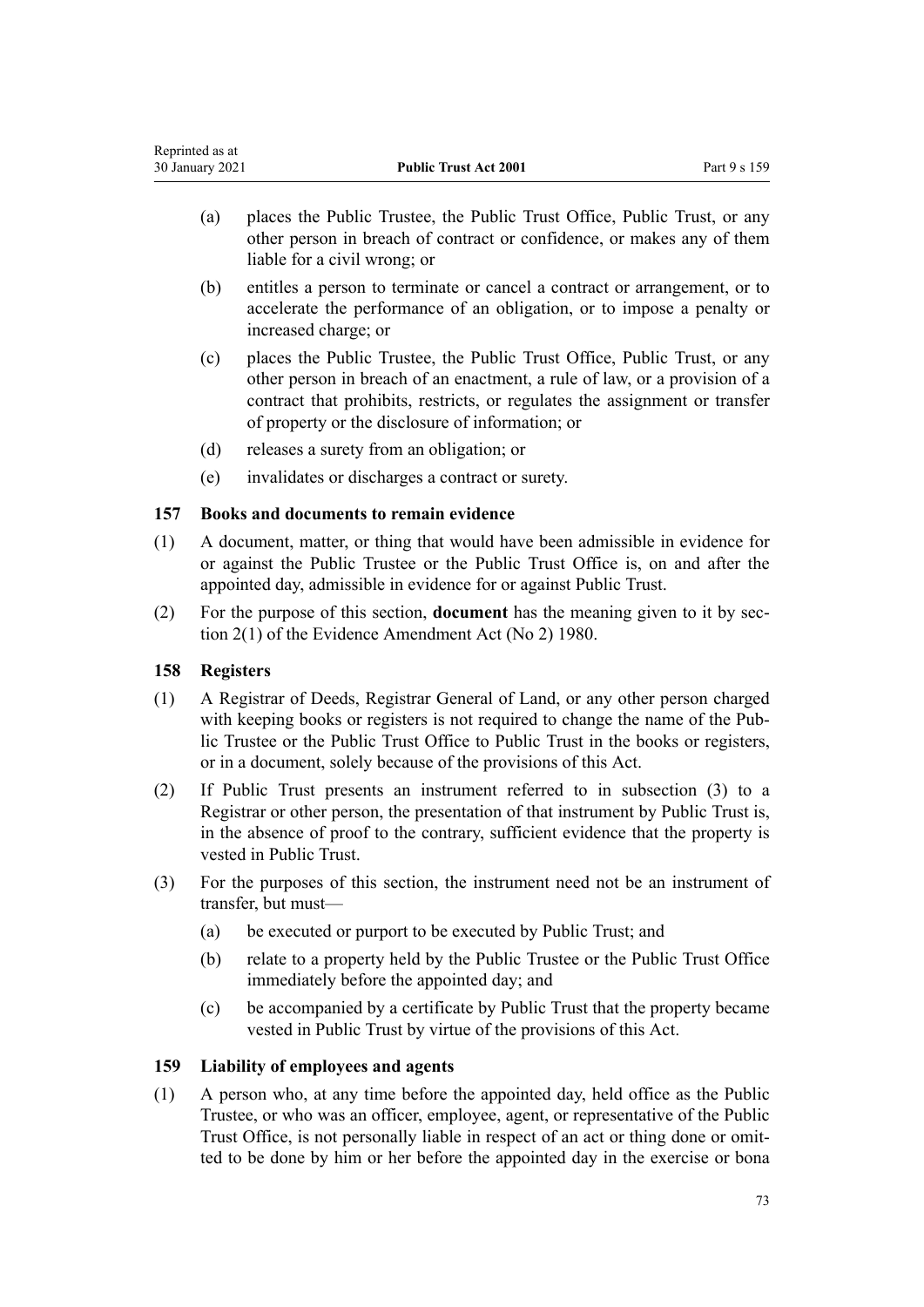fide purported exercise of an authority conferred by or under the Public Trust Office Act 1957 or any other enactment.

- (2) This section applies only—
	- (a) in the absence of actual fraud; and
	- (b) if the act or omission does not amount to an offence.

# *Transfer of employees*

### **160 Transfer of existing employees**

On the appointed day, each employee of the Public Trust Office (excluding the Public Trustee) becomes an employee of Public Trust.

### **161 Terms and conditions of employment of transferred employees**

- (1) The employment of a transferred employee must be on terms and conditions no less favourable to the transferred employee than those applying to the employee immediately before the appointed day.
- $(2)$  Subsection  $(1)$ 
	- (a) continues to apply to the terms and conditions of employment of a transferred employee until those terms and conditions are varied by agreement between the transferred employee and Public Trust; and
	- (b) does not apply to a transferred employee who receives any subsequent appointment with Public Trust.

### **162 Continuity of employment**

For the purposes of every enactment, law, determination, contract, and agreement relating to a transferred employee (including the deed dated 31 March 1993 establishing the Public Trust Office Superannuation Fund),—

- (a) the contract of employment of that employee that applied immediately before the transfer in respect of that person's employment in the Public Trust Office is deemed to have been unbroken; and
- (b) the employee's period of service with the Public Trust Office, and every other period of service that is recognised by the Public Trust Office as continuous service, is deemed to have been a period of service with Public Trust.

### **163 No compensation for technical redundancy**

A transferred employee is not entitled to receive any payment or any other benefit solely on the ground that—

- (a) the position held by the employee in the Public Trust Office has ceased to exist; or
- (b) the employee has ceased, as a result of the transfer to Public Trust, to be an employee of the Public Trust Office.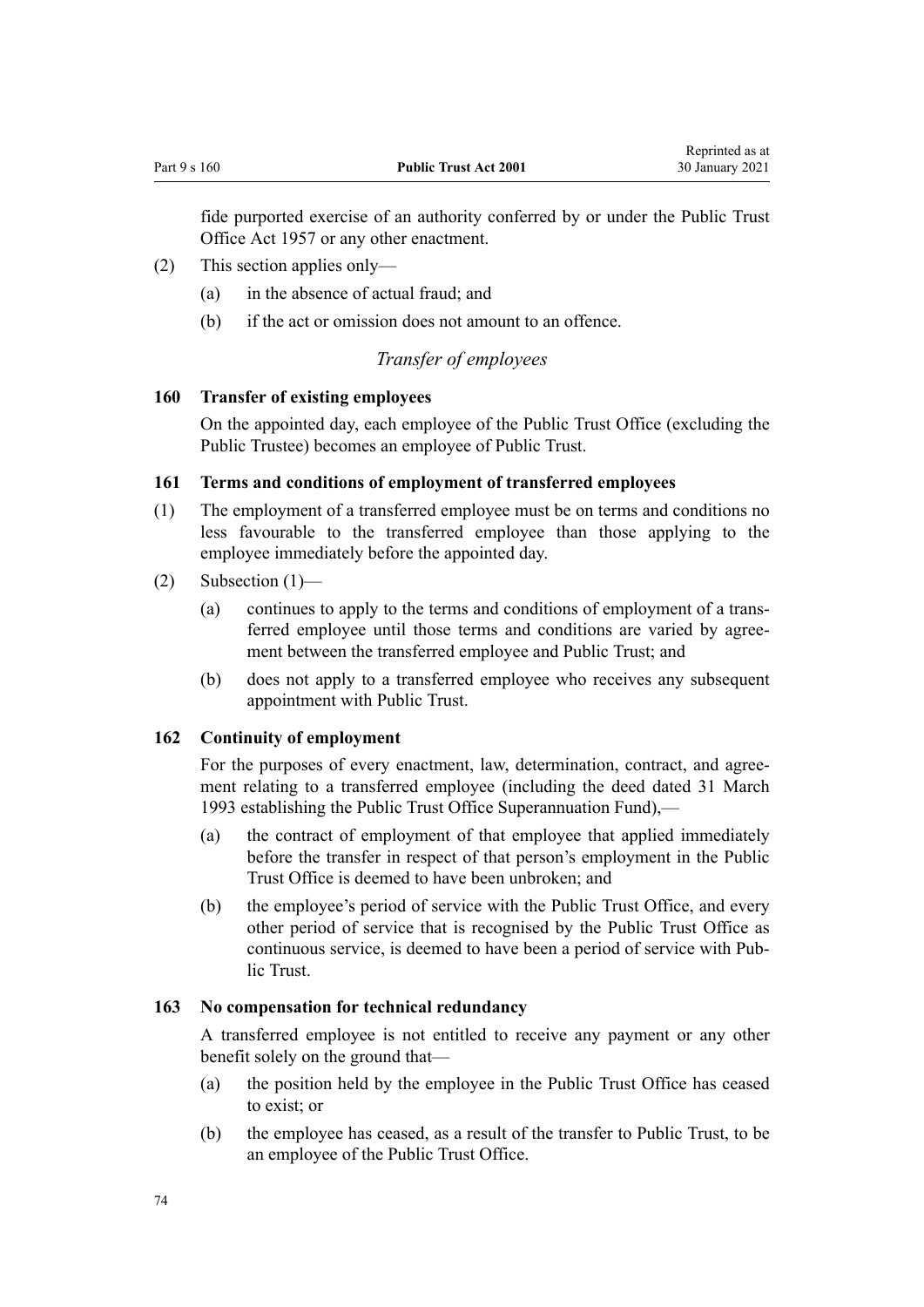### **164 Contributors to Government Superannuation Fund**

- (1) A transferred employee who, immediately before the appointed day, was a contributor to the Government Superannuation Fund under Part 2 or Part 2A of the Government Superannuation Act 1956 is, for the purposes of that Act, to be treated as if he or she were employed in the Government service so long as that person continues to be an employee of Public Trust.
- (2) The [Government Superannuation Fund Act 1956](http://legislation.govt.nz/pdflink.aspx?id=DLM446000) applies to the transferred employee in all respects as if that employee's service as an employee with Public Trust were Government service.
- (3) A transferred employee who ceases to be a contributor to the Government Superannuation Fund is not subsequently entitled to again become a contributor.
- (4) For the purposes of applying the [Government Superannuation Fund Act 1956](http://legislation.govt.nz/pdflink.aspx?id=DLM446000) in accordance with subsection (2), **controlling authority**, in relation to that employee, means Public Trust.
- (5) In this section, **employee** includes the Public Trustee.

*Application of Income Tax Act 1994*

### **165 Application of Income Tax Act 1994**

- (1) For the purposes of the Income Tax Act 1994,—
	- (a) Public Trust is to be regarded as the same person as the Public Trustee—
		- (i) when determining the adjusted tax value of depreciable assets, and in calculating disposal gains and losses in respect of depreciable assets; and
		- (ii) in relation to the treatment of accrual expenditure in respect of which there is an unexpired portion within the meaning of section EF 1 of the Income Tax Act 1994; and
	- (b) the vesting of financial arrangements under [section 149](#page-70-0) of this Act is to be treated as a sale of those arrangements.
- (2) Nothing in subsection (1) applies in respect of the depreciable assets, accrual expenditure, or financial arrangements of any estate.

# *Application of Securities Act 1978*

### *[Repealed]*

Heading: repealed, on 1 December 2014, by [section 150](http://legislation.govt.nz/pdflink.aspx?id=DLM5561603) of the Financial Markets (Repeals and Amendments) Act 2013 (2013 No 70).

### **166 Application of Securities Act 1978**

### *[Repealed]*

Section 166: repealed, on 1 December 2014, by [section 150](http://legislation.govt.nz/pdflink.aspx?id=DLM5561603) of the Financial Markets (Repeals and Amendments) Act 2013 (2013 No 70).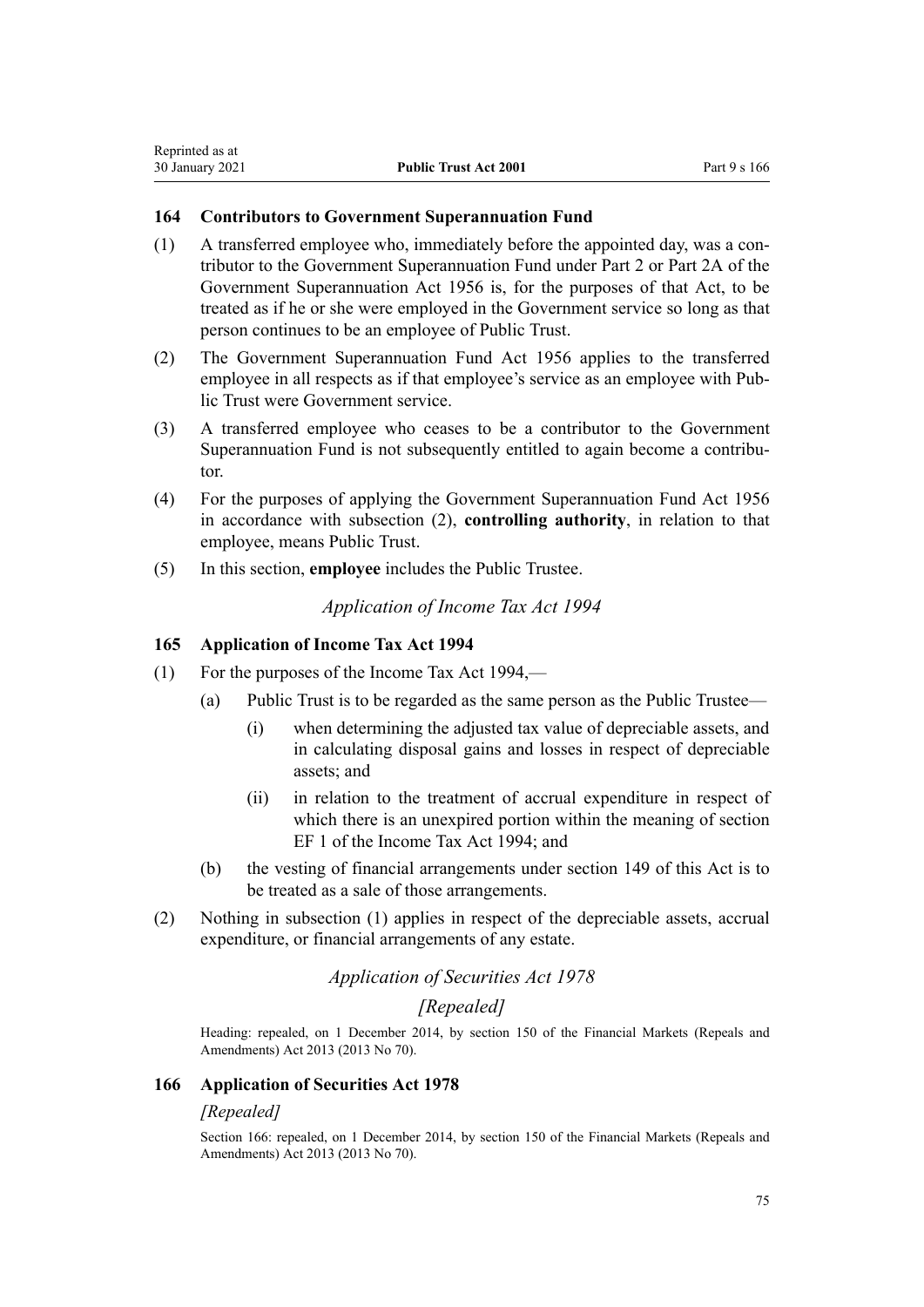### *Amount of reserves to be paid to the Crown*

#### <span id="page-75-0"></span>**167 Amount of reserves to be paid to the Crown before appointed day**

- (1) The Minister of Finance may, with the agreement of the Minister, determine the amount of any reserves of the Public Trust Office that the Public Trustee must pay into a Crown Bank Account, and must notify that determination in the *Gazette* as soon as practicable.
- (2) The Public Trustee must pay that amount into a Crown Bank Account on the working day immediately preceding the appointed day.
- (3) A payment made under this section is the absolute property of the Crown.
- (4) This section prevails over section 23 of the Public Trust Office Act 1957.

Section 167(1): amended, on 25 January 2005, pursuant to [section 65R\(3\)](http://legislation.govt.nz/pdflink.aspx?id=DLM162942) of the Public Finance Act 1989 (1989 No 44).

Section 167(2): amended, on 25 January 2005, pursuant to [section 65R\(3\)](http://legislation.govt.nz/pdflink.aspx?id=DLM162942) of the Public Finance Act 1989 (1989 No 44).

# **Part 10**

# **Repeals, amendments, and transitional provisions**

### **168 Repeals**

- (1) The Public Trust Office Act 1957 (1957 No 36) is repealed.
- (2) The Enemy Property Act 1951 (1951 No 48) is also repealed.

### **169 Revocations**

- (1) The following regulations and order are revoked:
	- (a) Enemy Property Regulations 1954 (SR 1954/32):
	- (b) Public Trust Office Regulations 1958 (SR 1958/66):
	- (c) Public Trust Office (Investments) Order 1969 (SR 1969/122).
- (2) Despite subsection (1)(b), regulations 4 and 8 and Schedule 1 of the Public Trust Office Regulations 1958 continue to have effect, until revoked by regulations made under this Act, as if—
	- (a) references in those provisions to the Public Trustee, the Public Trust Office, and the Public Trust Investment Board were references to Public Trust; and
	- (b) references to provisions of the Public Trust Act 1957 were references to the equivalent provisions of this Act.

#### **170 Amendments to other enactments**

(1) The Acts specified in [Schedule 2](#page-79-0) are amended in the manner indicated in that schedule.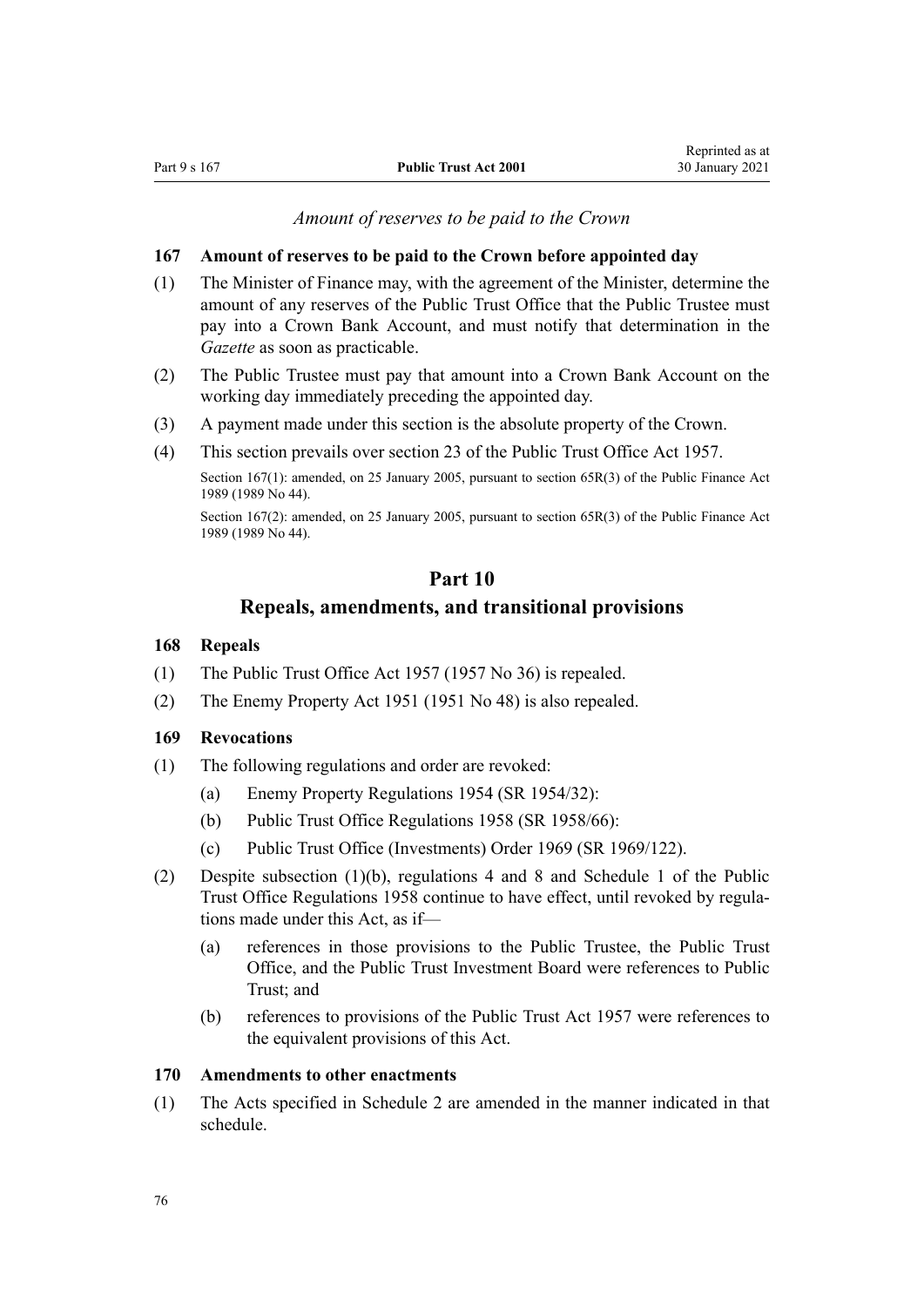- (2) The local Acts specified in [Schedule 3](#page-84-0) are amended in the manner indicated in that schedule.
- (3) The private Acts specified in [Schedule 4](#page-85-0) are amended in the manner indicated in that schedule.
- (4) The regulations specified in [Schedule 5](#page-86-0) are amended in the manner indicated in that schedule.

# **171 Transitional provision in relation to existing investments in group investment funds**

- (1) This section applies in respect of funds (**existing funds**) invested in a group investment fund before the date on which regulations prescribing initial disclosure requirements for funds invested in a group investment fund (the **disclosure regulations**) come into force.
- (2) Nothing in [section 70](#page-30-0) prevents any reimbursement of expenses in respect of existing funds before initial disclosure has been made, except to the extent otherwise provided in the disclosure regulations.
- (3) Public Trust may not, however, charge, demand, receive, or retain any management fees under [section 71](#page-30-0) in respect of any existing funds until it has made initial disclosure of the fees in accordance with the disclosure regulations, except in circumstances where—
	- (a) [section 71\(2\)\(b\)](#page-30-0) applies (investment statement under the [Securities Act](http://legislation.govt.nz/pdflink.aspx?id=DLM25999) [1978](http://legislation.govt.nz/pdflink.aspx?id=DLM25999)); or
	- (b) the disclosure regulations dispense with the requirement for initial disclosure of management fees.
- (4) The making of initial disclosure in respect of any existing funds does not authorise the charging of a management fee in relation to services rendered in respect of those existing funds during any period prior to the date of the initial disclosure, except as otherwise provided in the disclosure regulations.

# **172 Financial statement and report on operations for period commencing 1 July 2001**

- (1) As soon as possible after the day on which this Act comes into force under [section 2\(1\)](#page-6-0), Public Trust must prepare a balance sheet, profit and loss account, and profit and loss appropriation account relating to the operations of the Public Trust Office for the period commencing on 1 July 2001 and ending with the close of the day preceding that on which this Act comes into force (the **broken period**), as if—
	- (a) section 22 of the Public Trust Office Act 1957 were still in force; and
	- (b) Public Trust were the Public Trustee; and
	- (c) the broken period were a financial year.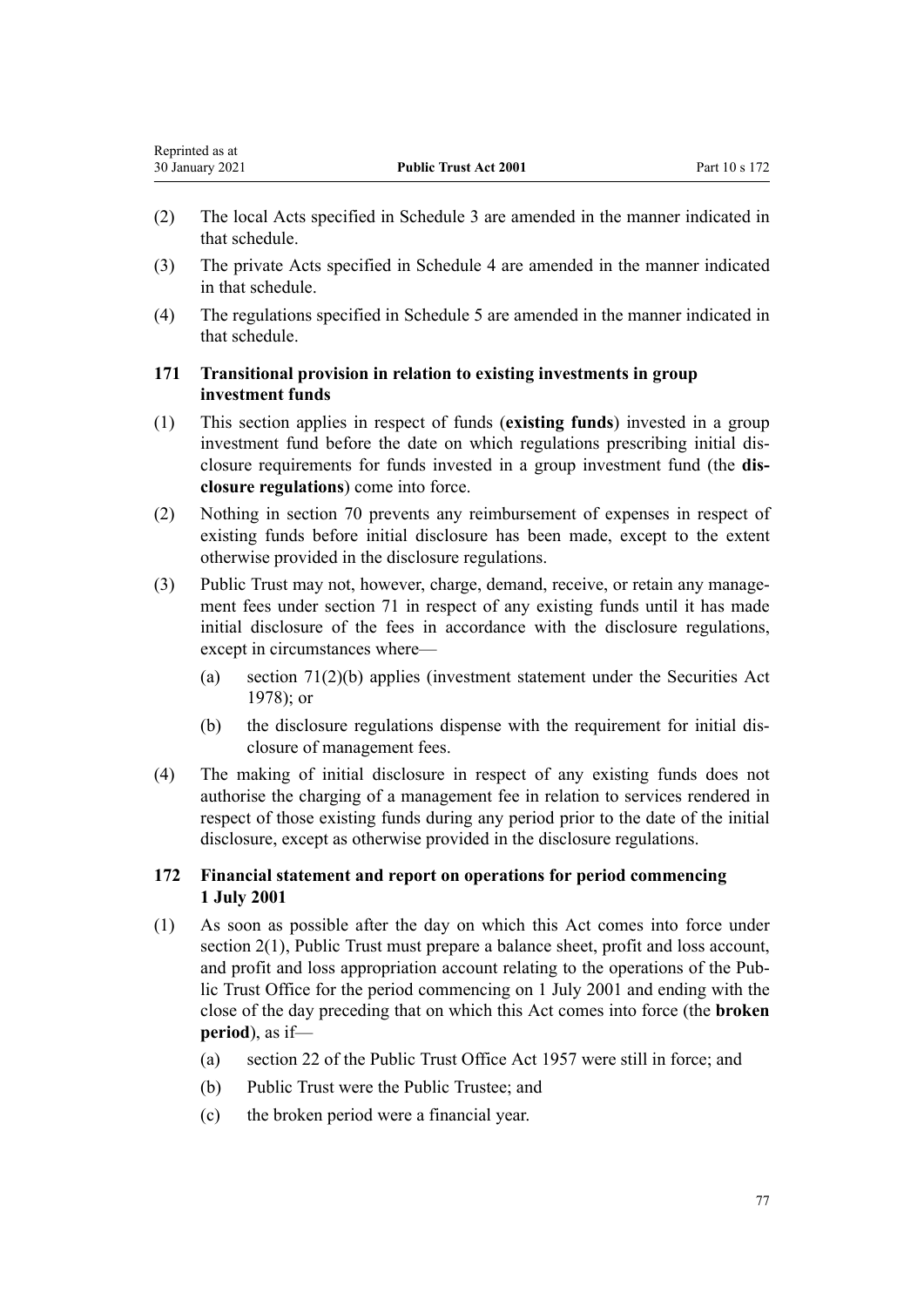| Part 10 s 172 |  | <b>Public Trust Act 2001</b>                                                                                                                                     | wephinted as at<br>30 January 2021 |
|---------------|--|------------------------------------------------------------------------------------------------------------------------------------------------------------------|------------------------------------|
| (2)           |  | The balance sheet and accounts referred to in subsection (1) must be provided<br>by Public Trust to the Controller and Auditor-General who, after auditing them, |                                    |

Reprinted as at

(3) As soon as possible after the day on which this Act comes into force under section  $2(1)$ , the Minister must cause to be prepared a report on the operations of the Public Trust Office during the broken period.

must transmit them and any report on them to the Minister.

(4) The Minister must, within 12 sitting days after receiving them, present to the House of Representatives copies of—

- (a) the audited balance sheet and accounts referred to in subsection (1), and any report on them by the Controller and Auditor-General; and
- (b) the report on the operations of the Public Trust Office referred to in subsection  $(3)$ .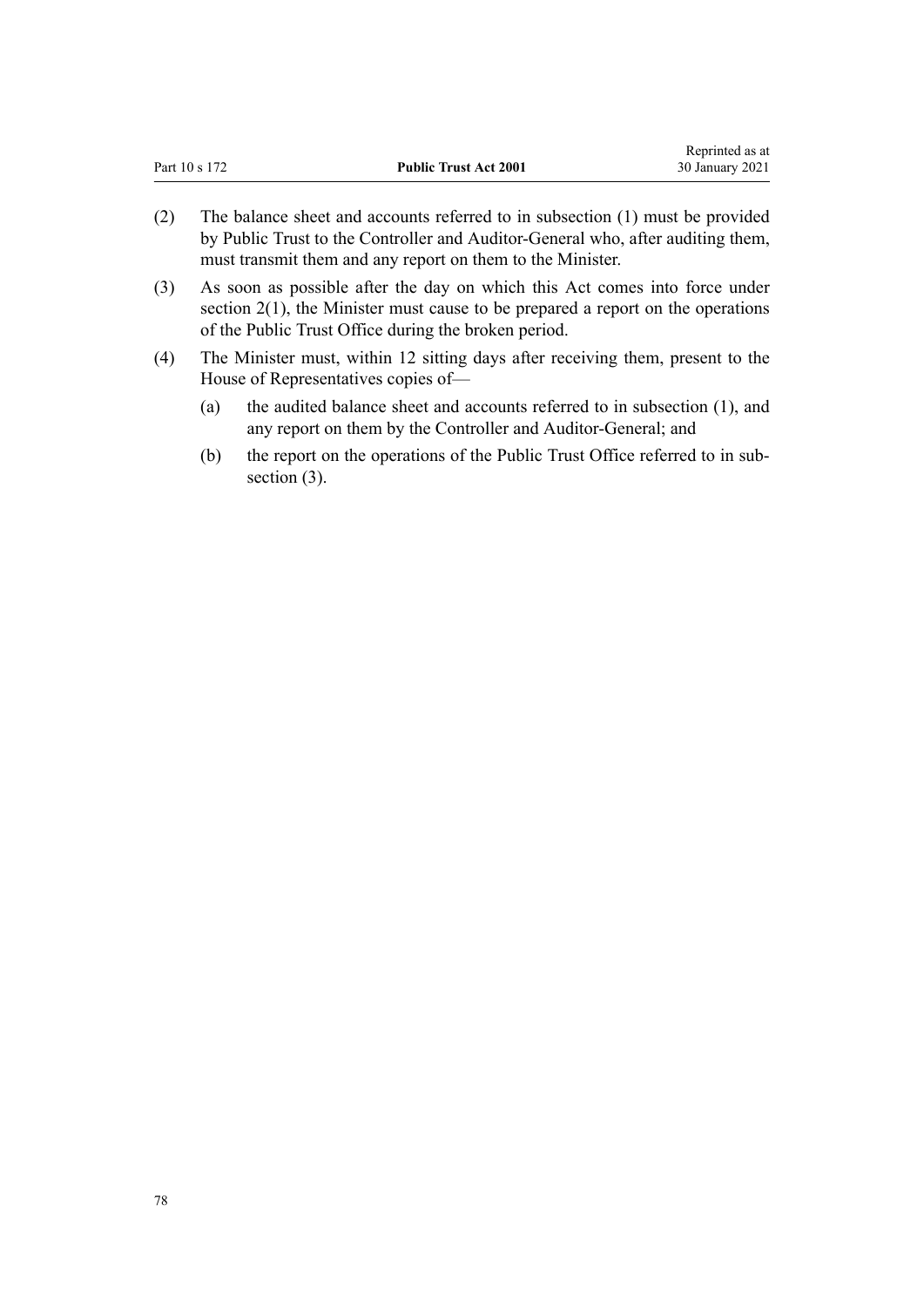# **Schedule 1 Provisions relating to board**

*[Repealed]*

[s 14\(2\)](#page-14-0)

Schedule 1: repealed, on 25 January 2005, by [section 200](http://legislation.govt.nz/pdflink.aspx?id=DLM331111) of the Crown Entities Act 2004 (2004 No 115).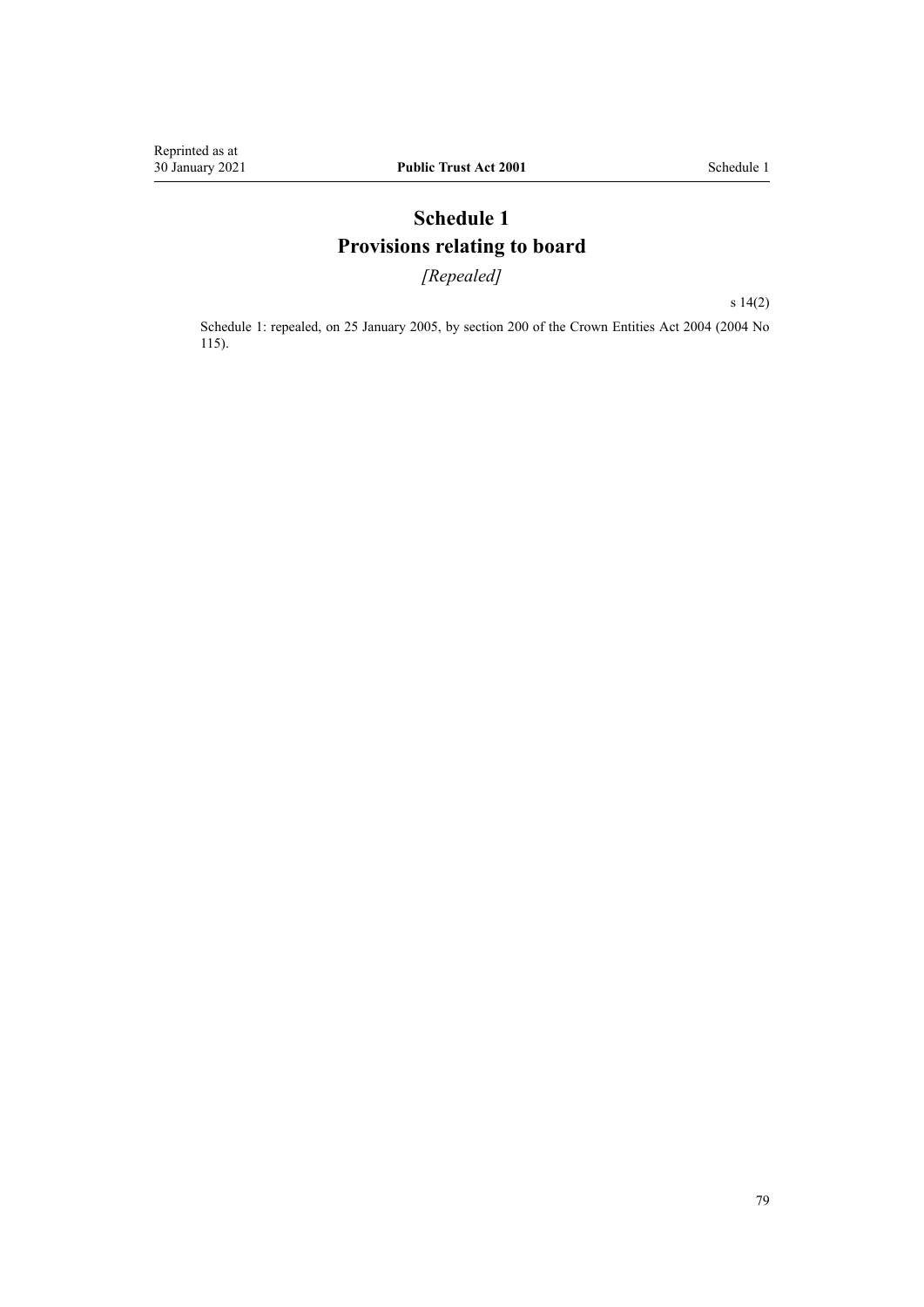# **Schedule 2 Amendments to other Acts**

[s 170\(1\)](#page-75-0)

<span id="page-79-0"></span>**Accident Insurance Act 1998 (1998 No 114)**

*Amendment(s) incorporated in the Act(s)*.

**Administration Act 1969 (1969 No 52)** *Amendment(s) incorporated in the [Act\(s\)](http://legislation.govt.nz/pdflink.aspx?id=DLM392629)*.

**Archives Act 1957 (1957 No 13)** *Amendment(s) incorporated in the Act(s)*.

**Charitable Trusts Act 1957 (1957 No 18)**

*Amendment(s) incorporated in the [Act\(s\)](http://legislation.govt.nz/pdflink.aspx?id=DLM308795)*.

**Child Support Act 1991 (1991 No 142)** *Amendment(s) incorporated in the [Act\(s\)](http://legislation.govt.nz/pdflink.aspx?id=DLM253150)*.

**Companies Act 1993 (1993 No 105)** *Amendment(s) incorporated in the [Act\(s\)](http://legislation.govt.nz/pdflink.aspx?id=DLM319569)*.

**Copyright Act 1994 (1994 No 143)** *Amendment(s) incorporated in the [Act\(s\)](http://legislation.govt.nz/pdflink.aspx?id=DLM345633)*.

**Crown Minerals Act 1991 (1991 No 70)** *Amendment(s) incorporated in the [Act\(s\)](http://legislation.govt.nz/pdflink.aspx?id=DLM242535)*.

**Crown Proceedings Act 1950 (1950 No 54)** *Amendment(s) incorporated in the [Act\(s\)](http://legislation.govt.nz/pdflink.aspx?id=DLM261466)*.

**Deaths by Accidents Compensation Act 1952 (1952 No 35)** *Amendment(s) incorporated in the [Act\(s\)](http://legislation.govt.nz/pdflink.aspx?id=DLM265835)*.

**Defence Act 1990 (1990 No 28)** *Amendment(s) incorporated in the [Act\(s\)](http://legislation.govt.nz/pdflink.aspx?id=DLM204972)*.

**Education Act 1989 (1989 No 80)** *Amendment(s) incorporated in the [Act\(s\)](http://legislation.govt.nz/pdflink.aspx?id=DLM175958)*.

**Evidence Amendment Act 1952 (1952 No 50)** *Amendment(s) incorporated in the [Act\(s\)](http://legislation.govt.nz/pdflink.aspx?id=DLM267013)*.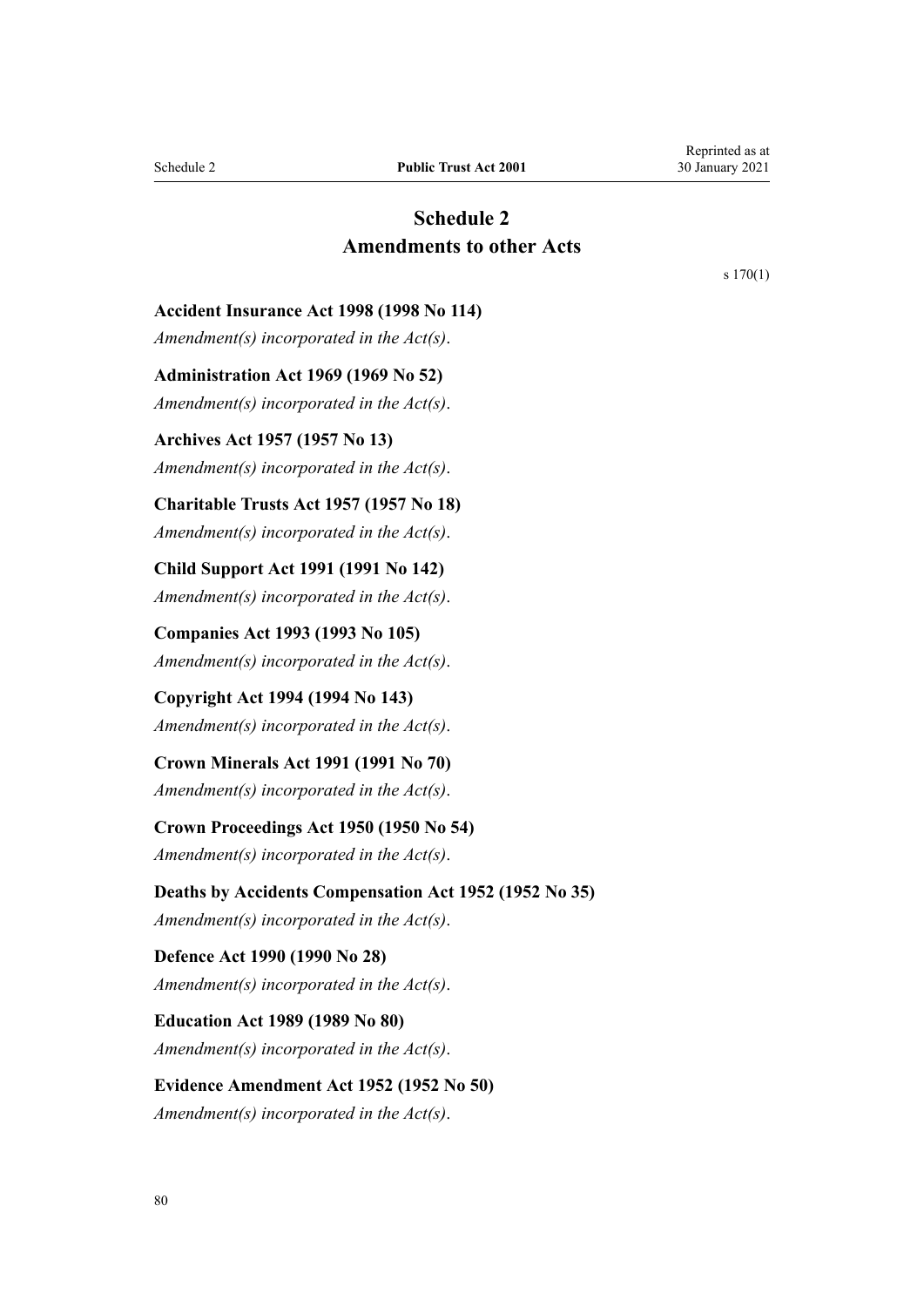**Family Proceedings Act 1980 (1980 No 94)**

*Amendment(s) incorporated in the [Act\(s\)](http://legislation.govt.nz/pdflink.aspx?id=DLM39722)*.

**Finance Act 1961 (1961 No 120)** *Amendment(s) incorporated in the [Act\(s\)](http://legislation.govt.nz/pdflink.aspx?id=DLM337555)*.

**Finance Act 1962 (1962 No 131)** *Amendment(s) incorporated in the [Act\(s\)](http://legislation.govt.nz/pdflink.aspx?id=DLM341025)*.

**Finance Act 1968 (1968 No 54)** *Amendment(s) incorporated in the [Act\(s\)](http://legislation.govt.nz/pdflink.aspx?id=DLM388264)*.

**Finance Act (No 2) 1940 (1940 No 19)** *Amendment(s) incorporated in the [Act\(s\)](http://legislation.govt.nz/pdflink.aspx?id=DLM230142)*.

**Fire Service Act 1975 (1975 No 42)** *Amendment(s) incorporated in the [Act\(s\)](http://legislation.govt.nz/pdflink.aspx?id=DLM432647)*.

**Friendly Societies and Credit Unions Act 1982 (1982 No 118)** *Amendment(s) incorporated in the [Act\(s\)](http://legislation.govt.nz/pdflink.aspx?id=DLM59731)*.

**Goods and Services Tax Act 1985 (1985 No 141)** *Amendment(s) incorporated in the [Act\(s\)](http://legislation.govt.nz/pdflink.aspx?id=DLM81034)*.

**Government Superannuation Fund Act 1956 (1956 No 47)** *Amendment(s) incorporated in the [Act\(s\)](http://legislation.govt.nz/pdflink.aspx?id=DLM446000)*.

**Health and Disability Commissioner Act 1994 (1994 No 88)** *Amendment(s) incorporated in the [Act\(s\)](http://legislation.govt.nz/pdflink.aspx?id=DLM333583)*.

**Health Reforms (Transitional Provisions) Act 1993 (1993 No 23)** *Amendment(s) incorporated in the Act(s)*.

**Howard Estate Act 1978 (1978 No 74)** *Amendment(s) incorporated in the [Act\(s\)](http://legislation.govt.nz/pdflink.aspx?id=DLM24092)*.

**Human Rights Act 1993 (1993 No 82)** *Amendment(s) incorporated in the [Act\(s\)](http://legislation.govt.nz/pdflink.aspx?id=DLM304211)*.

**Income Tax Act 1994 (1994 No 164)** *Amendment(s) incorporated in the [Act\(s\)](http://legislation.govt.nz/pdflink.aspx?id=DLM1184504)*.

**Insolvency Act 1967 (1967 No 54)** *Amendment(s) incorporated in the [Act\(s\)](http://legislation.govt.nz/pdflink.aspx?id=DLM382333)*.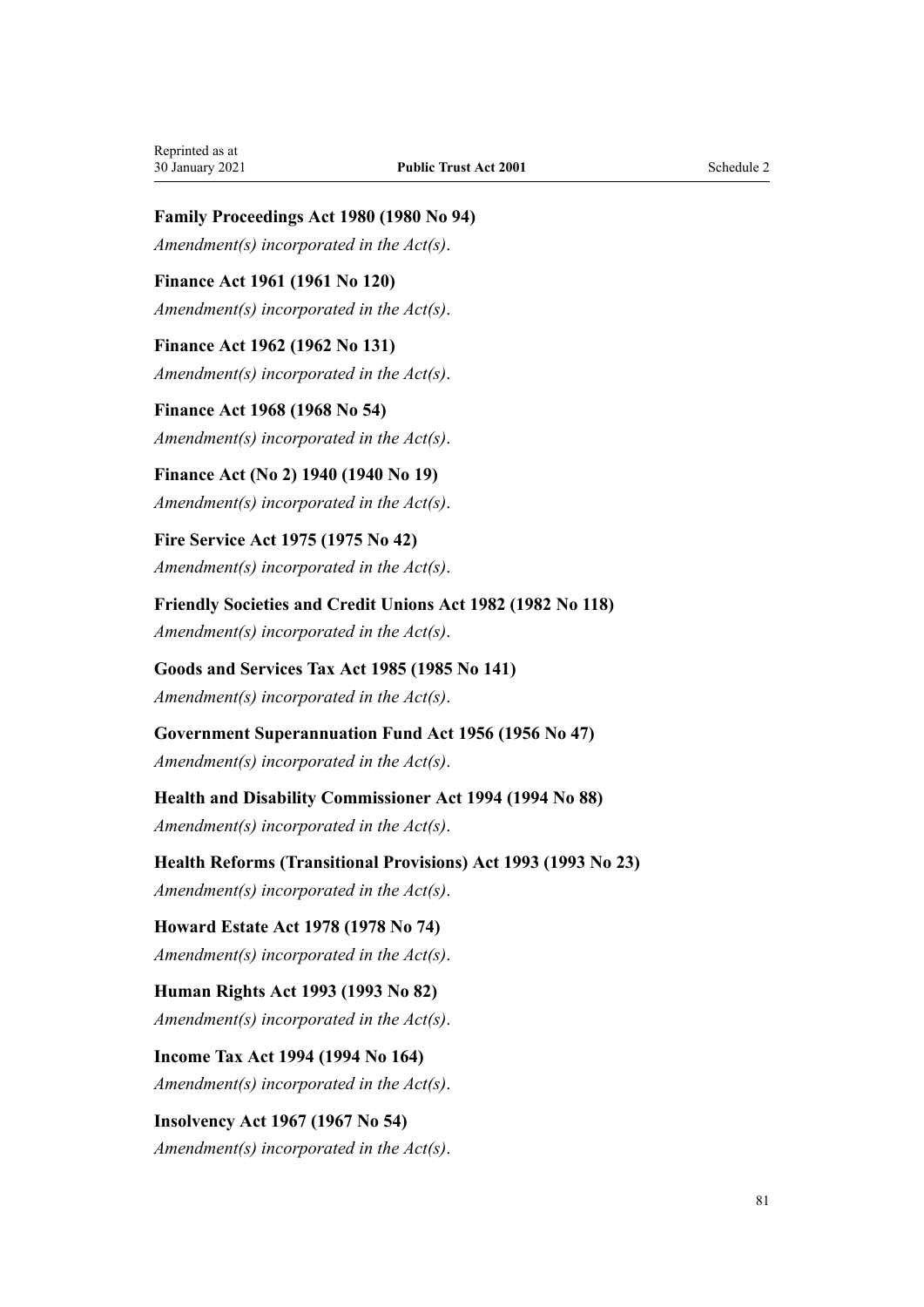## **Insurance Companies' Deposits Act 1953 (1953 No 50)**

*Amendment(s) incorporated in the [Act\(s\)](http://legislation.govt.nz/pdflink.aspx?id=DLM278720)*.

#### **Kitchener Memorial Scholarship Trust Act 1941 (1941 No 20)**

*Amendment(s) incorporated in the [Act\(s\)](http://legislation.govt.nz/pdflink.aspx?id=DLM232891)*.

#### **Land Act 1948 (1948 No 64)**

*Amendment(s) incorporated in the [Act\(s\)](http://legislation.govt.nz/pdflink.aspx?id=DLM250585)*.

**Land Drainage Act 1908 (1908 No 96)** *Amendment(s) incorporated in the [Act\(s\)](http://legislation.govt.nz/pdflink.aspx?id=DLM160976)*.

**Land Transfer Act 1952 (1952 No 52)** *Amendment(s) incorporated in the [Act\(s\)](http://legislation.govt.nz/pdflink.aspx?id=DLM269031)*.

**Law Reform Act 1936 (1936 No 31)** *Amendment(s) incorporated in the [Act\(s\)](http://legislation.govt.nz/pdflink.aspx?id=DLM219549)*.

**Layout Designs Act 1994 (1994 No 116)** *Amendment(s) incorporated in the [Act\(s\)](http://legislation.govt.nz/pdflink.aspx?id=DLM341480)*.

**Life Insurance Act 1908 (1908 No 105)** *Amendment(s) incorporated in the [Act\(s\)](http://legislation.govt.nz/pdflink.aspx?id=DLM169542)*.

**Local Government Act 1974 (1974 No 66)** *Amendment(s) incorporated in the [Act\(s\)](http://legislation.govt.nz/pdflink.aspx?id=DLM415531)*.

**Maori Affairs Restructuring Act 1989 (1989 No 68)** *Amendment(s) incorporated in the [Act\(s\)](http://legislation.govt.nz/pdflink.aspx?id=DLM169979)*.

**Maori Housing Act 1935 (1935 No 34)** *Amendment(s) incorporated in the [Act\(s\)](http://legislation.govt.nz/pdflink.aspx?id=DLM219026)*.

**Maori Trustee Act 1953 (1953 No 95)** *Amendment(s) incorporated in the [Act\(s\)](http://legislation.govt.nz/pdflink.aspx?id=DLM282037)*.

**Minors' Contracts Act 1969 (1969 No 41)** *Amendment(s) incorporated in the [Act\(s\)](http://legislation.govt.nz/pdflink.aspx?id=DLM392349)*.

**Mutual Insurance Act 1955 (1955 No 23)** *Amendment(s) incorporated in the [Act\(s\)](http://legislation.govt.nz/pdflink.aspx?id=DLM288723)*.

**Niue Act 1966 (1966 No 38)** *Amendment(s) incorporated in the [Act\(s\)](http://legislation.govt.nz/pdflink.aspx?id=DLM374780)*.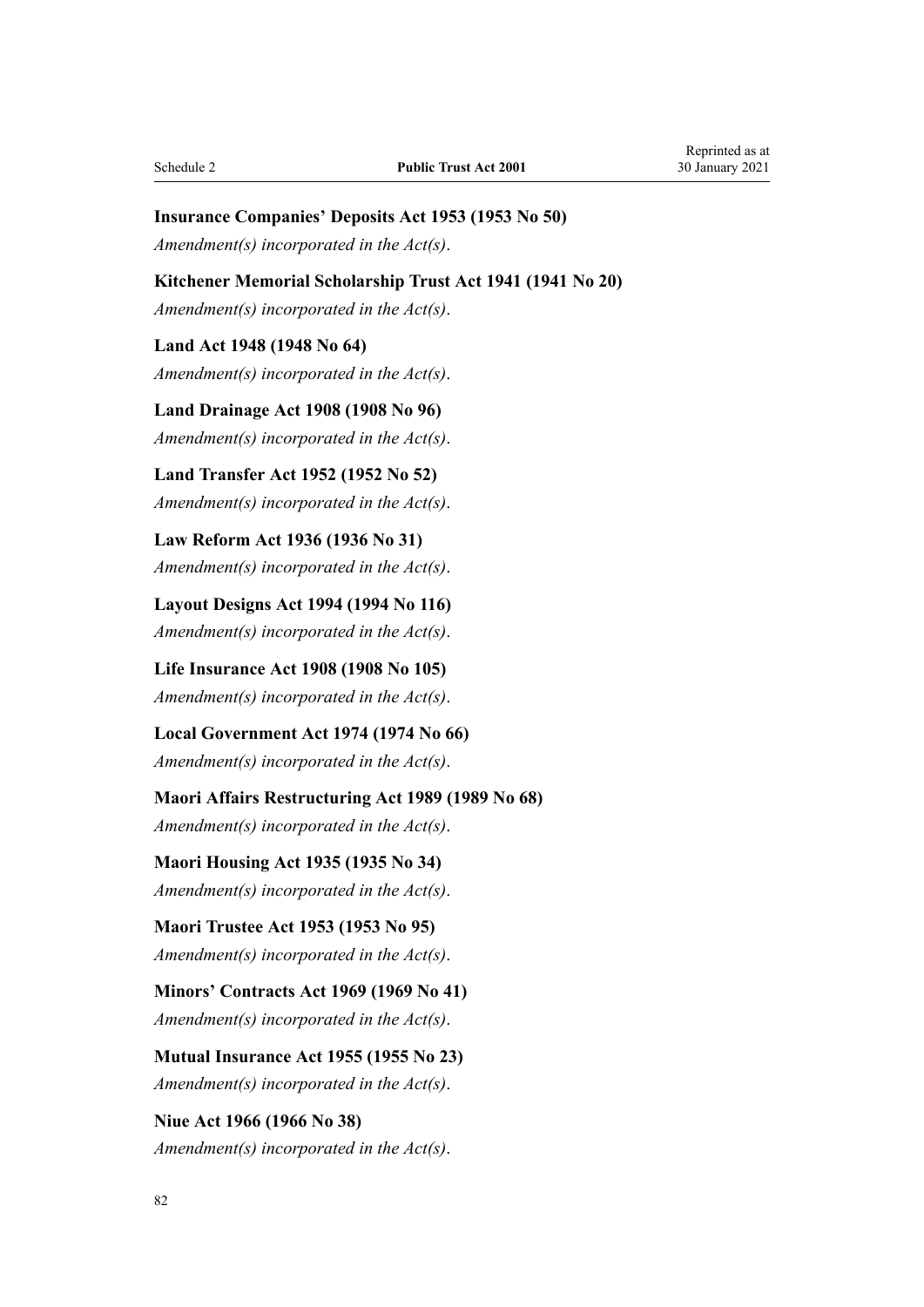# **Oaths and Declarations Act 1957 (1957 No 88)**

*Amendment(s) incorporated in the [Act\(s\)](http://legislation.govt.nz/pdflink.aspx?id=DLM314552)*.

# **Official Information Act 1982 (1982 No 156)**

*Amendment(s) incorporated in the [Act\(s\)](http://legislation.govt.nz/pdflink.aspx?id=DLM64784)*.

### **Ombudsmen Act 1975 (1975 No 9)**

*Amendment(s) incorporated in the [Act\(s\)](http://legislation.govt.nz/pdflink.aspx?id=DLM430983)*.

**Pacific Islands Polynesian Education Foundation Act 1972 (1972 No 138)**

*Amendment(s) incorporated in the [Act\(s\)](http://legislation.govt.nz/pdflink.aspx?id=DLM409224)*.

**Privacy Act 1993 (1993 No 28)** *Amendment(s) incorporated in the [Act\(s\)](http://legislation.govt.nz/pdflink.aspx?id=DLM296638)*.

**Property Law Act 1952 (1952 No 51)** *Amendment(s) incorporated in the [Act\(s\)](http://legislation.govt.nz/pdflink.aspx?id=DLM267064)*.

**Protection of Personal and Property Rights Act 1988 (1988 No 4)** *Amendment(s) incorporated in the [Act\(s\)](http://legislation.govt.nz/pdflink.aspx?id=DLM126527)*.

**Public Finance Act 1989 (1989 No 44)** *Amendment(s) incorporated in the [Act\(s\)](http://legislation.govt.nz/pdflink.aspx?id=DLM160808)*.

**Public Works Act 1981 (1981 No 35)** *Amendment(s) incorporated in the [Act\(s\)](http://legislation.govt.nz/pdflink.aspx?id=DLM45426)*.

**Rating Powers Act 1988 (1988 No 97)** *Amendment(s) incorporated in the Act(s)*.

**Reserves and Other Lands Disposal Act 1940 (1940 No 13)**

*Amendment(s) incorporated in the [Act\(s\)](http://legislation.govt.nz/pdflink.aspx?id=DLM228846)*.

## **River Boards Act 1908 (1908 No 165)**

*Amendment(s) incorporated in the [Act\(s\)](http://legislation.govt.nz/pdflink.aspx?id=DLM172771)*.

**Seamen's Union Funds Act 1971 (1971 No 71)** *Amendment(s) incorporated in the [Act\(s\)](http://legislation.govt.nz/pdflink.aspx?id=DLM405044)*.

**Secondhand Dealers Act 1963 (1963 No 10)** *Amendment(s) incorporated in the [Act\(s\)](http://legislation.govt.nz/pdflink.aspx?id=DLM405044)*.

**Securities Act 1978 (1978 No 103)** *Amendment(s) incorporated in the [Act\(s\)](http://legislation.govt.nz/pdflink.aspx?id=DLM25999)*.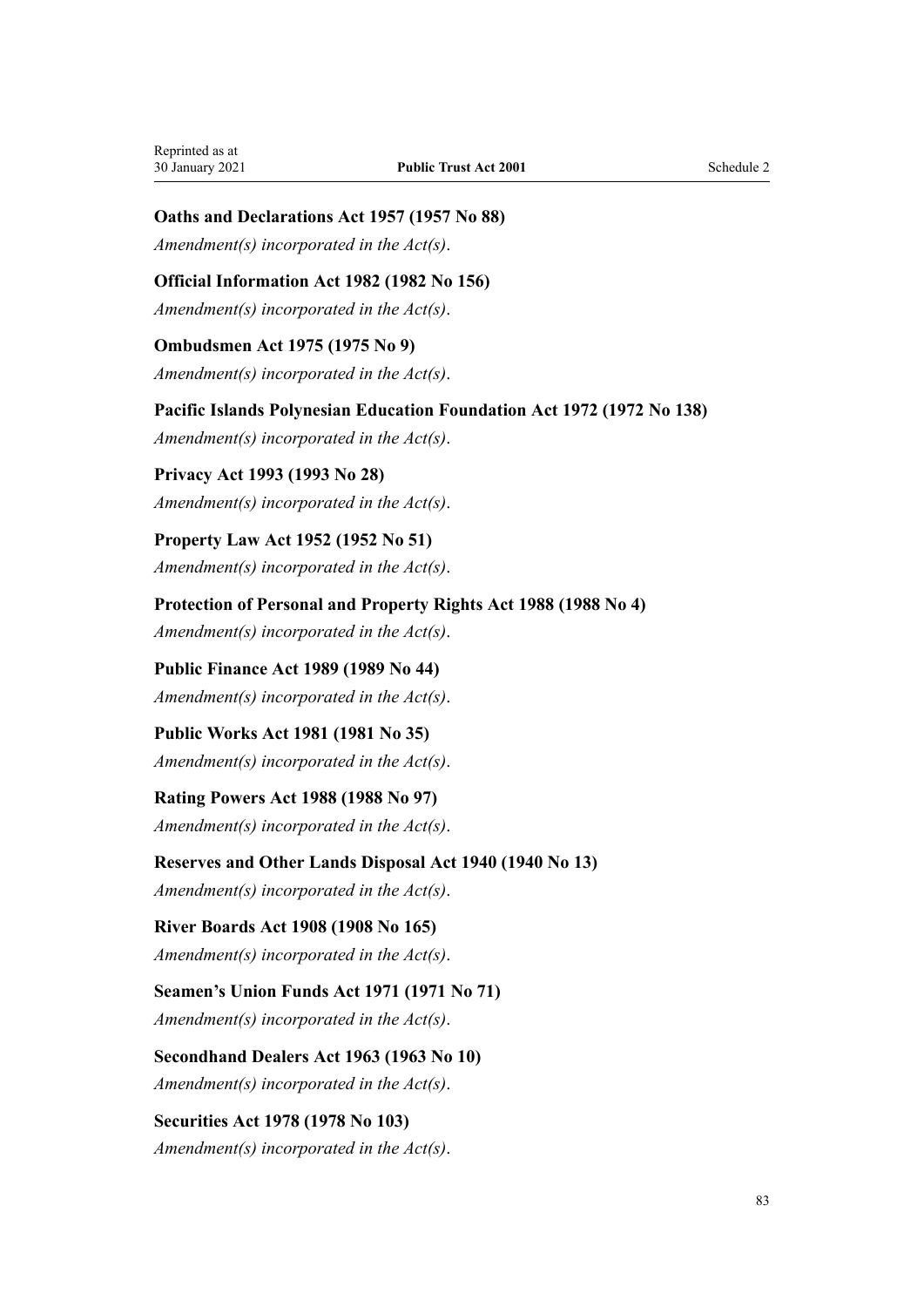# **Securities Amendment Act 1988 (1988 No 234)**

*Amendment(s) incorporated in the Act(s)*.

# **Stamp and Cheque Duties Act 1971 (1971 No 51)**

*Amendment(s) incorporated in the [Act\(s\)](http://legislation.govt.nz/pdflink.aspx?id=DLM399728)*.

# **State Sector Act 1988 (1988 No 20)** *Amendment(s) incorporated in the [Act\(s\)](http://legislation.govt.nz/pdflink.aspx?id=DLM129109)*.

**Te Ture Whenua Maori Act 1993 (1993 No 4)** *Amendment(s) incorporated in the [Act\(s\)](http://legislation.govt.nz/pdflink.aspx?id=DLM289897)*.

# **Trustee Act 1956 (1956 No 61)** *Amendment(s) incorporated in the [Act\(s\)](http://legislation.govt.nz/pdflink.aspx?id=DLM304703)*.

# **Trustee Companies Management Act 1975 (1975 No 25)**

*Amendment(s) incorporated in the [Act\(s\)](http://legislation.govt.nz/pdflink.aspx?id=DLM431745)*.

**Unit Trusts Act 1960 (1960 No 99)** *Amendment(s) incorporated in the [Act\(s\)](http://legislation.govt.nz/pdflink.aspx?id=DLM325263)*.

# **Wills Amendment Act 1969 (1969 No 40)**

*Amendment(s) incorporated in the [Act\(s\)](http://legislation.govt.nz/pdflink.aspx?id=DLM392336)*.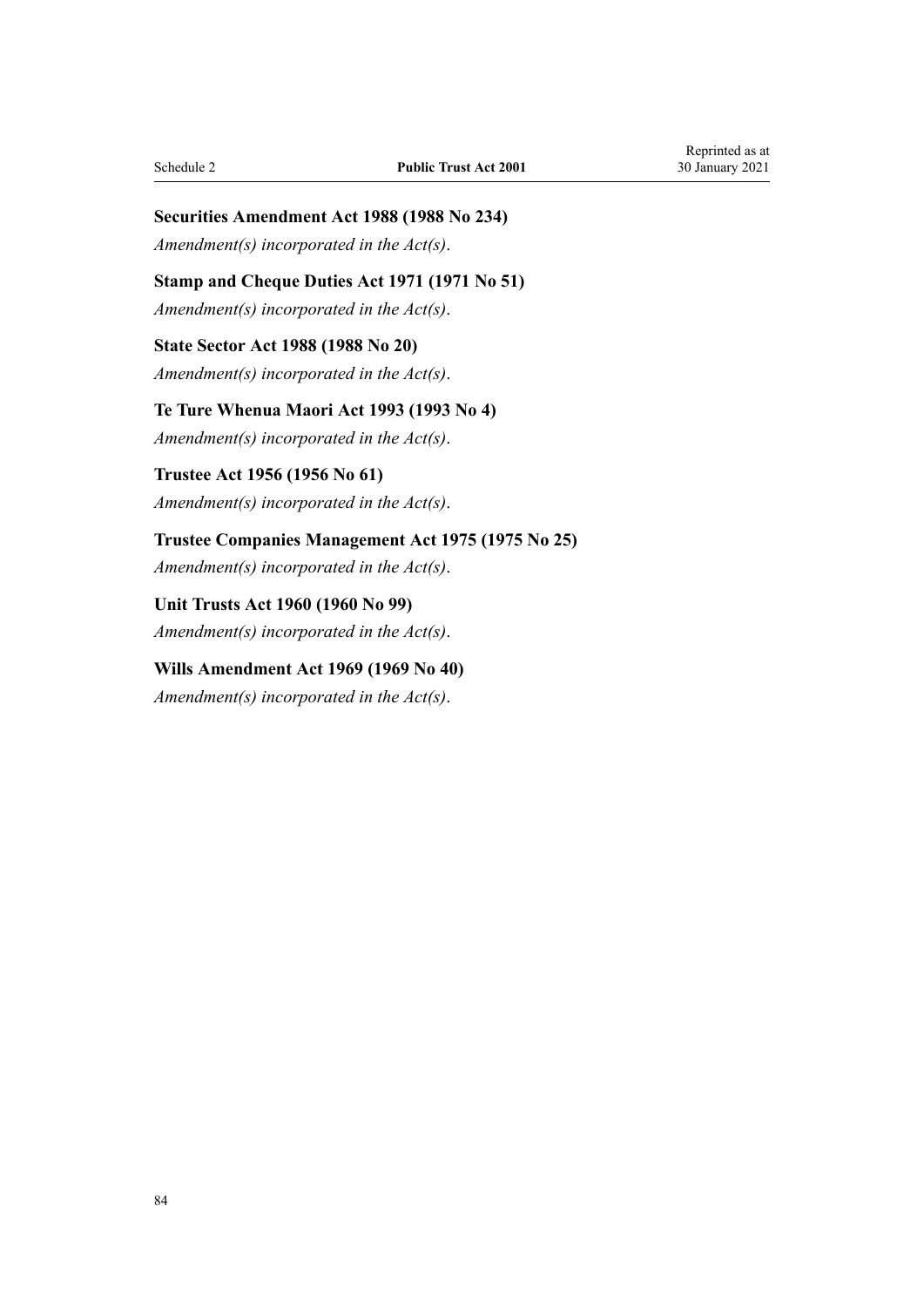# **Schedule 3 Local Acts amended**

[s 170\(2\)](#page-75-0)

# <span id="page-84-0"></span>**Auckland Education Reserves Act 1912 (1912 No 5 (L))**

*Amendment(s) incorporated in the [Act\(s\)](http://legislation.govt.nz/pdflink.aspx?id=DLM37696)*.

### **Auckland Metropolitan Drainage Act 1960 (1960 No 15 (L))**

*Amendment(s) incorporated in the [Act\(s\)](http://legislation.govt.nz/pdflink.aspx?id=DLM58546)*.

### **Christchurch District Drainage Act 1951 (1951 No 21 (L))**

*Amendment(s) incorporated in the [Act\(s\)](http://legislation.govt.nz/pdflink.aspx?id=DLM54088)*.

# **Hutt Valley Drainage Act 1967 (1967 No 3 (L))**

*Amendment(s) incorporated in the [Act\(s\)](http://legislation.govt.nz/pdflink.aspx?id=DLM64669)*.

# **Masterton Borough Council Staff Retiring Fund Act 1962 (1962 No 9 (L))**

*Amendment(s) incorporated in the [Act\(s\)](http://legislation.govt.nz/pdflink.aspx?id=DLM59474)*.

## **North Shore Drainage Act 1963 (1963 No 15 (L))**

*Amendment(s) incorporated in the [Act\(s\)](http://legislation.govt.nz/pdflink.aspx?id=DLM60624)*.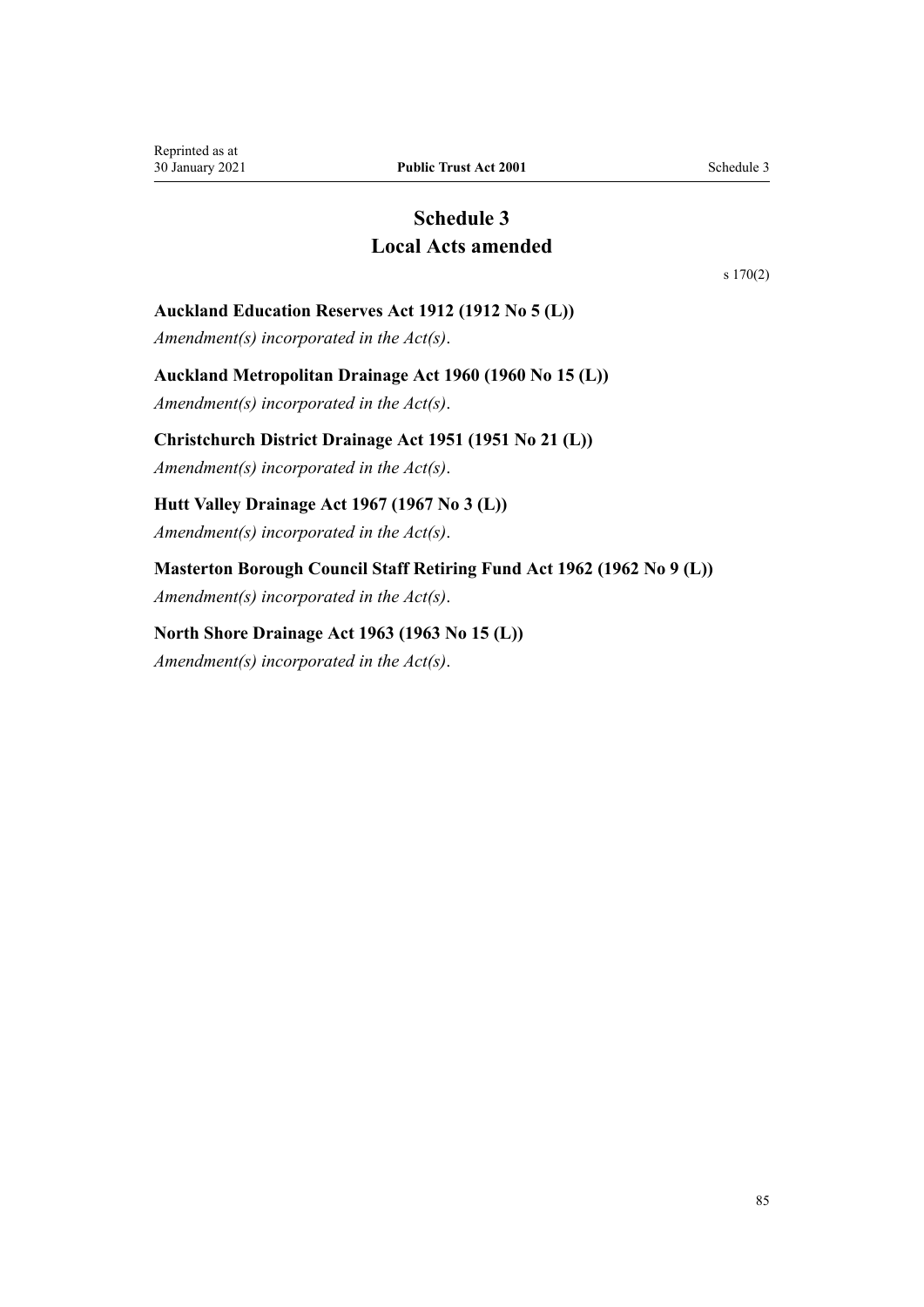# **Schedule 4 Private Acts amended**

[s 170\(3\)](#page-75-0)

### <span id="page-85-0"></span>**Carter Trust Act 1961 (1961 No 4 (P))**

*Amendment(s) incorporated in the [Act\(s\)](http://legislation.govt.nz/pdflink.aspx?id=DLM103568)*.

# **John Fuller Trust Act 1951 (1951 No 6 (P))**

*Amendment(s) incorporated in the [Act\(s\)](http://legislation.govt.nz/pdflink.aspx?id=DLM100861)*.

### **Kirkpatrick Masonic Trust Empowering Act 1998 (1998 No 1 (P))**

*Amendment(s) incorporated in the [Act\(s\)](http://legislation.govt.nz/pdflink.aspx?id=DLM118547)*.

### **Thomas George Macarthy Trust Act 1936 (1936 No 4 (P))**

*Amendment(s) incorporated in the [Act\(s\)](http://legislation.govt.nz/pdflink.aspx?id=DLM96659)*.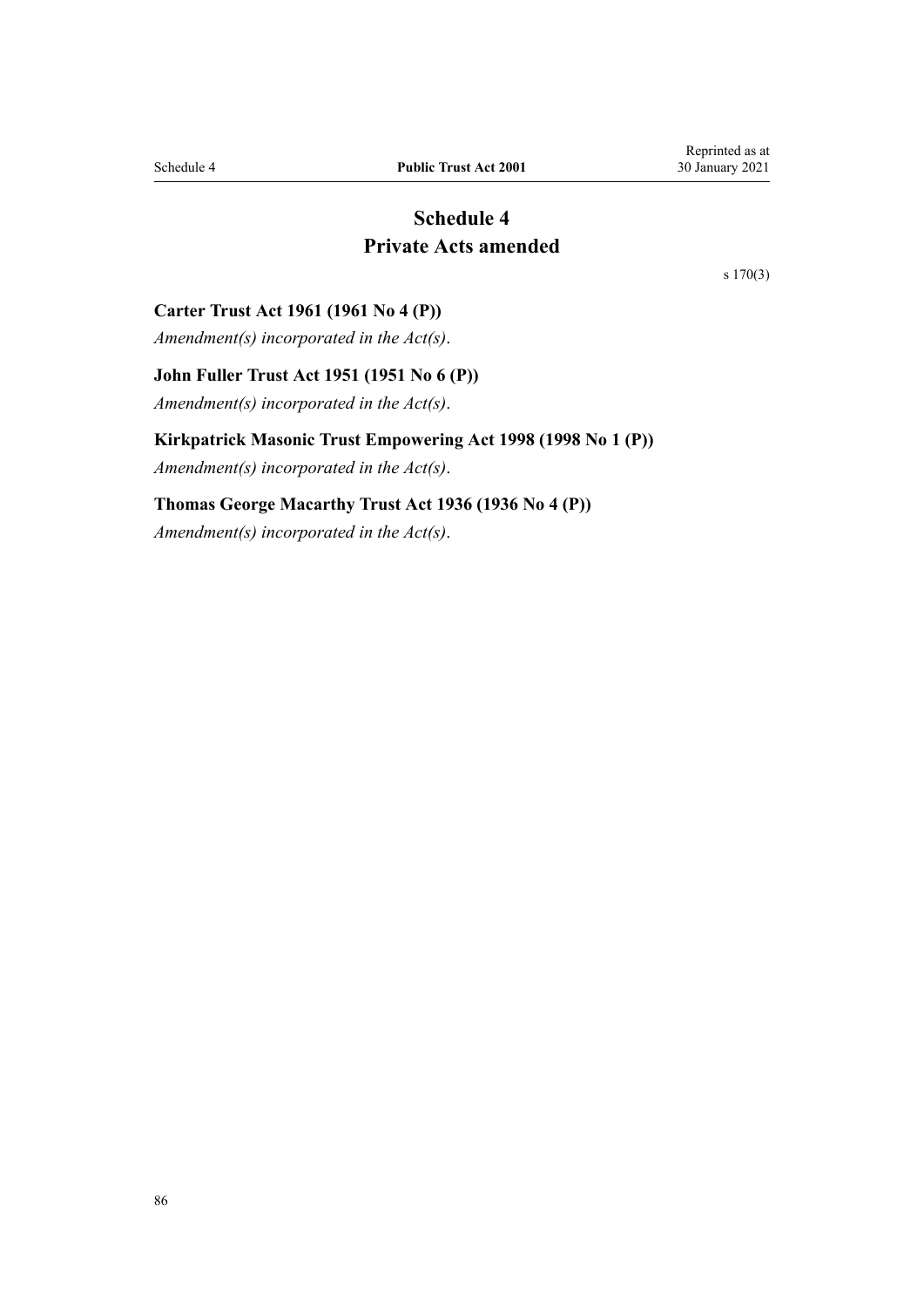# **Schedule 5 Regulations amended**

[s 170\(4\)](#page-75-0)

# <span id="page-86-0"></span>**Accident Rehabilitation and Compensation Insurance (Experience Rating) Regulations 1993 (SR 1993/310)**

*Amendment(s) incorporated in the regulations*.

### **Mutual Insurance Regulations 1956 (SR 1956/69)**

*Amendment(s) incorporated in the [regulations](http://legislation.govt.nz/pdflink.aspx?id=DLM9986)*.

### **Protection of Personal and Property Rights Regulations 1988 (SR 1988/229)**

*Amendment(s) incorporated in the [regulations](http://legislation.govt.nz/pdflink.aspx?id=DLM126901)*.

# **Trust Estates Audit Regulations 1958 (SR 1958/71)**

*Amendment(s) incorporated in the [regulations](http://legislation.govt.nz/pdflink.aspx?id=DLM12501)*.